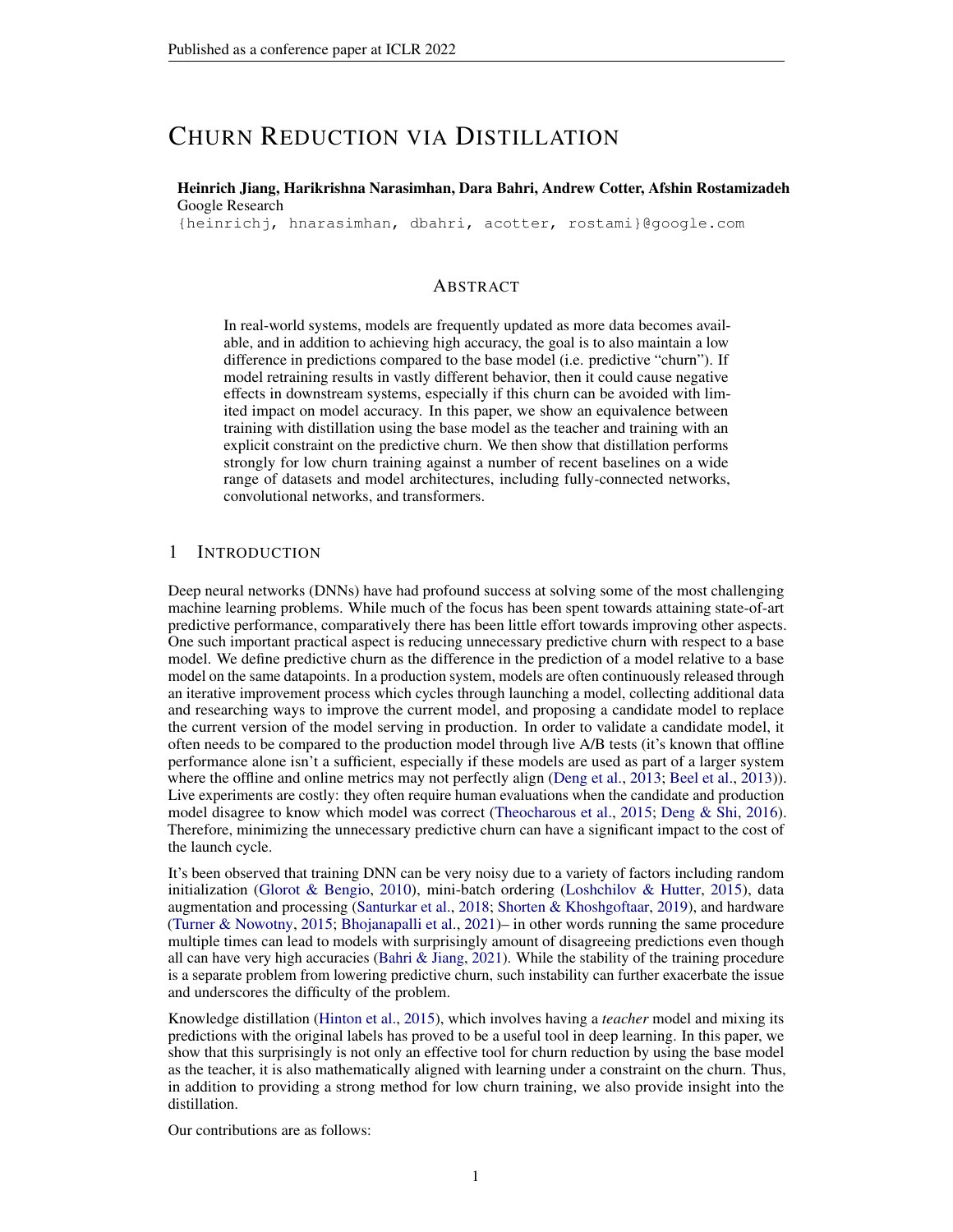

Figure 1: **Illustration of our proposal**: We propose using knowledge distillation with the base model as the teacher (with some mixing parameter  $\lambda$ ) and then training on the distilled label. We show theoretically that training our loss with the distilled label yields approximately the same solution as the original churn constrained optimization problem for some slack  $\epsilon$  that depends on  $\lambda$  (or vice versa). The significance is that the simple and popular distillation procedure yields the same solution as the original churn problem, without having to deal with the additional complexity that comes with solving constrained optimization problems.

- We show theoretically an equivalence between the low churn training objective (i.e. minimize a loss function subject to a churn constraint on the base model) and using knowledge distillation with the base model as the teacher.
- We show that distillation performs strongly in a wide range of experiments against a number baselines that have been considered for churn reduction.
- Our distillation approach is similar to a previous method called "anchor" [\(Fard et al.,](#page-9-6) [2016\)](#page-9-6), which trains on the true labels instead of distilled labels for the incorrectly predicted examples by the base model, but outperform this method by a surprising amount. We present both theoretical and experimental results showing that the modification of anchor relative to distillation actually hurts performance.

# 2 RELATED WORKS

Prediction Churn. There are few works that address low churn training with respect to a *base model*. [Fard et al.](#page-9-6) [\(2016\)](#page-9-6) proposed an *anchor loss* which is similar to distillation when the base model's prediction agrees with the original label, and uses a scaled version of the original label otherwise. In our empirical evaluation, we find that this procedure performs considerably worse than distillation. [Cotter et al.](#page-9-7) [\(2019a\)](#page-9-7); [Goh et al.](#page-10-6) [\(2016\)](#page-10-6) use constrained optimization by adding a constraint on the churn. We use some of the theoretical insights found in that work to show an equivalence between distillation and the constrained optimization problem. Thus, we are able to bypass the added complexity of using constrained optimization [\(Cotter et al.,](#page-9-8) [2019b\)](#page-9-8) in favor of distillation, which is a simpler and more robust method.

A related but different notion of churn that has been studied is where the goal is to reduce the training instability. [Anil et al.](#page-9-9) [\(2018\)](#page-9-9) noted that co-distillation is an effective method. [Bahri & Jiang](#page-9-5) [\(2021\)](#page-9-5) proposes a locally adaptive variant of label smoothing and [Bhojanapalli et al.](#page-9-4) [\(2021\)](#page-9-4) propose entropy regularizers and a variant of co-distillation. We tested many of the baselines proposed in these papers and adapt them to our notion of churn and showed that they were not effective at reducing predictive churn w.r.t. a base model.

Distillation. Distillation [\(Ba & Caruana,](#page-9-10) [2013;](#page-9-10) [Hinton et al.,](#page-10-5) [2015\)](#page-10-5), first proposed to transfer knowledge from larger networks to smaller ones, has become immensely popular. Applications include learning from noisy labels [\(Li et al.,](#page-10-7) [2017\)](#page-10-7), model compression [\(Polino et al.,](#page-10-8) [2018\)](#page-10-8), adversarial robustness [\(Papernot et al.,](#page-10-9) [2016\)](#page-10-9), DNNs with logic rules [\(Hu et al.,](#page-10-10) [2016\)](#page-10-10), visual relationship detection [\(Yu et al.,](#page-11-0) [2017\)](#page-11-0), reinforcement learning [\(Rusu et al.,](#page-10-11) [2015\)](#page-10-11), domain adaptation [\(Asami](#page-9-11) [et al.,](#page-9-11) [2017\)](#page-9-11) and privacy [\(Lopez-Paz et al.,](#page-10-12) [2015\)](#page-10-12). Our work adds to the list of applications in which distillation is effective.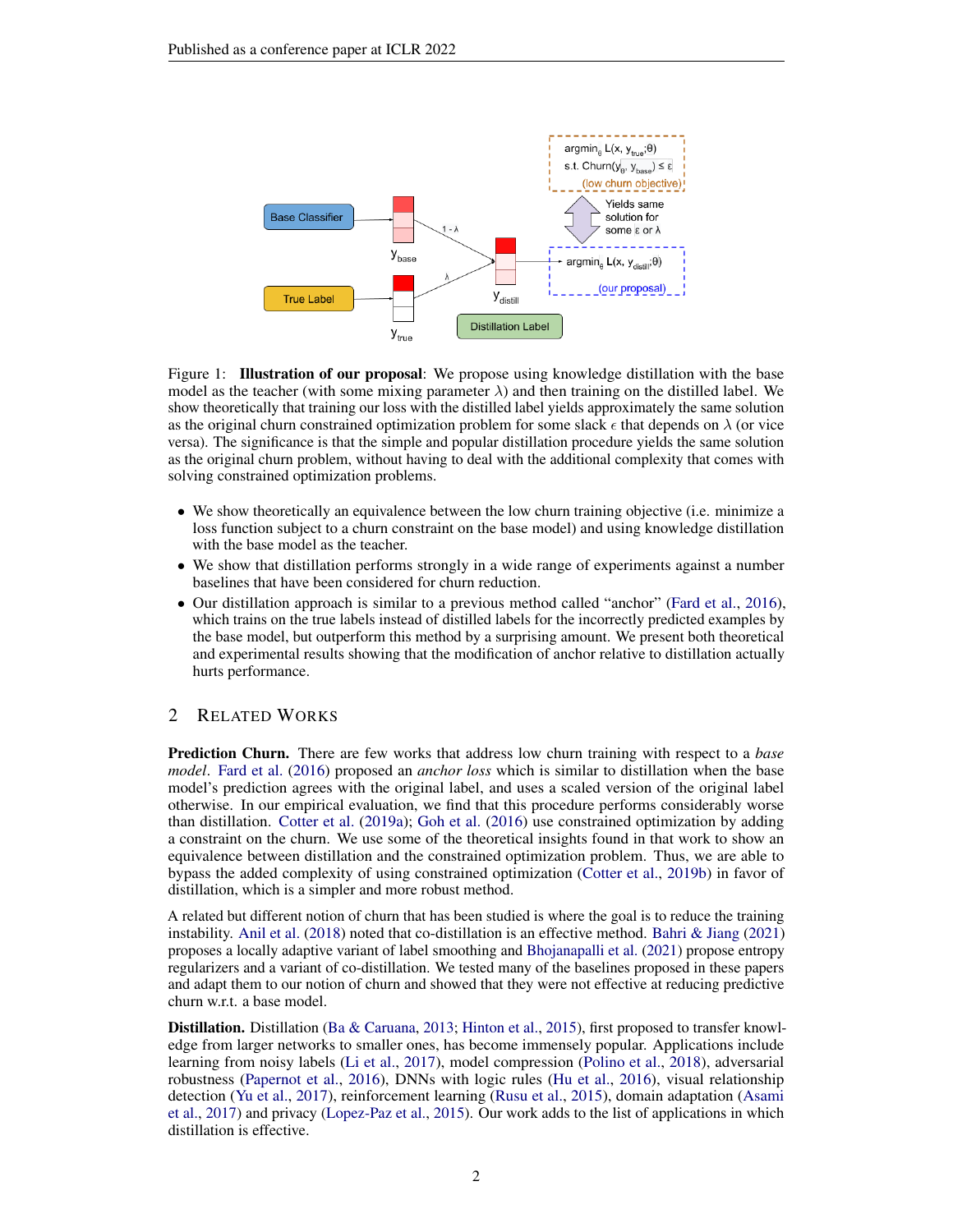The theoretical motivation of distillation however is less established. [Lopez-Paz et al.](#page-10-12) [\(2015\)](#page-10-12) studied distillation as learning using privileged information [\(Vapnik & Izmailov,](#page-11-1) [2015\)](#page-11-1). [Phuong & Lampert](#page-10-13) [\(2019\)](#page-10-13) establishes fast convergence of the expected risk of a distillation-trained linear classifier. [Foster et al.](#page-9-12) [\(2019\)](#page-9-12) provides a generalization bound for the student with an assumption that it learns a model close to the teacher. [Dong et al.](#page-9-13) [\(2019\)](#page-9-13) argued distillation has a similar effect as that of early stopping. [Mobahi et al.](#page-10-14) [\(2020\)](#page-10-14) showed an equivalence to increasing the regularization strength for kernel methods. [Menon et al.](#page-10-15) [\(2020\)](#page-10-15) establish a bias-variance trade-off for the student. Our analysis provides a new theoretical perspective of its relationship to churn reduction.

# 3 DISTILLATION FOR CONSTRAINING CHURN

We are interested in a multiclass classification problem with an instance space  $\mathcal X$  and a label space  $[m] = \{1, \ldots, m\}$ . Let D denote the underlying data distribution over instances and labels, and  $D_{\mathcal{X}}$ denote the corresponding marginal distribution over X. Let  $\Delta_m$  denote the  $(m - 1)$ -dimensional simplex with m coordinates. We will use  $p : \mathcal{X} \to \Delta_m$  to denote the underlying conditional-class probabilities, where  $p_y(x) = P(Y = y|X = x)$ . We assume that we are provided a base classifier  $g: \mathcal{X} \to \Delta_m$  that predicts a vector of probabilities  $g(x) \in \Delta_m$  for any instance x. Our goal is to then learn a new classifier  $h : \mathcal{X} \to \Delta_m$ , constraining its churn to be within an acceptable limit.

We will measure the classification performance of a classifier h using a loss function  $\ell : [m] \times$  $\Delta_m \to \mathbb{R}_+$  that maps a label  $y \in [m]$  and prediction  $h(x) \in \Delta_m$  to a non-negative number  $\ell(y, h(x))$ , and denote the classification risk by  $R(\mathbf{h}) := \mathbf{E}_{(x,y)\sim D} [\ell(y, \mathbf{h}(x))].$ 

We would ideally like to define predictive churn as the fraction of examples on which h and g disagree. For the purpose of designing a tractable algorithm, we will instead work with a softer notion of churn, which evaluates the divergence between their output distributions. To this end, we use a measure of divergence  $d : \Delta_m \times \Delta_m \rightarrow R_+$ , and denote the expected churn between h and g by  $C(\mathbf{h}) := \mathbf{E}_{x \sim D_{\mathcal{X}}} [d(\mathbf{g}(x), \mathbf{h}(x))].$ 

We then seek to minimize the classification risk for h, subject to the expected churn being within an allowed limit  $\epsilon > 0$ :

<span id="page-2-1"></span><span id="page-2-0"></span>
$$
\min_{\mathbf{h}:\mathcal{X}\to\Delta_m} R(\mathbf{h}) \quad \text{s.t.} \quad C(\mathbf{h}) \leq \epsilon. \tag{1}
$$

We consider loss and divergence functions that are defined in terms of a scoring function  $\phi : \Delta_m \to \mathbb{R}^m_+$ that maps a distribution to a m-dimensional score. Specifically, we will consider scoring functions φ that are *strictly proper* [\(Gneiting & Raftery,](#page-10-16) [2007;](#page-10-16) [Williamson et al.,](#page-11-2) [2016\)](#page-11-2), i.e. for which, given any distribution  $\mathbf{u} \in \Delta_m$ , the conditional risk  $\mathbf{E}_{y \sim \mathbf{u}} [\phi_y(\mathbf{v})]$  is uniquely minimized by  $\mathbf{v} = \mathbf{u}$ . The following are general forms of the loss and divergence functions employed in this paper:

$$
\ell_{\phi}(y, \mathbf{v}) := \phi_y(\mathbf{v}); \quad d_{\phi}(\mathbf{u}, \mathbf{v}) := \sum_{y \in [m]} u_y(\phi_y(\mathbf{v}) - \phi_y(\mathbf{u})). \tag{2}
$$

The cross-entropy loss and KL-divergence are a special case of this formulation when  $\phi_y(\mathbf{v})$  =  $-\log(v_y)$ , and the squared loss and the squared  $L_2$  distance can be recovered by setting  $\phi_y(\mathbf{v}) =$  $_{i \in [m]} (\mathbf{1}(i = y) - v_i)^2.$ 

#### 3.1 BAYES-OPTIMAL CLASSIFIER

We show below that for the loss and divergence functions defined in [\(2\)](#page-2-0), the optimal-feasible classifier for the constrained problem in  $(1)$  is a convex combination of the class probability function  $\bf{p}$  and the base classifier g.

<span id="page-2-2"></span>**Proposition 1.** *Let*  $(\ell, d)$  *be defined as in* [\(2\)](#page-2-0) *for a strictly proper scoring function*  $\phi$ *. Suppose*  $\phi(\mathbf{u})$ *is strictly convex in* **u**. Then there exists  $\lambda^* \in [0,1]$  such that the following is an optimal-feasible *classifier for* [\(1\)](#page-2-1)*:*

$$
\mathbf{h}^*(x) = \lambda^* \mathbf{p}(x) + (1 - \lambda^*) \mathbf{g}(x).
$$

*Furthermore, if*  $\mathbf{u} \cdot \phi(\mathbf{u})$  *is*  $\alpha$ -strongly concave over  $\mathbf{u} \in \Delta_m$  *w.r.t. the*  $L_q$ -norm, then  $\lambda^* \leq$  $2\epsilon / \left( \alpha \mathbf{\,E}_x \left[ \Vert \mathbf{p}(x) - \mathbf{g}(x) \Vert_q^2 \right] \right).$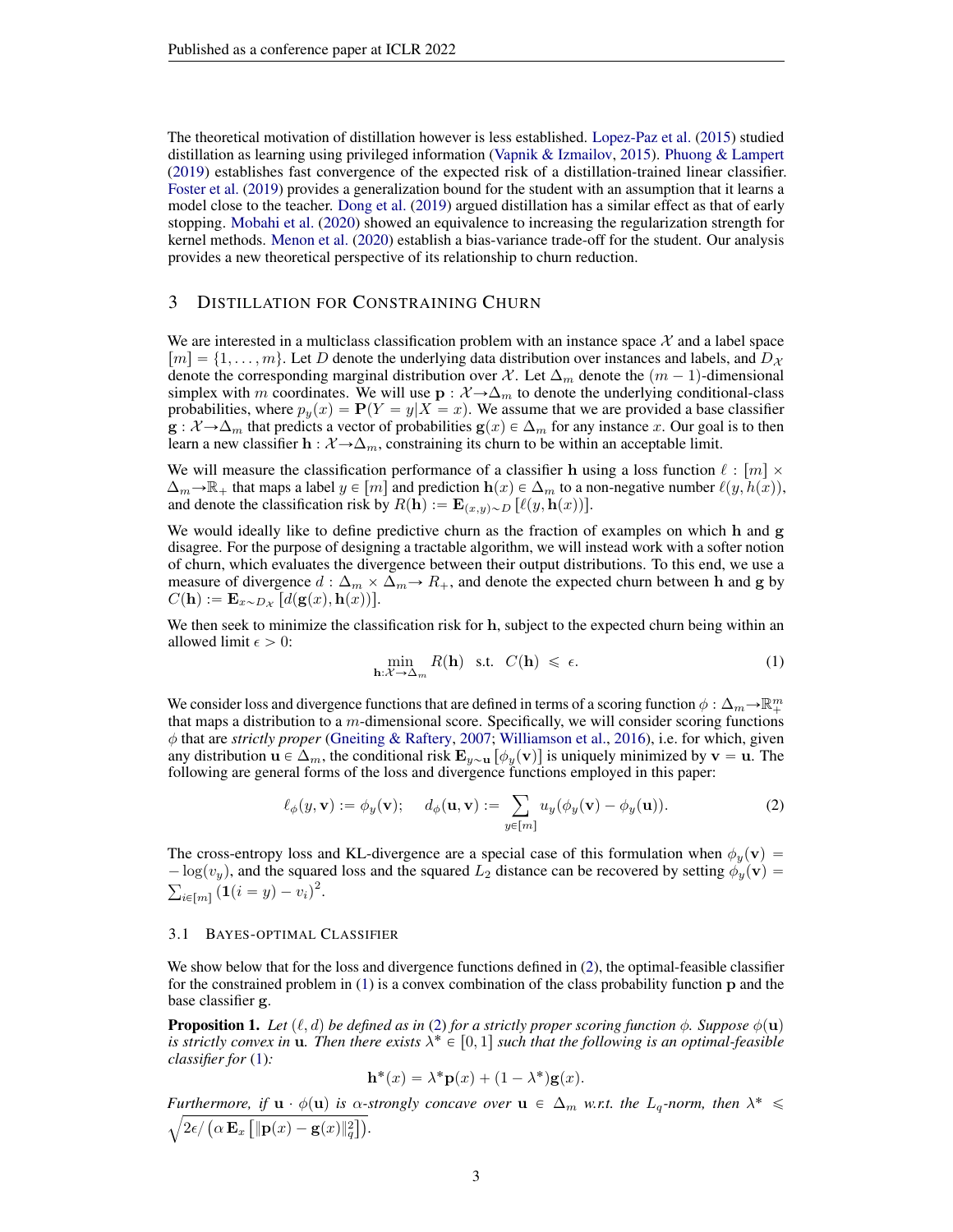#### Algorithm 1 Distillation-based Churn Reduction

<span id="page-3-1"></span>1: Inputs: Training sample  $S = \{(x_1, y_1), \ldots, (x_n, y_n)\}\$ , Grid of mixing coefficients  $\Lambda$  $\{\lambda_1, \ldots, \lambda_L\}$ , Base classifier g, Constraint slack  $\epsilon > 0$ 

2: Train a classifier  $h_k$  for each  $\lambda_k \in \Lambda$  by minimizing the distilled loss in [\(4\)](#page-3-0):

 $\mathbf{h}_k \in \operatorname{argmin}_{\mathbf{h} \in \mathcal{H}} \hat{\mathcal{L}}_{\lambda_k}(\mathbf{h})$ 

3: Find a convex combination of  $h_1, \ldots, h_L$  by solving following convex program in L variables:

$$
\min_{\mathbf{h}\in\text{co}(\mathbf{h}_1,\ldots,\mathbf{h}_L)}\hat{R}(\mathbf{h})\ \ \text{s.t.}\ \ \hat{C}(\mathbf{h})\leqslant\epsilon
$$

and return the solution h

The strong concavity condition in Proposition [1](#page-2-2) is satisfied by the cross-entropy loss and KLdivergence for  $\alpha = 1$  with the L<sub>1</sub>-norm, and by the squared loss and L<sub>2</sub>-distance for  $\alpha = 2$  with the  $L_2$ -norm. The bound suggests that the mixing coefficient  $\lambda^*$  depends on how close the base classifier is to the class probability function p.

#### 3.2 DISTILLATION-BASED APPROACH

Proposition [1](#page-2-2) directly motivates the use of a distillation-based approach for solving the churnconstrained optimization problem in [\(1\)](#page-2-1). We propose treating the base classifier g as a teacher model, mixing the training labels y with scores from the teacher  $g(x)$ , and minimizing a classification loss against the transformed labels:

<span id="page-3-2"></span>
$$
\mathcal{L}_{\lambda}(h) = \mathbf{E}_{(x,y)\sim D} \left[ (\lambda \mathbf{e}_y + (1-\lambda)\mathbf{g}(x)) \cdot \phi(\mathbf{h}(x)) \right],\tag{3}
$$

where  $e_y \in \{0, 1\}^m$  denotes a one-hot encoding of the label  $y \in [m]$  and  $\phi$  is a strictly proper scoring function. It is straight-forward to show that when  $\lambda = \lambda^*$ , the optimal classifier for the above distillation loss takes the same form in Proposition [1,](#page-2-2) i.e.  $\mathbf{h}^*(x) = \lambda^* \mathbf{p}(x) + (1 - \lambda^*) \mathbf{g}(x)$ . While the optimal mixing parameter  $\lambda^*$  is unknown, we propose treating this as a hyper-parameter and tuning it to reach the desired level of churn.

In practice, we do not have direct access to the distribution  $D$  and will need to work with a sample  $S = \{ (x_1, y_1), \ldots, (x_n, y_n) \}$  drawn from D. To this end, we define the empirical risk and the empirical churn as follows:

<span id="page-3-0"></span>
$$
\widehat{R}(\mathbf{h}) = \frac{1}{n} \sum_{i=1}^{n} \ell_{\phi}(y_i, \mathbf{h}(x_i)); \quad \widehat{C}(\mathbf{h}) = \frac{1}{n} \sum_{i=1}^{n} d_{\phi}(\mathbf{g}(x_i), \mathbf{h}(x_i)),
$$

where  $\ell_{\phi}$  and  $d_{\phi}$  are defined as in [\(2\)](#page-2-0) for a scoring function  $\phi$ . Our proposal is to then solve the following empirical risk minimization problem over a hypothesis class  $\mathcal{H} \subset \{\mathbf{h} : \mathcal{X} \to \Delta_m\}$  for different values of coefficient  $\lambda_k$  chosen from a finite grid  $\{\lambda_1, \ldots, \lambda_L\} \subset [0, 1]$ :

$$
\mathbf{h}_{k} \in \operatorname{argmin}_{\mathbf{h} \in \mathcal{H}} \hat{\mathcal{L}}_{\lambda_{k}}(\mathbf{h}) := \frac{1}{n} \sum_{i=1}^{n} (\lambda_{k} \mathbf{e}_{y_{i}} + (1 - \lambda_{k}) \mathbf{g}(x_{i})) \cdot \phi(\mathbf{h}(x_{i})).
$$
 (4)

To construct the final classifier, we find a convex combination of the L classifiers  $\mathbf{h}_1, \dots, \mathbf{h}_L$  that minimizes  $\hat{R}(\mathbf{h})$  while satisfying the constraint  $\hat{C}(\mathbf{h}) \leq \epsilon$ , and return an ensemble of the L classifiers. The overall procedure is outlined in Algorithm [1,](#page-3-1) where we denote the set of convex combinations of The overall procedure is outlined in Algorithm 1, where we<br>classifiers  $\mathbf{h}_1, \dots, \mathbf{h}_L$  by  $\text{co}(\mathbf{h}_1, \dots, \mathbf{h}_L) = \{\mathbf{h} : x \mapsto \sum_{i=1}^L x_i \}$  $_{j=1}^{L} \alpha_{j} \mathbf{h}_{j}(x) | \boldsymbol{\alpha} \in \Delta_{L} \}.$ 

The post-processing step in Algorithm [1](#page-3-1) amounts to solving a simple convex program in  $L$  variables. This is needed for technical reasons in our theoretical results, specifically, to translate a solution to a dual-optimal solution to [\(1\)](#page-2-1) to a primal-feasible solution. In practice, however, we do not construct an ensemble, and instead simply return a single classifier that achieves the least empirical risk while satisfying the churn constraint. In our experiments, we use the cross-entropy loss for training, i.e. set  $\phi_y(\mathbf{u}) = -\log(u_y).$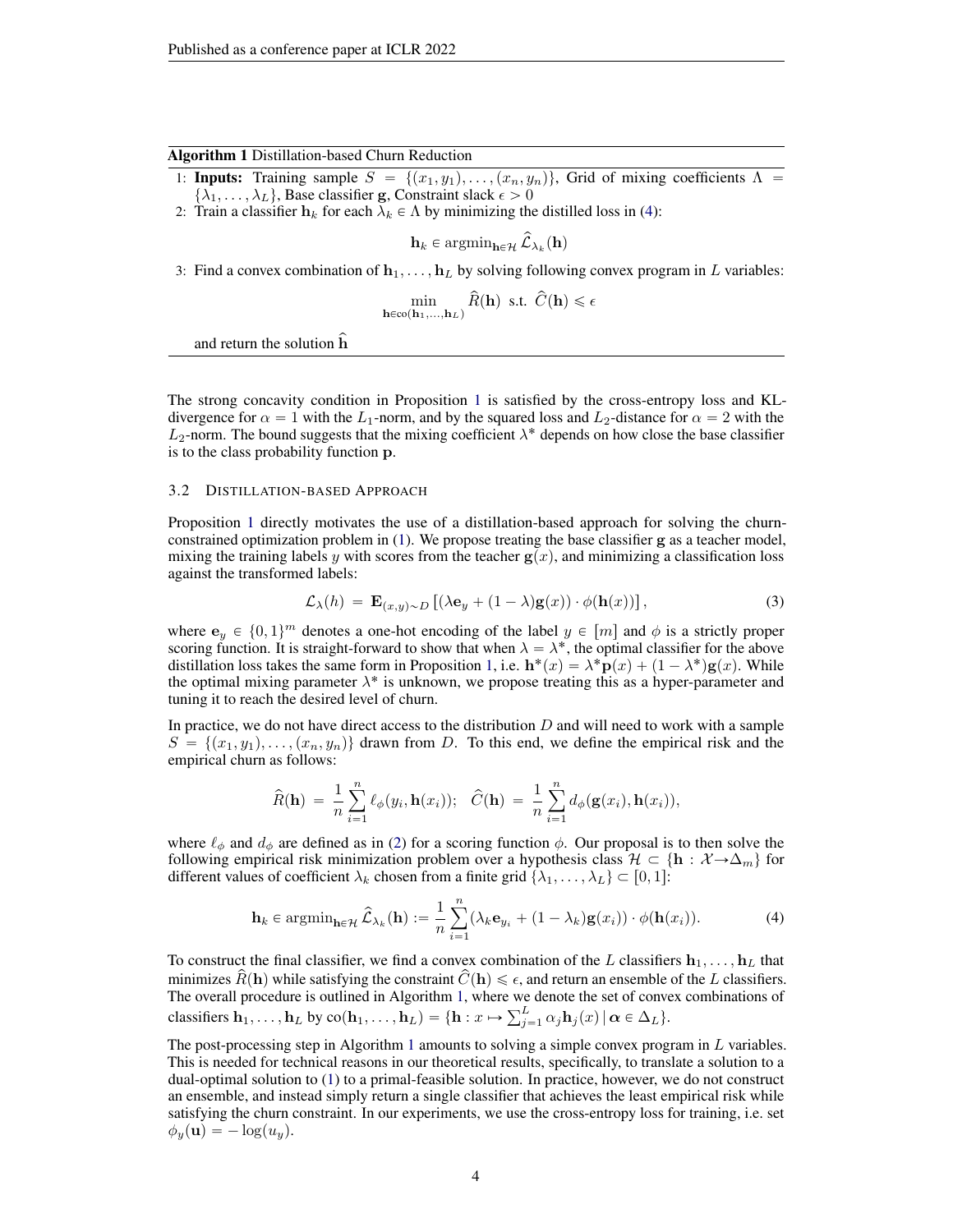# 4 THEORETICAL GUARANTEES

We provide optimality and feasibility guarantees for the proposed algorithm and also explain why our approach is better-suited for optimizing accuracy (subject to a churn constraint) compared to the previous churn-reduction method of [Fard et al.](#page-9-6) [\(2016\)](#page-9-6).

### 4.1 OPTIMALITY AND FEASIBILITY GUARANTEES

We now show that the classifier h returned by Algorithm [1](#page-3-1) approximately satisfies the churn constraint, while achieving a risk close to that of the optimal-feasible classifier in  $H$ . This result assumes that we are provided with generalization bounds for the classification risk and churn.

<span id="page-4-2"></span>**Theorem 2.** Let the scoring function  $\phi : \Delta_m \to \mathbb{R}^m_+$  be convex, and  $\|\phi(\mathbf{z})\|_{\infty} < B, \forall \mathbf{z} \in \Delta_m$ . Let the *set of classifiers*  $H$  *be convex, with the base classifier*  $g \in H$ *. Suppose*  $C$  *and*  $R$  *enjoy the following generalization bounds: for any*  $\delta \in (0, 1)$ *, w.p.*  $\geq 1 - \delta$  *over draw of*  $S \sim D^n$ *, for any*  $h \in \mathcal{H}$ *,* 

$$
|R(\mathbf{h}) - \widehat{R}(\mathbf{h})| \leq \Delta_R(n, \delta); \qquad |C(\mathbf{h}) - \widehat{C}(\mathbf{h})| \leq \Delta_C(n, \delta),
$$

*for some*  $\Delta_R(n, \delta)$  *and*  $\Delta_C(n, \delta)$  *that is decreasing in n and approaches 0 as*  $n \rightarrow \infty$ *. Let* **h** *be* an optimal-feasible classifier in H, i.e.  $C(\tilde{h}) \leq \epsilon$  and  $R(\tilde{h}) \leq R(h)$  for all classifiers h for  $which C(\mathbf{h}) \leq \epsilon$ . Let  $\hat{\mathbf{h}}$  be the classifier returned by Algorithm *[1](#page-3-1)* with  $\Lambda = \{ \max\{\frac{\epsilon}{\epsilon+2B}, u\} \mid u \in \mathbb{R} \}$  $\{\frac{1}{L}, \frac{2}{L}, \ldots, 1\}$  for some  $L \in \mathbb{N}_+$ . For any  $\delta \in (0, 1)$ , w.p.  $\geq 1 - \delta$  over draw of  $S \sim D^n$ ,

**Optimality**: 
$$
R(\hat{\mathbf{h}}) \le R(\widetilde{\mathbf{h}}) + \mathcal{O}((1 + \frac{2B}{\epsilon}) (\Delta_R(n, \delta) + \Delta_C(n, \delta) + \frac{B}{L}))
$$
,  
**Feasibility**:  $C(\hat{\mathbf{h}}) \le \epsilon + \Delta_C(n, \delta)$ .

In practice, we expect the churn metric to generalize better than the classification risk, i.e. for  $\Delta_C(n, \delta)$  to be smaller than  $\Delta_R(n, \delta)$ . This is because the classification risk is computed on "hard" labels  $y \in |m|$  from the training sample, whereas the churn metric is computed on "soft" labels  $g(x) \in \Delta_m$  from the base model. The traditional view of distillation [\(Hinton et al.,](#page-10-5) [2015\)](#page-10-5) suggests that the soft labels from a teacher model come with confidence scores for each example, and thus allow the student to generalize well to unseen new examples. A similar view is also posed by [Menon](#page-10-15) [et al.](#page-10-15) [\(2020\)](#page-10-15) , who argue that the soft labels from the teacher have "lower variance" than the hard labels from the training sample, and therefore aid in better generalization of the student. To this end, we apply the generalization bound from [\(Menon et al.,](#page-10-15) [2020,](#page-10-15) Proposition 2) to the student's churn.

<span id="page-4-3"></span>**Proposition 3** (Generalization bound for churn). Let the scoring function  $\phi$  :  $\Delta_m \rightarrow \mathbb{R}^m_+$  be *bounded. For base classifier*  $g$ , let  $\mathcal{U}_{\phi} \subseteq \mathbb{R}^{\mathcal{X}}$  denote the corresponding class of divergence funcbounded. For base classifier **g**, let  $U_{\phi} \subseteq \mathbb{R}^{\alpha}$  denote the corresponding class of divergence functions  $u(x) = d_{\phi}(\mathbf{h}(x), \mathbf{g}(x)) = \mathbf{g}(x)^{\top}(\phi(\mathbf{h}(x)) - \phi(\mathbf{g}(x)))$  induced by classifiers  $\mathbf{h} \in \mathcal{H}$ . Let  $\mathcal{M}_n^C = \mathcal{N}_{\infty}(\frac{1}{n}, \mathcal{U}_{\phi}, 2n)$  denote the uniform  $L_{\infty}$  covering number for  $\mathcal{U}_{\phi}$ . Fix  $\delta \in (0, 1)$ . Then with *probability*  $\geq 1 - \delta$  *over draw of*  $S \sim D^n$ *, for any*  $\mathbf{h} \in \tilde{\mathcal{H}}$ *:* 

$$
C(\mathbf{h}) \leqslant \widehat{C}(\mathbf{h}) + \mathcal{O}\left(\sqrt{\mathbb{V}_n^C(\mathbf{h})\frac{\log(\mathcal{M}_n^C/\delta)}{n}} + \frac{\log(\mathcal{M}_n^C/\delta)}{n}\right).
$$

where  $\mathbb{V}_p^C(\mathbf{h})$  denotes the empirical variance of the divergence values computed on n examples where  $\mathbb{V}_n^C(\mathbf{h})$  denotes the empirical variance of the divergence values computed o  $\{\mathbf{g}(x_i)^\top (\phi(\mathbf{h}(x_i)) - \phi(\mathbf{g}(x_i)))\}_{i=1}^n$ ; the lower the variance, the tighter is the bound.

In fact, for certain base classifiers g, generalizing well on "churn" can have the additional benefit of improving classification performance, as shown in Proposition [7](#page-17-0) in Appendix [B.](#page-17-1)

#### <span id="page-4-1"></span>4.2 ADVANTAGE OVER ANCHOR LOSS

We next compare our distillation loss in [\(3\)](#page-3-2) with the previous anchor loss of [Fard et al.](#page-9-6) [\(2016\)](#page-9-6), which uses the base model's prediction only when it agrees with the original label, and uses a scaled version of the original label otherwise. While originally proposed for churn reduction with binary labels, we provide below an analogous version of this loss for a multiclass setup:

<span id="page-4-0"></span>
$$
\mathcal{L}^{\text{anc}}(\mathbf{h}) = \mathbf{E}_{(x,y)\sim D} \left[ \mathbf{a} \cdot \phi(\mathbf{h}(x)) \right],\tag{5}
$$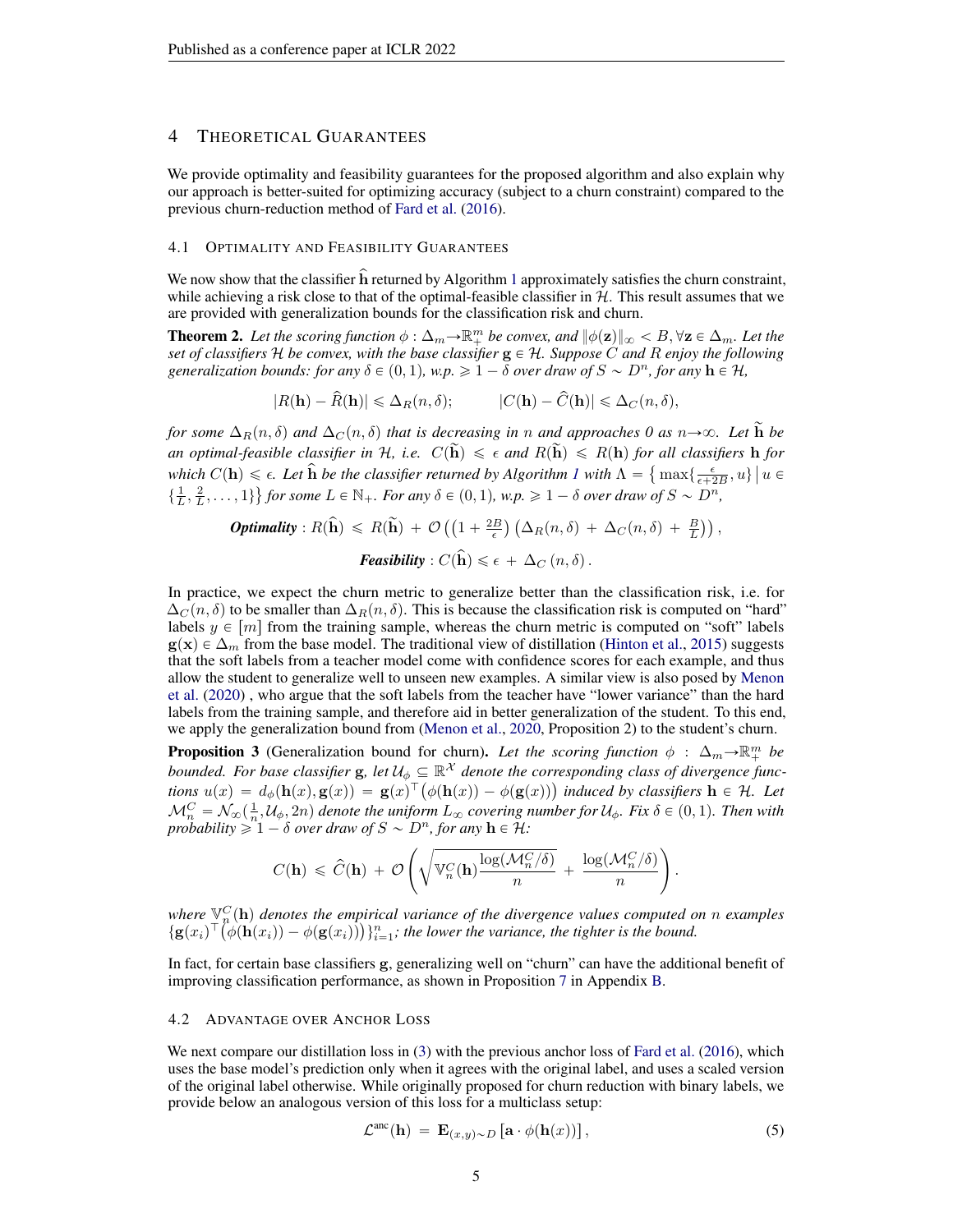where

$$
\mathbf{a} = \begin{cases} \alpha \mathbf{g}(x) + (1 - \alpha)\mathbf{e}_y & \text{if } y = \overline{\text{argmax}}_k g_k(x) \\ \eta \mathbf{e}_y & \text{otherwise} \end{cases}
$$

for hyper-parameters  $\alpha, \eta \in [0, 1]$  and a strictly proper scoring function  $\phi$ . Here, we have used  $\overline{\text{argmax}}$  to denote ties being broken in favor of the larger class. While this helps us simplify the exposition, our results can be easily extended to a version of the loss which includes ties.

The anchor loss does not take into account the confidence with which the base model disagrees with the sampled label  $y$ . For example, if the base model predicts near-equal probabilities for all classes, but happens to assign a slightly higher probability to a class different from  $y$ , the anchor loss would still completely ignore the base model's score (even though it might be the case that all the labels are indeed equally likely to occur). In some cases, this selective use of the teacher labels can result in a biased objective and may hurt the classifier's accuracy.

To see this, consider an ideal scenario where the base model predicts the true conditional-probabilities  $p(x)$  and the student hypothesis class is universal. In this case, minimizing the churn w.r.t. the base model has the effect of maximizing classification accuracy, i.e. a classifier that has zero churn w.r.t. the base model also produces the least classification error. However, as shown below, even in this ideal setup, minimizing the anchor loss may result in a classifier different from the base model.

<span id="page-5-0"></span>**Proposition 4.** When  $g(x) = p(x), \forall x,$  for any given  $\lambda \in [0, 1]$ , the minimizer for the distillation *loss in* [\(3\)](#page-3-2) *over all classifiers* h *is given by:*

$$
\mathbf{h}^*(x) = \mathbf{p}(x),
$$

*whereas the minimizer of the anchor loss in* [\(5\)](#page-4-0) *is given by:* "

$$
h_j^*(x) = \frac{z_j}{\sum_j z_j} \quad \text{where} \quad z_j = \begin{cases} \alpha p_j^2(x) + (1 - \alpha)p_j(x) & \text{if } j = \overline{\operatorname{argmax}}_k \ p_k(x) \\ \left(\eta + \alpha \max_k p_k(x)\right)p_j(x) & \text{otherwise} \end{cases}.
$$

Unless  $\alpha = 0$  and  $\eta = 1$  (which amounts to completely ignoring the base model) or the base model makes hard predictions on all points, i.e.  $p_i(x) \in \{0, 1\}$ ,  $\forall x$ , the anchor loss encourages scores that differ from the base model p. For example, when  $\alpha = \eta = 1$  (and the base model predicts soft probabilities), the anchor loss has the effect of down weighting the label that the base model is most confident about, and as a result, encourages lower scores on that label and higher scores on all other labels. While one can indeed tweak the two hyper-parameters to reduce the gap between the learned classifier and the base model, our proposal requires only one hyper-parameter  $\lambda$ , which represents an intuitive trade-off between the one-hot and teacher labels. In fact, irrespective of the choice of  $\lambda$ , the classifier that minimizes our distillation loss in Proposition [4](#page-5-0) mimics the base model p exactly, and as a result, achieves both zero churn and optimal accuracy.

We shall see in the next section that even on real-world datasets, where the base classifier does not necessarily make predictions close to the true class probabilities (and where the student hypothesis class is not necessarily universal and of limited capacity), our proposal performs substantially better than the anchor loss in minimizing churn at a particular accuracy. Figure [3](#page-7-0) provides a further ablation study, effectively interpolating between the anchor and distillation methods, and provides evidence that using the true (hard) label instead of the teacher (soft) label can steadily degrade performance.

# 5 EXPERIMENTS

We now show empirically that distillation is an effective method to train models for both accuracy and low churn. We test our method across a large number of datasets and neural network architectures.

#### 5.1 SETUP

Datasets and architectures: The following are the datasets we use in our experiments, along with the associated model architectures:

- 12 OpenML datasets using fully-connected neural networks.
- 10 MNIST variants, SVHN, CIFAR10, 40 CelebA tasks using convolutional networks.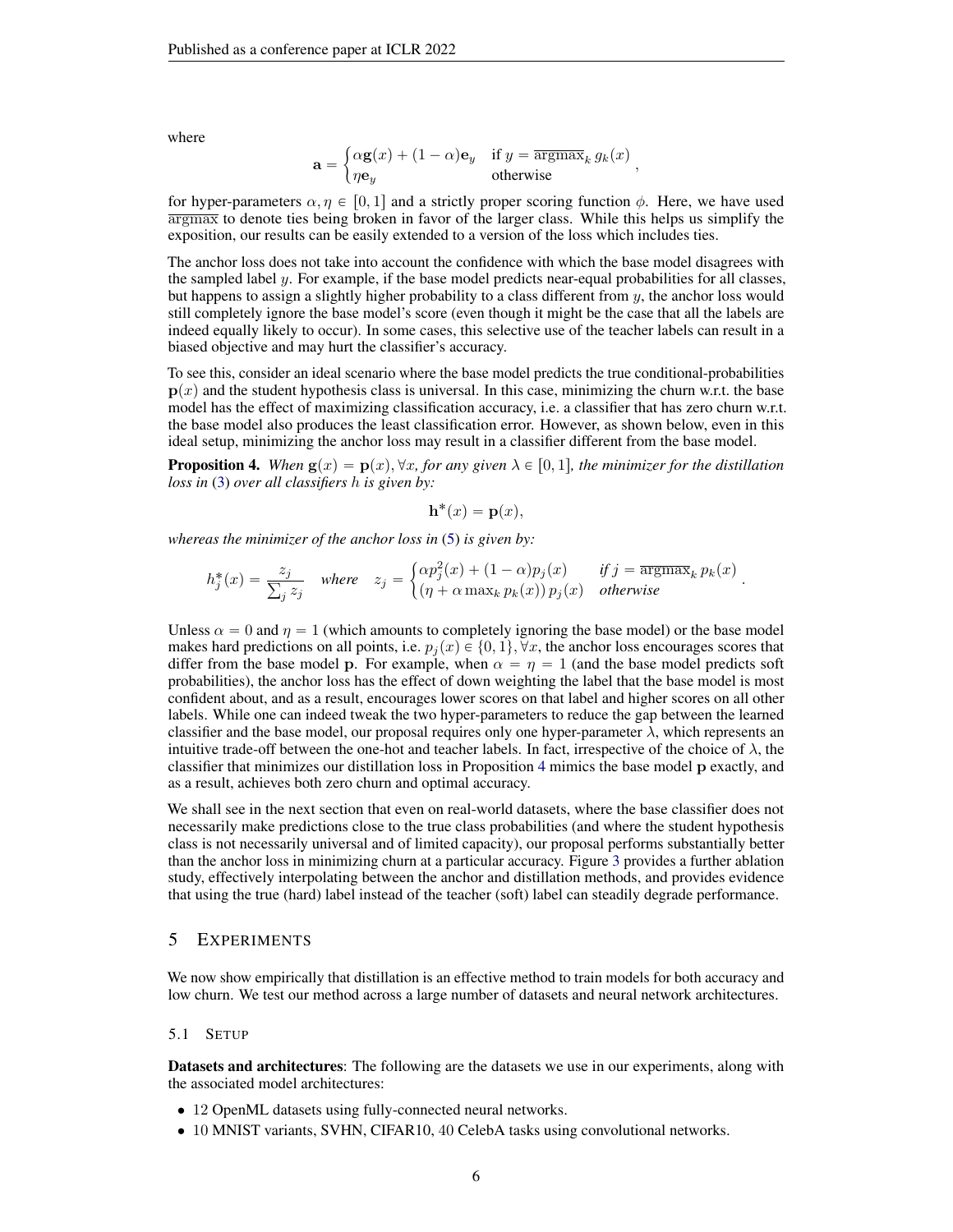| Dataset             | cold  | warm  | s-perturb | mixup | <sup>1</sup> s | co-dist | anchor | distill |
|---------------------|-------|-------|-----------|-------|----------------|---------|--------|---------|
| adult               | 6.27  | N/A   | 6.05      | 6.57  | N/A            | 5.78    | 6.62   | 4.39    |
| bank                | 10.04 | 8.43  | 7.8       | 8.25  | 8.89           | 7.55    | 8.77   | 5.58    |
| magic <sub>04</sub> | 27.56 | 27.41 | 24.37     | 24.68 | 27.79          | 23.67   | 25.22  | 18.51   |
| phonemes            | 10.45 | 10.66 | 10.09     | N/A   | 9.02           | 9.3     | 11.14  | 7.4     |
| electricity         | 18.16 | 17.53 | 17.23     | 15.69 | 16.19          | 14.94   | 18.22  | 8.99    |
| eeg                 | 48.02 | 42.96 | 42.04     | 39.98 | 49.98          | 54.99   | 26.99  | 2.0     |
| churn               | 27.15 | 25.58 | 22.19     | 20.49 | N/A            | 18.71   | 17.59  | 5.51    |
| elevators           | 33.34 | 35.87 | 30.41     | 31.47 | 32.91          | 30.53   | 34.38  | 10.44   |
| pollen              | 44.03 | N/A   | 42.63     | 44.6  | 42.06          | 41.78   | 40.44  | 35.15   |
| phishing            | 4.43  | 4.2   | 3.97      | 4.01  | 4.1            | 3.74    | 4.08   | 2.91    |
| wilt                | 9.55  | 7.27  | 7.27      | 6.67  | N/A            | 7.0     | 7.58   | 4.93    |
| letters             | 23.01 | 23.15 | 23.47     | 23.86 | 23.06          | 23.44   | 22.04  | 16.92   |

<span id="page-6-0"></span>

| Table 1: Results for OpenML datasets under churn at cold accuracy metric. |  |  |  |  |  |
|---------------------------------------------------------------------------|--|--|--|--|--|
|---------------------------------------------------------------------------|--|--|--|--|--|

- CIFAR10 and CIFAR100 with ResNet-50, ResNet-101, and ResNet-152.
- IMDB dataset using transformer network.

For each architecture (besides ResNet), we use 5 different sizes. For the fully connected network, we use a simple network with one-hidden layer of  $10, 10^2, 10^3, 10^4$ , and  $10^5$  units, which we call fcn-x where  $x$  is the respective size of the hidden layer. For the convolutional neural network, we start with the LeNet5 architecture [\(LeCun et al.,](#page-10-17) [1998\)](#page-10-17) and scale the number of hidden units by a factor of x for  $x = 1, 2, 4, 8, 16$ , which we call ConvNet-x for the respective x. Finally, we use the basic transformer architecture from Keras tutorial [\(Keras,](#page-10-18) [2020\)](#page-10-18) and scale the number of hidden units by x for  $x = 1, 2, 4, 8, 16$ , which we call Transformer-x for the respective x. Code for the models in Keras can be found in the Appendix. For each dataset, we use the standard train/test split if available, otherwise, we fix a random train/test split with ratio 2:1.

Setup: For each dataset and neural network, we randomly select from the training set 1000 initial examples, 100 validation examples, and a batch of 1000 examples, and train an initial model using Adam optimizer with default settings on the initial set and early stopping (i.e. stop when there's no improvement on the validation loss after 5 epochs) and default random initialization, and use that model as the base model. Then, for each baseline, we train on the combined initial set and batch (2000 datapoints), again using the Adam optimizer with default settings and the same early stopping scheme and calculate the accuracy and churn against the base model on the test set. We average across 100 runs and provide the error bands in the Appendix. For all the datasets except the OpenML datasets, we also have results for the case of 10000 initial examples, 1000 validation examples, and a batch 1000. We also show results for the case of 100 initial samples, 1000 validation examples, and a batch of 1000 for all of the datasets. Due to space, we show those results in the Appendix. We ran our experiments on a cloud environment. For each run, we used a NVIDIA V100 GPU, which took up to several days to finish all 100 trials.

Baselines: We test our method against the following baselines. (1) Cold start, where we train the model from scratch with the default initializer. (2) Warm start, where we initialize the model's parameters to that of the base model before training. (3) **Shrink-perturb** [\(Ash & Adams,](#page-9-14) [2019\)](#page-9-14), which is a method designed to improve warm-starting by initializing the model's weights to  $\alpha \cdot \theta_{\text{base}}$  +  $(1-\alpha) \cdot \theta_{\text{init}}$  before training, where  $\theta_{\text{base}}$  are the weights of the base model,  $\theta_{\text{init}}$  is a randomly initialized model, and  $\alpha$  is a hyperparameter we tune across  $\{0.1, 0.2, ..., 0.9\}$ . (4) Mixup [\(Zhang et al.,](#page-11-3) [2017\)](#page-11-3) (a baseline suggested for a different notion of churn (Bahri  $\&$  Jiang, [2021\)](#page-9-5)), which trains an convex combinations of pairs of datapoints. We search over its hyperparameter  $\alpha \in \{0.1, ..., 0.9\}$ , as defined in [Zhang et al.](#page-11-3) [\(2017\)](#page-11-3). (5) Label smoothing [\(Szegedy et al.,](#page-10-19) [2016\)](#page-10-19), which was suggested by Bahri  $\&$ [Jiang](#page-9-5) [\(2021\)](#page-9-5) for the variance notion of churn, proceeds by training on a convex combination between the original labels and the base models' soft prediction. We tune across the convex combination weight  $\alpha \in \{0.1, 0.2, ..., 0.9\}$ . (6) Co-distillation [\(Anil et al.,](#page-9-9) [2018\)](#page-9-9), which was proposed for the variance notion of churn, where we train two warm-started networks that train simultaneously on a loss that is a convex combination on the original loss and a loss on the difference between their predictions. We tune across the convex combination weight  $\alpha \in \{0.1, 0.2, ..., 0.9\}$ . (7) Anchor [\(Fard](#page-9-6)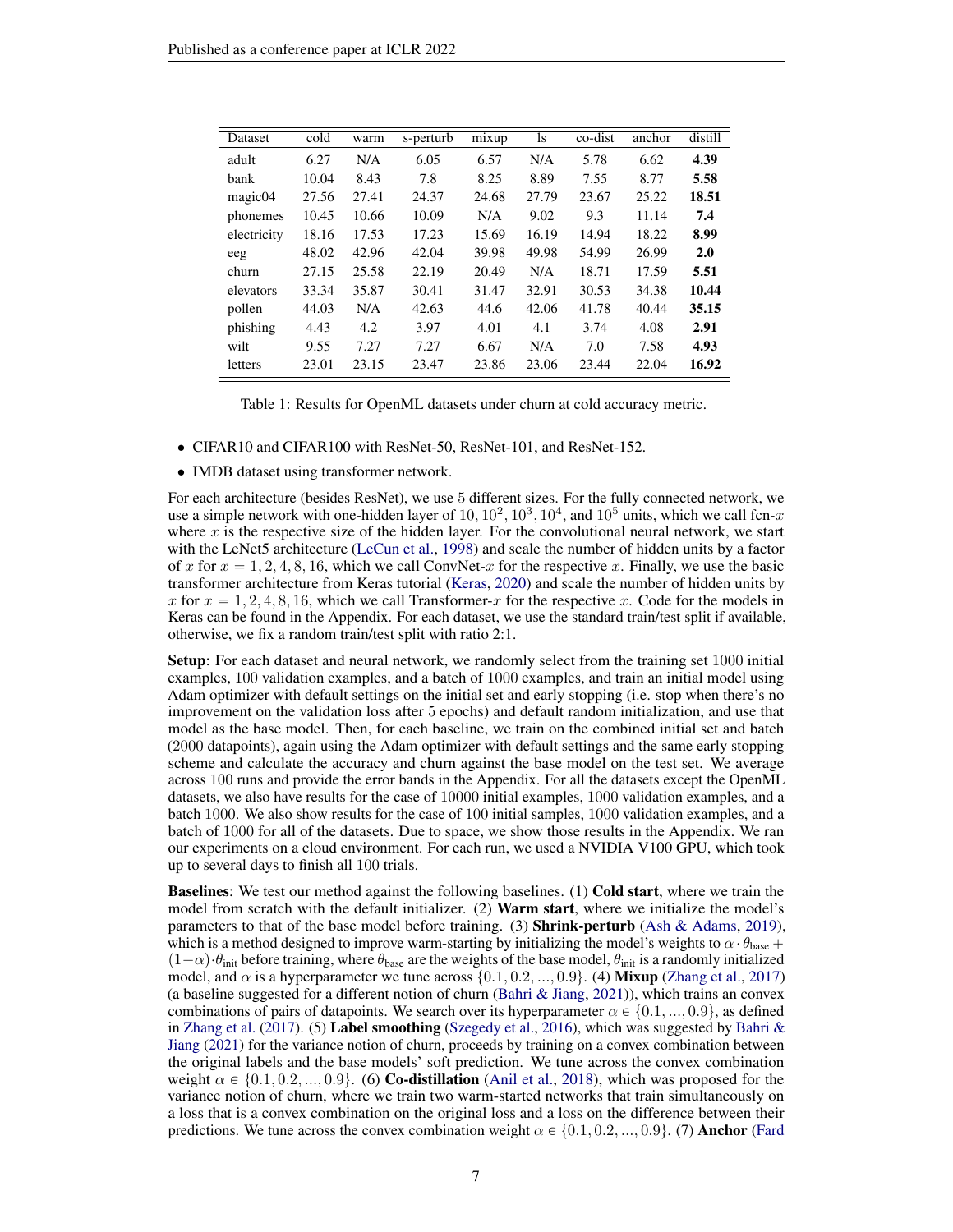<span id="page-7-1"></span>

| Dataset         | cold  | warm  | s-perturb | mixup | <sup>1</sup> s | co-dist | anchor | distill |
|-----------------|-------|-------|-----------|-------|----------------|---------|--------|---------|
| mnist           | 6.68  | N/A   | 6.78      | 5.93  | 5.02           | N/A     | 5.21   | 4.81    |
| fashion mnist   | 18.48 | N/A   | 17.08     | 16.93 | 16.52          | 16.53   | 15.75  | 11.9    |
| emnist balanced | 42.21 | N/A   | 37.46     | 37.12 | 35.53          | N/A     | 33.64  | 29.41   |
| emnist byclass  | 36.4  | N/A   | 32.33     | 31.74 | 30.79          | 31.96   | 30.42  | 24.5    |
| emnist bymerge  | 34.17 | 30.62 | 30.38     | 29.86 | 28.72          | 29.59   | 27.07  | 21.28   |
| emnist letters  | 29.58 | N/A   | 26.99     | 26.2  | 24.61          | N/A     | 23.22  | 20.16   |
| emnist digits   | 6.81  | N/A   | 6.95      | 6.09  | 5.29           | N/A     | 5.42   | 4.81    |
| emnist mnist    | 6.42  | N/A   | 6.28      | 5.67  | 4.9            | N/A     | 5.21   | 4.49    |
| kmnist          | 15.95 | N/A   | 14.08     | 13.41 | 12.08          | N/A     | 12.0   | 9.9     |
| k49 mnist       | 46.35 | N/A   | 39.48     | 39.46 | 37.33          | 39.99   | 35.24  | 29.46   |
| svhn            | 32.12 | 26.88 | 27.39     | 29.2  | 29.21          | 26.01   | 25.43  | 22.64   |
| cifar10         | 52.01 | 47.57 | 46.36     | 47.17 | 47.92          | 44.61   | 45.75  | 29.13   |

Table 2: Results for MNIST variants, SVHN and CIFAR10 under churn at cold accuracy metric.



<span id="page-7-2"></span>Figure 2: IMDB dataset with Transformer-1, Transformer-4 and Transformer-16. We show the Pareto frontier for each of the baselines. We see that distillation is able to obtain solutions that dominate the other baselines in both churn and accuracy.



<span id="page-7-0"></span>Figure 3: Distillation vs Anchor Ablation: We provide an ablation study further showing that using the true labels for wrongly predicted examples by the base model (as done in anchor method) is worse than using distillation for all the examples. We show the performance as we vary the number of wrongly predicted examples that we use the true label instead of the distilled label. The x-axis is the fraction of the most (sorted by softmax score) wrongly predicted examples (i.e. 0 is distillation and 1 is anchor method) and  $y$ -axis is the churn at cold accuracy metric. We show the results for phishing dataset using fcn-1000 and celebA dataset predicting attractiveness using convnet-1, where the average accuracies across the runs of the base model were 93.3% and 69.2%, respectively.

[et al.,](#page-9-6) [2016\)](#page-9-6), which as noted in Section [4.2,](#page-4-1) proceeds by optimizing the cross-entropy loss on a modified label: we use the label  $\alpha$ **g** $(x) + (1 - \alpha)e_y$  when the base model **g** agrees with the true label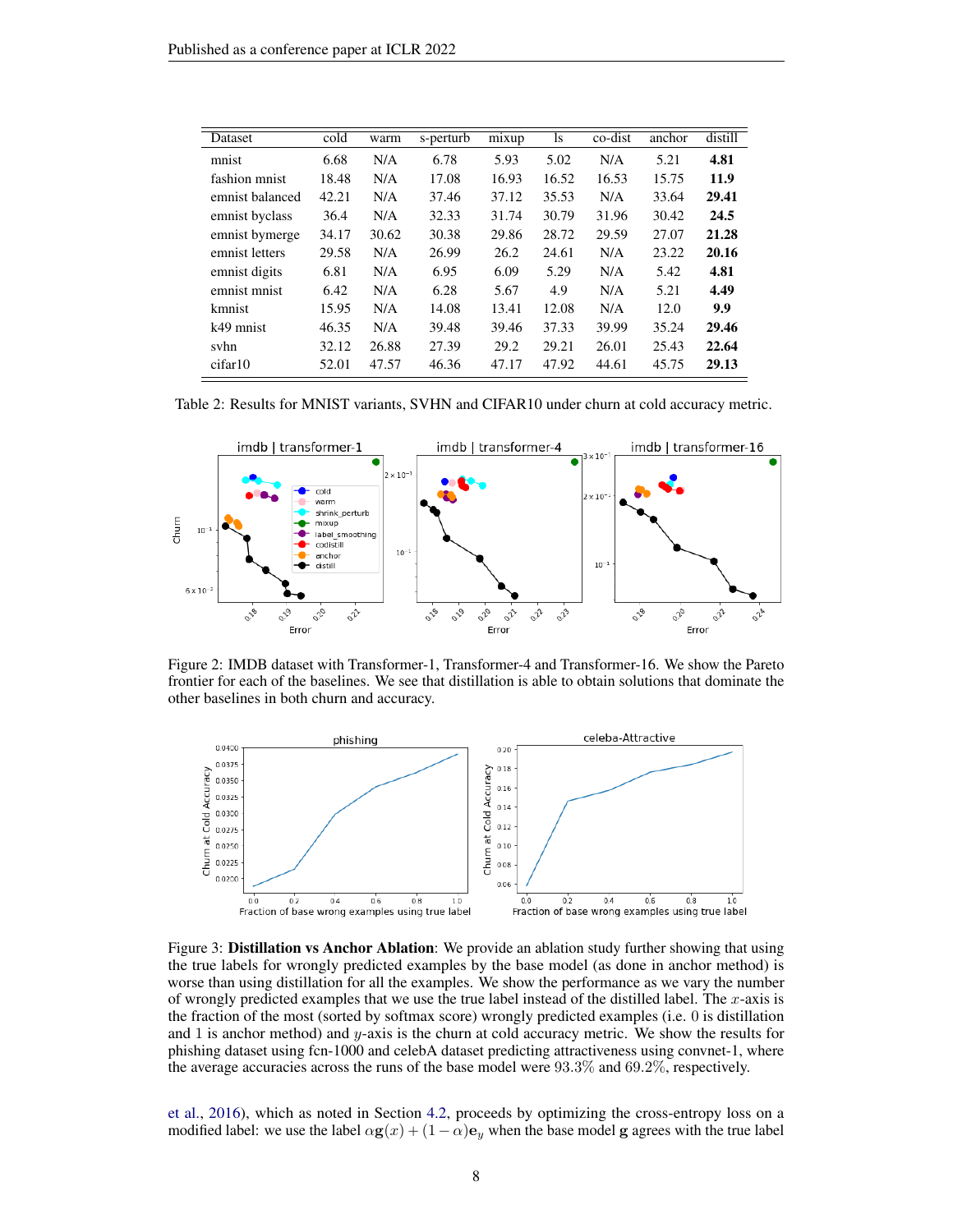y, and  $\eta \mathbf{e}_{\eta}$  otherwise. We tune across  $\alpha \in \{0.1, 0.2, ..., 0.9\}$  and  $\eta \in \{0.5, 0.7, 1\}$ . For distillation, we tune the trade-off parameter  $\lambda$  across  $\{0.1, 0.2, ..., 0.9\}.$ 

Metric: All of the methods will produce a model that we evaluate for both accuracy and churn with respect to the base model on the test set. We consider the hard notion of churn, which measures the average difference in hard predictions w.r.t. the base classifier on a test set. We will see later that there is often-times a trade-off between accuracy and churn, and in an effort to produce one metric for quantitative evaluation, we propose *churn at cold accuracy* metric, which is defined as follows. Each baseline produces a set of models (one for each hyperparameter setting). We take the averaged churn and accuracy across the 100 runs and choose the model with the lowest churn that is at least as accurate as the cold-start model (it's possible that no such model exists for that method). This way, we can identify the method that delivers the lowest churn but still performs at least as well as if we trained on the updated dataset in a vanilla manner. We believe this metric is practically relevant as a practitioner is unlikely to accept a reduction in accuracy to reduce churn.

# 5.2 RESULTS

The detailed results for the following experiments can be found in the Appendix. Given space constraints, we only provide a high level summary in this section

OpenML datasets with fully-connected networks: In Table [1](#page-6-0) we show the results for the OpenML datasets using the fcn-1000 network. We see that distillation performs the well across the board, and for the other fully connected network sizes, distillation is the best in the majority of cases (84% of the time for initial batch size 1000 and  $52\%$  of time for initial batch size 100).

MNIST variants, SVHN, and CIFAR10 with convolutional networks: In Table [2,](#page-7-1) we show the results for 10 MNIST variants, SVHN and CIFAR10 using convnet-4. We see that distillation performs strongly across the board. We found that distillation performs best in 84% of combinations between dataset and network. When we increase the initial sample size to 10000 and keep the batch size fixed at 1000, then we found that label smoothing starts becoming competitive with distillation, where distillation is best 64% of the time, and label smoothing wins by a small margin all other times. We only saw this phenomenon for a handful of the MNIST variants, which suggests that label smoothing may be especially effective in these situations. When we decreased the initial sample down to 100 and kept the batch size the same, we found that distillation was best 48% of the time, with Anchor being the second best method winning 24% of the time.

For SVHN and CIFAR10, of the 10 combinations, distillation performs the best on all 10 out of the 10. If we increased the initial sample size to 10000 and kept the batch size fixed at 1000, then we find that distillation still performs the best all 10 out of 10 combinations. If we decreased the initial sample size to 100 and kept the same batch size, then distillation performs the best on 8 out of the 10 combinations.

CelebA with convolutional networks: Across all 200 combinations of task and network, distillation performs the best 79% of the time. Moreover, if we increased the initial sample size to 10000 and kept the batch size fixed at 1000, distillation is even better, performing the best 91.5% of the time. If we decreased the initial sample size to 100, then distillation is best 96% of the time.

CIFAR10 and CIFAR100 with ResNet: Due to the computational costs, we only run these experiments for initial sample size 1000. In all cases (across ResNet-50, ResNet-101 and ResNet-152), we see that distillation outperforms the other baselines.

IMDB with transformer network: We experimented for initial batch size 100, 1000, and 10000. We found that distillation performed the best the majority of the time, where the only notable weak performance was in some instances where no baselines were even able to reach the accuracy of the cold starting method. In Figure [2](#page-7-2) we show the Pareto frontiers of the various baselines as well as plotting cost of each method as we vary the trade-off between accuracy and churn. We see that not only does distillation do well in churn, but it performs the best at any trade-off between churn and accuracy for the cases shown.

Conclusion: We have proposed knowledge distillation as a new practical solution to churn reduction, and provided both theoretical and empirical justifications for the approach.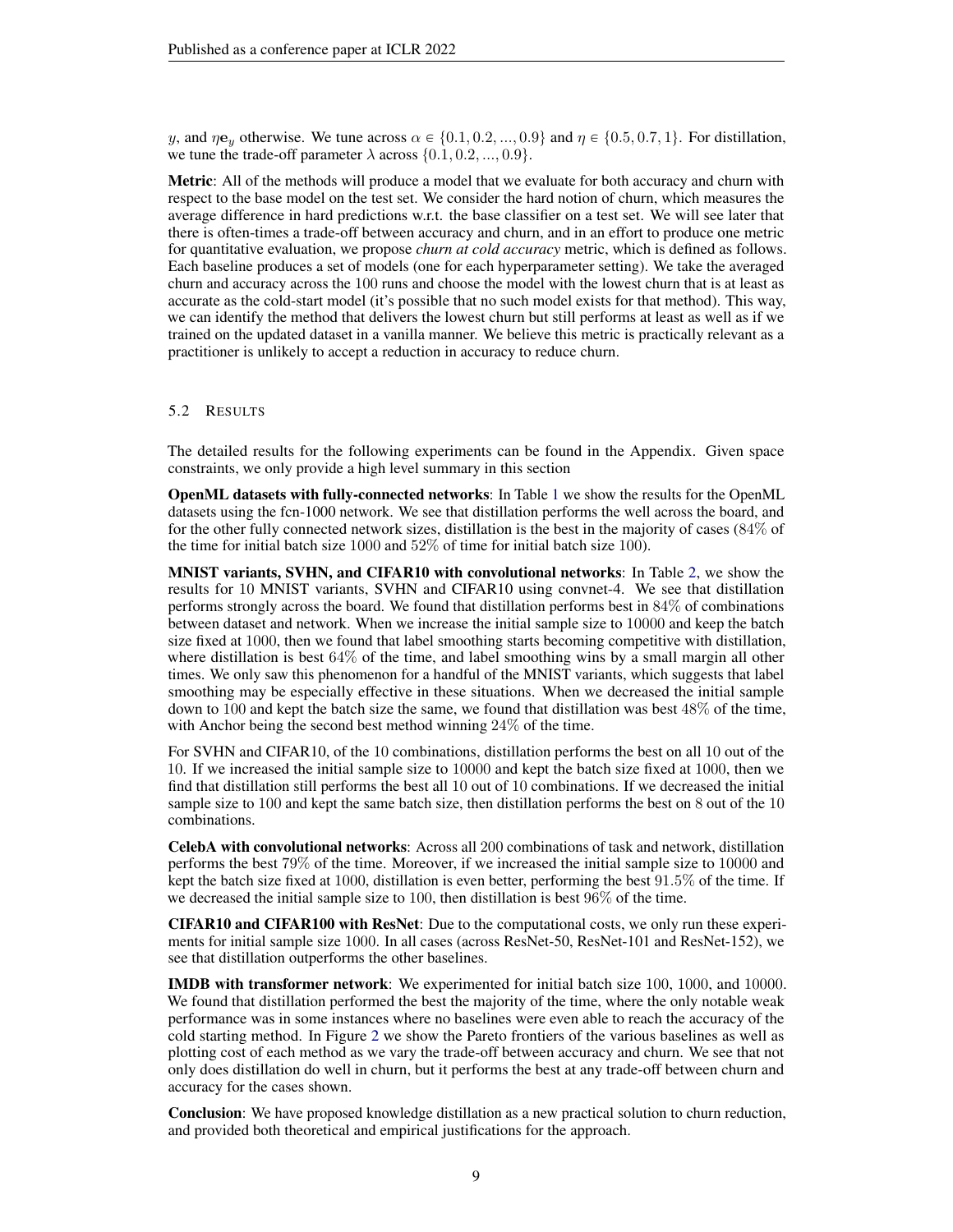Reproducibility Statement: All details of experimental setup are in the main text, along with descriptions of the baselines and what hyperparameters were swept across. Code can be found in the Appendix. All proofs are in the Appendix.

#### **REFERENCES**

- <span id="page-9-15"></span>Shivani Agarwal. Surrogate regret bounds for bipartite ranking via strongly proper losses. *The Journal of Machine Learning Research*, 15(1):1653–1674, 2014.
- <span id="page-9-9"></span>Rohan Anil, Gabriel Pereyra, Alexandre Passos, Robert Ormandi, George E Dahl, and Geoffrey E Hinton. Large scale distributed neural network training through online distillation. *arXiv preprint arXiv:1804.03235*, 2018.
- <span id="page-9-11"></span>Taichi Asami, Ryo Masumura, Yoshikazu Yamaguchi, Hirokazu Masataki, and Yushi Aono. Domain adaptation of dnn acoustic models using knowledge distillation. In *2017 IEEE International Conference on Acoustics, Speech and Signal Processing (ICASSP)*, pp. 5185–5189. IEEE, 2017.
- <span id="page-9-14"></span>Jordan T Ash and Ryan P Adams. On warm-starting neural network training. *arXiv preprint arXiv:1910.08475*, 2019.
- <span id="page-9-10"></span>Lei Jimmy Ba and Rich Caruana. Do deep nets really need to be deep? *arXiv preprint arXiv:1312.6184*, 2013.
- <span id="page-9-5"></span>Dara Bahri and Heinrich Jiang. Locally adaptive label smoothing for predictive churn. *arXiv preprint arXiv:2102.05140*, 2021.
- <span id="page-9-1"></span>Joeran Beel, Marcel Genzmehr, Stefan Langer, Andreas Nürnberger, and Bela Gipp. A comparative analysis of offline and online evaluations and discussion of research paper recommender system evaluation. In *Proceedings of the international workshop on reproducibility and replication in recommender systems evaluation*, pp. 7–14, 2013.
- <span id="page-9-4"></span>Srinadh Bhojanapalli, Kimberly Wilber, Andreas Veit, Ankit Singh Rawat, Seungyeon Kim, Aditya Menon, and Sanjiv Kumar. On the reproducibility of neural network predictions. *arXiv preprint arXiv:2102.03349*, 2021.
- <span id="page-9-7"></span>Andrew Cotter, Heinrich Jiang, Maya R Gupta, Serena Wang, Taman Narayan, Seungil You, and Karthik Sridharan. Optimization with non-differentiable constraints with applications to fairness, recall, churn, and other goals. *Journal of Machine Learning Research*, 20(172):1–59, 2019a.
- <span id="page-9-8"></span>Andrew Cotter, Heinrich Jiang, and Karthik Sridharan. Two-player games for efficient non-convex constrained optimization. In *Algorithmic Learning Theory*, pp. 300–332. PMLR, 2019b.
- <span id="page-9-2"></span>Alex Deng and Xiaolin Shi. Data-driven metric development for online controlled experiments: Seven lessons learned. In *Proceedings of the 22nd ACM SIGKDD International Conference on Knowledge Discovery and Data Mining*, pp. 77–86, 2016.
- <span id="page-9-0"></span>Alex Deng, Ya Xu, Ron Kohavi, and Toby Walker. Improving the sensitivity of online controlled experiments by utilizing pre-experiment data. In *Proceedings of the sixth ACM international conference on Web search and data mining*, pp. 123–132, 2013.
- <span id="page-9-13"></span>Bin Dong, Jikai Hou, Yiping Lu, and Zhihua Zhang. Distillation  $\approx$  early stopping? harvesting dark knowledge utilizing anisotropic information retrieval for overparameterized neural network. *arXiv preprint arXiv:1910.01255*, 2019.
- <span id="page-9-6"></span>Mahdi Milani Fard, Quentin Cormier, Kevin Canini, and Maya Gupta. Launch and iterate: Reducing prediction churn. In *Advances in Neural Information Processing Systems*, pp. 3179–3187, 2016.
- <span id="page-9-12"></span>Dylan J Foster, Spencer Greenberg, Satyen Kale, Haipeng Luo, Mehryar Mohri, and Karthik Sridharan. Hypothesis set stability and generalization. *arXiv preprint arXiv:1904.04755*, 2019.
- <span id="page-9-3"></span>Xavier Glorot and Yoshua Bengio. Understanding the difficulty of training deep feedforward neural networks. In *Proceedings of the thirteenth international conference on artificial intelligence and statistics*, pp. 249–256. JMLR Workshop and Conference Proceedings, 2010.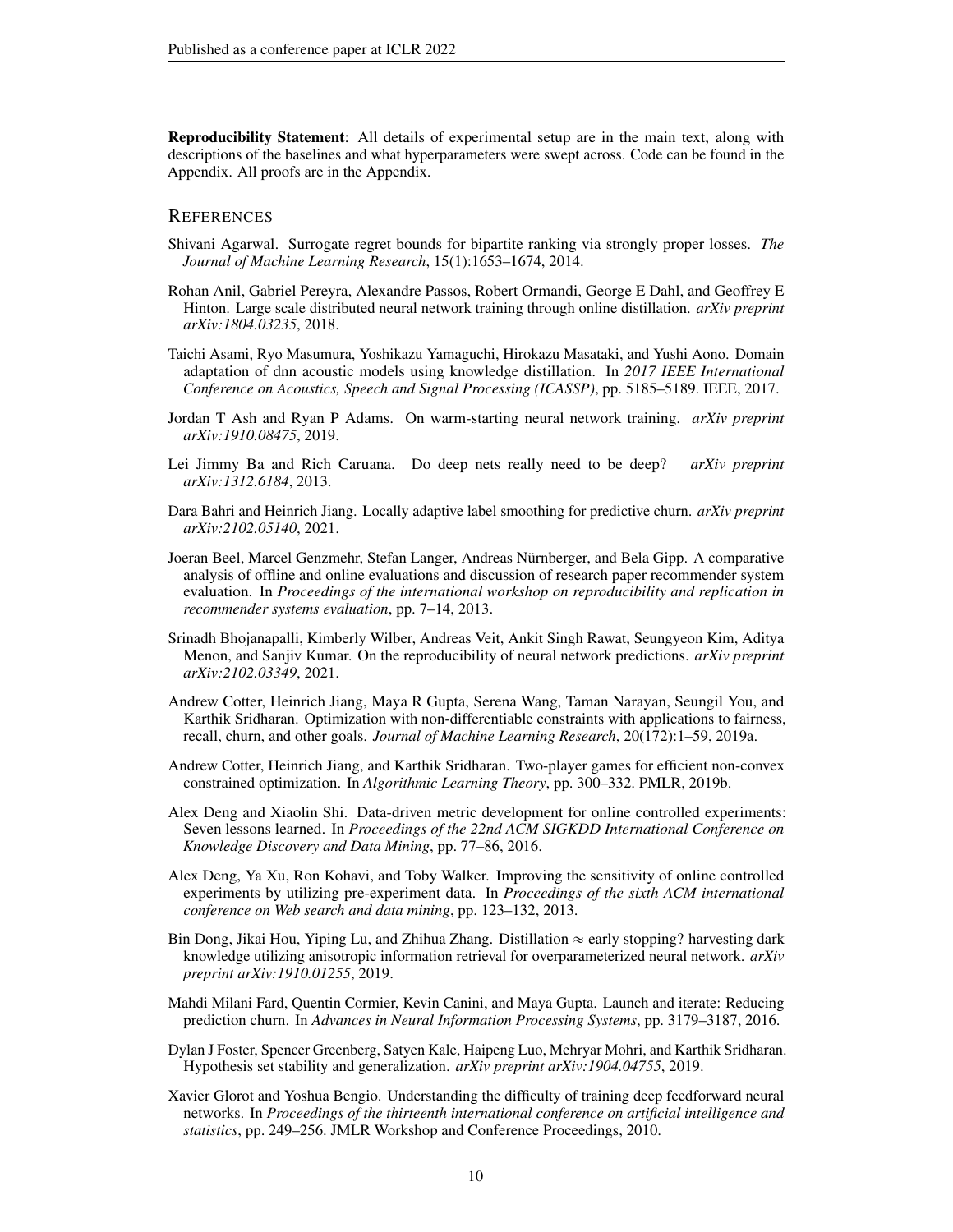- <span id="page-10-16"></span>Tilmann Gneiting and Adrian E Raftery. Strictly proper scoring rules, prediction, and estimation. *Journal of the American statistical Association*, 102(477):359–378, 2007.
- <span id="page-10-6"></span>Gabriel Goh, Andrew Cotter, Maya Gupta, and Michael P Friedlander. Satisfying real-world goals with dataset constraints. In *Advances in Neural Information Processing Systems*, pp. 2415–2423, 2016.
- <span id="page-10-5"></span>Geoffrey Hinton, Oriol Vinyals, and Jeff Dean. Distilling the knowledge in a neural network. *arXiv preprint arXiv:1503.02531*, 2015.
- <span id="page-10-10"></span>Zhiting Hu, Xuezhe Ma, Zhengzhong Liu, Eduard Hovy, and Eric Xing. Harnessing deep neural networks with logic rules. *arXiv preprint arXiv:1603.06318*, 2016.
- <span id="page-10-18"></span>Keras. Keras documentation: Text classification with transformer, 2020. URL [https://keras.](https://keras.io/examples/nlp/text_classification_with_transformer/) [io/examples/nlp/text\\_classification\\_with\\_transformer/](https://keras.io/examples/nlp/text_classification_with_transformer/).
- <span id="page-10-17"></span>Yann LeCun, Léon Bottou, Yoshua Bengio, and Patrick Haffner. Gradient-based learning applied to document recognition. *Proceedings of the IEEE*, 86(11):2278–2324, 1998.
- <span id="page-10-7"></span>Yuncheng Li, Jianchao Yang, Yale Song, Liangliang Cao, Jiebo Luo, and Li-Jia Li. Learning from noisy labels with distillation. In *Proceedings of the IEEE International Conference on Computer Vision*, pp. 1910–1918, 2017.
- <span id="page-10-12"></span>David Lopez-Paz, Léon Bottou, Bernhard Schölkopf, and Vladimir Vapnik. Unifying distillation and privileged information. *arXiv preprint arXiv:1511.03643*, 2015.
- <span id="page-10-1"></span>Ilya Loshchilov and Frank Hutter. Online batch selection for faster training of neural networks. *arXiv preprint arXiv:1511.06343*, 2015.
- <span id="page-10-15"></span>Aditya Krishna Menon, Ankit Singh Rawat, Sashank J Reddi, Seungyeon Kim, and Sanjiv Kumar. Why distillation helps: a statistical perspective. *arXiv preprint arXiv:2005.10419*, 2020.
- <span id="page-10-14"></span>Hossein Mobahi, Mehrdad Farajtabar, and Peter L Bartlett. Self-distillation amplifies regularization in hilbert space. *arXiv preprint arXiv:2002.05715*, 2020.
- <span id="page-10-9"></span>Nicolas Papernot, Patrick McDaniel, Xi Wu, Somesh Jha, and Ananthram Swami. Distillation as a defense to adversarial perturbations against deep neural networks. In *2016 IEEE symposium on security and privacy (SP)*, pp. 582–597. IEEE, 2016.
- <span id="page-10-13"></span>Mary Phuong and Christoph Lampert. Towards understanding knowledge distillation. In *International Conference on Machine Learning*, pp. 5142–5151. PMLR, 2019.
- <span id="page-10-8"></span>Antonio Polino, Razvan Pascanu, and Dan Alistarh. Model compression via distillation and quantization. *arXiv preprint arXiv:1802.05668*, 2018.
- <span id="page-10-11"></span>Andrei A Rusu, Sergio Gomez Colmenarejo, Caglar Gulcehre, Guillaume Desjardins, James Kirkpatrick, Razvan Pascanu, Volodymyr Mnih, Koray Kavukcuoglu, and Raia Hadsell. Policy distillation. *arXiv preprint arXiv:1511.06295*, 2015.
- <span id="page-10-2"></span>Shibani Santurkar, Dimitris Tsipras, Andrew Ilyas, and Aleksander Madry. How does batch normalization help optimization? *arXiv preprint arXiv:1805.11604*, 2018.
- <span id="page-10-3"></span>Connor Shorten and Taghi M Khoshgoftaar. A survey on image data augmentation for deep learning. *Journal of Big Data*, 6(1):1–48, 2019.
- <span id="page-10-19"></span>Christian Szegedy, Vincent Vanhoucke, Sergey Ioffe, Jon Shlens, and Zbigniew Wojna. Rethinking the inception architecture for computer vision. In *Proceedings of the IEEE conference on computer vision and pattern recognition*, pp. 2818–2826, 2016.
- <span id="page-10-0"></span>Georgios Theocharous, Philip S Thomas, and Mohammad Ghavamzadeh. Ad recommendation systems for life-time value optimization. In *Proceedings of the 24th International Conference on World Wide Web*, pp. 1305–1310, 2015.
- <span id="page-10-4"></span>James P Turner and Thomas Nowotny. Estimating numerical error in neural network simulations on graphics processing units. *BMC Neuroscience*, 16(198), 2015.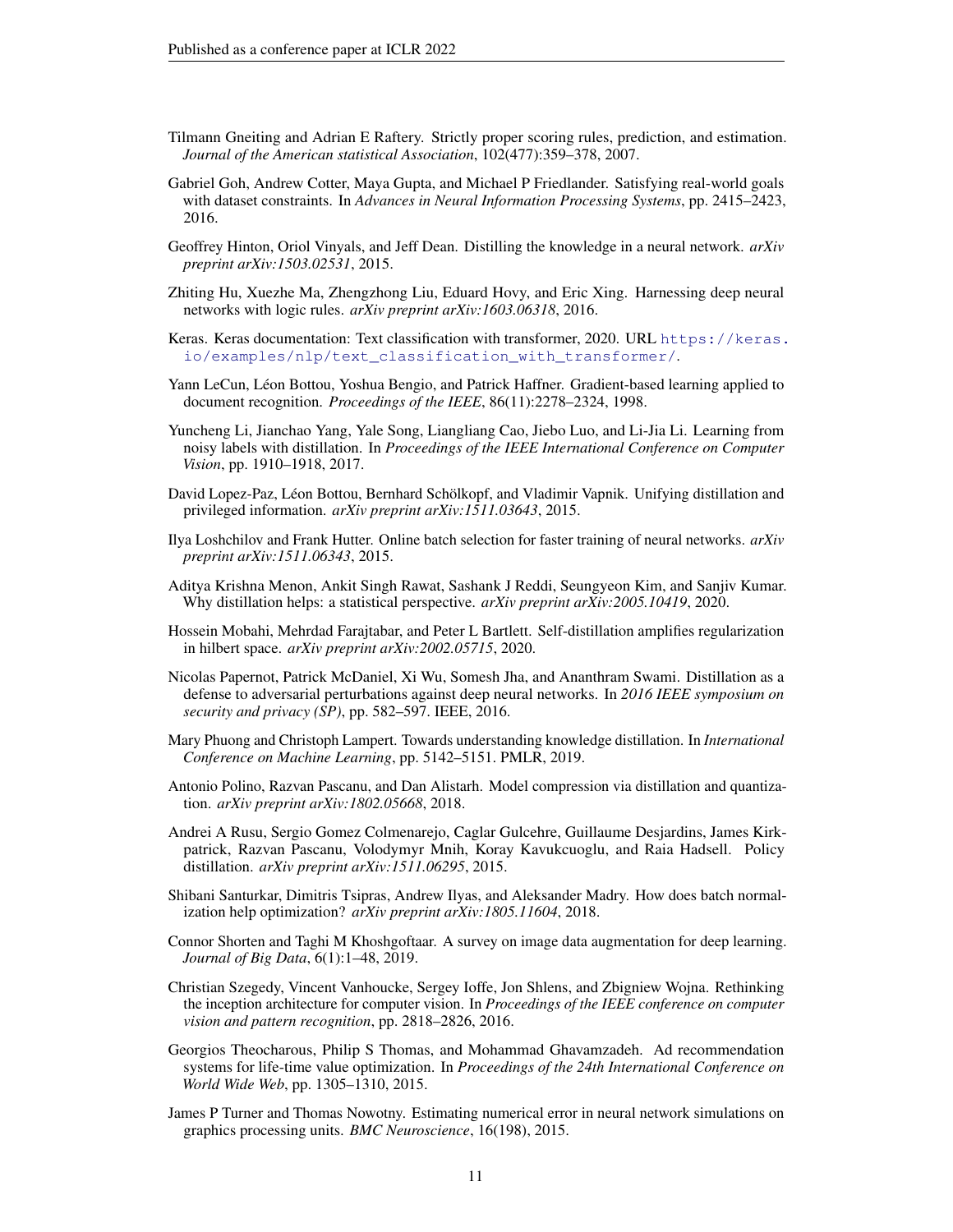- <span id="page-11-1"></span>Vladimir Vapnik and Rauf Izmailov. Learning using privileged information: similarity control and knowledge transfer. *J. Mach. Learn. Res.*, 16(1):2023–2049, 2015.
- <span id="page-11-2"></span>Robert C Williamson, Elodie Vernet, and Mark D Reid. Composite multiclass losses. *Journal of Machine Learning Research*, 17:1–52, 2016.
- <span id="page-11-0"></span>Ruichi Yu, Ang Li, Vlad I Morariu, and Larry S Davis. Visual relationship detection with internal and external linguistic knowledge distillation. In *Proceedings of the IEEE international conference on computer vision*, pp. 1974–1982, 2017.
- <span id="page-11-3"></span>Hongyi Zhang, Moustapha Cisse, Yann N Dauphin, and David Lopez-Paz. mixup: Beyond empirical risk minimization. *arXiv preprint arXiv:1710.09412*, 2017.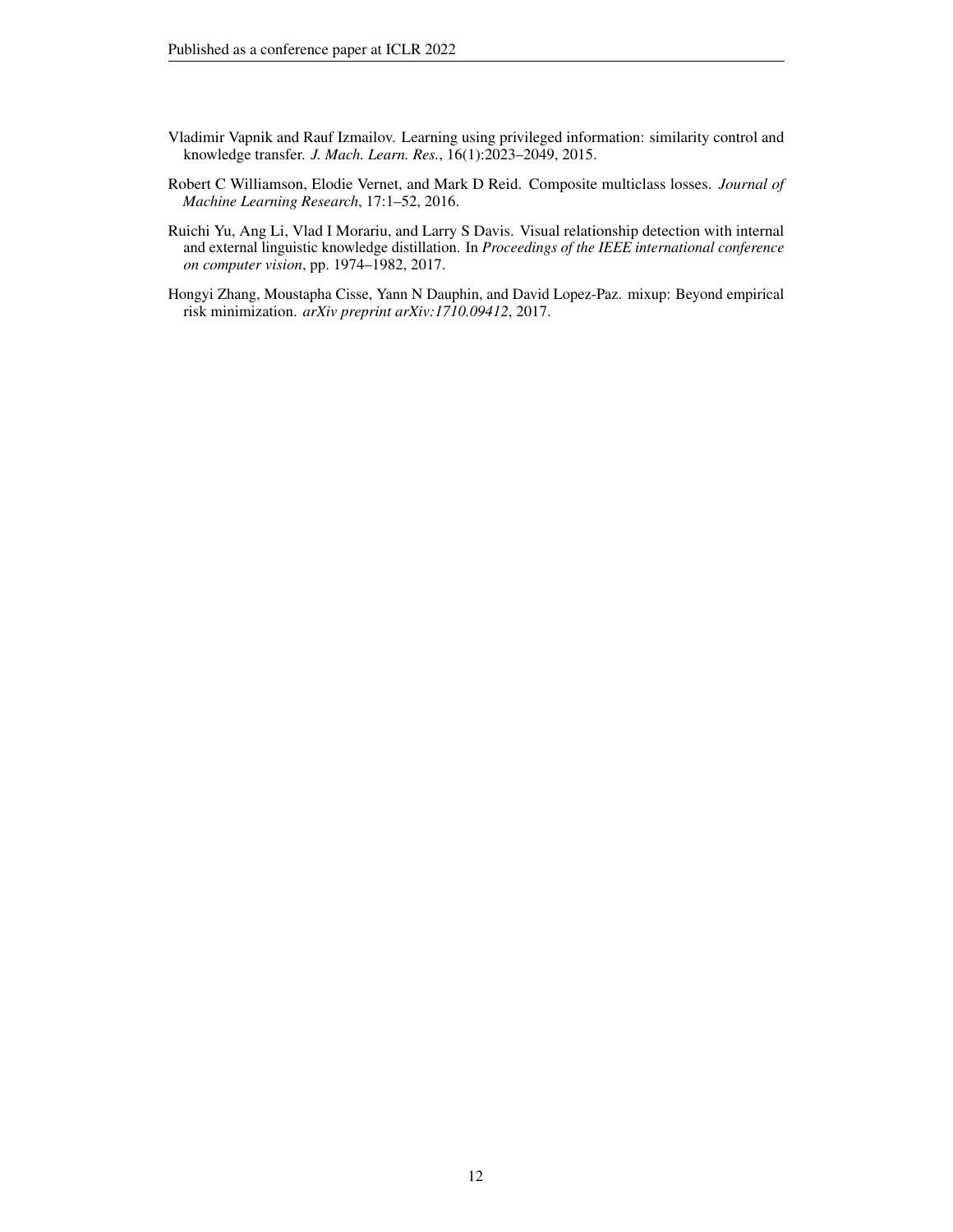# A PROOFS

#### A.1 PROOF OF PROPOSITION [1](#page-2-2)

**Proposition** (Restated). Let  $(\ell, d)$  be defined as in [\(2\)](#page-2-0) for a strictly proper scoring function  $\phi$ . *Suppose*  $\phi(\mathbf{u})$  *is strictly convex in* **u**. Then there exists  $\lambda^* \in [0,1]$  *such that the following is an optimal-feasible classifier for* [\(1\)](#page-2-1)*:*

$$
\mathbf{h}^*(x) = \lambda^* \mathbf{p}(x) + (1 - \lambda^*) \mathbf{g}(x).
$$

*Furthermore, if*  $\mathbf{u} \cdot \phi(\mathbf{u})$  *is*  $\alpha$ -strongly concave over  $\mathbf{u} \in \Delta_m$  *w.r.t. the*  $L_q$ -norm, then

$$
\lambda^* \leqslant \sqrt{\frac{2\epsilon}{\alpha \mathbf{E}_x \left[ \|\mathbf{p}(x) - \mathbf{g}(x)\|_q^2 \right]}}.
$$

Proof. Let h<sup>\*</sup> denote an optimal feasible solution for [\(1\)](#page-2-1). We first note that

$$
R(\mathbf{h}) = \mathbf{E}_{x,y} \left[ \ell(y, \mathbf{h}(x)) \right] = \mathbf{E}_x \left[ \mathbf{E}_{y|x} \left[ \ell(y, \mathbf{h}(x)) \right] \right] = \mathbf{E}_x \left[ \sum_{i \in [m]} p_i(x) \phi_i(\mathbf{h}(x)) \right]
$$

and

$$
C(\mathbf{h}) = \mathbf{E}_{x} \left[ \sum_{i \in [m]} g_i(x) \left( \phi_i(\mathbf{h}(x)) - \phi_i(\mathbf{g}(x)) \right) \right].
$$

Because  $\phi_i$  is strictly convex in its argument, both  $R(\bf{h})$  and  $C(\bf{h})$  are strictly convex in  $\bf{h}$ . In other words, for any  $\alpha \in [0, 1]$ , and classifiers  $\mathbf{h}_1, \mathbf{h}_2, R(\alpha \mathbf{h}_1 + (1 - \alpha)\mathbf{h}_2) < \alpha R(\mathbf{h}_1) + (1 - \alpha)R(\mathbf{h}_2)$ , and similarly for C. Furthermore because  $C(g) = 0 < \epsilon$ , the constraint is strictly feasible, and hence strong duality holds for [\(1\)](#page-2-1) (as a result of Slater's condition being satisfied). Therefore [\(1\)](#page-2-1) can be equivalently formulated as a max-min problem:

$$
\max_{\mu \in \mathbb{R}_+} \min_{\mathbf{h}} R(\mathbf{h}) + \mu C(\mathbf{h}),
$$

for which there exists a  $\mu^* \in \mathbb{R}_+$  such that  $(\mu^*, \mathbf{h}^*)$  is a saddle point. The strict convexity of  $R(h)$ and  $C(h)$  gives us that  $h^*$  is the unique minimizer of  $R(h) + \mu^* C(h)$ . Setting  $\lambda^* = \frac{1}{1+\mu^*}$ , we equivalently have that  $\mathbf{h}^*$  is a unique minimizer of the weighted objective  $\lambda^* R(\mathbf{h}) + (1 - \lambda^*) C(\mathbf{h})$ .

We next show that the minimizer  $h^*$  is of the required form. Expanding the R and C, we have:

<span id="page-12-0"></span>
$$
\lambda^* R(\mathbf{h}) + (1 - \lambda^*) C(\mathbf{h})
$$
  
\n
$$
= \mathbf{E}_x \Big[ \sum_{i \in [m]} (\lambda^* p_i(x) + (1 - \lambda^*) g_i(x)) \phi_i(\mathbf{h}(x)) - (1 - \lambda^*) g_i(x) \phi_i(\mathbf{g}(x)) \Big]
$$
  
\n
$$
= \mathbf{E}_x \Big[ \sum_{i \in [m]} (\lambda^* p_i(x) + (1 - \lambda^*) g_i(x)) \phi_i(\mathbf{h}(x)) \Big] + \text{ a term independent of } \mathbf{h}
$$
  
\n
$$
= \mathbf{E}_x \Big[ \sum_{i \in [m]} \bar{p}_i(x) \phi_i(\mathbf{h}(x)) \Big] + \text{ a term independent of } \mathbf{h}, \tag{6}
$$

where  $\bar{\mathbf{p}}(x) = \lambda^* \mathbf{p}(x) + (1 - \lambda^*) \mathbf{g}(x)$ .

Note that it suffices to minimize  $(6)$  point-wise, i.e. to choose  $h^*$  so that the term within the Note that it suffices to minimize (6) point-wise, i.e. to choose  $\mathbf{h}^*$  so that the term within the expectation  $\sum_{i \in [m]} \bar{p}_i(x) \phi_i(\mathbf{h}(x))$  is minimized for each x. For a fixed x, the inner term is minimized when  $\mathbf{h}^*(x) = \bar{\mathbf{p}}(x)$ . This is because of our assumption that  $\phi$  is a strictly proper scoring function, when  $\mathbf{h}^*(x) = \bar{\mathbf{p}}(x)$ . This is because of our assumption that  $\phi$  is a strictly proper scoring function, i.e. for any distribution **u**, the weighted loss  $\sum_i u_i \phi_i(\mathbf{v})$  is uniquely minimized by **v** = **u**. There [\(6\)](#page-12-0) is minimized by  $\mathbf{h}^*(x) = \bar{\mathbf{p}}(x) = \lambda^* \mathbf{p}(\overline{x)} + (1 - \lambda^*) \mathbf{g}(x)$ .

To bound  $\lambda^*$ , we use a result from [Williamson et al.](#page-11-2) [\(2016\)](#page-11-2); [Agarwal](#page-9-15) [\(2014\)](#page-9-15) to lower bound  $C({\bf h})$ in terms of the norm difference  $||\mathbf{h}(x) - \mathbf{g}(x)||_q$ . Define  $Q(\mathbf{u}) = \inf_{\mathbf{v} \in \Delta_m} \mathbf{u} \cdot \phi(\mathbf{v})$ . Because  $\phi$  is a proper scoring function, the infimum is attained at  $\mathbf{v} = \mathbf{u}$ . Therefore  $\mathcal{Q}(\mathbf{u}) = \mathbf{u} \cdot \phi(\mathbf{u})$ , which recall is assumed to be strongly concave. Also, note that  $\mathcal{Q}(\mathbf{u}) = \inf_{\mathbf{v} \in \Delta_m} \mathbf{u} \cdot \phi(\mathbf{v})$  is an infimum of "linear" functions in u, and therefore  $\nabla Q(\mathbf{u}) = \phi(\mathbf{u})$  is a super-differential for Q at u. See Proposition 7 in [Williamson et al.](#page-11-2) [\(2016\)](#page-11-2) for more details.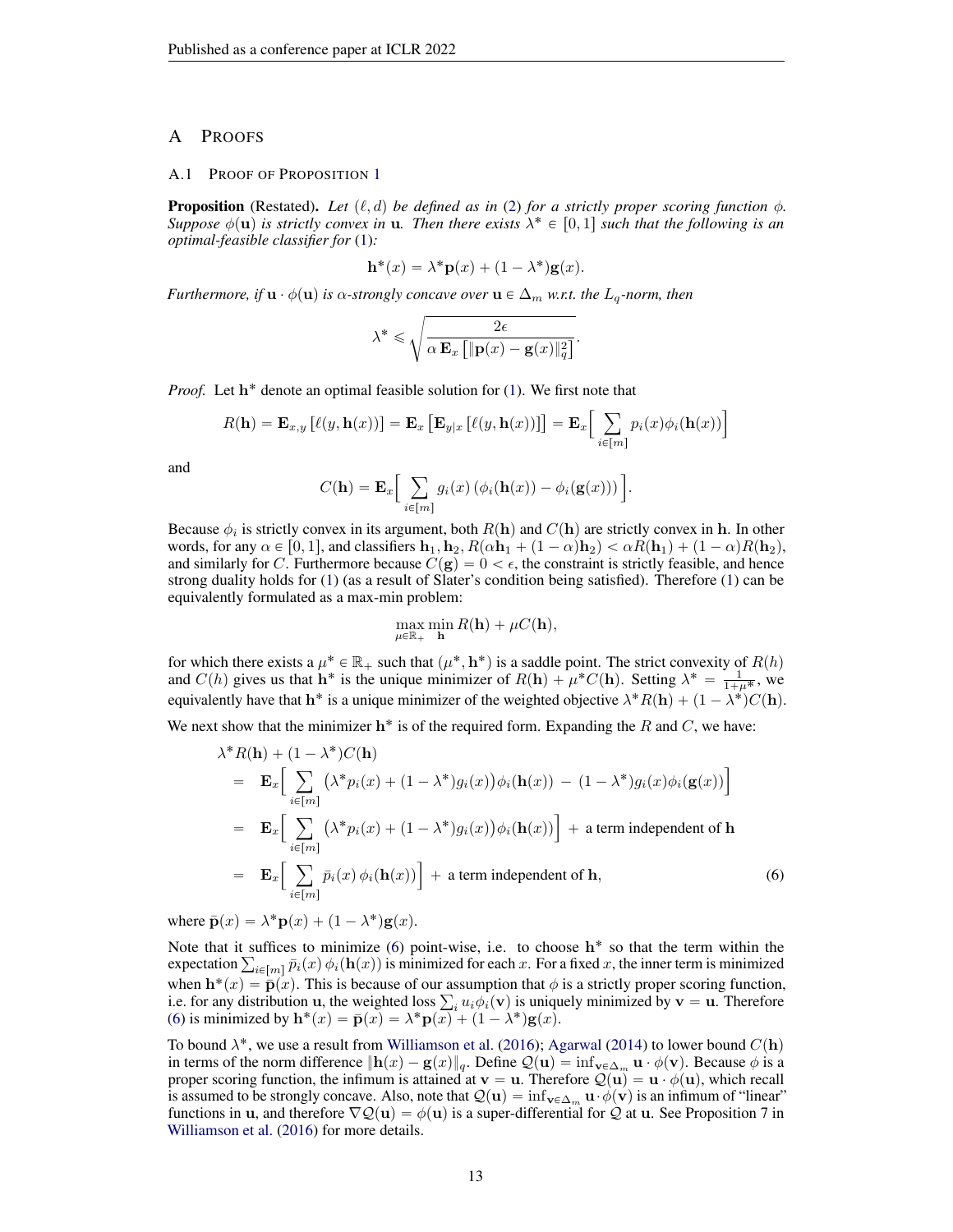We now re-write 
$$
C(\mathbf{h})
$$
 in terms of Q and lower bound it using the strong concavity property:  
\n
$$
C(\mathbf{h}) = \mathbf{E}_x \Big[ \mathbf{g}(x) \cdot (\phi(\mathbf{h}(x)) - \phi(\mathbf{g}(x))) \Big]
$$
\n
$$
= \mathbf{E}_x \Big[ \mathbf{h}(x) \cdot \phi(\mathbf{h}(x)) + (\mathbf{g}(x) - \mathbf{h}(x)) \cdot \phi(\mathbf{h}(x)) - \mathbf{g}(x) \cdot \phi(\mathbf{g}(x)) \Big]
$$
\n
$$
= \mathbf{E}_x \Big[ Q(\mathbf{h}(x)) + (\mathbf{g}(x) - \mathbf{h}(x)) \cdot \nabla Q(\mathbf{h}(x)) - Q(\mathbf{g}(x)) \Big]
$$
\n
$$
\geq \mathbf{E}_x \Big[ \frac{\alpha}{2} \|\mathbf{h}(x) - \mathbf{g}(x)\|_q^2 \Big],
$$

where the last step uses the fact that Q is  $\alpha$ -strongly concave over  $\mathbf{u} \in \Delta_m$  w.r.t. the  $L_q$ -norm.

Since the optimal scorer h<sup>\*</sup> satisfies the coverage constraint  $C(h^*) \leq \epsilon$ , we have from the above bound  $\lceil \alpha \rceil$ ı

$$
\mathbf{E}_x \left[ \frac{\alpha}{2} \|\mathbf{h}^*(x) - \mathbf{g}(x)\|_q^2 \right] \leqslant \epsilon.
$$

Substituting for  $h^*$ , we have:

or

$$
\mathbf{E}_{x}\left[\frac{(\lambda^{*})^{2}\alpha}{2}\|\mathbf{p}(x)-\mathbf{g}(x)\|_{q}^{2}\right] \leq \epsilon,
$$
  

$$
(\lambda^{*})^{2} \leq \frac{2\epsilon}{\alpha \mathbf{E}_{x}\left[\|\mathbf{p}(x)-\mathbf{g}(x)\|_{q}^{2}\right]},
$$

which gives us the desired bound on  $\lambda^*$ .

 $\Box$ 

#### A.2 PROOF OF THEOREM [2](#page-4-2)

**Theorem** (Restated). Let the scoring function  $\phi : \Delta_m \to \mathbb{R}^m_+$  be convex, and  $\|\phi(\mathbf{z})\|_{\infty} < B, \forall \mathbf{z} \in \Delta_m$ . *Let the set of classifiers*  $H$  *be convex, with the base classifier*  $g \in H$ *. Suppose*  $C$  *and*  $R$  *enjoy the following generalization bounds: for any*  $\delta \in (0, 1)$ *, w.p.*  $\geq 1 - \delta$  *over draw of*  $S \sim D^n$ *, for any*  $h \in \mathcal{H}$ ,

$$
|R(\mathbf{h}) - \widehat{R}(\mathbf{h})| \leq \Delta_R(n, \delta); \qquad |C(\mathbf{h}) - \widehat{C}(\mathbf{h})| \leq \Delta_C(n, \delta),
$$

*for some*  $\Delta_R(n, \delta)$  *and*  $\Delta_C(n, \delta)$  *that is decreasing in* n *and approaches* 0 as  $n \rightarrow \infty$ . Let **h** *be* an optimal-feasible classifier in H, i.e.  $C(\tilde{h}) \leq \epsilon$  and  $R(\tilde{h}) \leq R(h)$  for all classifiers h for  $which C(\mathbf{h}) \leq \epsilon$ . Let  $\hat{\mathbf{h}}$  be the classifier returned by Algorithm *[1](#page-3-1)* with  $\Lambda = \{ \max\{\frac{\epsilon}{\epsilon+2B}, u\} \mid u \in \mathbb{R} \}$  $\{\frac{1}{L}, \frac{2}{L}, \ldots, 1\}$  for some  $L \in \mathbb{N}_+$ . For any  $\delta \in (0, 1)$ , w.p.  $\geq 1 - \delta$  over draw of  $S \sim D^n$ ,

**Optimality**: 
$$
R(\hat{\mathbf{h}}) \le R(\tilde{\mathbf{h}}) + \mathcal{O}((1 + \frac{2B}{\epsilon}) (\Delta_R(n, \delta) + \Delta_C(n, \delta) + \frac{B}{L}))
$$
,  
**Feasibility**:  $C(\hat{\mathbf{h}}) \le \epsilon + \Delta_C(n, \delta)$ .

We first note that because  $\|\phi(\mathbf{z})\|_{\infty} < B$ ,  $\forall \mathbf{z} \in \Delta_m$ , both  $\widehat{R}(\mathbf{h}) < B$  and  $\widehat{C}(\mathbf{h}) < B$ . Also, because  $\phi_i$  is convex, both  $\hat{R}(\bf{h})$  and  $\hat{C}(\bf{h})$  are convex in  $\bf{h}$ . In other words, for any  $\alpha \in [0, 1]$ , and classifiers  $\mathbf{h}_1, \mathbf{h}_2, \hat{R}(\alpha \mathbf{h}_1 + (1 - \alpha)\mathbf{h}_2) \leq \alpha \hat{R}(\mathbf{h}_1) + (1 - \alpha)\hat{R}(\mathbf{h}_2)$ , and similarly for  $\hat{C}$ . Furthermore, the objective in [\(4\)](#page-3-0) can be decomposed into a convex combination of the empirical risk and churn:

$$
\hat{\mathcal{L}}_{\lambda}(\mathbf{h}) = \frac{1}{n} \sum_{i=1}^{n} (\lambda \mathbf{e}_{y_i} + (1 - \lambda) \mathbf{g}(x_i)) \cdot \phi(\mathbf{h}(x_i))
$$

$$
= \lambda \hat{R}(\mathbf{h}) + (1 - \lambda) \hat{C}(\mathbf{h}) + \frac{1 - \lambda}{n} \sum_{i=1}^{n} \mathbf{g}(x_i) \cdot \phi(\mathbf{g}(x_i)).
$$

Therefore minimizing  $\hat{\mathcal{L}}_{\lambda}(\mathbf{h})$  is equivalent to minimizing the Lagrangian function

$$
\widetilde{\mathcal{L}}_{\lambda}(\mathbf{h}) = \lambda \widehat{R}(\mathbf{h}) + (1 - \lambda)(\widehat{C}(\mathbf{h}) - \epsilon)
$$
\n(7)

over h. Moreover, each  $\mathbf{h}_k$  minimizes  $\widetilde{\mathcal{L}}_{\lambda_k}(\mathbf{h})$ .

We also note that the churn-constrained optimization problem in [\(1\)](#page-2-1) can be posed as a Lagrangian game between a player that seeks to minimize the above Lagrangian over h and a player that seeks to maximize the Lagrangian over  $\lambda$ . The next two lemmas show that Algorithm [1](#page-3-1) can be seen as finding an approximate equilibrium of this two-player game.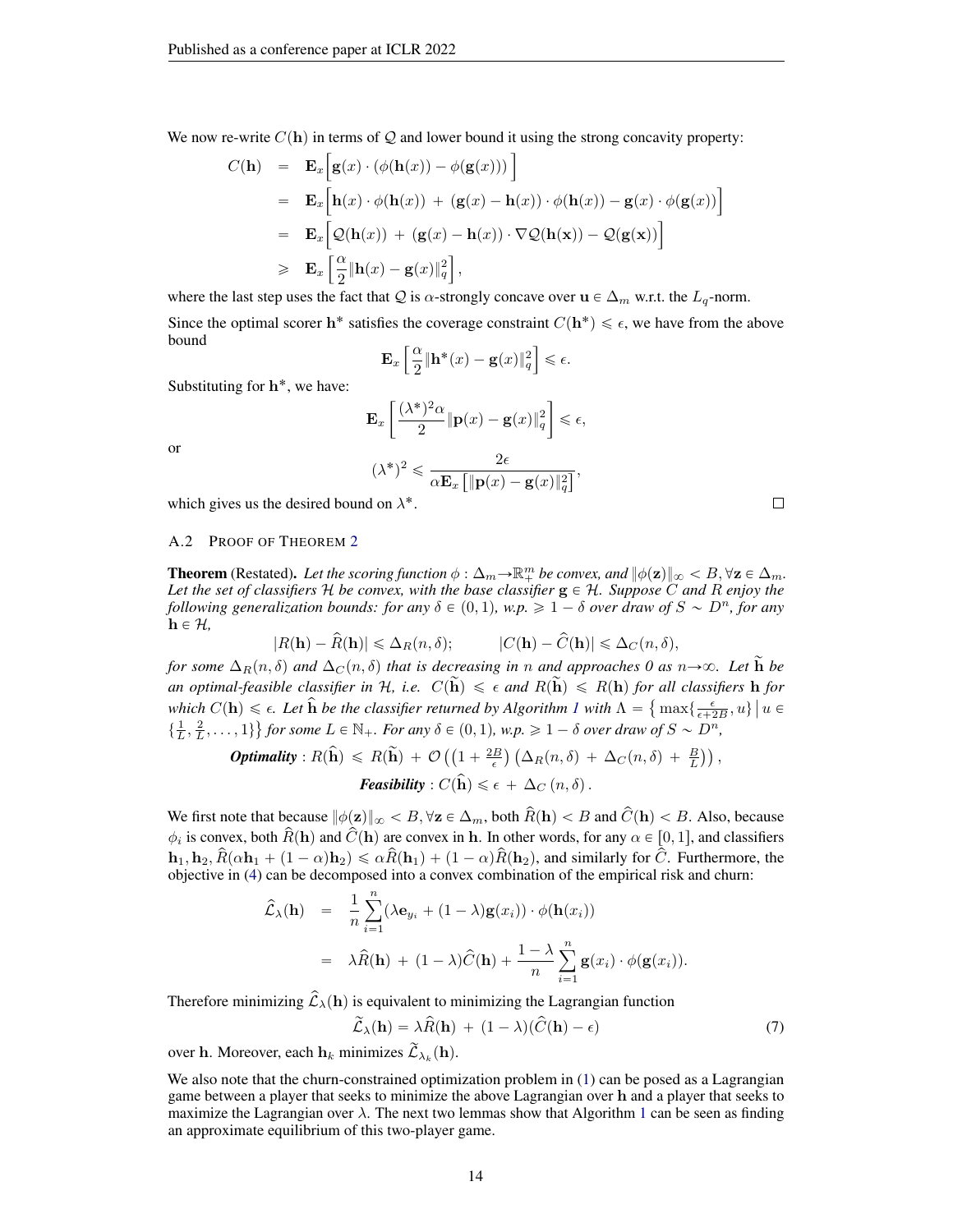<span id="page-14-2"></span>**Lemma 5.** Let the assumptions on  $\phi$  and  $\mathcal H$  in Theorem [2](#page-4-2) hold. Let  $\hat{\mathbf h}$  be the classifier returned by Algorithm [1](#page-3-1) when  $\Lambda$  is set to  $\Lambda = \left\{ \max \left\{ \frac{\epsilon}{\epsilon + 2B}, u \right\} \mid u \in \left\{ \frac{1}{L}, \ldots, 1 \right\} \right\}$  of the range  $\left[ \frac{\epsilon}{\epsilon + 2B}, 1 \right]$  for some  $L \in \mathbb{N}_+$ . Then there exists a bounded *Lagrange multiplier*  $\bar{\lambda} \in \left[\frac{\epsilon}{\epsilon+2B}, 1\right]$  such that  $(\hat{\mathbf{h}}, \bar{\lambda})$  forms *an equilibrium of the Lagrangian min-max game:*

$$
\bar{\lambda}\hat{R}(\hat{\mathbf{h}}) + (1 - \bar{\lambda})(\hat{C}(\hat{\mathbf{h}}) - \epsilon) = \min_{\mathbf{h} \in \text{co}(\mathbf{h}_1, ..., \mathbf{h}_L)} \bar{\lambda}\hat{R}(\mathbf{h}) + (1 - \bar{\lambda})(\hat{C}(\mathbf{h}) - \epsilon)
$$
  

$$
\max_{\lambda \in [0,1]} (1 - \lambda)(\hat{C}(\hat{\mathbf{h}}) - \epsilon) = (1 - \bar{\lambda})(\hat{C}(\hat{\mathbf{h}}) - \epsilon).
$$

*Proof.* The classifier  $\hat{h}$  returned by Algorithm [1](#page-3-1) is a solution to the following constrained optimization problem over the convex-hull of the classifiers  $h_1, \ldots, h_L$ :

<span id="page-14-0"></span>
$$
\min_{\mathbf{h}\in \text{co}(\mathbf{h}_1,\ldots,\mathbf{h}_L)} \widehat{R}(\mathbf{h}) \ \text{ s.t. } \widehat{C}(\mathbf{h}) \leqslant \epsilon.
$$

<span id="page-14-1"></span>Consequently, there exists a  $\bar{\lambda} \in [0, 1]$  such that:

$$
\bar{\lambda}\hat{R}(\hat{\mathbf{h}}) + (1 - \bar{\lambda})(\hat{C}(\hat{\mathbf{h}}) - \epsilon) = \min_{\mathbf{h} \in \text{co}(\mathbf{h}_1, ..., \mathbf{h}_L)} \bar{\lambda}\hat{R}(\mathbf{h}) + (1 - \bar{\lambda})(\hat{C}(\mathbf{h}) - \epsilon)
$$
(8)

$$
\max_{\lambda \in [0,1]} (1 - \lambda)(\widehat{C}(\widehat{\mathbf{h}}) - \epsilon) = (1 - \bar{\lambda})(\widehat{C}(\widehat{\mathbf{h}}) - \epsilon). \tag{9}
$$

To see this, note that the KKT conditions (along with the convexity of R and C) give us that there exists a Lagrange multiplier  $\bar{\mu} \geq 0$  such that

$$
\hat{\mathbf{h}} \in \underset{\mathbf{h} \in \text{co}(\mathbf{h}_1, \dots, \mathbf{h}_L)}{\operatorname{argmin}} \hat{R}(\mathbf{h}) + \bar{\mu}(\hat{C}(\mathbf{h}) - \epsilon) \quad \text{(stationarity)}
$$
\n
$$
\bar{\mu}(\hat{C}(\hat{\mathbf{h}}) - \epsilon) = 0 \quad \text{(complementary slackness)}.
$$

When  $\hat{C}(\hat{\mathbf{h}}) \leq \epsilon_{\hat{\mathbf{h}}} \bar{\mu} = 0$ , and so [\(8\)](#page-14-0) and [\(9\)](#page-14-1) are satisfied for  $\bar{\lambda} = 1$ . When  $\hat{C}(\hat{\mathbf{h}}) = \epsilon$ , then (8) and (9) are satisfied for  $\overline{\lambda}' = \frac{1}{1+\overline{\mu}}$ .

It remains to show that that  $\bar{\lambda} \in \left[\frac{\epsilon}{\epsilon+2B}, 1\right]$ . For this, we first show that there exists a  $h' \in$  $co(h_1, \ldots, h_L)$  such that  $\hat{C}(\mathbf{h}') \leq \epsilon/2$ . To see why, pick h' to be the minimizer of the Lagrangian  $\widetilde{\mathcal{L}}_{\lambda}(\mathbf{h})$  over all  $\mathbf{h} \in \mathcal{H}$  for  $\lambda = \frac{\epsilon}{\epsilon + 2B}$ . Because  $\widetilde{\mathcal{L}}_{\lambda}(\mathbf{h}') \leq \widetilde{\mathcal{L}}_{\lambda}(\mathbf{g}) \leq \lambda B - (1 - \lambda)\epsilon$ , where g is the base classifier that we have assumed is in H, it follows that  $\hat{C}(\mathbf{h}') \leq \frac{\lambda}{1-\lambda} B \leq \epsilon/2$ .

Next, by combining [\(8\)](#page-14-0) and [\(9\)](#page-14-1), we have

$$
\bar{\lambda}\widehat{R}(\widehat{\mathbf{h}}) \ + \ \max_{\lambda \in [0,1]} (1-\lambda)(\widehat{C}(\widehat{\mathbf{h}}) - \epsilon) \ = \ \min_{\mathbf{h} \in \mathrm{co}(\mathbf{h}_1,\ldots,\mathbf{h}_L)} \bar{\lambda}\widehat{R}(\mathbf{h}) \ + \ (1-\bar{\lambda})(\widehat{C}(\mathbf{h}) - \epsilon).
$$

Lower bounding the LHS by setting  $\lambda = 1$  and upper bounding the RHS by setting  $\mathbf{h} = \mathbf{h}'$ , we get:

$$
\bar{\lambda}\widehat{R}(\widehat{\mathbf{h}}) \leqslant \bar{\lambda}\widehat{R}(\mathbf{h}') - (1-\bar{\lambda})\frac{\epsilon}{2},
$$

which gives us:

$$
\epsilon/2 \leqslant \bar{\lambda}(\epsilon/2 + \hat{R}(\mathbf{h}') - \hat{R}(\hat{\mathbf{h}})) \leqslant \bar{\lambda}(\epsilon/2 + B).
$$

Hence  $\bar{\lambda} \ge \frac{\epsilon}{\epsilon + 2B}$ , which completes the proof.

**Lemma 6.** Let  $\widehat{\mathbf{h}}$  be the classifier returned by Algorithm [1](#page-3-1) when  $\Lambda$  is set to  $\Lambda = \{\}$ Let  $\hat{h}$  be the classifier returned by Algorithm 1 when  $\Lambda$  is set to  $\Lambda = \{ \max\{\frac{\epsilon}{\epsilon+2B}, u\} \mid u \in$  $\{\frac{1}{L}, \ldots, 1\}$  *of the range*  $\left[\frac{\epsilon}{\epsilon+2B}, 1\right]$  *for some*  $L \in \mathbb{N}_+$ *. Fix*  $\delta \in (0, 1)$ *. Suppose* R and C satisfy the *generalization bounds in Theorem [2](#page-4-2) with error bounds*  $\Delta_R(n, \delta)$  *and*  $\Delta_C(n, \delta)$  *respectively. Then there exists a* bounded *Lagrange multiplier*  $\hat{\lambda} \in \left[\frac{\epsilon}{\epsilon + 2B}, 1\right]$  *such that*  $(\hat{\bf h}, \hat{\mu})$  *forms an approximate equilibrium for the Lagrangian min-max game, i.e. w.p.*  $\geq 1 - \delta$  *over draw of sample*  $S \sim D^n$ ,

<span id="page-14-3"></span>
$$
\widehat{\lambda}R(\widehat{\mathbf{h}}) + (1 - \widehat{\lambda})(C(\widehat{\mathbf{h}}) - \epsilon) \leq \min_{\mathbf{h} \in \mathcal{H}} \widehat{\lambda}R(\mathbf{h}) + (1 - \widehat{\lambda})(C(\mathbf{h}) - \epsilon) + \mathcal{O}(\Delta_R(n, \delta) + \Delta_C(n, \delta) + B/L)
$$
(10)

<span id="page-14-4"></span>*and*

$$
\max_{\lambda \in [0,1]} (1 - \lambda)(C(\hat{\mathbf{h}}) - \epsilon) \le (1 - \hat{\lambda})(C(\hat{\mathbf{h}}) - \epsilon) + \mathcal{O}(\Delta_C(n, \delta) + B/L). \tag{11}
$$

 $\Box$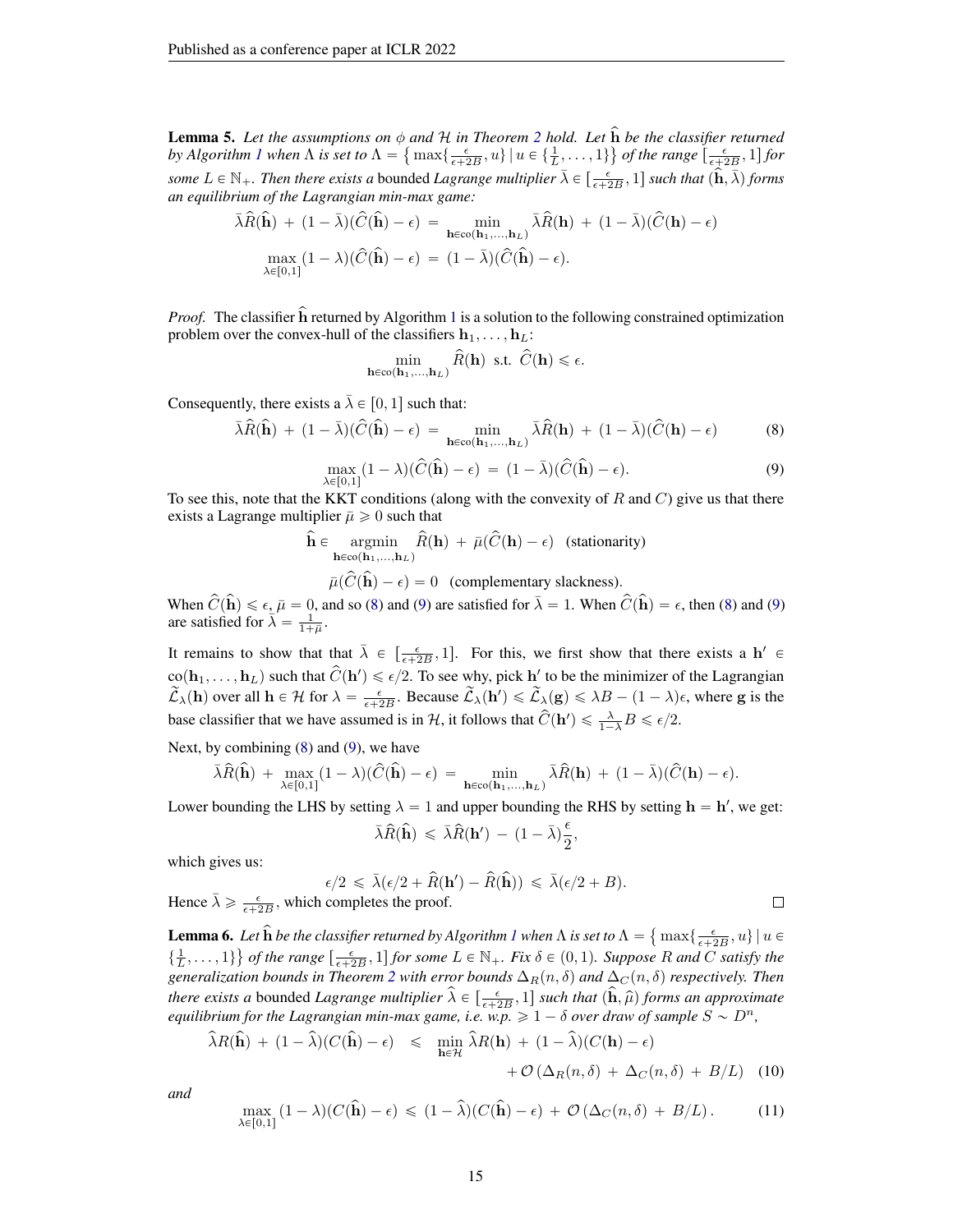*Proof.* We have from Lemma [5](#page-14-2) that there exists  $\bar{\lambda} \in \left[\frac{\epsilon}{\epsilon + 2B}, 1\right]$  such that

$$
\bar{\lambda}\hat{R}(\hat{\mathbf{h}}) + (1 - \bar{\lambda})(\hat{C}(\hat{\mathbf{h}}) - \epsilon) = \min_{\mathbf{h} \in \text{co}(\mathbf{h}_1, ..., \mathbf{h}_L)} \bar{\lambda}\hat{R}(\mathbf{h}) + (1 - \bar{\lambda})(\hat{C}(\mathbf{h}) - \epsilon)
$$
(12)

<span id="page-15-0"></span>
$$
\max_{\lambda \in [0,1]} (1 - \lambda)(\widehat{C}(\widehat{\mathbf{h}}) - \epsilon) = (1 - \bar{\lambda})(\widehat{C}(\widehat{\mathbf{h}}) - \epsilon). \tag{13}
$$

<span id="page-15-1"></span>Algorithm [1](#page-3-1) works with a discretization  $\Lambda =$  $\max\{\frac{\epsilon}{\epsilon+2B}, u\} \mid u \in \{\frac{1}{L}, \ldots, 1\}$ of the range  $\left[\frac{\epsilon}{\epsilon+2B}, 1\right]$ . Allowing  $\hat{\lambda}$  to denote the closest value to  $\bar{\lambda}$  in this set, we have from [\(12\)](#page-15-0):

<span id="page-15-2"></span>
$$
\hat{\lambda}\hat{R}(\hat{\mathbf{h}}) + (1 - \hat{\lambda})(\hat{C}(\hat{\mathbf{h}}) - \epsilon) \leq \min_{\mathbf{h} \in \text{co}(\mathbf{h}_1, \dots, \mathbf{h}_L)} \hat{\lambda}\hat{R}(\mathbf{h}) + (1 - \hat{\lambda})(\hat{C}(\mathbf{h}) - \epsilon) + \frac{4B}{L}
$$

$$
= \min_{\mathbf{h} \in \mathcal{H}} \hat{\lambda}\hat{R}(\mathbf{h}) + (1 - \hat{\lambda})(\hat{C}(\mathbf{h}) - \epsilon) + \frac{4B}{L},
$$
(14)

where the last step follows from the fact that  $co(h_1, ..., h_L) \subseteq H$  and each  $h_k$  was chosen to minimize  $(1 - \lambda_k)\hat{R}(\mathbf{h}) + \lambda_k(\hat{C}(\mathbf{h}) - \epsilon)$  for  $\lambda_k \in \Lambda$ . Similarly, we have from [\(13\)](#page-15-1),

<span id="page-15-3"></span>
$$
\max_{\lambda \in [0,1]} (1 - \lambda)(C(\hat{\mathbf{h}}) - \epsilon) \le (1 - \hat{\lambda})(C(\hat{\mathbf{h}}) - \epsilon) + \frac{B}{L}.
$$
 (15)

What remains is to apply the generalization bounds for  $R$  and  $C$  to [\(14\)](#page-15-2) and [\(15\)](#page-15-3). We first bound the LHS of [\(14\)](#page-15-2). We have with probability at least  $1 - \delta$  over draw of  $S \sim D^n$ :

<span id="page-15-4"></span>
$$
\hat{\lambda}\hat{R}(\hat{\mathbf{h}}) + (1 - \hat{\lambda})(\hat{C}(\hat{\mathbf{h}}) - \epsilon) \n\geq \hat{\lambda}R(\hat{\mathbf{h}}) + (1 - \hat{\lambda})(C(\hat{\mathbf{h}}) - \epsilon) - \hat{\lambda}\Delta_R(n,\delta) - (1 - \hat{\lambda})\Delta_C(n,\delta) \n\geq \hat{\lambda}R(\hat{\mathbf{h}}) + (1 - \hat{\lambda})(C(\hat{\mathbf{h}}) - \epsilon) - \Delta_R(n,\delta) - \Delta_C(n,\delta),
$$
\n(16)

where the last step uses the fact that  $0 \le \hat{\lambda} \le 1$ . For the RHS, we have with the same probability: !<br>! )

$$
\min_{\mathbf{h}\in\mathcal{H}} \left\{ \widehat{\lambda}\widehat{R}(\mathbf{h}) + (1-\widehat{\lambda})(\widehat{C}(\mathbf{h})-\epsilon) \right\} + 4B/L
$$
\n
$$
\leq \min_{\mathbf{h}\in\mathcal{H}} \left\{ \widehat{\lambda}R(\mathbf{h}) + (1-\widehat{\lambda})(C(\mathbf{h})-\epsilon) + 4B/L + \widehat{\lambda}\Delta_R(n,\delta) + (1-\widehat{\lambda})\Delta_C(n,\delta) \right\}
$$
\n
$$
\leq \min_{\mathbf{h}\in\mathcal{H}} \left\{ \widehat{\lambda}R(\mathbf{h}) + (1-\widehat{\lambda})(C(\mathbf{h})-\epsilon) \right\} + 4B/L + \Delta_R(n,\delta) + \Delta_C(n,\delta),
$$

where we again use  $0 \le \hat{\lambda} \le 1$ . Combining [\(14\)](#page-15-2) with [\(16\)](#page-15-4) and (17) completes the proof for the first part of the lemma. Applying the generalization bounds to [\(15\)](#page-15-3), we have with the same probability:

$$
B/L
$$
  
\n
$$
\geq \max_{\lambda \in [0,1]} (1 - \lambda)(\hat{C}(\hat{\mathbf{h}}) - \epsilon) - (1 - \hat{\lambda})(\hat{C}(\hat{\mathbf{h}}) - \epsilon)
$$
  
\n
$$
\geq \max_{\lambda \in [0,1]} \left\{ (1 - \lambda)(C(\hat{\mathbf{h}}) - \epsilon) - (1 - \lambda)\Delta_C(n, \delta) \right\} - (1 - \hat{\lambda})(C(\hat{\mathbf{h}}) - \epsilon) - (1 - \hat{\lambda})\Delta_C(n, \delta)
$$
  
\n
$$
\geq \max_{\lambda \in [0,1]} (1 - \lambda)(C(\hat{\mathbf{h}}) - \epsilon) - (1 - \hat{\lambda})(C(\hat{\mathbf{h}}) - \epsilon) - 2\Delta_C(n, \delta),
$$

which completes the proof for the second part of the lemma.

 $\Box$ 

We are now ready to prove Theorem [2.](#page-4-2)

*Proof of Theorem [2.](#page-4-2)* To show optimality, we combine [\(10\)](#page-14-3) and [\(11\)](#page-14-4) and get:

<span id="page-15-5"></span>
$$
\widehat{\lambda}\widehat{R}(\widehat{\mathbf{h}}) + \max_{\lambda \in [0,1]} (1 - \lambda)(C(\widehat{\mathbf{h}}) - \epsilon) \leq \min_{\mathbf{h} \in \mathcal{H}} \widehat{\lambda}\widehat{R}(\mathbf{h}) + (1 - \widehat{\lambda})(\widehat{C}(\mathbf{h}) - \epsilon) + \mathcal{O}\Big(\Delta_R(n,\delta) + \Delta_C(n,\delta) + B/L\Big).
$$
 (17)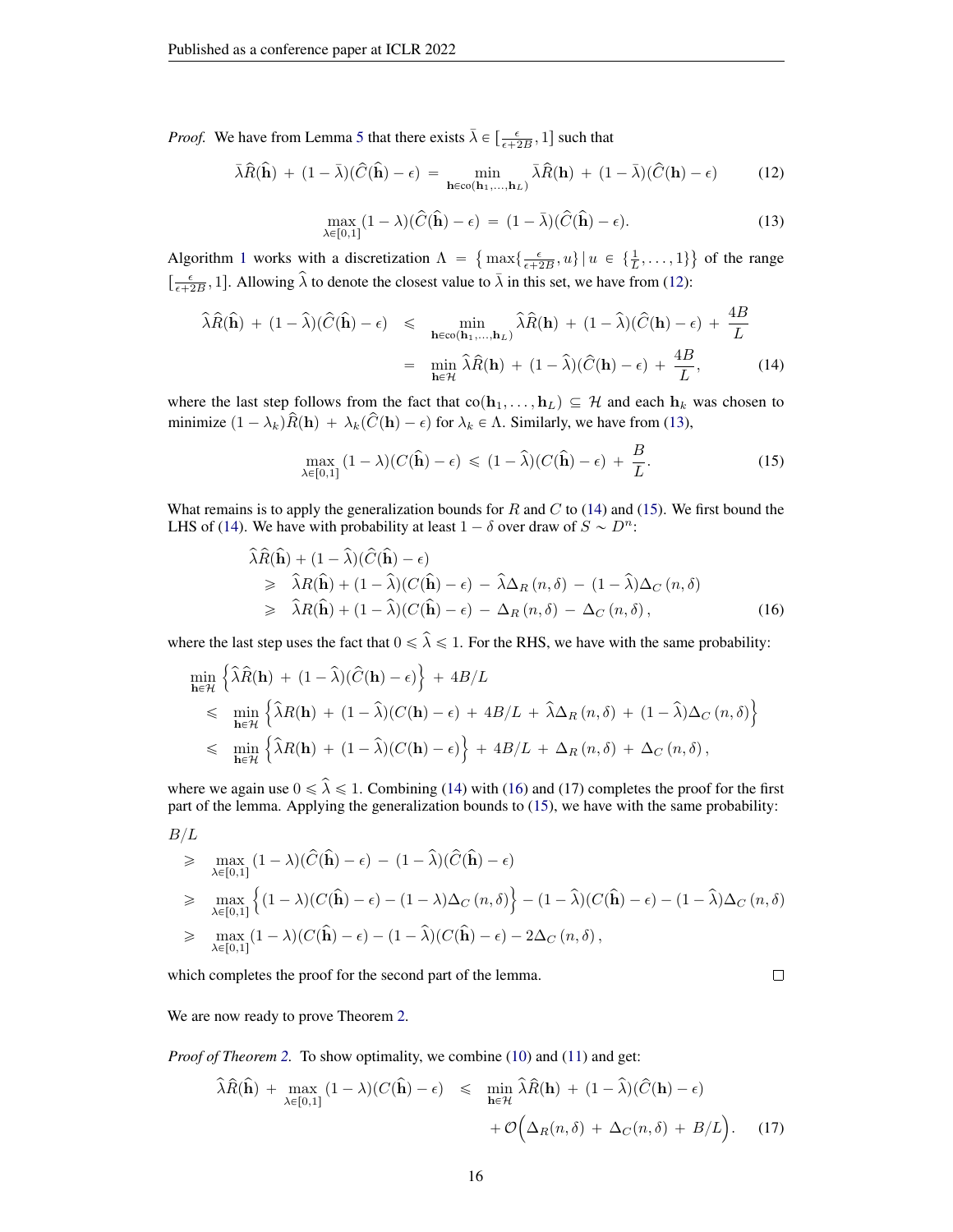We then lower bound the LHS in [\(17\)](#page-15-5) by setting  $\lambda = 1$  and upper bound the RHS by setting h to the optimal feasible solution h, giving us:

$$
\widehat{\lambda}R(\widehat{\mathbf{h}}) \leq \widehat{\lambda}R(\widetilde{\mathbf{h}}) + (1-\widehat{\lambda})(0) + \mathcal{O}\Big(\Delta_R(n,\delta) + \Delta_C(n,\delta) + \frac{B}{L}\Big).
$$

Dividing both sides by  $\hat{\lambda}$ ,

$$
R(\widehat{\mathbf{h}}) \leq R(\widetilde{\mathbf{h}}) + \frac{1}{\tilde{\lambda}} \mathcal{O}\Big(\Delta_R(n,\delta) + \Delta_C(n,\delta) + \frac{B}{L}\Big).
$$

Lower bounding  $\hat{\lambda}$  by  $\frac{\epsilon}{\epsilon + 2B}$  gives us the desired optimality result.

The feasibility result directly follows from the fact that Algorithm [1](#page-3-1) chooses a  $\hat{h}$  that satisfies the empirical churn constraint  $\widehat{C}(\widehat{\mathbf{h}}) \leq \epsilon$ , and from the generalization bound for C.  $\Box$ 

## A.3 PROOF OF PROPOSITION [4](#page-5-0)

**Proposition** (Restated). When  $g(x) = p(x), \forall x$ , for any given  $\lambda \in [0, 1]$ , the minimizer for the *distillation loss in* [\(3\)](#page-3-2) *over all classifiers* h *is given by:*

<span id="page-16-0"></span>
$$
\mathbf{h}^*(x) = \mathbf{p}(x),
$$

*whereas the minimizer of the anchor loss in* [\(5\)](#page-4-0) *is given by:* "

$$
h_j^*(x) = \frac{z_j}{\sum_j z_j} \quad \text{where} \quad z_j = \begin{cases} \alpha p_j^2(x) + (1 - \alpha)p_j(x) & \text{if } j = \overline{\operatorname{argmax}}_k \ p_k(x) \\ (\epsilon + \alpha \max_k p_k(x)) \ p_j(x) & \text{otherwise} \end{cases}.
$$

*Proof.* For the first part, we expand [\(3\)](#page-3-2) with  $g(x) = p(x)$ , and have for any  $\lambda \in [0, 1]$ ,

$$
\mathcal{L}_{\lambda}(h) = \mathbf{E}_{(x,y)\sim D}[(\lambda \mathbf{e}_{y} + (1-\lambda)\mathbf{p}(x)) \cdot \phi(\mathbf{h}(x))]
$$
(18)  
\n
$$
= \lambda \mathbf{E}_{(x,y)\sim D} [\mathbf{e}_{y} \cdot \phi(\mathbf{h}(x))] + (1-\lambda)\mathbf{E}_{x\sim D_{\mathcal{X}}} [\mathbf{p}(x) \cdot \phi(\mathbf{h}(x))]
$$
  
\n
$$
= \lambda \mathbf{E}_{x\sim D_{\mathcal{X}}} [\mathbf{E}_{y|x} [\mathbf{e}_{y}] \cdot \phi(\mathbf{h}(x))] + (1-\lambda)\mathbf{E}_{x\sim D_{\mathcal{X}}} [\mathbf{p}(x) \cdot \phi(\mathbf{h}(x))]
$$
  
\n
$$
= \lambda \mathbf{E}_{x\sim D_{\mathcal{X}}} [\mathbf{p}(x) \cdot \phi(\mathbf{h}(x))] + (1-\lambda)\mathbf{E}_{x\sim D_{\mathcal{X}}} [\mathbf{p}(x) \cdot \phi(\mathbf{h}(x))]
$$
  
\n
$$
= \mathbf{E}_{x\sim D_{\mathcal{X}}} [\mathbf{p}(x) \cdot \phi(\mathbf{h}(x))].
$$
(19)

For a fixed x, the inner term in [\(19\)](#page-16-0) is minimized when  $h^*(x) = p(x)$ . This is because of our assumption that  $\phi$  is a strictly proper scoring function, i.e. for any distribution u, the weighted loss  $i_i u_i \phi_i(\mathbf{v})$  is uniquely minimized by  $\mathbf{v} = \mathbf{u}$ . Therefore [\(19\)](#page-16-0) is minimized by  $\mathbf{h}^*(x) = \mathbf{p}(x), \forall x$ .

For the second part, we expand [\(5\)](#page-4-0) with  $g(x) = p(x)$ , and have:

$$
\mathcal{L}^{\rm anc}(\mathbf{h}) \ = \ \mathbf{E}_{(x,y)\sim D} \left[ \mathbf{a} \cdot \phi(\mathbf{h}(x)) \right],
$$

where

$$
\mathbf{a} = \begin{cases} \alpha \mathbf{p}(x) + (1 - \alpha) \mathbf{e}_y & \text{if } y = \overline{\text{argmax}}_k \ p_k(x) \\ \epsilon \mathbf{e}_y & \text{otherwise} \end{cases}
$$

For a given x, let us denote  $j_x = \overline{\text{argmax}}_k p_k(x)$ . We then have:

$$
\mathcal{L}^{\text{anc}}(\mathbf{h}) = \mathbf{E}_{(x,y)\sim D} \left[ \left( \mathbf{1}(y=j_x) \left( \alpha \mathbf{p}(x) + (1-\alpha) \mathbf{e}_y \right) + \epsilon \mathbf{1}(y \neq j_x) \mathbf{e}_y \right) \cdot \phi(\mathbf{h}(x)) \right]
$$
  
\n
$$
= \mathbf{E}_{x \sim D_x} \left[ \mathbf{E}_{y|x} \left[ \left( \mathbf{1}(y=j_x) \left( \alpha \mathbf{p}(x) + (1-\alpha) \mathbf{e}_y \right) + \epsilon \mathbf{1}(y \neq j_x) \mathbf{e}_y \right) \cdot \phi(\mathbf{h}(x)) \right] \right]
$$
  
\n
$$
= \mathbf{E}_{x \sim D_x} \left[ \sum_k p_k(x) \left( \left( \mathbf{1}(k=j_x) \left( \alpha \mathbf{p}(x) + (1-\alpha) \mathbf{e}_k \right) + \epsilon \mathbf{1}(k \neq j_x) \mathbf{e}_k \right) \cdot \phi(\mathbf{h}(x)) \right) \right]
$$
  
\n
$$
= \mathbf{E}_{x \sim D_x} \left[ p_{j_x}(x) \left( \alpha \mathbf{p}(x) + (1-\alpha) \mathbf{e}_{j_x} \right) \cdot \phi(\mathbf{h}(x) + \epsilon \sum_{k \neq j_x} p_k(x) \phi_k(\mathbf{h}(x)) \right]
$$
  
\n
$$
= \mathbf{E}_{x \sim D_x} \left[ p_{j_x}(x) \left( \alpha p_{j_x}(x) + (1-\alpha) \right) \phi_{j_x}(\mathbf{h}(x)) \right]
$$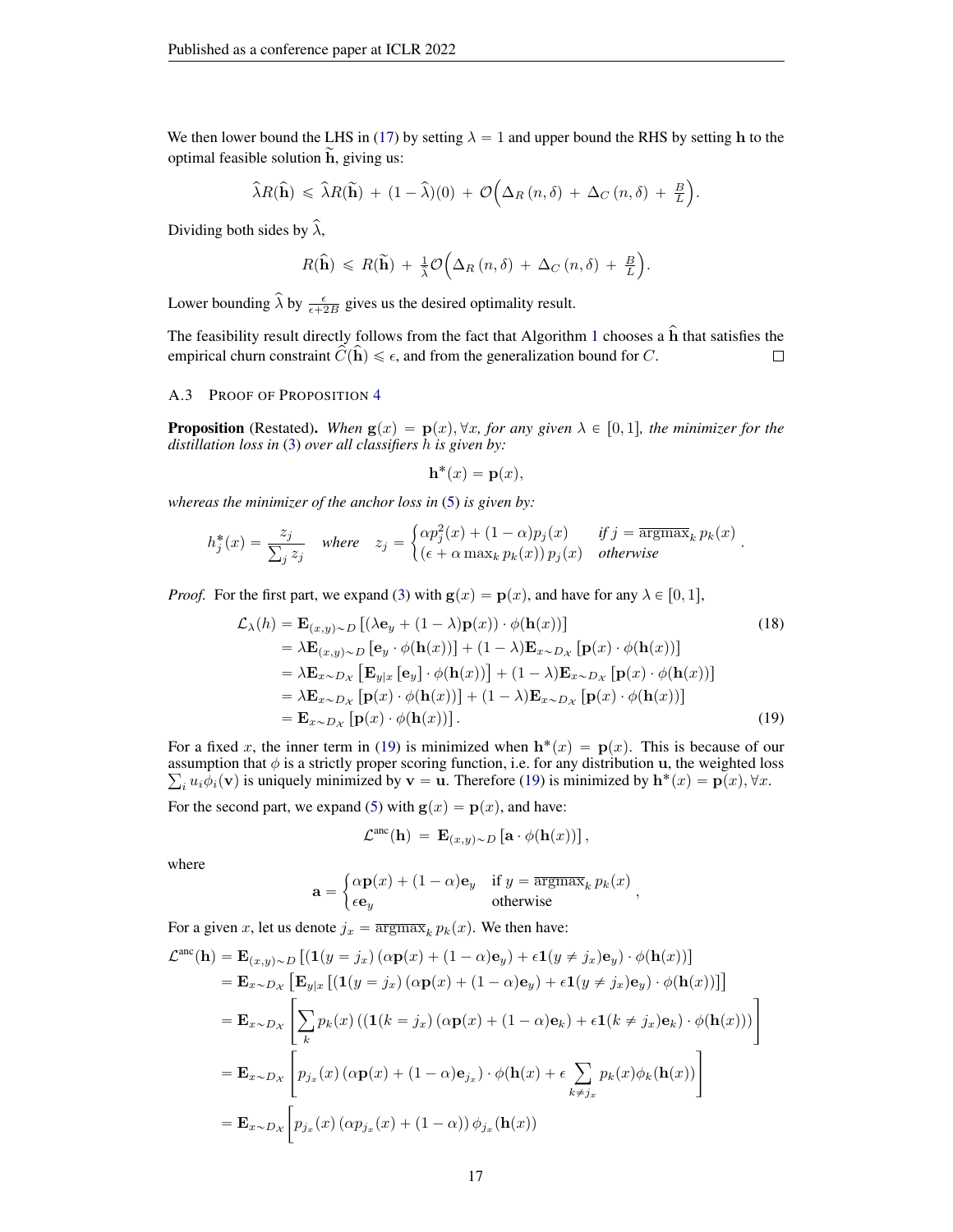$$
+ p_{j_x}(x) \sum_{k \neq j_x} \alpha p_k(x) \phi_k(\mathbf{h}(x)) + \epsilon \sum_{k \neq j_x} p_k(x) \phi_k(\mathbf{h}(x)) \Big]
$$
  
=  $\mathbf{E}_{x \sim Dx} \left[ p_{j_x}(x) (\alpha p_{j_x}(x) + (1 - \alpha)) \phi_{j_x}(\mathbf{h}(x)) + (\alpha p_{j_x}(x) + \epsilon) \sum_{k \neq j_x} p_k(x) \phi_k(\mathbf{h}(x)) \right]$   
=  $\mathbf{E}_{x \sim Dx} \left[ \widetilde{\mathbf{p}}(x) \cdot \phi(\mathbf{h}(x)) \right],$  (20)

where

<span id="page-17-2"></span>
$$
\widetilde{p}_s(x) = \begin{cases}\n\alpha p_s^2(x) + (1 - \alpha)p_s(x) & \text{if } s = j_x \\
(\alpha p_{j_x}(x) + \epsilon)p_s(x) & \text{otherwise}\n\end{cases}
$$
\n
$$
= \begin{cases}\n\alpha p_s^2(x) + (1 - \alpha)p_s(x) & \text{if } s = \overline{\operatorname{argmax}}_k p_k(x) \\
(\alpha \max_k p_k(x) + \epsilon)p_s(x) & \text{otherwise}\n\end{cases}.
$$

For a fixed x, the inner term in [\(20\)](#page-17-2) is minimized when  $\mathbf{h}^*(x) = \frac{1}{Z(x)} \widetilde{\mathbf{p}}(x)$ , where  $Z(x) = \sum_k \widetilde{p}_k(x)$ . This follows from the fact that for a fixed x, the minimizer of the inner term  $\tilde{\mathbf{p}}(x) \cdot \phi(\mathbf{h}(x))$  is the same as the the minimizer of the scaled term  $\frac{1}{Z(x)} \widetilde{\mathbf{p}}(x) \cdot \phi(\mathbf{h}(x))$ , and from  $\phi$  being a strictly proper scoring function. This completes the proof.  $\Box$ 

# <span id="page-17-1"></span>B ADDITIONAL THEORETICAL RESULTS

#### B.1 RELATIONSHIP BETWEEN CHURN AND CLASSIFICATION RISK

For certain base classifiers g, generalizing well on "churn" can have the additional benefit of improving classification performance, as shown by the proposition below.

<span id="page-17-0"></span>**Proposition 7.** *Let*  $(\ell, d)$  *be defined as in* [\(2\)](#page-2-0) *for a strictly proper scoring function*  $\phi$ *. Suppose*  $\phi(\mathbf{u})$ *is strictly convex in* **u**,  $\Phi$ *-Lipschitz w.r.t.*  $L_1$ *-norm for each*  $y \in [m]$ *, and*  $\|\phi(\mathbf{z})\|_{\infty} < B$ ,  $\forall \mathbf{z} \in \Delta_m$ *.* Let  $\lambda^*$  be the optimal mixing coefficient defined in Proposition [1.](#page-2-2) Let  $\Delta_C(n,\delta)$  be the churn *generalization bound defined in Theorem [2.](#page-4-2) Let*  $\widetilde{h}$  *be an optimal feasible classifier in* H *and*  $\widehat{h}$  *be the classifier returned by Algorithm [1.](#page-3-1) Then for any*  $\delta \in (0, 1)$ *, w.p.*  $\geq 1 - \delta$  *over draw of*  $S \sim D^n$ *:* 

$$
R(\widehat{\mathbf{h}}) - R(\widetilde{\mathbf{h}}) \leq \epsilon + \Delta_C(n, \delta) + (B + \Phi \lambda^*) \mathbf{E}_{x \sim D_{\mathcal{X}}} [\|\mathbf{p}(x) - \mathbf{g}(x)\|_1].
$$

Proof. Let h<sup>\*</sup> be the Bayes optimal classifier, i.e. the optimal-feasible classifier over all classifiers (not just those in  $H$ ). We have:

$$
R(\hat{\mathbf{h}}) - R(\tilde{\mathbf{h}})
$$
  
\n
$$
\leq R(\hat{\mathbf{h}}) - R(\mathbf{h}^*)
$$
  
\n
$$
= \mathbf{E}_{x \sim D_x} [\mathbf{E}_{y|x} [\mathbf{e}_y \cdot \phi(\hat{\mathbf{h}}(x))] ] - \mathbf{E}_{x \sim D_x} [\mathbf{E}_{y|x} [\mathbf{e}_y \cdot \phi(\mathbf{h}^*(x))]]
$$
  
\n
$$
= \mathbf{E}_{x \sim D_x} [\mathbf{p}(x) \cdot \phi(\hat{\mathbf{h}}(x))] - \mathbf{E}_{x \sim D_x} [\mathbf{p}(x) \cdot \phi(\mathbf{h}^*(x))]
$$
  
\n
$$
= \mathbf{E}_{x \sim D_x} [\mathbf{p}(x) \cdot (\phi(\hat{\mathbf{h}}(x)) - \phi(\mathbf{g}(x)))] ] - \mathbf{E}_{x \sim D_x} [\mathbf{p}(x) \cdot (\phi(\mathbf{h}^*(x)) - \phi(\mathbf{g}(x)))]
$$
  
\n
$$
\leq \mathbf{E}_{x \sim D_x} [\mathbf{p}(x) \cdot (\phi(\hat{\mathbf{h}}(x)) - \phi(\mathbf{g}(x)))] ] + \mathbf{E}_{x \sim D_x} [\sum_{y \in [m]} p_y(x) (\phi_y(\mathbf{h}^*(x)) - \phi_y(\mathbf{g}(x)))]
$$
  
\n
$$
\leq \mathbf{E}_{x \sim D_x} [\mathbf{p}(x) \cdot (\phi(\hat{\mathbf{h}}(x)) - \phi(\mathbf{g}(x)))] + \mathbf{E}_{x \sim D_x} [\sum_{y \in [m]} p_y(x) |\phi_y(\mathbf{h}^*(x)) - \phi_y(\mathbf{g}(x))]
$$
  
\n
$$
\leq \mathbf{E}_{x \sim D_x} [\mathbf{p}(x) \cdot (\phi(\hat{\mathbf{h}}(x)) - \phi(\mathbf{g}(x)))] + \Phi \mathbf{E}_{x \sim D_x} [\sum_{y \in [m]} p_y(x) ||\mathbf{h}^*(x) - \mathbf{g}(x)||_1
$$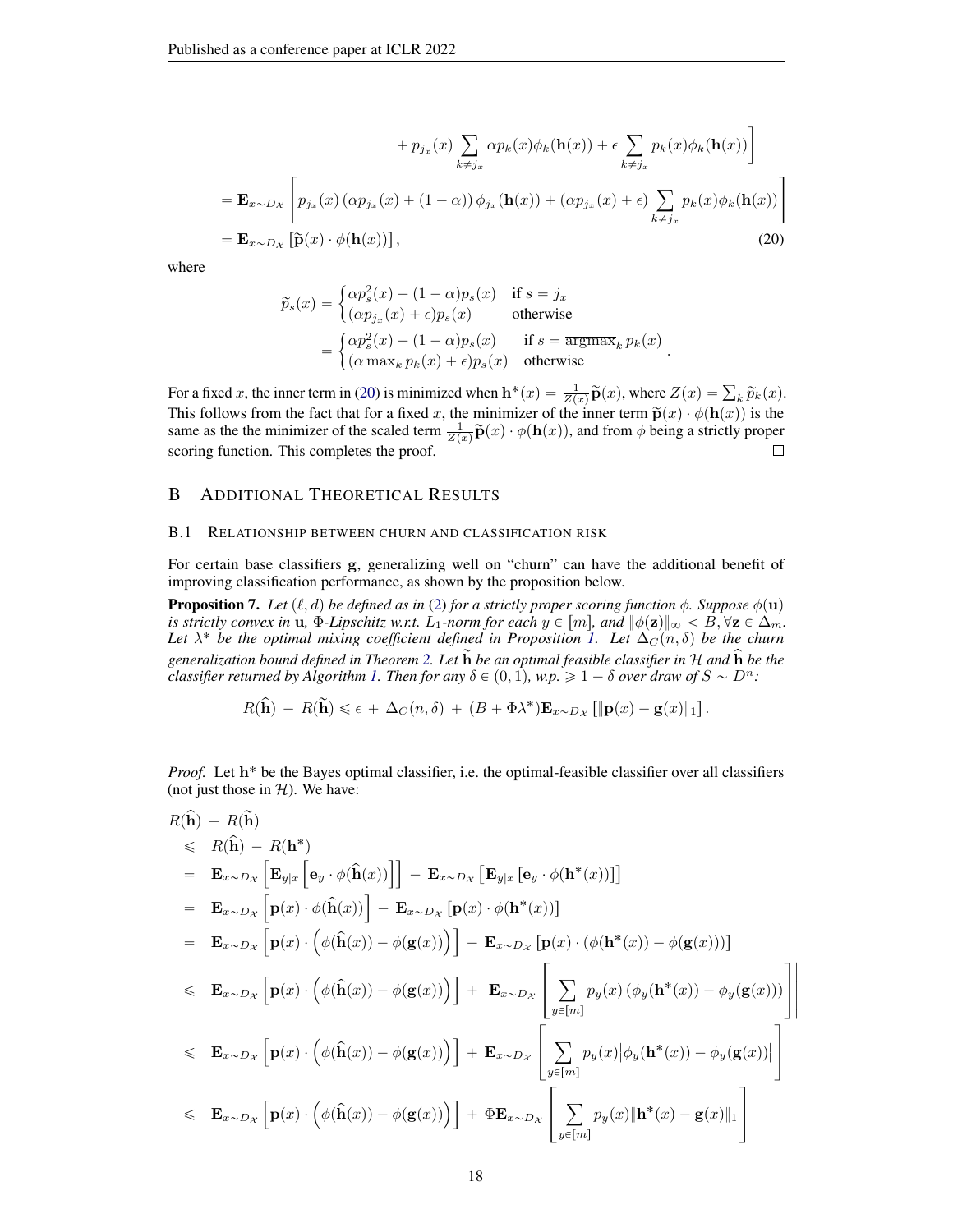$$
\leq \mathbf{E}_{x \sim D_{\mathcal{X}}} \left[ \mathbf{p}(x) \cdot \left( \phi(\widehat{\mathbf{h}}(x)) - \phi(\mathbf{g}(x)) \right) \right] + \Phi \mathbf{E}_{x \sim D_{\mathcal{X}}} \left[ \|\mathbf{h}^{*}(x) - \mathbf{g}(x)\|_{1} \right],
$$

where the second-last step follows from Jensen's inequality, and the last step uses the Lipschitz assumption on  $\phi_u$ .

We further have:

$$
R(\hat{\mathbf{h}}) - R(\tilde{\mathbf{h}})
$$
  
\n
$$
\leq \mathbf{E}_{x \sim D_{\mathcal{X}}} \left[ \mathbf{g}(x) \cdot \left( \phi(\hat{\mathbf{h}}(x)) - \phi(\mathbf{g}(x)) \right) \right] + \mathbf{E}_{x \sim D_{\mathcal{X}}} \left[ (\mathbf{p}(x) - \mathbf{g}(x)) \cdot \left( \phi(\hat{\mathbf{h}}(x)) - \phi(\mathbf{g}(x)) \right) \right]
$$
  
\n
$$
+ \Phi \mathbf{E}_{x \sim D_{\mathcal{X}}} \left[ \|\mathbf{h}^{*}(x) - \mathbf{g}(x)\|_{1} \right]
$$
  
\n
$$
\leq \mathbf{E}_{x \sim D_{\mathcal{X}}} \left[ \mathbf{g}(x) \cdot \left( \phi(\hat{\mathbf{h}}(x)) - \phi(\mathbf{g}(x)) \right) \right] + \mathbf{E}_{x \sim D_{\mathcal{X}}} \left[ \|\mathbf{p}(x) - \mathbf{g}(x)\|_{1} \|\phi(\hat{\mathbf{h}}(x)) - \phi(\mathbf{g}(x))\|_{\infty} \right]
$$
  
\n
$$
+ \Phi \mathbf{E}_{x \sim D_{\mathcal{X}}} \left[ \|\mathbf{h}^{*}(x) - \mathbf{g}(x)\|_{1} \right]
$$
  
\n
$$
\leq \mathbf{E}_{x \sim D_{\mathcal{X}}} \left[ \mathbf{p}(x) \cdot \left( \phi(\hat{\mathbf{h}}(x)) - \phi(\mathbf{g}(x)) \right) \right] + B \mathbf{E}_{x \sim D_{\mathcal{X}}} \left[ \|\mathbf{p}(x) - \mathbf{g}(x)\|_{1} \right]
$$
  
\n
$$
+ \Phi \mathbf{E}_{x \sim D_{\mathcal{X}}} \left[ \mathbf{g}(x) \cdot \left( \phi(\hat{\mathbf{h}}(x)) - \phi(\mathbf{g}(x)) \right) \right] + B \mathbf{E}_{x \sim D_{\mathcal{X}}} \left[ \|\mathbf{p}(x) - \mathbf{g}(x)\|_{1} \right]
$$
  
\n
$$
+ \lambda^{*} \Phi \mathbf{E}_{x \sim D_{\mathcal{X}}} \left[ \|\mathbf{p}(x) - \mathbf{g}(x)\|_{1} \right
$$

where the second step applies Hölder's inequality to each  $x$ , the third step follows from the boundedness assumption on  $\phi$ , and the fourth step uses the characterization  $\mathbf{h}^*(x) = \lambda^* \mathbf{p}(x) + (1 - \lambda^*) \mathbf{g}(x)$ , for  $\lambda^* \in [0, 1]$  from Proposition [1.](#page-2-2) Applying Theorem [2](#page-4-2) to the churn  $C(\hat{\mathbf{h}})$  completes the proof.

This result bounds the excess classification risk in terms of the churn generalization bound and the expected difference between the base classifier g and the underlying class probability function p. When the base classifier is close to p, low values of  $\Delta_C(n, \delta)$  result in low classification risk.

# B.2 GENERALIZATION BOUND FOR CLASSIFICATION RISK

As a follow-up to Proposition [3,](#page-4-3) we also provide generalization bounds for the classification risk in terms of the *empirical variance* of the loss values based on a result from [\(Menon et al.,](#page-10-15) [2020,](#page-10-15) Proposition 2).

**Proposition 8** (Generalization bound for classification risk). Let the scoring function  $\phi : \Delta_m \to \mathbb{R}^m_+$ *be bounded. Let*  $\mathcal{V}_{\phi} \subseteq \mathbb{R}^{\mathcal{X}}$  *denote the class of loss functions*  $v(x, y) = \ell_{\phi}(y, \mathbf{h}(x)) = \phi_y(\mathbf{h}(x))$ *induced by classifiers*  $h \in H$ *. Let*  $\mathcal{M}_n^R = \mathcal{N}_{\infty}(\frac{1}{n}, \mathcal{V}_{\phi}, 2n)$  denote the uniform  $L_{\infty}$  covering number *for*  $V_{\phi}$ *. Fix*  $\delta \in (0, 1)$ *. Then with probability*  $\geq 1 - \delta$  *over draw of*  $S \sim D^n$ *, for any*  $\mathbf{h} \in \mathcal{H}$ *:* ˜c ¸

$$
R(\mathbf{h}) \, \leqslant \, \widehat{R}(\mathbf{h}) \, + \, \mathcal{O}\left(\sqrt{\mathbb{V}_n^R(\mathbf{h})\frac{\log(\mathcal{M}_n^R/\delta)}{n}} \, + \, \frac{\log(\mathcal{M}_n^R/\delta)}{n}\right).
$$

where  $\mathbb{V}_n^R(\mathbf{h})$  denotes the empirical variance of the loss computed on n examples  $\{\phi_{y_i}(\mathbf{h}(x_i))\}_{i=1}^n$ .

# C DEFINITIONS OF NETWORK ARCHITECTURES USED

#### C.1 FULLY CONNECTED NETWORK

FCN-x refers to the following model with size set to "x". In other words, it's a simple fully connected network with one hidden layer with x units.

```
def get_fcn(n_columns,
           num_classes=10,
           size=100,
          weight_init=None):
 model = None
```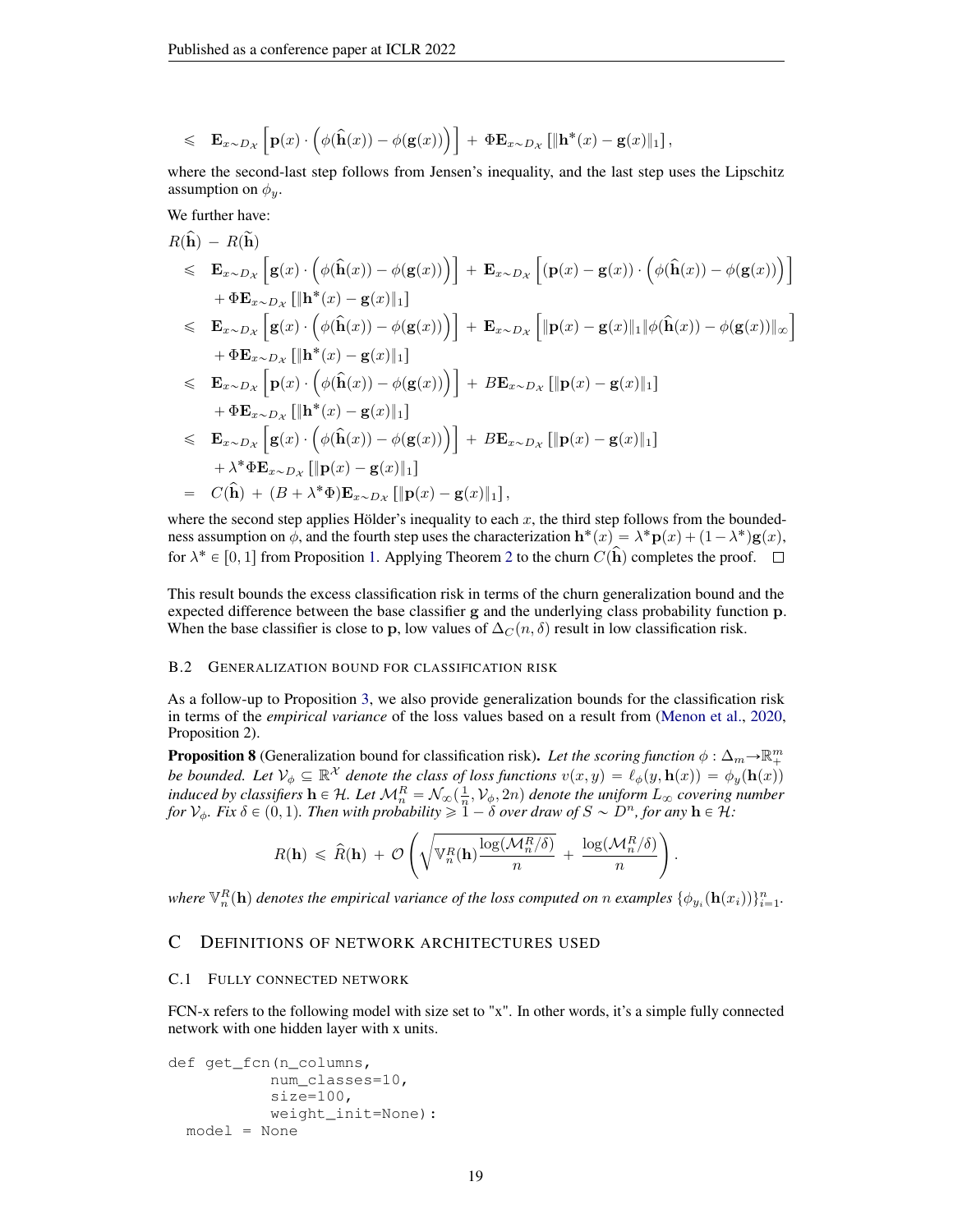```
model = tf.keras.Sequential([
      tf.keras.layers.Input(shape=(n_columns,)),
      tf.keras.layers.Dense(size, activation=tf.nn.relu),
      tf.keras.layers.Dense(num_classes, activation="softmax"),
  ])
model.compile(
    optimizer=tf.keras.optimizers.Adam(),
    loss=tf.keras.losses.CategoricalCrossentropy(),
    metrics=[tf.keras.metrics.categorical_accuracy])
return model
```
### C.2 CONVOLUTIONAL NETWORK

Convnet-x refers to the following model with size set to "x". Convnet-1 is based on the lenet5 architecture [LeCun et al.](#page-10-17) [\(1998\)](#page-10-17).

```
def get_convnet(
    input_shape=(28, 28, 3),
   size=1,
   num_classes=2,
   weight_init=None):
   model = tf.keras.Sequential()
   model.add(
        tf.keras.layers.Conv2D(
            filters=16 * size,
            kernel_size=(5, 5),
            padding="same",
            activation="relu",
            input_shape=input_shape))
   model.add(tf.keras.layers.MaxPool2D(strides=2))
   model.add(
        tf.keras.layers.Conv2D(
            filters=24 * size,
            kernel_size=(5, 5),
            padding="valid",
            activation="relu"))
   model.add(tf.keras.layers.MaxPool2D(strides=2))
   model.add(tf.keras.layers.Flatten())
   model.add(tf.keras.layers.Dense(128 * size, activation="relu"))
   model.add(tf.keras.layers.Dense(84, activation="relu"))
   model.add(tf.keras.layers.Dense(num_classes, activation="softmax"))
   model.compile(
          optimizer=tf.keras.optimizers.Adam(),
          loss=tf.keras.losses.CategoricalCrossentropy(),
          metrics=[tf.keras.metrics.categorical_accuracy])
    return model
```
### C.3 TRANSFORMER

Transformer-x refers to the following with size set to "x". It is based on keras tutorial on text classification ([https://keras.io/examples/nlp/text\\_classification\\_](https://keras.io/examples/nlp/text_classification_with_transformer/) [with\\_transformer/](https://keras.io/examples/nlp/text_classification_with_transformer/) licensed under the Apache License, Version 2.0).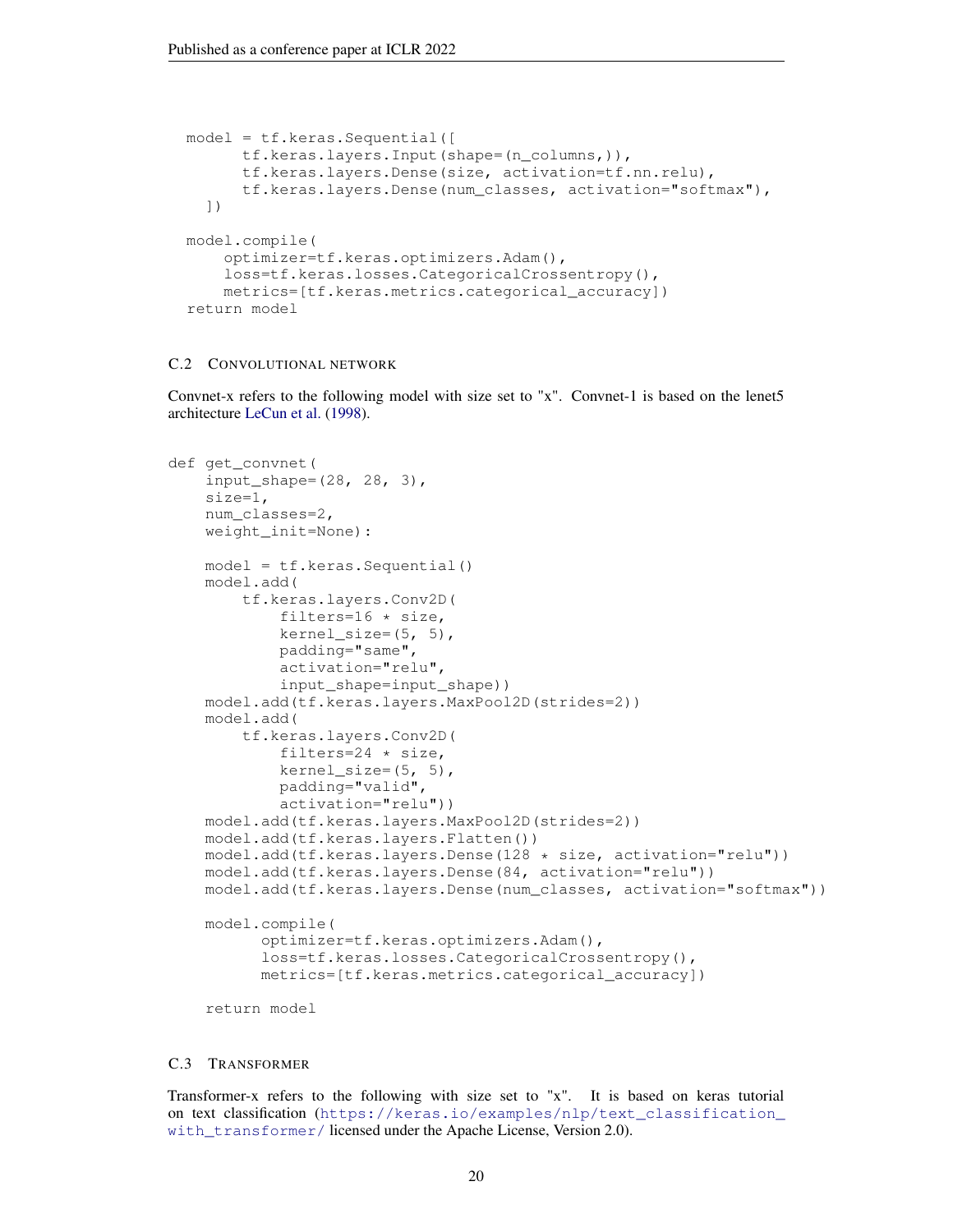```
def get_transformer(maxlen,
                    size=1,
                    num_classes=2,
                    weight_init=None):
 model = None
 class TransformerBlock(tf.keras.layers.Layer):
   def __init__(self,
                 embed_dim,
                 num_heads,
                 ff_dim,
                 rate=0.1,
                 weight_init=None):
      super(TransformerBlock, self).__init_()
      self.att = tf.keras.layers.MultiHeadAttention(
          num_heads=num_heads, key_dim=embed_dim)
      self.ffn = tf.keras.Sequential([
           tf.keras.layers.Dense(ff_dim, activation="relu"),
            tf.keras.layers.Dense(embed_dim),
        ])
      self.layernorm1 = tf.keras.layers.LayerNormalization(epsilon=1e-6)
      self.layernorm2 = tf.keras.layers.LayerNormalization(epsilon=1e-6)
   def call(self, inputs, training):
     attn_output = self.att(inputs, inputs)
      #attn_output = self.dropout1(attn_output, training=training)
     out1 = self.layernorm1(inputs + attn_output)
      ffn_output = self.ffn(out1)
      return self.layernorm2(out1 + ffn_output)
 class TokenAndPositionEmbedding(tf.keras.layers.Layer):
   def __init__(
       self,
       maxlen,
       vocab_size,
       embed_dim,
   ):
      super(TokenAndPositionEmbedding, self).__init__()
      self.token_emb = tf.keras.layers.Embedding(
          input_dim=vocab_size, output_dim=embed_dim)
      self.pos_emb = tf.keras.layers.Embedding(
          input_dim=maxlen, output_dim=embed_dim)
   def call(self, x):
     maxlen = tf.shape(x)[-1]positions = tf.range(start=0, limit=maxlen, delta=1)
     positions = self.pos_emb(positions)
     x = self.token\_emb(x)return x + positions
  embed_dim = 32 \times size # Embedding size for each token
  num heads = 2 * size # Number of attention heads
  ff_dim = 32 * size # Hidden layer size in feed forward network inside transformer
  inputs = tf.keras.layers.Input(shape=(maxlen,))
```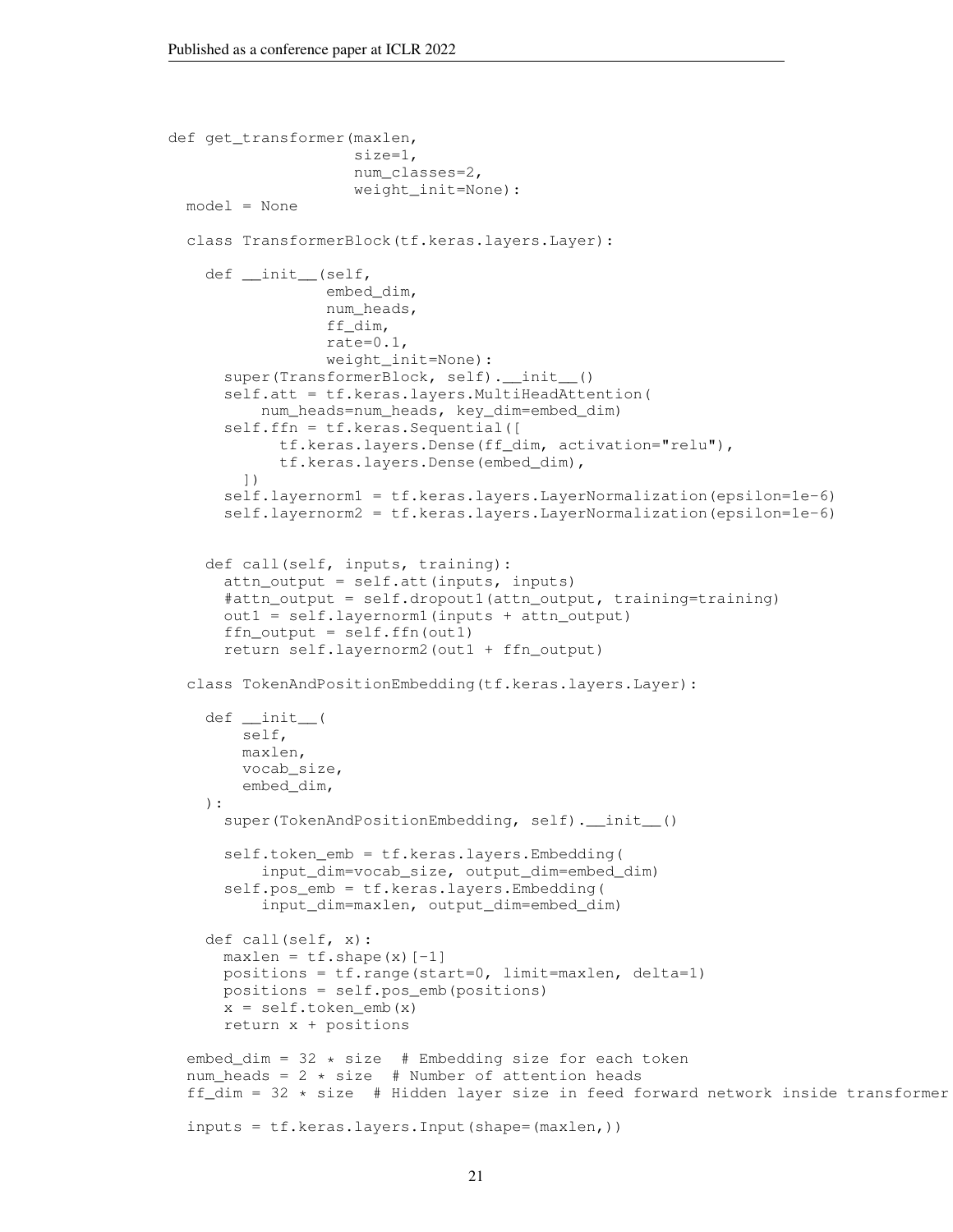```
embedding_layer = TokenAndPositionEmbedding(maxlen, 20000, embed_dim)
x = embedding_layer(inputs)
transformer_block = TransformerBlock(embed_dim, num_heads, ff_dim,
                                     weight_init)
x = transformer\_block(x)x = tf.keras.layers.GlobalAveragePoolingID() (x)outputs = tf.keras.layers.Dense(num_classes, activation="softmax")(x)
model = tf.keras.Model(inputs=inputs, outputs=outputs)
model.compile(
    optimizer=tf.keras.optimizers.Adam(),
    loss=tf.keras.losses.CategoricalCrossentropy(),
    metrics=[tf.keras.metrics.categorical_accuracy])
return model
```
# D MODEL TRAINING CODE

```
def model_trainer(get_model,
                  X_train,
                  y_train,
                  X_test,
                  y_test,
                  weight_init=None,
                  validation_data=None,
                  warm=True,
                  mixup alpha=-1,
                  codistill_alpha=-1,
                  distill_alpha=-1,
                  anchor_alpha=-1,
                  anchor_eps=-1):
 model = get_model()if weight init is not None and warm:
   model.set_weights(weight_init)
 if FLAGS.loss == "squared":
   model.compile(
        optimizer=tf.keras.optimizers.Adam(),
        loss=tf.keras.losses.MeanSquaredError(),
        metrics=[tf.keras.metrics.categorical_accuracy])
  callback = tf.keras.callbacks.EarlyStopping(monitor="val_loss", patience=3)
 history = None
  if distill_alpha >= 0:
    original model = qet model()
    original_model.set_weights(weight_init)
    y pred = original model.predict(X train)
    y_use = distill_alpha * y_pred + (1 - distill_alpha) * y_train
    history = model.fit(
        x=X_train,
        y=y_use,
        epochs=FLAGS.n_epochs,
        callbacks=[callback],
        validation_data=validation_data)
  elif anchor_alpha >= 0 and anchor_eps >= 0:
    original_model = get_model()
    original_model.set_weights(weight_init)
```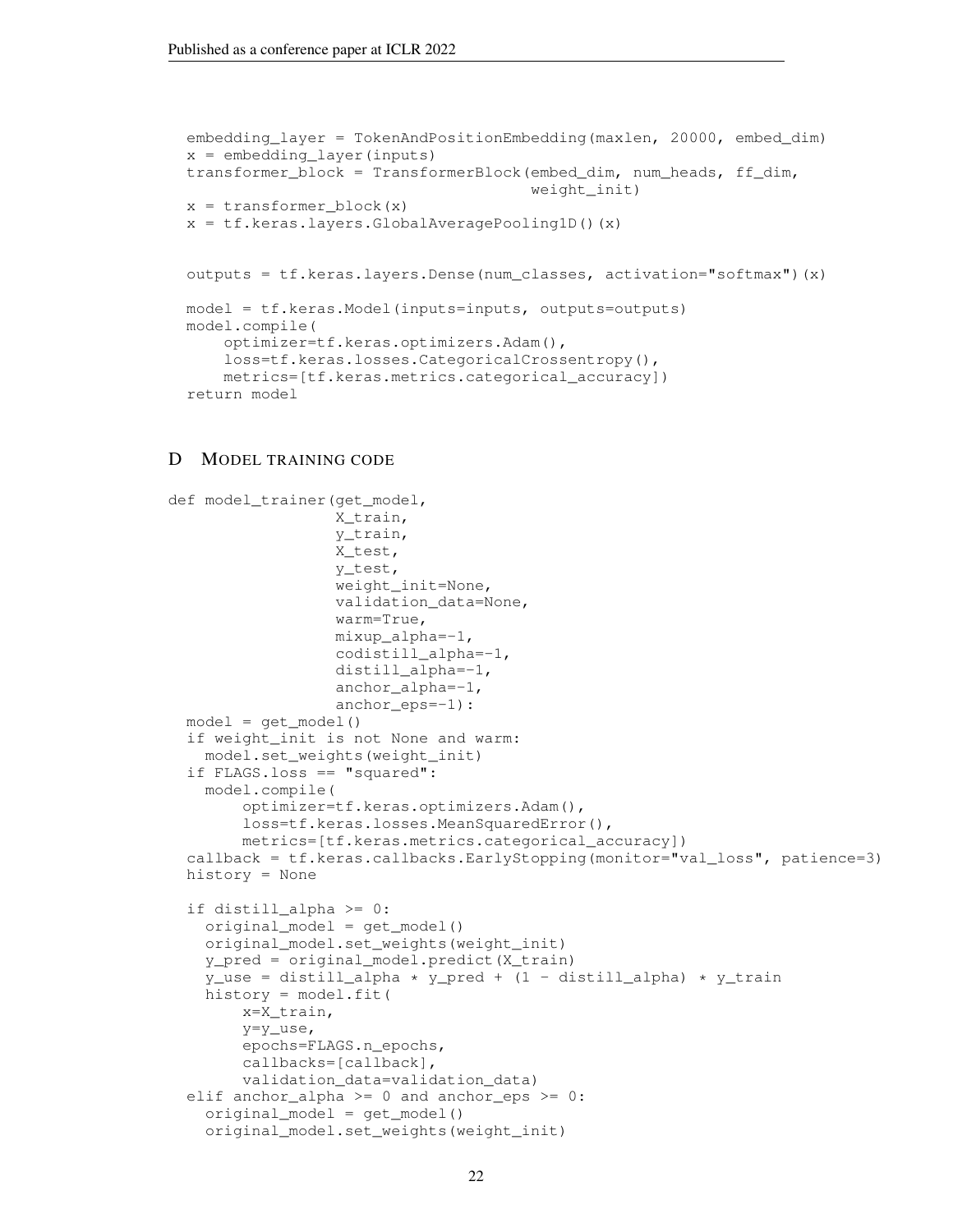```
y_pred = original_model.predict(X_train)
  y_pred_hard = np.argmax(y_pred, axis=1)
  y_hard = np.argmax(y_train, axis=1)
  correct = (y\_pred\_hard == y\_hard)correct = np.title(correct, (y_train.shape[1], 1))correct = np.transpose(correct)
  correct = correct.reshape(y_train.shape)
  y_use = np.where(correct,
                    anchor_alpha * y_pred + (1 - \text{anchor\_alpha}) * y_train,
                    y_train * anchor_eps)
  history = model.fit(
      x=X_train,
      y=y_use,
      epochs=FLAGS.n_epochs,
      callbacks=[callback],
      validation_data=validation_data)
elif mixup_alpha >= 0:
  training_generator = deep_utils.MixupGenerator(
      X_train, y_train, alpha=mixup_alpha)()
  history = model.fit(
      x=training_generator,
      validation_data=validation_data,
      steps_per_epoch=int(X_train.shape[0] / 32),
      epochs=FLAGS.n_epochs,
      callbacks=[callback])
elif codistill_alpha >= 0:
  teacher_model = get_model()
  if weight_init is not None and warm:
    teacher_model.set_weights(weight_init)
  val_losses = []
  optimizer = tf.keras.optimizers.Adam()
  global_step = 0
  alpha = 0codistillation_warmup_steps = 0
  for epoch in range(FLAGS.n_epochs):
    X_train_, y_train_ = sklearn.utils.shuffle(X_train, y_train)
    batch_size = 32
    for i in range(int(X_train_.shape[0] / batch_size)):
      if global_step >= codistillation_warmup_steps:
        alpha = codistill_alpha
      else:
        alpha = 0.
      with tf.GradientTape() as tape:
        X_b = X_t \text{train}[i \times 32 : (i + 1) \times 32, :]y_{\text{batch}} = y_{\text{train}}[i \times 32 : (i + 1) \times 32, :]prob_student = model(X_batch, training=True)
        prob_teacher = teacher_model(X_batch, training=True)
        loss = deep_utils.compute_loss(prob_student, prob_teacher, y_batch,
                                         alpha)
        trainable_weights = model.trainable_weights + teacher_model.trainable_weights
        grads = tape.gradient(loss, trainable_weights)
        optimizer.apply_gradients(zip(grads, trainable_weights))
      global_step += 1
    val_preds = model.predict(validation_data[0])
    val loss = np.sum(deep_utils.cross_entropy(validation_data[1].astype("float32"),
                                  val_preds))
    val_losses.append(val_loss)
```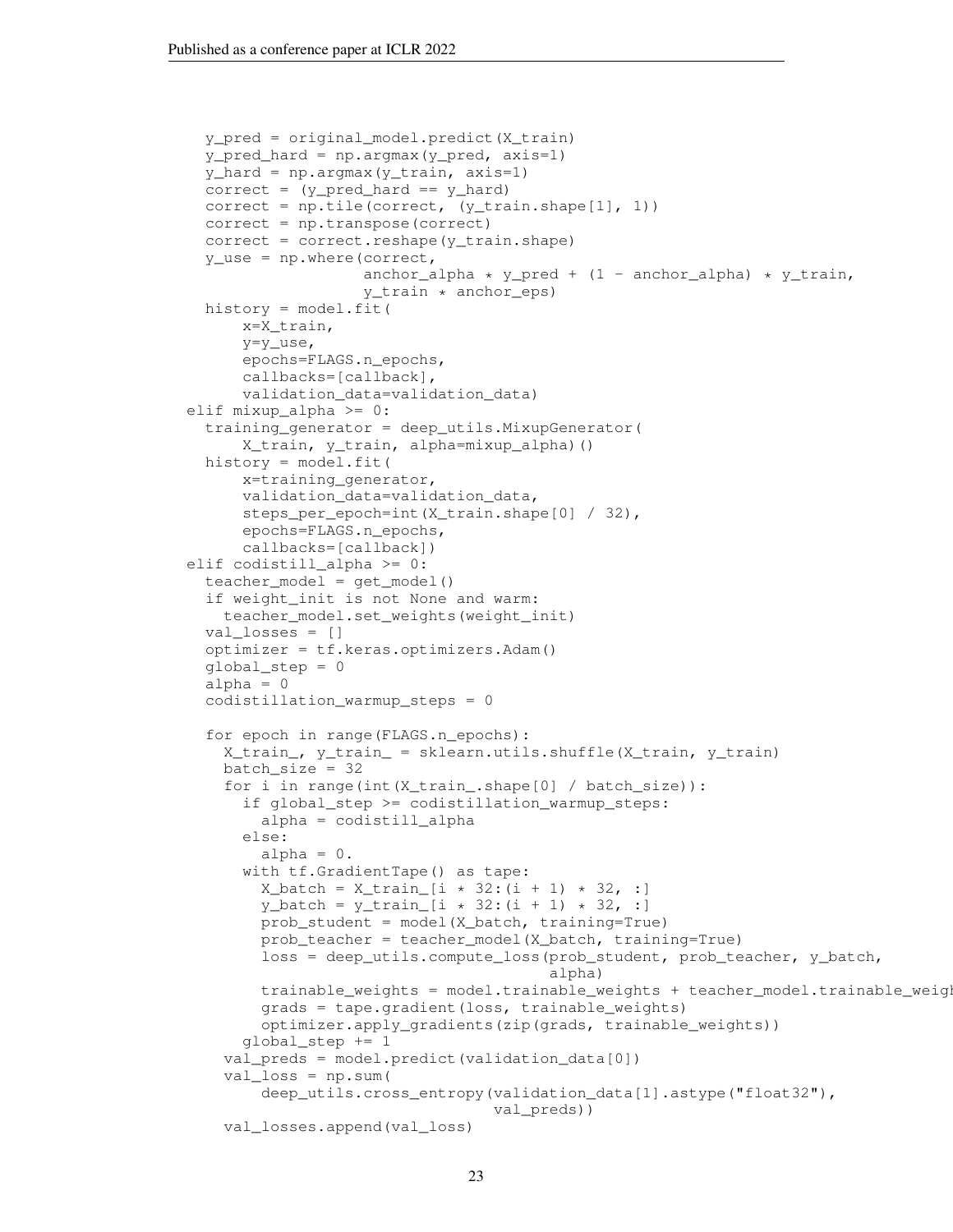```
if len(val_losses) > 3 and min(val_losses[-3:]) > val_losses[-4]:
      break
else:
  history = model.fit(
      X_train,
      y_train,
      epochs=FLAGS.n_epochs,
      callbacks=[callback],
      validation_data=validation_data)
y_pred_train = model.predict(X_train)
y_pred_test = model.predict(X_test)
return y_pred_train, y_pred_test, model.get_weights()
```
# E ADDITIONAL EXPERIMENTAL RESULTS

# E.1 ADDITIONAL OPENML RESULTS

# E.1.1 INITIAL SAMPLE 100, BATCH SIZE 1000, VALIDATION SIZE 100

In Tables [3](#page-25-0) and [4,](#page-26-0) we show the churn at cold accuracy metric across network sizes (fcn-10, fcn-100, fcn-1000, fcn-10000, fcn-100000). Table [5](#page-26-1) shows the standard error bars. They are obtained by fixing the dataset and model, and taking the 100 accuracy and churn results from each baseline and calculating the standard error, which is the standard deviation of the mean. We then report the average standard error across the baselines We see that distillation is the best 52% of the time.

# E.1.2 INITIAL SAMPLE 1000, BATCH SIZE 1000, VALIDATION SIZE 100

In Tables [6](#page-27-0) and [7,](#page-28-0) we show the churn at cold accuracy metric across network sizes (fcn-10, fcn-100, fcn-1000, fcn-10000, fcn-100000). We see that distillation consistently performs strongly across datasets and sizes of networks. Table [8](#page-28-1) shows the standard error bars. We see that distillation is the best 84% of the time.

# E.2 ADDITIONAL MNIST VARIANT RESULTS

# E.2.1 INITIAL SAMPLE SIZE 100, BATCH SIZE 1000, VALIDATION SIZE 100

We show full results in Table [9.](#page-29-0) We see that distillation is the best for 24 out of the 50 combinations of dataset and network. Error bands can be found in Table [10.](#page-30-0)

# E.2.2 INITIAL SAMPLE SIZE 1000, BATCH SIZE 1000, VALIDATION SIZE 100

We show full results in Table [11.](#page-31-0) We see that distillation is the best for 42 out of the 50 combinations of dataset and network. Error bands can be found in Table [12.](#page-32-0)

# E.2.3 INITIAL SAMPLE SIZE 10000, BATCH SIZE 1000, VALIDATION SIZE 1000

We show full results in Table [13.](#page-33-0) We see that in this situation, label smoothing starts becoming competitive with distillation with either of them being the best. Distillation is the best for 32 out of the 50 combinations of dataset and network, and losing marginally to label smoothing in other cases. See Table [14](#page-34-0) for error bands.

# E.3 ADDITIONAL SVHN AND CIFAR RESULTS

# E.3.1 INITIAL SAMPLE 100, BATCH SIZE 1000, VALIDATION SIZE 100

Results are in Table [15,](#page-34-1) where we see that distillation is best on 8 out of 10 combinations of dataset and network. Error bands can be found in Table [16.](#page-34-2)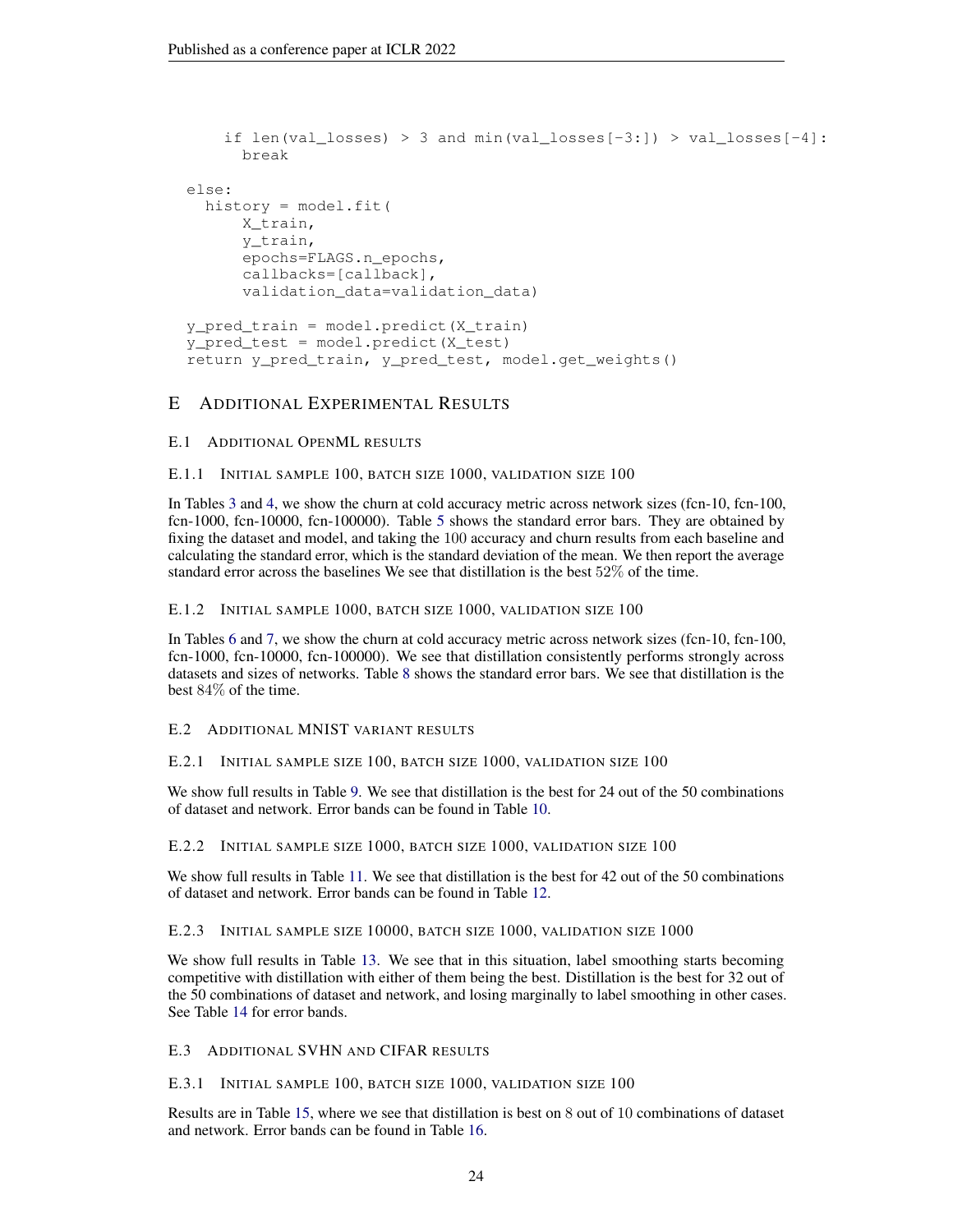# E.3.2 INITIAL SAMPLE 1000, BATCH SIZE 1000, VALIDATION SIZE 100

The results can be found in Table [17.](#page-34-3) We include the error bands here in Table [18.](#page-35-0) Distillation is best in all combinations.

# E.3.3 INITIAL SAMPLE 10000, BATCH SIZE 1000, VALIDATION SIZE 1000

Results are in Table [19,](#page-35-1) where we see that distillation is best on all combinations of dataset and network. Error bands can be found in Table [20.](#page-35-2)

# E.4 ADDITIONAL CELEBA RESULTS

E.4.1 INITIAL SAMPLE 100, BATCH SIZE 1000, VALIDATION SIZE 100

Tables [21,](#page-36-0) [22,](#page-37-0) [23,](#page-38-0) and [24](#page-39-0) show the performance of CelebA tasks when we instead use an initial sample size of 100. We see that across the 200 combinations of task and network, distillation is the best 192 of time, or 96% of the time. The error bands can be found in Table [25.](#page-40-0)

# E.4.2 INITIAL SAMPLE 1000, BATCH SIZE 1000, VALIDATION SIZE 100

We show some additional CelebA results for initial sample 1000 and batch size 1000 in Tables [26,](#page-41-0) [27,](#page-42-0) [28,](#page-43-0) and [29](#page-44-0) which show performance for each dataset across convnet-1, convnet-2, convnet-4, convent-8, convnet-16. This gives us  $40 \cdot 5 = 200$  results, of which distillation performs the best 158 out of those settings, or 79% of the time. The error bands can be found in Table [30.](#page-45-0)

# E.4.3 INITIAL SAMPLE SIZE 10000, BATCH SIZE 1000, VALIDATION SIZE 1000

Tables [31,](#page-46-0) [32,](#page-47-0) [33,](#page-48-0) and [34](#page-49-0) show the performance of CelebA tasks when we instead use an initial sample size of 10000. We see that across the 200 combinations of task and network, distillation is the best 183 of time, or 91.5% of the time. The error bands can be found in Table [35.](#page-50-0)

# E.5 CIFAR10 AND CIFAR100 ON RESNET

Results can be found in Table [36.](#page-51-0) We see that distillation outperforms in every case.

# E.6 ADDITIONAL IMDB RESULTS

In Table [37,](#page-51-1) we show the results for the IMDB dataset and transformer networks for initial batch sizes of 100, 1000 and 10000 with the batch size fixed at 1000. The error bands can be found in Table [38.](#page-51-2) We see that for initial sample size of 100, distillation performs poorly for the smaller networks as the process of distillation hurts the performance with a weak teacher trained on only 100 examples, but performs well for the larger networks. For initial sample size of 1000 and 10000, distillation is the clear winner losing in only one instance. We show the full Pareto frontiers and cost curves in Figure [4.](#page-52-0)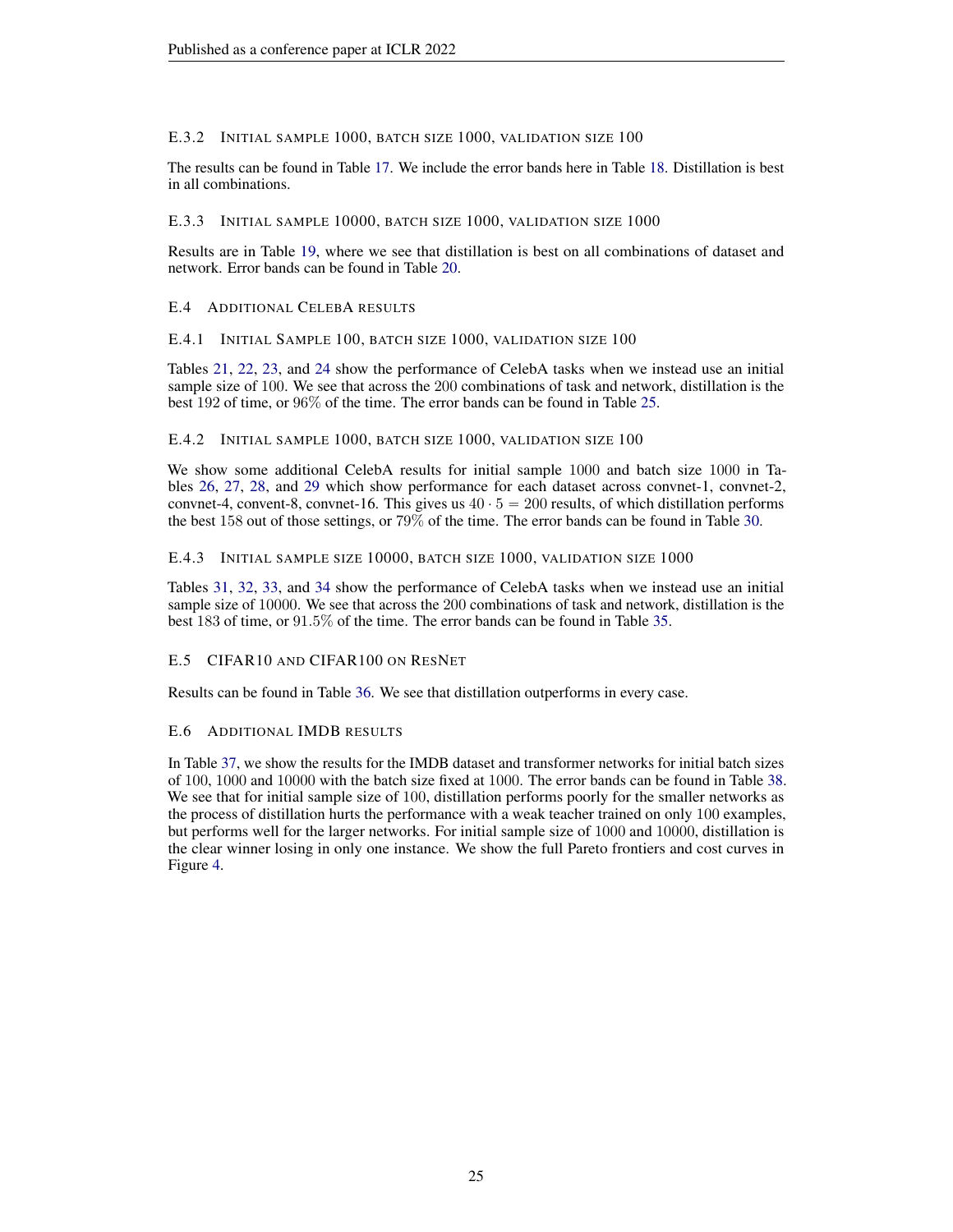| Dataset       | network     | cold  | warm  | s-perturb          | mixup             | <sup>1s</sup> | co-dist                 | anchor                  | distill           |
|---------------|-------------|-------|-------|--------------------|-------------------|---------------|-------------------------|-------------------------|-------------------|
|               | $fcn-10$    | 12.75 | N/A   | 11.55              | $\overline{12.3}$ | N/A           | 10.85                   | $\overline{\text{N/A}}$ | N/A               |
|               | $fcn-100$   | 11.8  | N/A   | 10.86              | 11.14             | 11.11         | <b>10.0</b>             | N/A                     | N/A               |
| adult         | $fcn-1000$  | 11.78 | 12.2  | 11.45              | 11.84             | 12.39         | 10.67                   | 12.16                   | 8.55              |
|               | fcn-10000   | 14.03 | 13.18 | 13.28              | 13.1              | 12.8          | 13.1                    | 14.22                   | 9.7               |
|               | fcn-100000  | 14.13 | 13.28 | 13.45              | 13.49             | 13.74         | 13.32                   | N/A                     | 8.43              |
|               | $fcn-10$    | 10.24 | 9.03  | 9.17               | 9.07              | 8.48          | 8.17                    | 6.28                    | 6.72              |
|               | $fcn-100$   | 8.19  | N/A   | 6.79               | 6.81              | 8.28          | 6.45                    | 7.85                    | 3.09              |
| bank          | $fcn-1000$  | 10.1  | 10.71 | 9.96               | 9.59              | 10.29         | 8.93                    | 10.38                   | 4.35              |
|               | $fcn-10000$ | 12.81 | N/A   | 11.04              | 11.76             | 12.97         | 10.86                   | 11.42                   | 7.4               |
|               | fcn-100000  | 10.78 | 10.97 | 9.79               | 9.78              | 8.36          | 9.21                    | 10.33                   | 5.48              |
|               | $fcn-10$    | 21.71 | 18.29 | 18.19              | 17.98             | 19.06         | 14.32                   | 20.76                   | N/A               |
|               | $fcn-100$   | 17.59 | 16.34 | 16.42              | 16.17             | 16.85         | 14.44                   | 14.03                   | $\overline{12.0}$ |
| <b>COMPAS</b> | $fcn-1000$  | 19.08 | 18.37 | 17.69              | 17.57             | 18.64         | 16.78                   | N/A                     | 11.76             |
|               | fcn-10000   | 23.13 | 23.02 | 22.23              | 21.83             | N/A           | 21.6                    | N/A                     | N/A               |
|               | fcn-100000  | 24.79 | N/A   | 24.12              | 24.2              | N/A           | 24.84                   | N/A                     | N/A               |
|               | $fcn-10$    | 30.42 | 25.96 | $\overline{27.12}$ | 26.58             | 26.88         | 25.71                   | 25.88                   | 23.58             |
|               | $fcn-100$   | 32.15 | N/A   | 28.3               | 28.22             | N/A           | 25.61                   | $\overline{\text{N/A}}$ | N/A               |
| magic04       | $fcn-1000$  | 32.35 | N/A   | 29.75              | 29.64             | N/A           | 28.59                   | 31.94                   | 20.93             |
|               | fcn-10000   | 30.84 | 31.0  | 28.5               | 29.57             | 29.28         | 27.07                   | 29.09                   | 27.49             |
|               | fcn-100000  | 27.56 | 27.75 | 25.81              | 26.37             | 25.25         | 25.12                   | 26.73                   | 23.65             |
|               | $fcn-10$    | 18.64 | 16.77 | 16.73              | N/A               | N/A           | N/A                     | 18.0                    | N/A               |
|               | $fcn-100$   | 18.15 | N/A   | 17.33              | N/A               | N/A           | N/A                     | N/A                     | 16.23             |
| phonemes      | fcn-1000    | 18.97 | 19.36 | 18.25              | N/A               | N/A           | 18.46                   | 20.76                   | 13.24             |
|               | fcn-10000   | 20.6  | 20.56 | 20.32              | 19.68             | 19.71         | 20.35                   | 22.28                   | 16.5              |
|               | fcn-100000  | 19.66 | 19.9  | 18.97              | 18.3              | 18.58         | 18.93                   | 20.93                   | 12.82             |
|               | $fcn-10$    | 38.8  | 39.6  | 36.8               | 35.8              | 39.8          | 33.8                    | N/A                     | 30.4              |
|               | $fcn-100$   | 33.45 | N/A   | N/A                | N/A               | N/A           | N/A                     | N/A                     | N/A               |
| electricity   | $fcn-1000$  | 40.29 | N/A   | 33.43              | 29.76             | 33.14         | 35.14                   | 42.52                   | 27.52             |
|               | fcn-10000   | 35.78 | N/A   | 35.81              | 28.63             | 32.81         | 34.11                   | 38.63                   | 26.33             |
|               | fcn-100000  | 33.92 | N/A   | N/A                | 32.96             | 36.46         | 37.71                   | N/A                     | N/A               |
|               | $fcn-10$    | 45.92 | N/A   | N/A                | N/A               | N/A           | N/A                     | N/A                     | N/A               |
|               | $fcn-100$   | 52.8  | 47.31 | 46.88              | 47.56             | N/A           | 41.82                   | 32.66                   | 25.33             |
| eeg           | $fcn-1000$  | 54.73 | N/A   | 44.22              | 48.4              | 57.85         | $\overline{\text{N/A}}$ | 27.38                   | 2.12              |
|               | fcn-10000   | 50.59 | N/A   | N/A                | N/A               | N/A           | $\overline{\text{N/A}}$ | $\overline{\text{N/A}}$ | N/A               |
|               | fcn-100000  | 46.57 | 50.91 | 44.54              | 43.34             | 40.63         | 44.43                   | 45.86                   | 29.3              |

<span id="page-25-0"></span>Table 3: Results for OpenML datasets for initial sample size 100 under churn at cold accuracy metric across different sizes of fully connected networks. Part 1 of 2.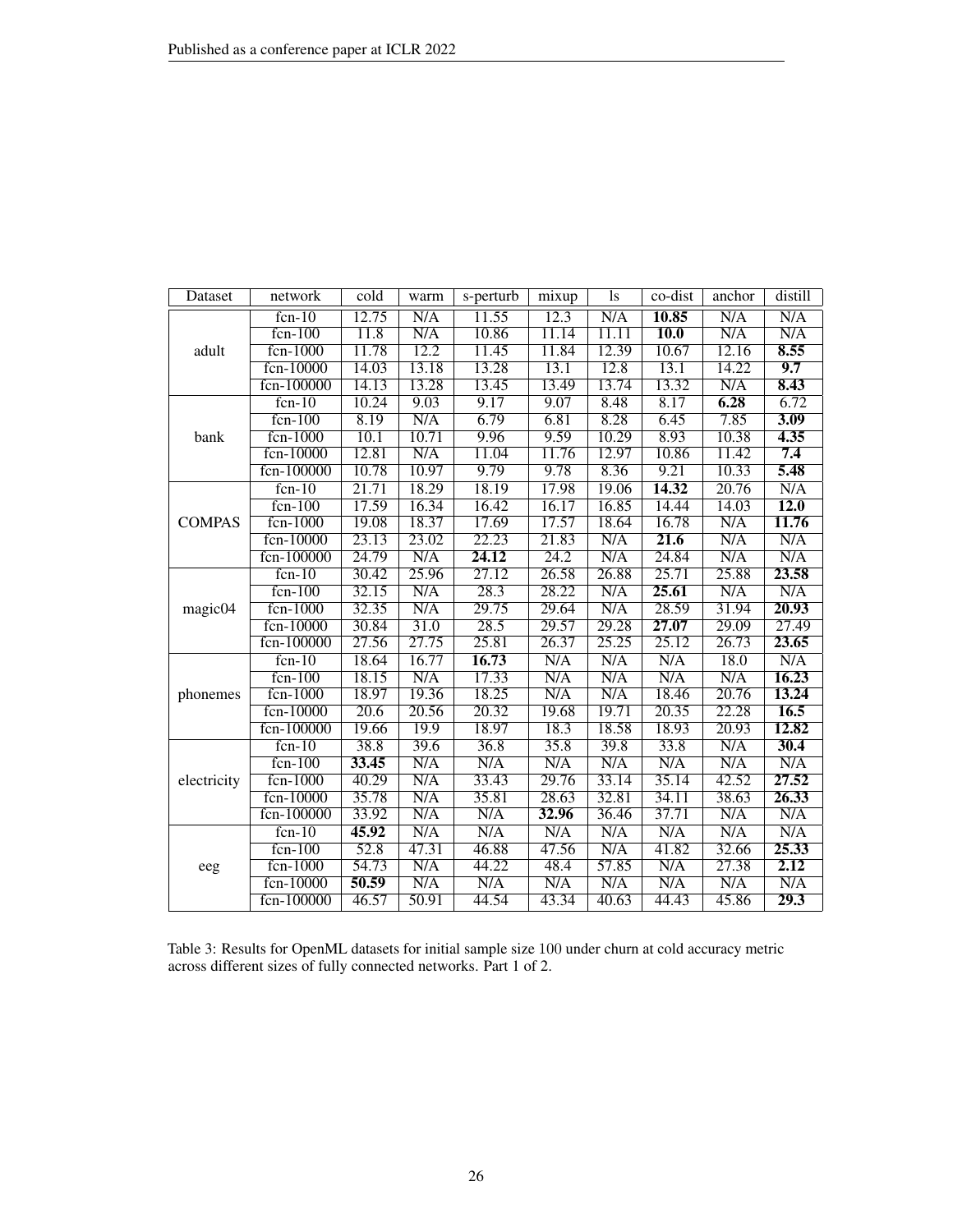| Dataset   | network      | cold              | warm                    | s-perturb | mixup                   | ls                      | co-dist | anchor | distill                 |
|-----------|--------------|-------------------|-------------------------|-----------|-------------------------|-------------------------|---------|--------|-------------------------|
|           | $fcn-10$     | 19.57             | N/A                     | 16.9      | 18.82                   | N/A                     | N/A     | N/A    | 7.61                    |
|           | $fcn-100$    | 23.51             | 16.9                    | 15.33     | 17.67                   | N/A                     | 13.66   | 15.0   | $\overline{3.16}$       |
| churn     | $fcn-1000$   | $\overline{22.2}$ | N/A                     | 18.2      | 18.6                    | N/A                     | 14.68   | 14.5   | 4.48                    |
|           | fcn-10000    | 24.8              | 24.1                    | 22.33     | 24.74                   | N/A                     | 20.79   | 18.97  | 20.69                   |
|           | fcn-100000   | 23.15             | 18.68                   | 18.52     | 16.93                   | 20.82                   | 16.85   | 18.88  | 18.03                   |
|           | $fcn-10$     | 35.52             | N/A                     | 32.43     | 30.78                   | N/A                     | 29.12   | N/A    | $\overline{29.5}$       |
|           | $fcn-100$    | 34.06             | N/A                     | 32.25     | 30.54                   | $\overline{\text{N/A}}$ | 29.27   | 23.89  | 21.37                   |
| elevators | $fcn-1000$   | 39.06             | 39.64                   | 35.92     | 37.35                   | N/A                     | 34.22   | 30.56  | 21.32                   |
|           | fcn-10000    | 39.8              | 39.68                   | 38.0      | 35.04                   | 41.94                   | 35.19   | 39.02  | 33.96                   |
|           | fcn-100000   | 33.84             | N/A                     | 34.13     | N/A                     | N/A                     | 35.67   | N/A    | N/A                     |
|           | $fcn-10$     | 48.06             | 36.85                   | 46.15     | 34.7                    | 36.74                   | 33.85   | 18.54  | 2.07                    |
|           | $fcn-100$    | 46.97             | N/A                     | 44.94     | 41.89                   | 41.4                    | 40.91   | 28.01  | 36.61                   |
| pollen    | $fcn-1000$   | 47.06             | N/A                     | N/A       | N/A                     | N/A                     | N/A     | 36.93  | 5.37                    |
|           | fcn-10000    | 45.85             | N/A                     | 45.65     | 46.06                   | $\overline{47.11}$      | 45.81   | 39.53  | N/A                     |
|           | fcn-100000   | 45.77             | N/A                     | 46.53     | 48.12                   | $\overline{\text{N/A}}$ | 48.91   | 43.12  | 40.57                   |
|           | $fcn-10$     | 9.74              | $\overline{\text{N/A}}$ | 8.97      | 8.76                    | 9.18                    | 8.65    | N/A    | 8.12                    |
|           | $f_{cn-100}$ | 7.44              | N/A                     | 7.48      | 6.91                    | N/A                     | N/A     | 7.28   | 6.69                    |
| phishing  | $fcn-1000$   | 8.25              | N/A                     | N/A       | 7.9                     | 7.85                    | 8.11    | N/A    | N/A                     |
|           | fcn-10000    | 9.21              | 9.45                    | 8.91      | 8.7                     | 8.56                    | 8.61    | 8.53   | 6.48                    |
|           | fcn-100000   | 10.2              | N/A                     | 9.95      | 9.74                    | 8.85                    | 9.76    | 9.89   | $\overline{\text{N/A}}$ |
|           | $fcn-10$     | 7.44              | N/A                     | 6.48      | N/A                     | N/A                     | N/A     | N/A    | N/A                     |
|           | $fcn-100$    | 3.85              | N/A                     | 3.39      | $\overline{3.15}$       | N/A                     | 2.42    | 3.81   | 3.05                    |
| wilt      | $fcn-1000$   | 6.45              | 4.98                    | 3.83      | 3.41                    | N/A                     | 0.88    | 1.61   | 0.15                    |
|           | fcn-10000    | 5.08              | 4.22                    | 3.21      | 1.58                    | N/A                     | 0.56    | 1.89   | 0.01                    |
|           | fcn-100000   | 7.69              | 3.98                    | 4.67      | 3.45                    | 4.19                    | 3.11    | 3.7    | 0.22                    |
|           | $fcn-10$     | 91.44             | 91.67                   | 91.33     | N/A                     | 92.0                    | 90.89   | 92.22  | 90.56                   |
|           | $fcn-100$    | 63.1              | N/A                     | 63.6      | $\overline{\text{N/A}}$ | 63.5                    | N/A     | N/A    | N/A                     |
| letters   | $fcn-1000$   | 59.6              | 60.1                    | 59.1      | 58.57                   | 58.9                    | N/A     | 59.13  | 54.43                   |
|           | fcn-10000    | 61.67             | N/A                     | N/A       | N/A                     | 60.05                   | N/A     | N/A    | N/A                     |
|           | fcn-100000   | 61.62             | N/A                     | 61.78     | 60.53                   | 60.78                   | 61.88   | 61.72  | N/A                     |

<span id="page-26-0"></span>Table 4: Results for OpenML datasets for initial sample size 100 under churn at cold accuracy metric across different sizes of fully connected networks. Part 2 of 2.

|               |       | $fcn-10$ |       | $fcn-100$ |       | $f_{cn-1000}$ |       | $fcn-10000$               |       | fcn-100000 |
|---------------|-------|----------|-------|-----------|-------|---------------|-------|---------------------------|-------|------------|
| Dataset       | Error | Churn    | Error | Churn     | Error | Churn         | Error | $\overline{\text{Churn}}$ | Error | Churn      |
| adult         | 0.35  | 0.36     | 0.32  | 0.39      | 0.38  | 0.41          | 0.43  | 0.6                       | 0.53  | 0.61       |
| bank          | 0.25  | 0.64     | 0.25  | 0.48      | 0.42  | 0.78          | 0.57  | 0.96                      | 0.53  | 0.81       |
| <b>COMPAS</b> | 0.48  | 0.77     | 0.45  | 0.68      | 0.47  | 0.67          | 0.54  | 0.91                      | 0.52  | 0.94       |
| magic04       | 0.54  | 0.99     | 0.63  | 1.05      | 0.88  | 1.37          | 0.9   | 1.68                      | 0.71  | 1.4        |
| phonemes      | 0.42  | 0.54     | 0.36  | 0.48      | 0.41  | 0.57          | 0.41  | 0.66                      | 0.44  | 0.74       |
| electricity   | 0.94  | 2.06     | 0.67  | 1.49      | 0.55  | 1.43          | 0.62  | 1.62                      | 0.62  | 1.82       |
| eeg           | 0.65  | 3.23     | 0.59  | 4.59      | 0.59  | 4.71          | 0.59  | 4.69                      | 0.47  | 4.64       |
| churn         | 1.17  | 1.49     | 1.72  | 2.29      | 2.02  | 2.93          | 2.13  | 3.22                      | 1.34  | 2.72       |
| elevators     | 0.54  | 1.06     | 0.74  | 1.48      | 0.93  | 1.89          | 0.97  | 1.97                      | 0.81  | 1.77       |
| pollen        | 0.51  | 0.75     | 0.46  | 0.89      | 0.44  | 1.16          | 0.45  | 1.25                      | 0.42  | 1.4        |
| phishing      | 0.27  | 0.32     | 0.28  | 0.27      | 0.31  | 0.31          | 0.37  | 0.44                      | 0.45  | 0.51       |
| wilt          | 0.45  | 0.62     | 0.57  | 0.83      | 1.12  | 1.43          | 1.2   | 1.41                      | 0.94  | 1.63       |
| letters       | 0.62  | 0.78     | 0.53  | 0.69      | 0.53  | 0.66          | 0.51  | 0.69                      | 0.51  | 0.59       |

<span id="page-26-1"></span>Table 5: OpenML Error Bands for initial sample size 100: Average standard errors for error and churn across baselines for each dataset and network across 100 runs.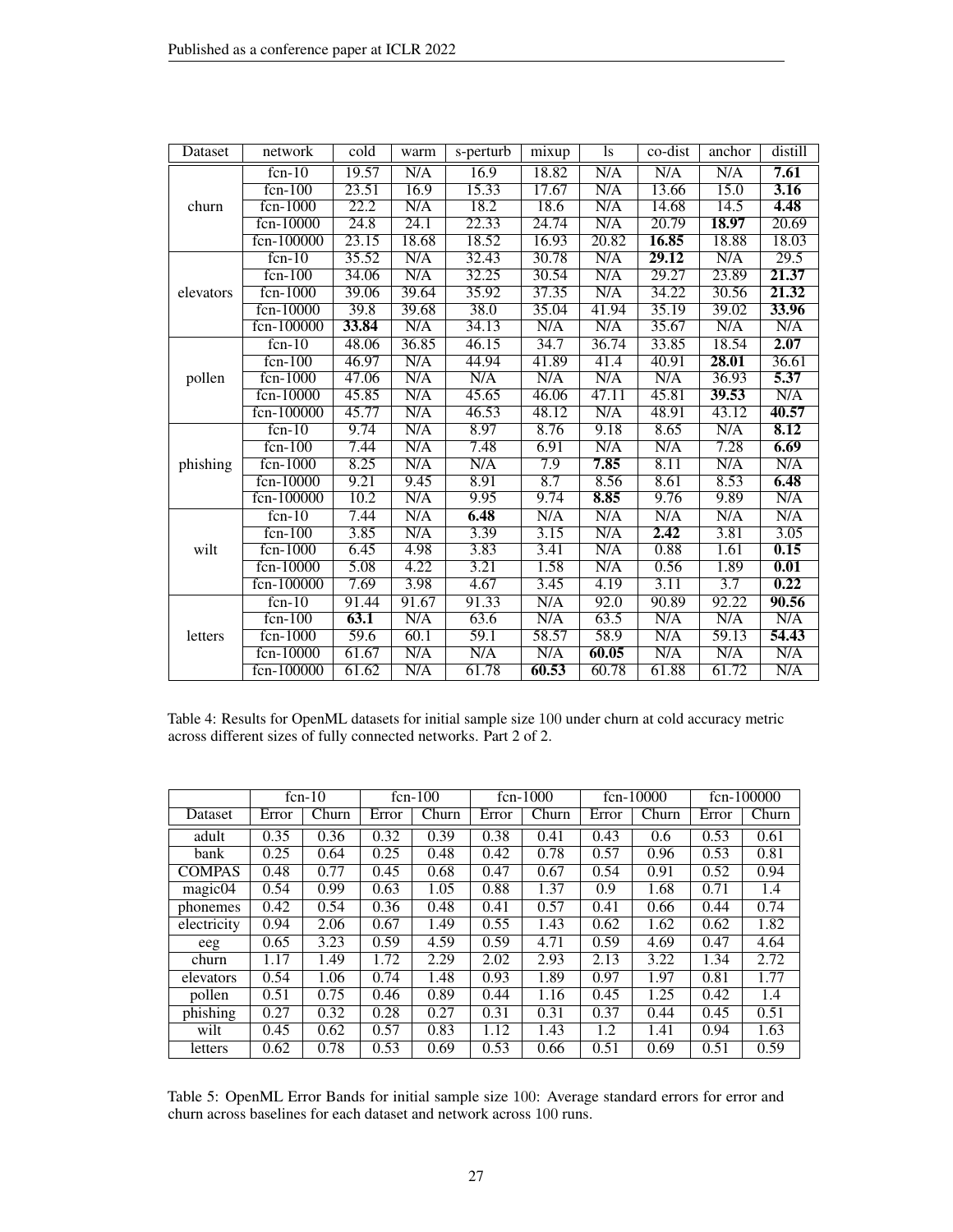| Dataset     | network    | cold  | warm  | s-perturb | mixup | <sup>1s</sup> | co-dist | anchor            | distill |
|-------------|------------|-------|-------|-----------|-------|---------------|---------|-------------------|---------|
|             | $fcn-10$   | 4.96  | N/A   | 4.58      | N/A   | N/A           | N/A     | N/A               | N/A     |
|             | $fcn-100$  | 5.49  | N/A   | 4.87      | N/A   | 5.3           | 4.39    | 4.51              | 3.53    |
| adult       | $fcn-1000$ | 6.27  | N/A   | 6.05      | 6.57  | N/A           | 5.78    | 6.62              | 4.39    |
|             | fcn-10000  | 8.8   | N/A   | 8.71      | 8.72  | N/A           | N/A     | N/A               | 4.68    |
|             | fcn-100000 | 10.36 | 9.47  | 9.38      | 9.28  | 9.29          | 9.1     | N/A               | 3.13    |
|             | $fcn-10$   | 4.29  | N/A   | 3.99      | 4.23  | 3.35          | 2.57    | 4.19              | 2.39    |
|             | $fcn-100$  | 6.23  | N/A   | 5.32      | 5.72  | 6.32          | 4.87    | N/A               | 1.48    |
| bank        | $fcn-1000$ | 10.04 | 8.43  | 7.8       | 8.25  | 8.89          | 7.55    | 8.77              | 5.58    |
|             | fcn-10000  | 10.04 | 9.19  | 9.15      | 8.72  | 8.75          | 8.68    | 9.25              | 3.75    |
|             | fcn-100000 | 7.81  | 8.02  | 7.86      | 8.28  | 6.86          | 7.35    | 8.51              | 7.29    |
|             | $fcn-10$   | 17.97 | 13.42 | 12.59     | 12.95 | 13.69         | 11.37   | 13.04             | 5.34    |
|             | $fcn-100$  | 22.4  | 21.2  | 19.47     | 20.4  | N/A           | 18.9    | 20.7              | 10.94   |
| magic04     | $fcn-1000$ | 27.56 | 27.41 | 24.37     | 24.68 | 27.79         | 23.67   | 25.22             | 18.51   |
|             | fcn-10000  | 26.83 | 23.97 | 23.01     | 23.19 | 25.72         | 22.85   | $\overline{24.0}$ | 19.97   |
|             | fcn-100000 | 18.04 | 18.89 | 16.15     | 17.49 | 16.08         | 16.68   | 17.76             | 8.73    |
|             | $fcn-10$   | 12.05 | 10.03 | 10.41     | N/A   | N/A           | 10.1    | 10.5              | 7.26    |
|             | $fcn-100$  | 9.37  | 8.79  | 8.69      | N/A   | N/A           | 8.91    | 9.28              | 7.11    |
| phonemes    | $fcn-1000$ | 10.45 | 10.66 | 10.09     | N/A   | 9.02          | 9.3     | 11.14             | 7.4     |
|             | fcn-10000  | 13.04 | 13.16 | 13.26     | N/A   | 12.62         | 12.45   | 14.3              | 8.14    |
|             | fcn-100000 | 14.08 | 14.1  | 14.0      | 13.16 | 12.97         | 12.91   | 14.79             | 8.58    |
|             | $fcn-10$   | 16.27 | 14.56 | 14.97     | 13.54 | 14.24         | 14.16   | 15.77             | 10.36   |
|             | $fcn-100$  | 17.11 | 15.42 | 15.73     | 14.63 | 15.39         | 13.98   | 17.16             | 15.25   |
| electricity | $fcn-1000$ | 18.16 | 17.53 | 17.23     | 15.69 | 16.19         | 14.94   | 18.22             | 8.99    |
|             | fcn-10000  | 19.94 | 19.47 | 18.64     | 17.38 | 18.15         | 17.01   | 20.53             | 10.18   |
|             | fcn-100000 | 20.68 | 20.23 | 19.14     | 18.2  | 19.44         | 18.47   | 19.53             | 5.21    |
|             | $fcn-10$   | 47.44 | 35.23 | 36.92     | 33.12 | 38.18         | 33.34   | 28.04             | 13.54   |
|             | $fcn-100$  | 41.01 | N/A   | N/A       | 39.82 | N/A           | 44.6    | 33.45             | N/A     |
| eeg         | $fcn-1000$ | 48.02 | 42.96 | 42.04     | 39.98 | 49.98         | 54.99   | 26.99             | 2.0     |
|             | fcn-10000  | 41.02 | 50.38 | 44.65     | 37.09 | 49.09         | 38.15   | 30.02             | 1.01    |
|             | fcn-100000 | 27.73 | 20.25 | 19.75     | 19.67 | 24.75         | 19.72   | 22.67             | 17.89   |

<span id="page-27-0"></span>Table 6: Results for OpenML datasets with initial sample size 1000 under churn at cold accuracy metric across different sizes of fully connected networks. Part 1 of 2.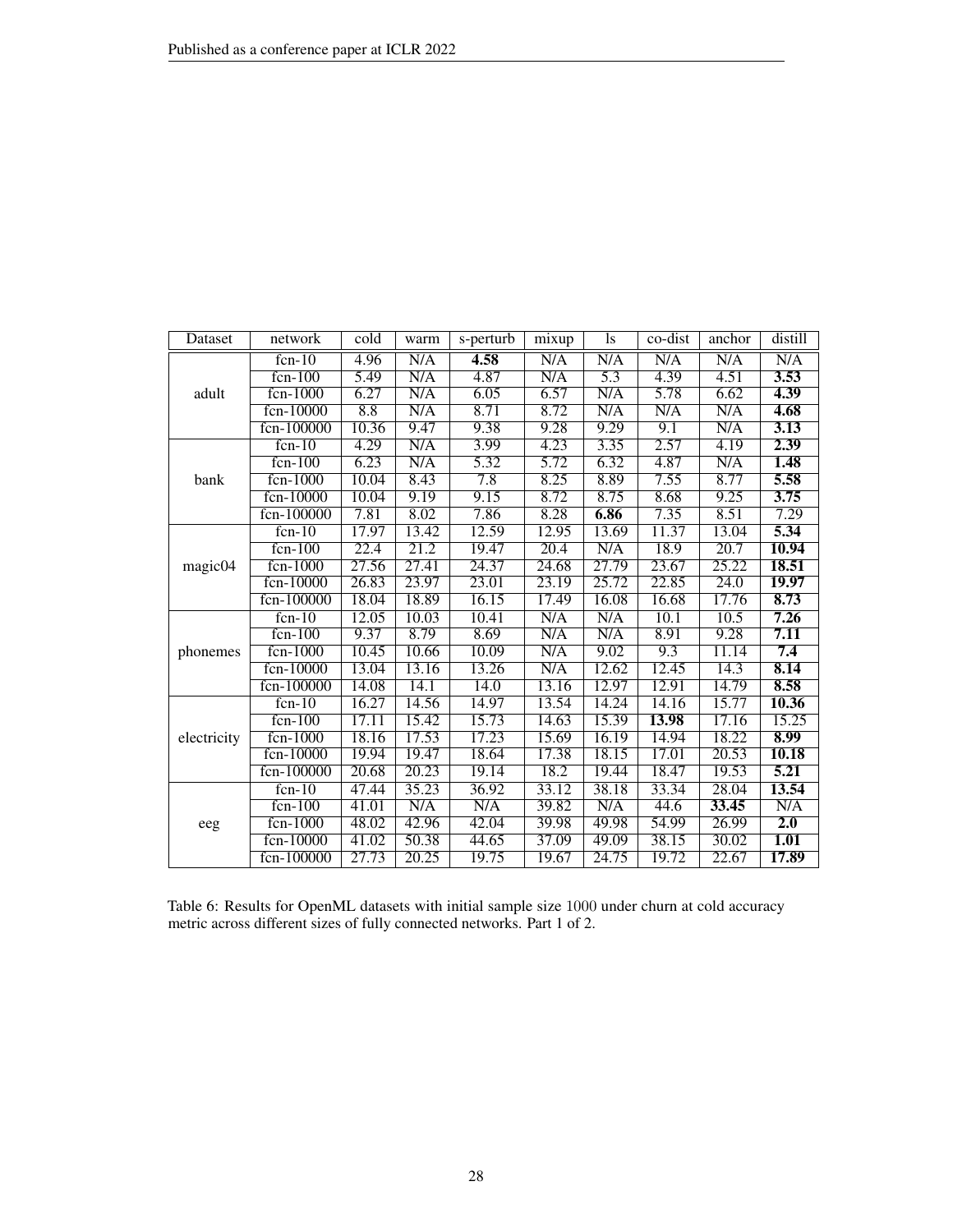| Dataset   | network        | cold             | warm             | s-perturb         | mixup             | 1s    | co-dist          | anchor                  | distill           |
|-----------|----------------|------------------|------------------|-------------------|-------------------|-------|------------------|-------------------------|-------------------|
|           | $fcn-10$       | 21.61            | 17.23            | 17.85             | 15.69             | N/A   | 14.79            | 17.52                   | 15.5              |
|           | $fcn-100$      | 26.42            | N/A              | 20.34             | 21.44             | 26.07 | 16.68            | 18.32                   | 4.13              |
| churn     | $fcn-1000$     | 27.15            | 25.58            | 22.19             | 20.49             | N/A   | 18.71            | 17.59                   | 5.51              |
|           | $fcn-10000$    | 27.84            | 29.72            | 22.21             | 21.26             | N/A   | 20.22            | 22.92                   | 18.39             |
|           | fcn-100000     | 14.51            | 11.64            | 11.27             | 10.72             | 10.96 | 11.0             | 11.53                   | 8.57              |
|           | $fcn-10$       | 24.34            | 19.75            | 20.38             | 18.83             | 19.88 | 16.72            | 21.77                   | 11.64             |
|           | $fcn-100$      | 30.83            | 29.56            | 29.18             | 28.81             | 29.97 | 26.77            | 30.48                   | 13.68             |
| elevators | fcn-1000       | 33.34            | 35.87            | 30.41             | 31.47             | 32.91 | 30.53            | 34.38                   | 10.44             |
|           | $fcn-10000$    | 34.79            | 34.36            | 29.77             | 30.9              | 32.76 | 28.95            | 31.85                   | 11.29             |
|           | fcn-100000     | 23.23            | N/A              | 22.86             | N/A               | 22.57 | 24.38            | $\overline{\text{N/A}}$ | N/A               |
|           | $fcn-10$       | 46.05            | N/A              | 23.42             | N/A               | 31.2  | N/A              | 33.21                   | N/A               |
|           | $fcn-100$      | 42.82            | 35.15            | 36.11             | 33.8              | 35.65 | 34.58            | 39.95                   | 10.93             |
| pollen    | $fcn-1000$     | 44.03            | N/A              | 42.63             | 44.6              | 42.06 | 41.78            | 40.44                   | 35.15             |
|           | fcn-10000      | 45.94            | N/A              | 41.64             | 41.04             | 40.78 | 42.25            | 41.95                   | 6.74              |
|           | fcn-100000     | 45.72            | N/A              | 43.77             | 43.16             | 43.31 | 41.33            | 43.03                   | 13.41             |
|           | $fcn-10$       | 3.25             | N/A              | N/A               | N/A               | N/A   | N/A              | N/A                     | N/A               |
|           | $fcn-100$      | 3.95             | N/A              | 3.68              | 3.42              | 3.2   | 3.21             | 3.45                    | 2.52              |
| phishing  | $fcn-1000$     | 4.43             | $\overline{4.2}$ | 3.97              | 4.01              | 4.1   | 3.74             | $\overline{4.08}$       | 2.91              |
|           | fcn-10000      | 5.29             | $\overline{5.2}$ | $\overline{5.15}$ | 5.09              | 4.69  | 5.07             | 5.07                    | 4.53              |
|           | fcn-100000     | 5.93             | 5.79             | 5.38              | 5.51              | 5.03  | 5.12             | 5.38                    | 3.49              |
|           | $fcn-10$       | 4.1              | 2.61             | 2.87              | 2.76              | N/A   | 2.14             | 2.9                     | 1.53              |
|           | $fcn-100$      | $\overline{4.5}$ | 4.68             | 3.89              | 3.96              | 4.93  | 3.49             | 3.96                    | $\overline{3.02}$ |
| wilt      | fcn-1000       | 9.55             | 7.27             | 7.27              | 6.67              | N/A   | $\overline{7.0}$ | 7.58                    | 4.93              |
|           | fcn-10000      | 11.56            | 10.07            | 9.67              | 9.51              | N/A   | 9.2              | 10.13                   | 9.68              |
|           | fcn-100000     | 5.42             | 5.22             | 5.0               | 4.53              | 4.63  | 4.43             | 4.64                    | 3.43              |
|           | $fcn-10$       | 38.44            | N/A              | 25.92             | N/A               | N/A   | N/A              | N/A                     | 23.56             |
|           | $fcn-100$      | 22.74            | 20.92            | 21.31             | N/A               | N/A   | N/A              | 20.81                   | <b>19.05</b>      |
| letters   | $fcn-1000$     | 23.01            | 23.15            | 23.47             | 23.86             | 23.06 | 23.44            | 22.04                   | 16.92             |
|           | $f_{cn-10000}$ | 27.44            | 26.48            | 26.29             | $\overline{26.1}$ | 24.79 | 24.86            | 24.73                   | 18.97             |
|           | fcn-100000     | 30.33            | 29.57            | 28.76             | 28.23             | 26.96 | 27.89            | 27.82                   | 20.71             |

<span id="page-28-0"></span>Table 7: Results for OpenML datasets with initial sample size 1000 under churn at cold accuracy metric across different sizes of fully connected networks. Part 2 of 2.

|                |       | $f_{cn-10}$ |       | $fcn-100$ |       | $fcn-1000$ |       | $fcn-10000$ |       | $f_{cn-100000}$ |
|----------------|-------|-------------|-------|-----------|-------|------------|-------|-------------|-------|-----------------|
| <b>Dataset</b> | Error | Churn       | Error | Churn     | Error | Churn      | Error | Churn       | Error | Churn           |
| adult          | 0.35  | 0.22        | 0.36  | 0.28      | 0.35  | 0.35       | 0.44  | 0.51        | 0.46  | 0.55            |
| bank           | 0.2   | 0.26        | 0.28  | 0.38      | 0.37  | 0.6        | 0.52  | 0.77        | 0.51  | 0.69            |
| <b>COMPAS</b>  | 0.45  | 0.36        | 0.44  | 0.46      | 0.48  | 0.66       | 0.55  | 0.73        | 0.56  | 0.76            |
| magic04        | 0.45  | 0.67        | 0.6   | 1.09      | 0.85  | 1.58       | 0.81  | 1.51        | 0.67  | 0.99            |
| phonemes       | 0.43  | 0.37        | 0.38  | 0.33      | 0.41  | 0.43       | 0.41  | 0.54        | 0.42  | 0.55            |
| electricity    | 0.59  | 0.83        | 0.47  | 0.84      | 0.51  | 1.04       | 0.58  | 1.31        | 0.57  | 1.38            |
| eeg            | 0.63  | 2.89        | 0.59  | 4.57      | 0.59  | 4.71       | 0.59  | 4.62        | 0.4   | 4.02            |
| churn          | 1.08  | 1.73        | 1.74  | 2.58      | 2.02  | 2.98       | 1.91  | 3.0         | 0.87  | 2.19            |
| elevators      | 0.5   | 1.0         | 0.74  | 1.55      | 0.89  | 1.79       | 0.85  | 1.8         | 0.82  | 1.5             |
| pollen         | 0.48  | 0.73        | 0.45  | 0.94      | 0.45  | 1.34       | 0.42  | 1.35        | 0.43  | 1.41            |
| phishing       | 0.26  | 0.16        | 0.26  | 0.2       | 0.26  | 0.24       | 0.32  | 0.34        | 0.39  | 0.41            |
| wilt           | 0.32  | 0.39        | 0.57  | 0.72      | 1.12  | 1.55       | 1.08  | 1.94        | 0.72  | 1.2             |
| letters        | 0.67  | 0.74        | 0.47  | 0.5       | 0.51  | 0.56       | 0.54  | 0.61        | 0.58  | 0.69            |

<span id="page-28-1"></span>Table 8: OpenML Error Bands with initial sample size 1000: Average standard errors for error and churn across baselines for each dataset and network across 100 runs.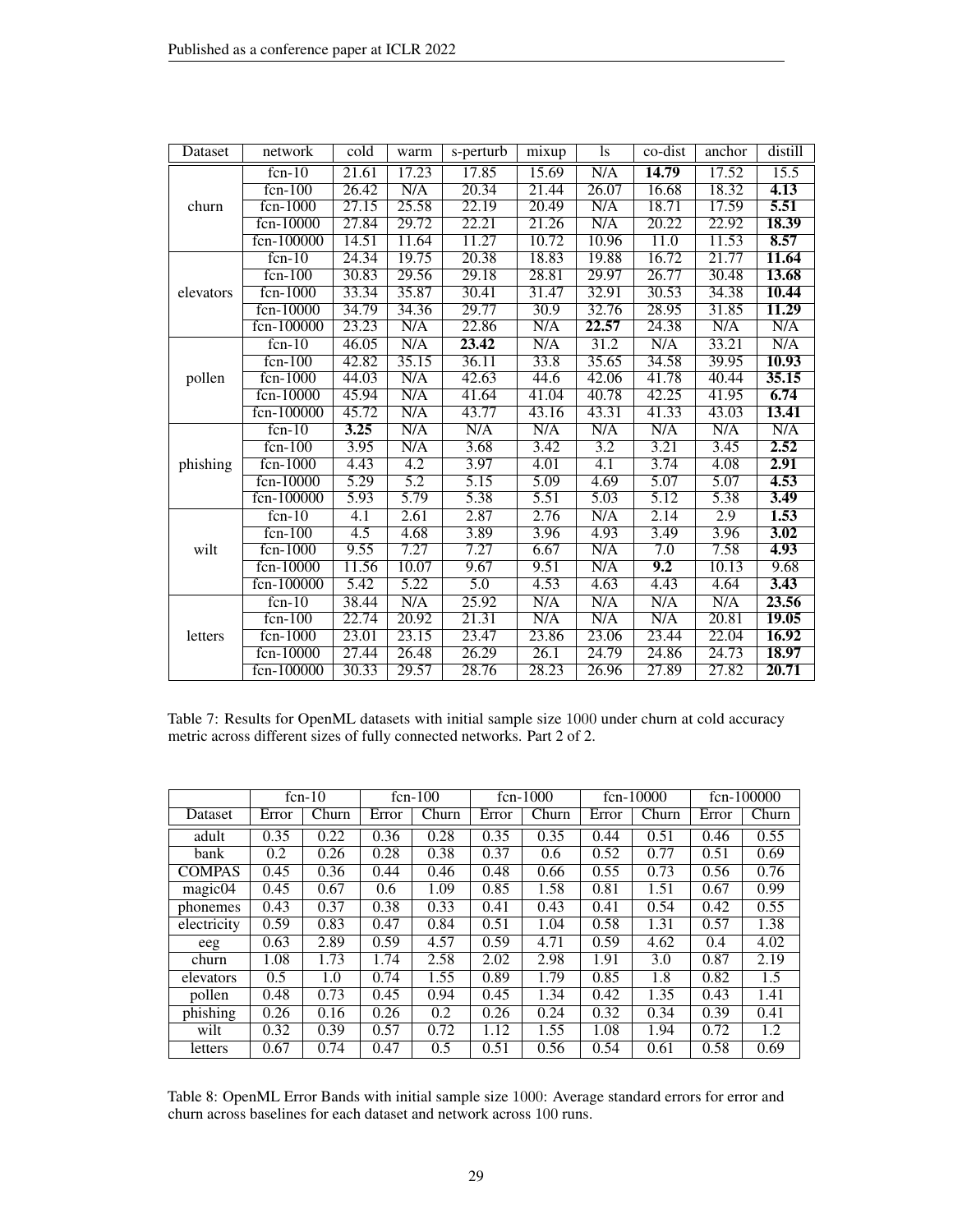| Dataset         | network                  | cold              | warm                    | s-perturb         | mixup             | <sup>1</sup> s    | co-dist     | anchor            | distill     |
|-----------------|--------------------------|-------------------|-------------------------|-------------------|-------------------|-------------------|-------------|-------------------|-------------|
|                 | convnet-1                | 38.0              | $\overline{36.1}$       | $\overline{36.3}$ | 36.4              | N/A               | 36.6        | 34.5              | N/A         |
|                 | $convnet-2$              | 25.4              | N/A                     | 24.0              | 24.5              | 24.8              | N/A         | N/A               | N/A         |
| mnist           | $convnet-4$              | $\overline{20.7}$ | N/A                     | 19.4              | 19.0              | 18.9              | N/A         | 17.5              | 17.3        |
|                 | $convnet-8$              | 23.4              | N/A                     | $\overline{23.0}$ | $\overline{22.7}$ | $\overline{22.1}$ | N/A         | 21.2              | N/A         |
|                 | convnet-16               | 27.0              | $\overline{\text{N/A}}$ | 27.1              | 25.8              | 25.8              | N/A         | 25.4              | N/A         |
|                 | convnet-1                | 36.9              | 34.4                    | 34.7              | 32.8              | 33.9              | 33.7        | 32.8              | 28.9        |
|                 | convnet-2                | 34.0              | 32.9                    | 33.0              | 31.5              | 31.0              | 31.2        | 31.8              | 28.0        |
| fashion mnist   | convnet-4                | 31.8              | N/A                     | N/A               | 31.1              | 30.8              | 30.8        | 30.6              | N/A         |
|                 | $convnet-8$              | $\overline{28.9}$ | N/A                     | 29.7              | $\overline{27.9}$ | $\overline{27.3}$ | 27.5        | 27.9              | 24.1        |
|                 | convnet- $\overline{16}$ | 35.0              | N/A                     | 32.5              | 33.0              | 32.7              | 32.4        | 33.5              | 26.2        |
|                 | convnet-1                | 93.4              | 91.7                    | 92.0              | 91.6              | N/A               | 91.0        | 91.7              | N/A         |
|                 | $convnet-2$              | 87.0              | 84.2                    | 84.4              | 84.5              | 84.9              | 84.1        | 84.4              | N/A         |
| emnist balanced | convnet-4                | 85.9              | 82.6                    | 82.0              | 81.7              | 82.0              | 82.2        | 82.0              | 76.4        |
|                 | convnet-8                | 84.8              | 82.0                    | 82.2              | 82.1              | 82.2              | 82.0        | 81.7              | 74.3        |
|                 | convnet- $\overline{16}$ | 88.6              | N/A                     | 87.5              | 87.4              | 87.3              | N/A         | 87.4              | 82.2        |
|                 | convnet-1                | 73.5              | 71.75                   | 70.5              | 69.75             | 70.25             | 69.25       | $\overline{70.0}$ | 65.75       |
|                 | $convnet-2$              | 68.8              | 64.6                    | 65.8              | 63.6              | 63.2              | 64.2        | 63.6              | N/A         |
| emnist byclass  | convnet-4                | 64.8              | 62.6                    | 62.0              | 60.0              | 59.2              | 61.2        | 61.4              | 52.6        |
|                 | convnet-8                | 67.5              | 63.25                   | 64.25             | 64.5              | 63.25             | 64.25       | 61.25             | 51.5        |
|                 | convnet-16               | 63.0              | 63.33                   | 59.67             | 58.67             | 57.67             | 61.33       | 57.33             | 50.67       |
|                 | convnet-1                | 76.5              | 77.5                    | 75.0              | 75.5              | 77.25             | 75.5        | 75.0              | N/A         |
|                 | $convnet-2$              | 71.8              | N/A                     | 67.4              | 66.0              | 67.4              | 67.8        | 67.6              | 62.0        |
| emnist bymerge  | convnet-4                | 61.4              | N/A                     | 58.0              | 59.0              | 59.0              | 61.4        | 58.2              | N/A         |
|                 | $convnet-8$              | 65.25             | 61.75                   | 58.75             | 60.75             | 60.0              | 59.75       | 59.75             | 57.25       |
|                 | convnet-16               | 65.33             | 59.67                   | 60.33             | 59.67             | 59.33             | 60.33       | 57.67             | 50.67       |
|                 | convnet-1                | 77.4              | 75.9                    | 76.4              | 75.3              | N/A               | 74.5        | 75.7              | N/A         |
|                 | convnet-2                | 68.8              | 67.7                    | 66.4              | 66.8              | 66.6              | 66.6        | 65.6              | N/A         |
| emnist letters  | convnet-4                | 61.9              | N/A                     | 59.9              | 59.8              | 59.4              | 60.5        | 58.9              | 55.2        |
|                 | $convnet-8$              | 63.4              | N/A<br>N/A              | 62.7              | 62.0              | 61.0<br>65.2      | N/A<br>N/A  | 60.5<br>65.2      | N/A<br>N/A  |
|                 | convnet-16               | 66.5              |                         | 66.1              | 66.2              |                   |             |                   | <b>29.6</b> |
|                 | convnet-1                | 33.8<br>23.0      | 32.0<br>N/A             | 32.1<br>22.9      | 31.9<br>N/A       | 31.5<br>22.8      | 31.6<br>N/A | 30.9<br>N/A       | N/A         |
| emnist digits   | convnet-2                | $\overline{23.3}$ | 22.2                    | $\overline{22.9}$ | 21.7              | 21.4              | N/A         | 20.2              | N/A         |
|                 | convnet-4<br>$convnet-8$ | 18.8              | N/A                     | 19.7              | 19.1              | 18.3              | N/A         | 16.9              | 16.8        |
|                 | convnet- $\overline{16}$ | 21.89             | N/A                     | 23.44             | 22.56             | 21.56             | N/A         | 20.67             | 19.56       |
|                 | convnet-1                | 33.3              | 31.4                    | 31.5              | 31.0              | N/A               | 32.6        | N/A               | N/A         |
|                 | convnet-2                | $\overline{22.6}$ | $\overline{22.2}$       | 22.2              | $\overline{22.3}$ | 22.1              | N/A         | 21.4              | N/A         |
| emnist mnist    | convnet-4                | 19.6              | N/A                     | N/A               | 19.0              | 19.5              | N/A         | N/A               | N/A         |
|                 | convnet-8                | 21.6              | N/A                     | 20.9              | $\overline{21.8}$ | $\overline{20.4}$ | N/A         | 20.0              | N/A         |
|                 | convnet-16               | 22.8              | N/A                     | N/A               | 22.1              | 21.9              | N/A         | 21.1              | N/A         |
|                 | convnet-1                | 53.4              | 49.8                    | $\overline{50.6}$ | $\overline{50.4}$ | 51.2              | 49.2        | 47.5              | N/A         |
|                 | convnet-2                | 42.7              | 40.4                    | $\overline{40.9}$ | 40.9              | 41.1              | 40.7        | 37.9              | 37.1        |
| kmnist          | convnet-4                | 40.4              | N/A                     | 37.5              | 38.7              | 37.8              | N/A         | 37.3              | 35.5        |
|                 | convnet-8                | 39.9              | N/A                     | 40.3              | 38.1              | 38.3              | N/A         | 37.2              | 34.2        |
|                 | $convnet-16$             | 41.2              | N/A                     | N/A               | 40.3              | 39.5              | N/A         | 38.8              | N/A         |
|                 | convnet-1                | 93.5              | 89.8                    | 89.7              | 89.1              | 89.9              | 87.9        | 88.6              | N/A         |
|                 | convnet-2                | 86.2              | 83.7                    | 83.8              | 83.7              | 83.9              | 83.1        | 83.3              | 76.8        |
| k49 mnist       | convnet-4                | 83.4              | N/A                     | 82.6              | 81.4              | 81.4              | 81.1        | 80.9              | 72.5        |
|                 | $convnet-8$              | 76.5              | 73.8                    | 74.1              | 73.3              | 73.0              | 71.8        | 70.8              | 62.1        |
|                 | $convnet-16$             | 79.44             | 78.11                   | 76.22             | 76.11             | 75.89             | 76.11       | $\overline{77.0}$ | 65.11       |
|                 |                          |                   |                         |                   |                   |                   |             |                   |             |

<span id="page-29-0"></span>Table 9: Results for MNIST variants with initial sample 100 under churn at cold accuracy metric across different sizes of convolutional networks.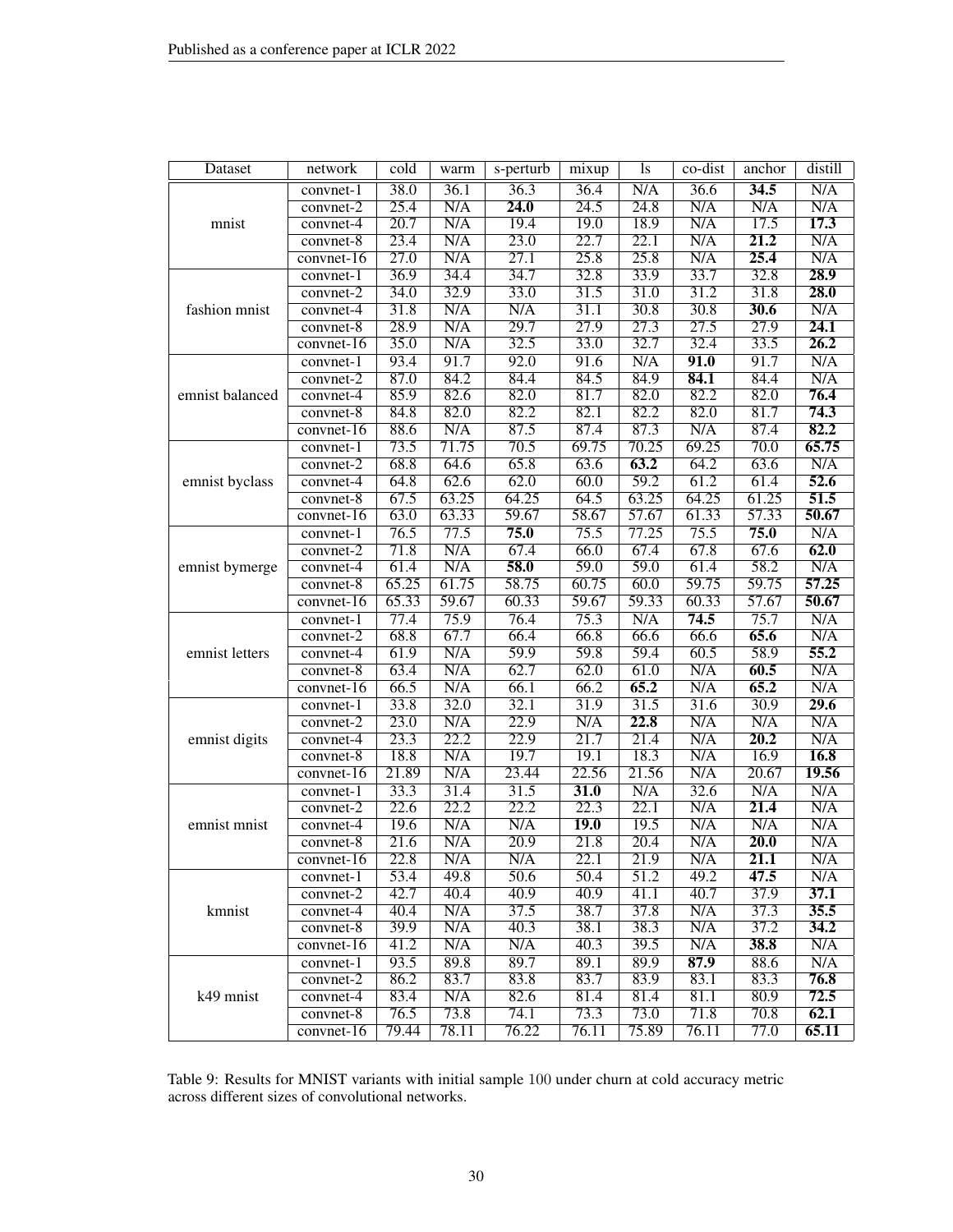|                 |       | convnet-1 |       | convnet-2 |       | convnet-4 |       | convnet-8 |       | $convnet-16$ |
|-----------------|-------|-----------|-------|-----------|-------|-----------|-------|-----------|-------|--------------|
| Dataset         | Error | Churn     | Error | Churn     | Error | Churn     | Error | Churn     | Error | Churn        |
| mnist           | 0.48  | 0.52      | 0.38  | 0.41      | 0.37  | 0.39      | 0.41  | 0.43      | 0.43  | 0.45         |
| fashion mnist   | 0.52  | 0.58      | 0.56  | 0.59      | 0.55  | 0.59      | 0.56  | 0.59      | 0.59  | 0.62         |
| emnist balanced | 0.59  | 0.61      | 0.69  | 0.7       | 0.73  | 0.73      | 0.77  | 0.76      | 0.68  | 0.69         |
| emnist byclass  | 0.58  | 0.65      | 0.68  | 0.72      | 0.71  | 0.73      | 0.6   | 0.64      | 0.59  | 0.72         |
| emnist bymerge  | 0.56  | 0.62      | 0.66  | 0.68      | 0.7   | 0.76      | 0.58  | 0.64      | 0.55  | 0.58         |
| emnist letters  | 0.59  | 0.63      | 0.69  | 0.69      | 0.75  | 0.74      | 0.73  | 0.74      | 0.68  | 0.69         |
| emnist digits   | 0.44  | 0.47      | 0.34  | 0.37      | 0.43  | 0.47      | 0.44  | 0.48      | 0.45  | 0.49         |
| emnist mnist    | 0.44  | 0.46      | 0.35  | 0.36      | 0.39  | 0.41      | 0.41  | 0.46      | 0.4   | 0.43         |
| kmnist          | 0.54  | 0.59      | 0.56  | 0.6       | 0.59  | 0.62      | 0.62  | 0.67      | 0.66  | 0.71         |
| k49 mnist       | 0.63  | 0.62      | 0.72  | 0.68      | 0.74  | 0.75      | 0.76  | 0.75      | 0.69  | 0.68         |

<span id="page-30-0"></span>Table 10: MNIST Error Bands with initial sample size 100: Average standard errors for error and churn across baselines for each dataset and network across 100 runs.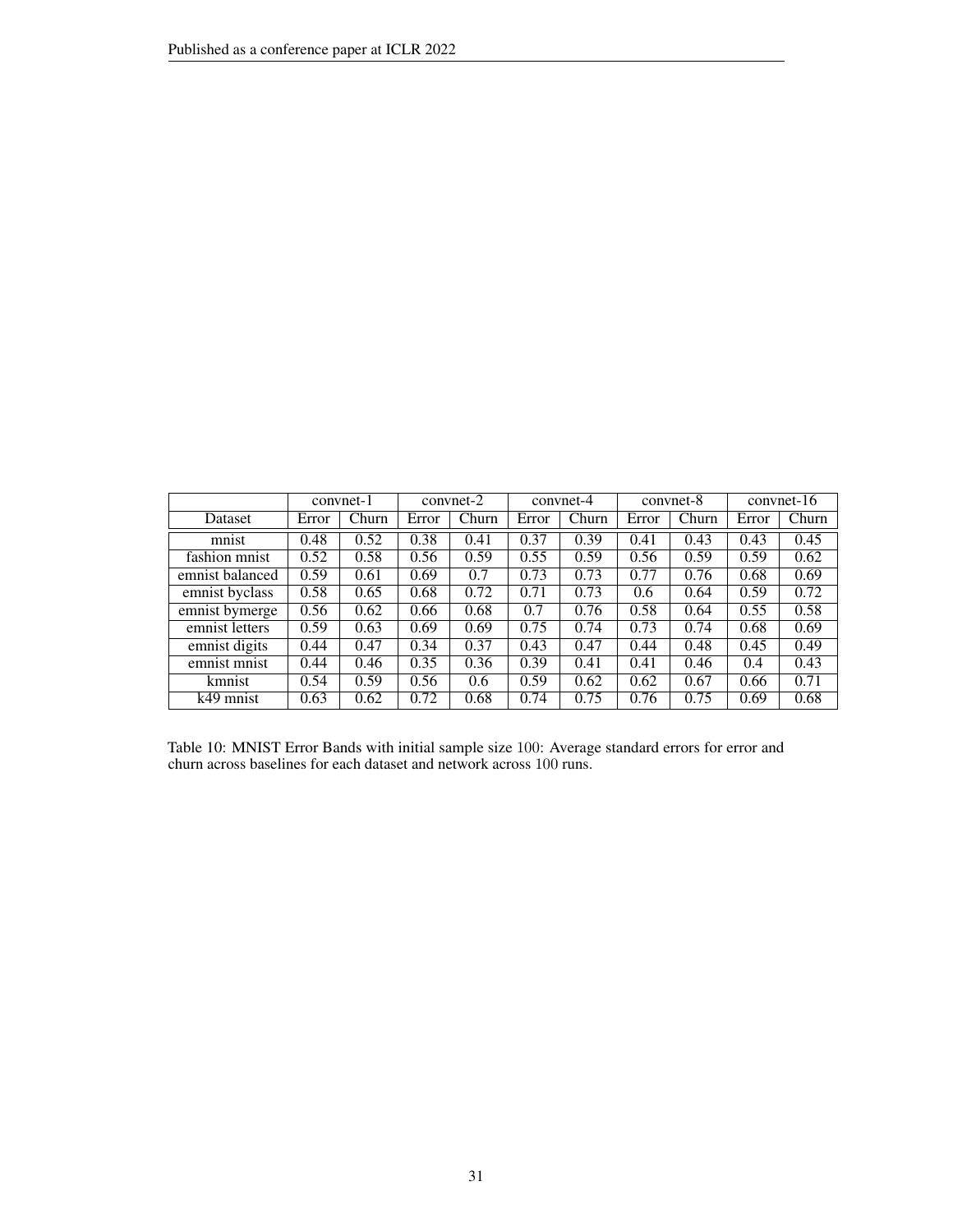| N/A<br>10.33<br>9.75<br>9.67<br>8.85<br>8.57<br>11.18<br>10.05<br>convnet-1<br>6.96<br>N/A<br>6.86<br>6.62<br>5.82<br>5.81<br>5.67<br>N/A<br>$convnet-2$<br>N/A<br>$\overline{\text{N/A}}$<br>5.21<br>4.81<br>6.68<br>6.78<br>5.93<br>5.02<br>mnist<br>convnet-4<br>$\overline{5.22}$<br>N/A<br>N/A<br>5.71<br>4.95<br>N/A<br>N/A<br>7.13<br>$convnet-8$<br>8.25<br>6.39<br>5.35<br>6.35<br>7.91<br>N/A<br>N/A<br>6.95<br>$convnet-16$<br>22.17<br>18.72<br>19.4<br>18.76<br>18.07<br>17.51<br>11.88<br>18.13<br>convnet-1<br>17.93<br>19.85<br>18.17<br>17.44<br>17.49<br>16.86<br>16.48<br>12.16<br>convnet-2<br>18.48<br>N/A<br>16.93<br>11.9<br>17.08<br>16.52<br>16.53<br>15.75<br>fashion mnist<br>convnet-4<br>N/A<br>16.35<br>9.05<br>17.57<br>16.07<br>14.62<br>15.36<br>15.1<br>$convnet-8$<br>17.98<br>N/A<br>17.23<br>16.88<br>15.9<br>16.21<br>15.87<br>11.11<br>convnet- $16$<br>52.34<br>N/A<br>41.04<br>41.86<br>43.79<br>40.97<br>38.62<br>41.68<br>convnet-1<br>N/A<br>39.29<br>32.44<br>45.04<br>39.45<br>37.78<br>38.43<br>35.3<br>$convnet-2$<br>29.41<br>42.21<br>N/A<br>37.46<br>37.12<br>35.53<br>N/A<br>33.64<br>emnist balanced<br>convnet-4<br>26.39<br>40.95<br>N/A<br>35.82<br>35.66<br>33.96<br>N/A<br>32.5<br>convnet-8<br>29.27<br>42.74<br>N/A<br>39.11<br>37.3<br>N/A<br>N/A<br>35.13<br>convnet-16<br>44.18<br>36.18<br>36.35<br>36.15<br>34.9<br>35.62<br>27.07<br>34.96<br>convnet-1<br>38.39<br>33.21<br>33.68<br>32.56<br>33.2<br>24.17<br>34.04<br>31.41<br>$convnet-2$<br>N/A<br>24.5<br>36.4<br>32.33<br>31.74<br>30.79<br>31.96<br>30.42<br>emnist byclass<br>$convnet-4$<br>36.72<br>N/A<br>32.9<br>31.7<br>30.17<br>N/A<br>N/A<br>25.51<br>$convnet-8$<br>33.11<br>31.59<br>36.81<br>33.06<br>29.64<br>31.21<br>30.68<br>21.81<br>convnet-16<br>42.59<br>N/A<br>34.44<br>34.76<br>32.58<br>N/A<br>34.12<br>33.76<br>convnet-1<br>N/A<br>32.52<br>N/A<br>30.74<br>N/A<br>37.35<br>32.87<br>31.43<br>$convnet-2$<br>30.62<br>30.38<br>29.86<br>28.72<br>29.59<br>27.07<br>21.28<br>34.17<br>emnist bymerge<br>convnet-4<br>$\overline{\text{N/A}}$<br>33.59<br>N/A<br>29.89<br>N/A<br>N/A<br>30.56<br>27.63<br>$convnet-8$<br>28.27<br>22.9<br>N/A<br>30.77<br>28.83<br>N/A<br>35.46<br>31.65<br>$convnet-16$ |
|----------------------------------------------------------------------------------------------------------------------------------------------------------------------------------------------------------------------------------------------------------------------------------------------------------------------------------------------------------------------------------------------------------------------------------------------------------------------------------------------------------------------------------------------------------------------------------------------------------------------------------------------------------------------------------------------------------------------------------------------------------------------------------------------------------------------------------------------------------------------------------------------------------------------------------------------------------------------------------------------------------------------------------------------------------------------------------------------------------------------------------------------------------------------------------------------------------------------------------------------------------------------------------------------------------------------------------------------------------------------------------------------------------------------------------------------------------------------------------------------------------------------------------------------------------------------------------------------------------------------------------------------------------------------------------------------------------------------------------------------------------------------------------------------------------------------------------------------------------------------------------------------------------------------------------------------------------------------------------------------------------------------------------------------------------------------------------------------------------------------------------------------------------------------------------------------------------------------------------------------------------|
|                                                                                                                                                                                                                                                                                                                                                                                                                                                                                                                                                                                                                                                                                                                                                                                                                                                                                                                                                                                                                                                                                                                                                                                                                                                                                                                                                                                                                                                                                                                                                                                                                                                                                                                                                                                                                                                                                                                                                                                                                                                                                                                                                                                                                                                          |
|                                                                                                                                                                                                                                                                                                                                                                                                                                                                                                                                                                                                                                                                                                                                                                                                                                                                                                                                                                                                                                                                                                                                                                                                                                                                                                                                                                                                                                                                                                                                                                                                                                                                                                                                                                                                                                                                                                                                                                                                                                                                                                                                                                                                                                                          |
|                                                                                                                                                                                                                                                                                                                                                                                                                                                                                                                                                                                                                                                                                                                                                                                                                                                                                                                                                                                                                                                                                                                                                                                                                                                                                                                                                                                                                                                                                                                                                                                                                                                                                                                                                                                                                                                                                                                                                                                                                                                                                                                                                                                                                                                          |
|                                                                                                                                                                                                                                                                                                                                                                                                                                                                                                                                                                                                                                                                                                                                                                                                                                                                                                                                                                                                                                                                                                                                                                                                                                                                                                                                                                                                                                                                                                                                                                                                                                                                                                                                                                                                                                                                                                                                                                                                                                                                                                                                                                                                                                                          |
|                                                                                                                                                                                                                                                                                                                                                                                                                                                                                                                                                                                                                                                                                                                                                                                                                                                                                                                                                                                                                                                                                                                                                                                                                                                                                                                                                                                                                                                                                                                                                                                                                                                                                                                                                                                                                                                                                                                                                                                                                                                                                                                                                                                                                                                          |
|                                                                                                                                                                                                                                                                                                                                                                                                                                                                                                                                                                                                                                                                                                                                                                                                                                                                                                                                                                                                                                                                                                                                                                                                                                                                                                                                                                                                                                                                                                                                                                                                                                                                                                                                                                                                                                                                                                                                                                                                                                                                                                                                                                                                                                                          |
|                                                                                                                                                                                                                                                                                                                                                                                                                                                                                                                                                                                                                                                                                                                                                                                                                                                                                                                                                                                                                                                                                                                                                                                                                                                                                                                                                                                                                                                                                                                                                                                                                                                                                                                                                                                                                                                                                                                                                                                                                                                                                                                                                                                                                                                          |
|                                                                                                                                                                                                                                                                                                                                                                                                                                                                                                                                                                                                                                                                                                                                                                                                                                                                                                                                                                                                                                                                                                                                                                                                                                                                                                                                                                                                                                                                                                                                                                                                                                                                                                                                                                                                                                                                                                                                                                                                                                                                                                                                                                                                                                                          |
|                                                                                                                                                                                                                                                                                                                                                                                                                                                                                                                                                                                                                                                                                                                                                                                                                                                                                                                                                                                                                                                                                                                                                                                                                                                                                                                                                                                                                                                                                                                                                                                                                                                                                                                                                                                                                                                                                                                                                                                                                                                                                                                                                                                                                                                          |
|                                                                                                                                                                                                                                                                                                                                                                                                                                                                                                                                                                                                                                                                                                                                                                                                                                                                                                                                                                                                                                                                                                                                                                                                                                                                                                                                                                                                                                                                                                                                                                                                                                                                                                                                                                                                                                                                                                                                                                                                                                                                                                                                                                                                                                                          |
|                                                                                                                                                                                                                                                                                                                                                                                                                                                                                                                                                                                                                                                                                                                                                                                                                                                                                                                                                                                                                                                                                                                                                                                                                                                                                                                                                                                                                                                                                                                                                                                                                                                                                                                                                                                                                                                                                                                                                                                                                                                                                                                                                                                                                                                          |
|                                                                                                                                                                                                                                                                                                                                                                                                                                                                                                                                                                                                                                                                                                                                                                                                                                                                                                                                                                                                                                                                                                                                                                                                                                                                                                                                                                                                                                                                                                                                                                                                                                                                                                                                                                                                                                                                                                                                                                                                                                                                                                                                                                                                                                                          |
|                                                                                                                                                                                                                                                                                                                                                                                                                                                                                                                                                                                                                                                                                                                                                                                                                                                                                                                                                                                                                                                                                                                                                                                                                                                                                                                                                                                                                                                                                                                                                                                                                                                                                                                                                                                                                                                                                                                                                                                                                                                                                                                                                                                                                                                          |
|                                                                                                                                                                                                                                                                                                                                                                                                                                                                                                                                                                                                                                                                                                                                                                                                                                                                                                                                                                                                                                                                                                                                                                                                                                                                                                                                                                                                                                                                                                                                                                                                                                                                                                                                                                                                                                                                                                                                                                                                                                                                                                                                                                                                                                                          |
|                                                                                                                                                                                                                                                                                                                                                                                                                                                                                                                                                                                                                                                                                                                                                                                                                                                                                                                                                                                                                                                                                                                                                                                                                                                                                                                                                                                                                                                                                                                                                                                                                                                                                                                                                                                                                                                                                                                                                                                                                                                                                                                                                                                                                                                          |
|                                                                                                                                                                                                                                                                                                                                                                                                                                                                                                                                                                                                                                                                                                                                                                                                                                                                                                                                                                                                                                                                                                                                                                                                                                                                                                                                                                                                                                                                                                                                                                                                                                                                                                                                                                                                                                                                                                                                                                                                                                                                                                                                                                                                                                                          |
|                                                                                                                                                                                                                                                                                                                                                                                                                                                                                                                                                                                                                                                                                                                                                                                                                                                                                                                                                                                                                                                                                                                                                                                                                                                                                                                                                                                                                                                                                                                                                                                                                                                                                                                                                                                                                                                                                                                                                                                                                                                                                                                                                                                                                                                          |
|                                                                                                                                                                                                                                                                                                                                                                                                                                                                                                                                                                                                                                                                                                                                                                                                                                                                                                                                                                                                                                                                                                                                                                                                                                                                                                                                                                                                                                                                                                                                                                                                                                                                                                                                                                                                                                                                                                                                                                                                                                                                                                                                                                                                                                                          |
|                                                                                                                                                                                                                                                                                                                                                                                                                                                                                                                                                                                                                                                                                                                                                                                                                                                                                                                                                                                                                                                                                                                                                                                                                                                                                                                                                                                                                                                                                                                                                                                                                                                                                                                                                                                                                                                                                                                                                                                                                                                                                                                                                                                                                                                          |
|                                                                                                                                                                                                                                                                                                                                                                                                                                                                                                                                                                                                                                                                                                                                                                                                                                                                                                                                                                                                                                                                                                                                                                                                                                                                                                                                                                                                                                                                                                                                                                                                                                                                                                                                                                                                                                                                                                                                                                                                                                                                                                                                                                                                                                                          |
|                                                                                                                                                                                                                                                                                                                                                                                                                                                                                                                                                                                                                                                                                                                                                                                                                                                                                                                                                                                                                                                                                                                                                                                                                                                                                                                                                                                                                                                                                                                                                                                                                                                                                                                                                                                                                                                                                                                                                                                                                                                                                                                                                                                                                                                          |
|                                                                                                                                                                                                                                                                                                                                                                                                                                                                                                                                                                                                                                                                                                                                                                                                                                                                                                                                                                                                                                                                                                                                                                                                                                                                                                                                                                                                                                                                                                                                                                                                                                                                                                                                                                                                                                                                                                                                                                                                                                                                                                                                                                                                                                                          |
|                                                                                                                                                                                                                                                                                                                                                                                                                                                                                                                                                                                                                                                                                                                                                                                                                                                                                                                                                                                                                                                                                                                                                                                                                                                                                                                                                                                                                                                                                                                                                                                                                                                                                                                                                                                                                                                                                                                                                                                                                                                                                                                                                                                                                                                          |
|                                                                                                                                                                                                                                                                                                                                                                                                                                                                                                                                                                                                                                                                                                                                                                                                                                                                                                                                                                                                                                                                                                                                                                                                                                                                                                                                                                                                                                                                                                                                                                                                                                                                                                                                                                                                                                                                                                                                                                                                                                                                                                                                                                                                                                                          |
|                                                                                                                                                                                                                                                                                                                                                                                                                                                                                                                                                                                                                                                                                                                                                                                                                                                                                                                                                                                                                                                                                                                                                                                                                                                                                                                                                                                                                                                                                                                                                                                                                                                                                                                                                                                                                                                                                                                                                                                                                                                                                                                                                                                                                                                          |
| 38.03<br>30.14<br>30.95<br>31.53<br>30.39<br>30.26<br>27.41<br>24.84<br>convnet-1                                                                                                                                                                                                                                                                                                                                                                                                                                                                                                                                                                                                                                                                                                                                                                                                                                                                                                                                                                                                                                                                                                                                                                                                                                                                                                                                                                                                                                                                                                                                                                                                                                                                                                                                                                                                                                                                                                                                                                                                                                                                                                                                                                        |
| N/A<br>24.26<br>21.88<br>31.65<br>28.36<br>27.72<br>26.37<br>N/A<br>convnet-2                                                                                                                                                                                                                                                                                                                                                                                                                                                                                                                                                                                                                                                                                                                                                                                                                                                                                                                                                                                                                                                                                                                                                                                                                                                                                                                                                                                                                                                                                                                                                                                                                                                                                                                                                                                                                                                                                                                                                                                                                                                                                                                                                                            |
| N/A<br>N/A<br>23.22<br>20.16<br>29.58<br>26.99<br>26.2<br>24.61<br>emnist letters<br>convnet-4                                                                                                                                                                                                                                                                                                                                                                                                                                                                                                                                                                                                                                                                                                                                                                                                                                                                                                                                                                                                                                                                                                                                                                                                                                                                                                                                                                                                                                                                                                                                                                                                                                                                                                                                                                                                                                                                                                                                                                                                                                                                                                                                                           |
| 29.52<br>N/A<br>28.08<br>26.19<br>24.39<br>N/A<br>22.73<br>20.94<br>$convnet-8$                                                                                                                                                                                                                                                                                                                                                                                                                                                                                                                                                                                                                                                                                                                                                                                                                                                                                                                                                                                                                                                                                                                                                                                                                                                                                                                                                                                                                                                                                                                                                                                                                                                                                                                                                                                                                                                                                                                                                                                                                                                                                                                                                                          |
| N/A<br>30.15<br>27.36<br>26.39<br>24.28<br>N/A<br>23.77<br>20.67<br>convnet-16                                                                                                                                                                                                                                                                                                                                                                                                                                                                                                                                                                                                                                                                                                                                                                                                                                                                                                                                                                                                                                                                                                                                                                                                                                                                                                                                                                                                                                                                                                                                                                                                                                                                                                                                                                                                                                                                                                                                                                                                                                                                                                                                                                           |
| N/A<br>7.31<br>8.71<br>8.29<br>8.04<br>N/A<br>7.62<br>9.16<br>convnet-1                                                                                                                                                                                                                                                                                                                                                                                                                                                                                                                                                                                                                                                                                                                                                                                                                                                                                                                                                                                                                                                                                                                                                                                                                                                                                                                                                                                                                                                                                                                                                                                                                                                                                                                                                                                                                                                                                                                                                                                                                                                                                                                                                                                  |
| N/A<br>6.38<br>5.98<br>N/A<br>5.02<br>6.43<br>5.17<br>5.12<br>convnet-2                                                                                                                                                                                                                                                                                                                                                                                                                                                                                                                                                                                                                                                                                                                                                                                                                                                                                                                                                                                                                                                                                                                                                                                                                                                                                                                                                                                                                                                                                                                                                                                                                                                                                                                                                                                                                                                                                                                                                                                                                                                                                                                                                                                  |
| $\overline{5.29}$<br>4.81<br>6.81<br>N/A<br>6.95<br>6.09<br>N/A<br>5.42<br>emnist digits<br>convnet-4<br>6.74<br>5.9<br>4.91                                                                                                                                                                                                                                                                                                                                                                                                                                                                                                                                                                                                                                                                                                                                                                                                                                                                                                                                                                                                                                                                                                                                                                                                                                                                                                                                                                                                                                                                                                                                                                                                                                                                                                                                                                                                                                                                                                                                                                                                                                                                                                                             |
| N/A<br>N/A<br>N/A<br>6.14<br>5.11<br>$convnet-8$<br>N/A<br>6.93<br>N/A<br>N/A<br>5.72<br>4.72<br>N/A<br>5.61<br>convnet-16                                                                                                                                                                                                                                                                                                                                                                                                                                                                                                                                                                                                                                                                                                                                                                                                                                                                                                                                                                                                                                                                                                                                                                                                                                                                                                                                                                                                                                                                                                                                                                                                                                                                                                                                                                                                                                                                                                                                                                                                                                                                                                                               |
| 7.39<br>7.34<br>N/A<br>8.28<br>8.3<br>7.71<br>8.62<br>9.16                                                                                                                                                                                                                                                                                                                                                                                                                                                                                                                                                                                                                                                                                                                                                                                                                                                                                                                                                                                                                                                                                                                                                                                                                                                                                                                                                                                                                                                                                                                                                                                                                                                                                                                                                                                                                                                                                                                                                                                                                                                                                                                                                                                               |
| convnet-1<br>4.59<br>$\overline{5.7}$<br>N/A<br>$\overline{5.4}$<br>6.02<br>4.94<br>N/A<br>4.95<br>$convnet-2$                                                                                                                                                                                                                                                                                                                                                                                                                                                                                                                                                                                                                                                                                                                                                                                                                                                                                                                                                                                                                                                                                                                                                                                                                                                                                                                                                                                                                                                                                                                                                                                                                                                                                                                                                                                                                                                                                                                                                                                                                                                                                                                                           |
| 4.49<br>6.42<br>N/A<br>6.28<br>5.67<br>4.9<br>N/A<br>5.21<br>emnist mnist<br>convnet-4                                                                                                                                                                                                                                                                                                                                                                                                                                                                                                                                                                                                                                                                                                                                                                                                                                                                                                                                                                                                                                                                                                                                                                                                                                                                                                                                                                                                                                                                                                                                                                                                                                                                                                                                                                                                                                                                                                                                                                                                                                                                                                                                                                   |
| 4.23<br>6.39<br>N/A<br>4.48<br>N/A<br>5.28<br>6.64<br>5.16<br>convnet-8                                                                                                                                                                                                                                                                                                                                                                                                                                                                                                                                                                                                                                                                                                                                                                                                                                                                                                                                                                                                                                                                                                                                                                                                                                                                                                                                                                                                                                                                                                                                                                                                                                                                                                                                                                                                                                                                                                                                                                                                                                                                                                                                                                                  |
| 4.97<br>convnet-16<br>7.09<br>N/A<br>7.14<br>6.03<br>5.15<br>N/A<br>6.11                                                                                                                                                                                                                                                                                                                                                                                                                                                                                                                                                                                                                                                                                                                                                                                                                                                                                                                                                                                                                                                                                                                                                                                                                                                                                                                                                                                                                                                                                                                                                                                                                                                                                                                                                                                                                                                                                                                                                                                                                                                                                                                                                                                 |
| 23.31<br>18.22<br>18.25<br>19.1<br>18.97<br>18.56<br>16.68<br>16.08<br>convnet-1                                                                                                                                                                                                                                                                                                                                                                                                                                                                                                                                                                                                                                                                                                                                                                                                                                                                                                                                                                                                                                                                                                                                                                                                                                                                                                                                                                                                                                                                                                                                                                                                                                                                                                                                                                                                                                                                                                                                                                                                                                                                                                                                                                         |
| 16.54<br>N/A<br>15.35<br>14.98<br>13.79<br>N/A<br>13.12<br>12.18<br>convnet-2                                                                                                                                                                                                                                                                                                                                                                                                                                                                                                                                                                                                                                                                                                                                                                                                                                                                                                                                                                                                                                                                                                                                                                                                                                                                                                                                                                                                                                                                                                                                                                                                                                                                                                                                                                                                                                                                                                                                                                                                                                                                                                                                                                            |
| kmnist<br>N/A<br>N/A<br>12.0<br>9.9<br>15.95<br>14.08<br>13.41<br>12.08<br>$convnet-4$                                                                                                                                                                                                                                                                                                                                                                                                                                                                                                                                                                                                                                                                                                                                                                                                                                                                                                                                                                                                                                                                                                                                                                                                                                                                                                                                                                                                                                                                                                                                                                                                                                                                                                                                                                                                                                                                                                                                                                                                                                                                                                                                                                   |
| N/A<br>N/A<br>16.89<br>15.17<br>14.19<br>12.68<br>12.72<br>10.67<br>convnet-8                                                                                                                                                                                                                                                                                                                                                                                                                                                                                                                                                                                                                                                                                                                                                                                                                                                                                                                                                                                                                                                                                                                                                                                                                                                                                                                                                                                                                                                                                                                                                                                                                                                                                                                                                                                                                                                                                                                                                                                                                                                                                                                                                                            |
| N/A<br>15.37<br>18.0<br>16.57<br>13.49<br>N/A<br>13.64<br><b>11.97</b><br>convnet-16                                                                                                                                                                                                                                                                                                                                                                                                                                                                                                                                                                                                                                                                                                                                                                                                                                                                                                                                                                                                                                                                                                                                                                                                                                                                                                                                                                                                                                                                                                                                                                                                                                                                                                                                                                                                                                                                                                                                                                                                                                                                                                                                                                     |
| 56.23<br>44.13<br>44.89<br>46.74<br>46.12<br>43.13<br>41.79<br>40.3<br>convnet-1                                                                                                                                                                                                                                                                                                                                                                                                                                                                                                                                                                                                                                                                                                                                                                                                                                                                                                                                                                                                                                                                                                                                                                                                                                                                                                                                                                                                                                                                                                                                                                                                                                                                                                                                                                                                                                                                                                                                                                                                                                                                                                                                                                         |
| 48.22<br>40.43<br>40.89<br>38.97<br>40.5<br>31.52<br>41.02<br>36.31<br>convnet-2                                                                                                                                                                                                                                                                                                                                                                                                                                                                                                                                                                                                                                                                                                                                                                                                                                                                                                                                                                                                                                                                                                                                                                                                                                                                                                                                                                                                                                                                                                                                                                                                                                                                                                                                                                                                                                                                                                                                                                                                                                                                                                                                                                         |
| N/A<br>39.46<br>37.33<br>39.99<br>35.24<br>29.46<br>k49 mnist<br>46.35<br>39.48<br>convnet-4                                                                                                                                                                                                                                                                                                                                                                                                                                                                                                                                                                                                                                                                                                                                                                                                                                                                                                                                                                                                                                                                                                                                                                                                                                                                                                                                                                                                                                                                                                                                                                                                                                                                                                                                                                                                                                                                                                                                                                                                                                                                                                                                                             |
| 47.84<br>N/A<br>41.35<br>40.98<br>38.23<br>N/A<br>36.39<br>29.13<br>convnet-8                                                                                                                                                                                                                                                                                                                                                                                                                                                                                                                                                                                                                                                                                                                                                                                                                                                                                                                                                                                                                                                                                                                                                                                                                                                                                                                                                                                                                                                                                                                                                                                                                                                                                                                                                                                                                                                                                                                                                                                                                                                                                                                                                                            |
| 30.74<br>49.02<br>42.1<br>42.1<br>41.44<br>38.45<br>41.59<br>38.16<br>convnet-16                                                                                                                                                                                                                                                                                                                                                                                                                                                                                                                                                                                                                                                                                                                                                                                                                                                                                                                                                                                                                                                                                                                                                                                                                                                                                                                                                                                                                                                                                                                                                                                                                                                                                                                                                                                                                                                                                                                                                                                                                                                                                                                                                                         |

<span id="page-31-0"></span>Table 11: Results for MNIST variants under churn at cold accuracy metric across different sizes of convolutional networks with initial sample size 1000..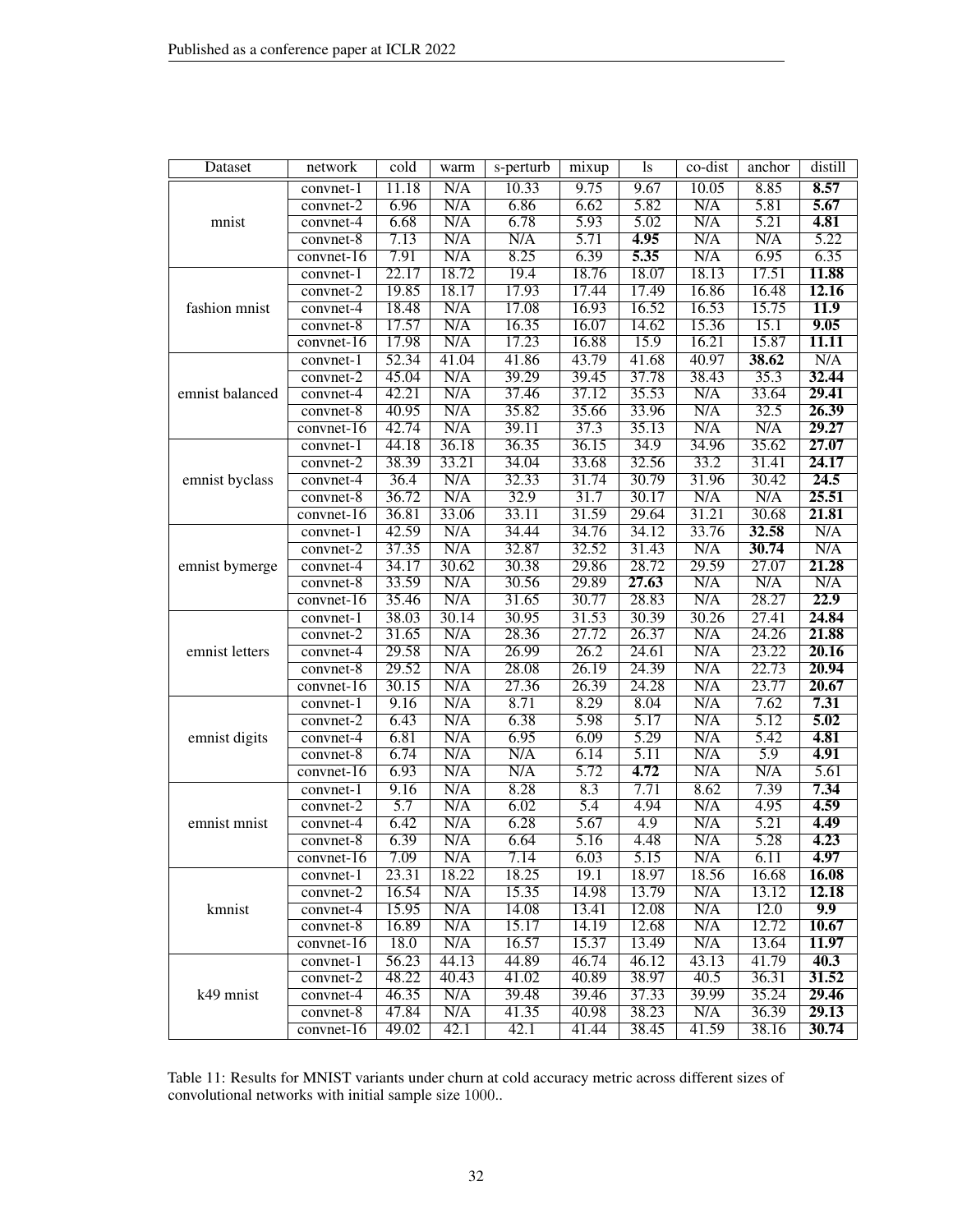|                 |       | convnet-1 |       | convnet-2 |       | convnet-4 |       | convnet-8 | $convnet-16$ |       |
|-----------------|-------|-----------|-------|-----------|-------|-----------|-------|-----------|--------------|-------|
| Dataset         | Error | Churn     | Error | Churn     | Error | Churn     | Error | Churn     | Error        | Churn |
| mnist           | 0.48  | 0.52      | 0.38  | 0.41      | 0.37  | 0.39      | 0.41  | 0.43      | 0.43         | 0.45  |
| fashion mnist   | 0.52  | 0.58      | 0.56  | 0.59      | 0.55  | 0.59      | 0.56  | 0.59      | 0.59         | 0.62  |
| emnist balanced | 0.59  | 0.61      | 0.69  | 0.7       | 0.73  | 0.73      | 0.77  | 0.76      | 0.68         | 0.69  |
| emnist byclass  | 0.58  | 0.65      | 0.68  | 0.72      | 0.71  | 0.73      | 0.6   | 0.64      | 0.62         | 0.76  |
| emnist bymerge  | 0.56  | 0.62      | 0.66  | 0.68      | 0.7   | 0.76      | 0.58  | 0.64      | 0.59         | 0.61  |
| emnist letters  | 0.59  | 0.63      | 0.69  | 0.69      | 0.75  | 0.74      | 0.73  | 0.74      | 0.68         | 0.69  |
| emnist digits   | 0.44  | 0.47      | 0.34  | 0.37      | 0.43  | 0.47      | 0.44  | 0.48      | 0.45         | 0.49  |
| emnist mnist    | 0.44  | 0.46      | 0.35  | 0.36      | 0.39  | 0.41      | 0.41  | 0.46      | 0.4          | 0.43  |
| kmnist          | 0.54  | 0.59      | 0.56  | 0.6       | 0.59  | 0.62      | 0.62  | 0.67      | 0.66         | 0.71  |
| k49 mnist       | 0.63  | 0.62      | 0.72  | 0.68      | 0.74  | 0.75      | 0.76  | 0.75      | 0.69         | 0.68  |

<span id="page-32-0"></span>Table 12: MNIST Error Bands with initial sample size 1000: Average standard errors for error and churn across baselines for each dataset and network across 100 runs.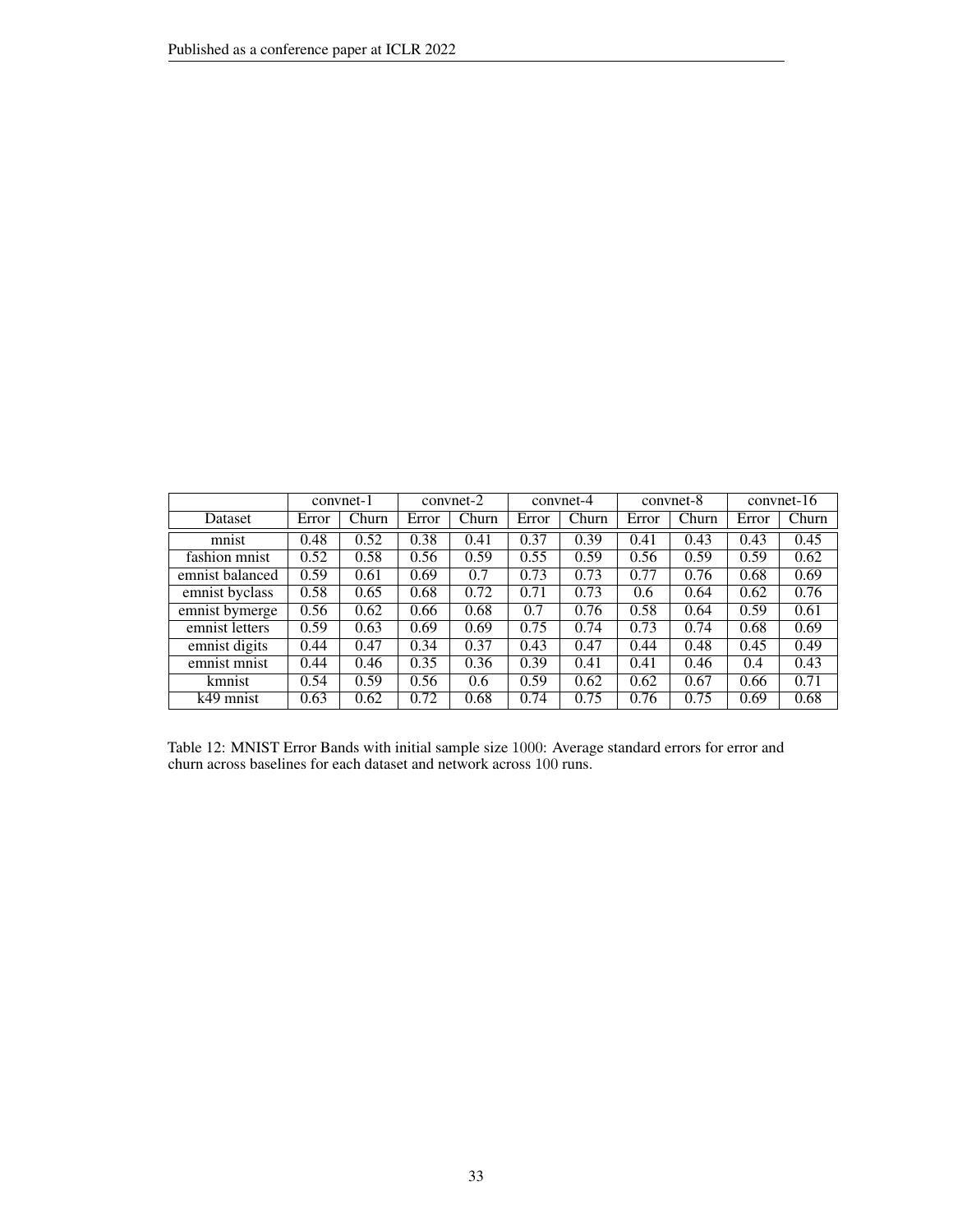| Dataset         | network                  | cold                     | warm             | s-perturb        | mixup        | <sup>1</sup> s | co-dist           | anchor       | distill      |
|-----------------|--------------------------|--------------------------|------------------|------------------|--------------|----------------|-------------------|--------------|--------------|
|                 | convnet-1                | 4.84                     | 4.22             | 4.01             | 3.73         | 3.34           | $\overline{3.9}$  | 3.81         | 3.32         |
|                 | $convnet-2$              | 4.16                     | 3.78             | 3.61             | 3.22         | 2.86           | 3.46              | 3.3          | 2.96         |
| mnist           | $convnet-4$              | 4.06                     | 3.66             | 3.49             | 3.09         | 2.72           | 3.4               | 3.2          | 2.93         |
|                 | $convnet-8$              | 4.29                     | 4.01             | 3.81             | 3.35         | 2.99           | 3.79              | 3.54         | 3.19         |
|                 | convnet- $16$            | 4.47                     | 4.04             | 3.97             | 3.44         | 3.08           | 3.84              | 3.65         | 3.2          |
|                 | convnet-1                | 14.91                    | 12.32            | 12.5             | 12.26        | 11.98          | 11.65             | 11.46        | 7.81         |
|                 | convnet-2                | 13.82                    | 11.96            | 11.9             | 11.77        | 11.41          | 11.29             | 11.12        | 7.5          |
| fashion mnist   | convnet-4                | 13.04                    | 11.52            | 11.42            | 11.3         | 10.93          | 10.77             | 10.64        | 6.78         |
|                 | $convnet-8$              | 12.92                    | 11.44            | 11.52            | 11.18        | 10.98          | 10.8              | 10.85        | 7.06         |
|                 | convnet- $\overline{16}$ | 13.56                    | 12.13            | 12.0             | 11.81        | 11.38          | 11.55             | 11.29        | 7.61         |
|                 | convnet-1                | 25.34                    | 20.86            | 20.83            | 20.8         | 19.89          | 19.97             | 19.48        | 14.26        |
|                 | $convnet-2$              | 23.33                    | 20.18            | 20.09            | 19.45        | 18.38          | 19.11             | 18.67        | 13.62        |
| emnist balanced | convnet-4                | 24.71                    | 19.93            | 19.76            | 19.07        | 17.5           | 19.0              | 18.07        | <b>13.0</b>  |
|                 | $convnet-8$              | 22.49                    | 20.17            | 20.12            | 19.21        | 17.62          | 19.35             | 18.48        | 13.22        |
|                 | convnet- $16$            | 22.48                    | 20.09            | 20.3             | 19.35        | 17.48          | 19.52             | 18.35        | 13.4         |
|                 | convnet-1                | 23.66                    | N/A              | 19.92            | 19.46        | 18.93          | 18.69             | N/A          | 13.34        |
|                 | $convnet-2$              | 21.7                     | N/A              | 19.25            | 18.73        | 17.64          | 18.18             | N/A          | 12.32        |
| emnist byclass  | $convnet-4$              | 21.45                    | N/A              | 19.01            | 18.71        | 17.41          | 18.09             | 18.39        | 11.76        |
|                 | convnet-8                | 21.47                    | N/A              | 19.42            | 18.72        | 17.08          | 18.13             | N/A          | 11.9         |
|                 | convnet-16               | 21.83                    | N/A              | 19.63            | 18.82        | 17.28          | 18.68             | 18.78        | 12.71        |
|                 | convnet-1                | $\overline{21.1}$        | 17.78            | 17.35            | 17.44        | 16.67          | 16.61             | 16.98        | <b>12.09</b> |
|                 | $convnet-2$              | 19.27                    | 17.02            | 16.74            | 16.33        | 15.41          | 15.84             | 16.21        | 11.23        |
| emnist bymerge  | convnet-4                | 18.37                    | 16.72            | 16.41            | 15.85        | 14.65          | 15.42             | 15.91        | 10.74        |
|                 | $convnet-8$              | 19.01                    | 17.08            | 17.12            | 16.31        | 15.05          | 16.18             | 16.44        | 10.95        |
|                 | convnet-16               | 18.91                    | N/A              | 17.49            | 16.56        | 15.08          | 16.5              | 16.66        | <b>11.11</b> |
|                 | convnet-1                | 17.17                    | 14.29            | 14.25            | 13.82        | 13.03          | 13.56             | 13.09        | 10.47        |
|                 | convnet-2                | 15.44                    | 13.62            | 13.51            | 12.9         | 11.74          | 12.96             | 12.39        | 9.82         |
| emnist letters  | $convnet-4$              | 15.25                    | 13.58            | 13.32            | 12.67        | 11.45          | 12.99             | 12.27        | 9.33         |
|                 | $convnet-8$              | 15.16                    | 13.25            | 13.33            | 12.52        | 11.32          | 12.76             | 12.17        | 9.14         |
|                 | $convnet-16$             | 15.19                    | 13.63            | 13.33            | 12.55        | 11.18          | 12.99             | 12.42        | 9.4          |
|                 | convnet-1                | 3.98                     | 3.43             | 3.28             | 3.0          | 2.64           | 3.21              | 3.06         | 2.82         |
|                 | convnet-2                | 3.64                     | 3.36             | 3.13             | 2.91         | 2.53           | 3.1               | 2.95         | 2.7          |
| emnist digits   | convnet-4                | 3.59                     | 3.24             | 3.17             | 2.77<br>2.88 | 2.37<br>2.58   | 3.07              | 2.88<br>3.16 | 2.56<br>2.73 |
|                 | $convnet-8$              | 3.89<br>$\overline{4.0}$ | 3.41<br>3.56     | 3.33<br>3.52     | 2.96         | 2.63           | 3.3<br>3.34       | 3.24         | 2.74         |
|                 | convnet- $16$            | 4.09                     | 3.5              | 3.39             |              | 2.84           | 3.29              |              | 2.93         |
|                 | convnet-1                | 3.69                     | 3.33             | 3.11             | 3.14<br>2.78 | 2.42           | 3.02              | 3.17<br>2.91 | 2.65         |
| emnist mnist    | $convnet-2$<br>convnet-4 | 3.64                     | 3.36             | 3.22             | 2.86         | 2.5            | 3.15              | 3.04         | 2.74         |
|                 | $convnet-8$              | 3.76                     | $\overline{3.4}$ | 3.41             | 2.92         | 2.55           | 3.35              | 3.13         | 2.73         |
|                 | convnet-16               | 3.94                     | 3.6              | 3.51             | 2.98         | 2.63           | 3.41              | 3.23         | 2.93         |
|                 | convnet-1                | 8.99                     | 7.31             | $\overline{7.2}$ | 6.76         | 6.18           | 7.07              | 6.64         | 6.17         |
|                 | convnet-2                | 7.91                     | 6.96             | 6.73             | 6.17         | 5.48           | 6.63              | 6.28         | 5.62         |
| kmnist          | convnet-4                | 7.69                     | 6.8              | 6.66             | 6.07         | 5.24           | 6.57              | 6.22         | 5.42         |
|                 | convnet-8                | 7.93                     | 6.71             | 6.74             | 6.03         | 5.26           | 6.6               | 6.23         | 5.52         |
|                 | convnet-16               | 8.07                     | 6.99             | 6.89             | 6.02         | 5.35           | 6.72              | 6.29         | 5.81         |
|                 | convnet-1                | 27.34                    | 21.79            | 21.76            | 21.62        | 20.83          | $\overline{20.8}$ | 19.27        | 17.11        |
|                 | $convnet-2$              | 23.82                    | 19.97            | 20.03            | 19.27        | 17.75          | 19.42             | 18.02        | 15.99        |
| k49 mnist       | convnet-4                | 22.73                    | 19.42            | 19.34            | 18.48        | 16.57          | 18.93             | 17.43        | 15.4         |
|                 | $convnet-8$              | 22.33                    | 19.22            | 19.29            | 18.21        | 16.21          | 18.69             | 17.1         | 15.14        |
|                 | $convnet-16$             | 22.37                    | 19.47            | 19.23            | 18.02        | 15.91          | 18.94             | 17.19        | 15.46        |
|                 |                          |                          |                  |                  |              |                |                   |              |              |

<span id="page-33-0"></span>Table 13: Results for MNIST variants with initial sample 10000 under churn at cold accuracy metric across different sizes of convolutional networks.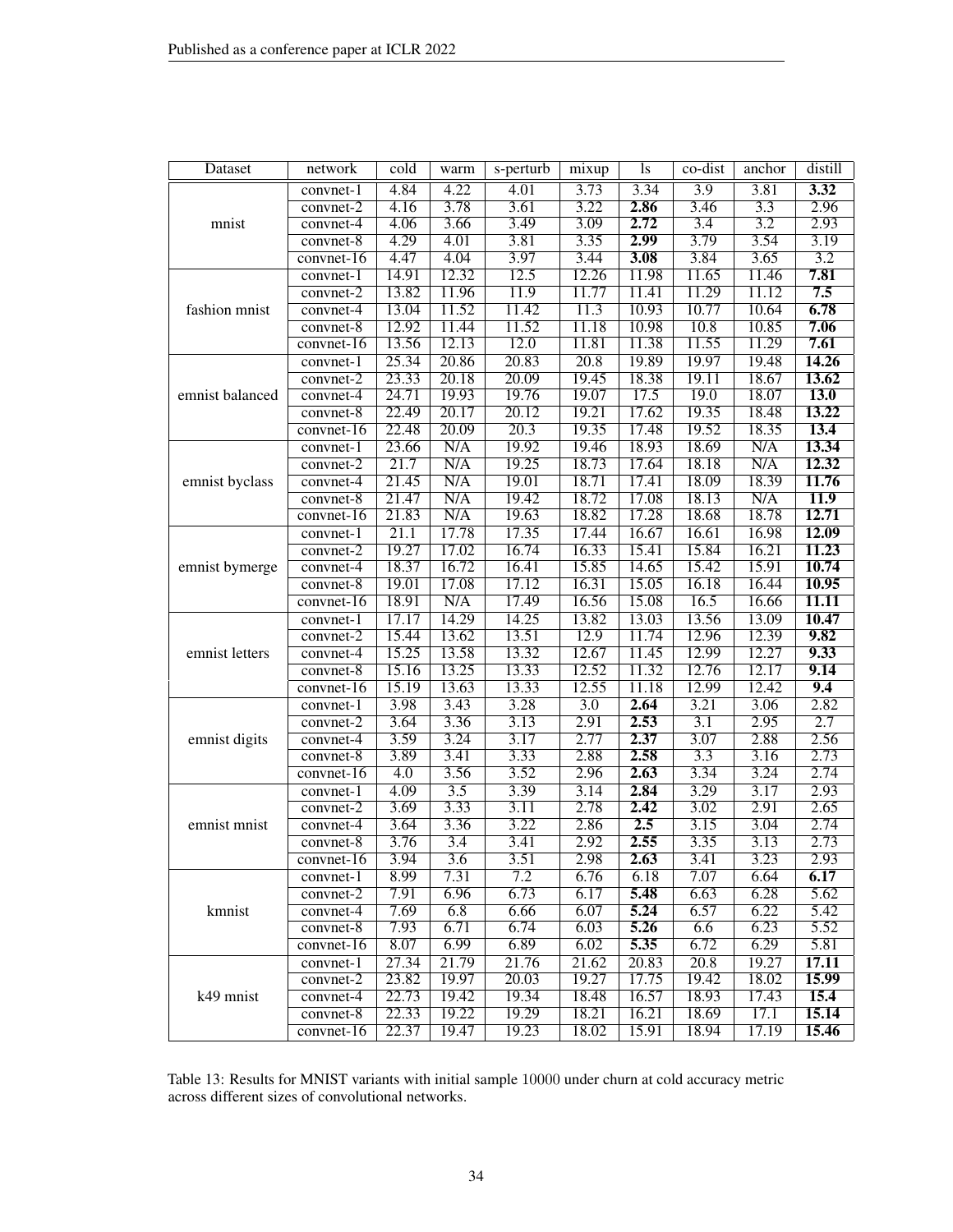|                 |       | convnet-1 |       | convnet-2 |       | convnet-4 |       | convnet-8 |       | convnet- $16$ |
|-----------------|-------|-----------|-------|-----------|-------|-----------|-------|-----------|-------|---------------|
| Dataset         | Error | Churn     | Error | Churn     | Error | Churn     | Error | Churn     | Error | Churn         |
| mnist           | 0.34  | 0.36      | 0.31  | 0.32      | 0.38  | 0.39      | 0.43  | 0.44      | 0.46  | 0.47          |
| fashion mnist   | 0.27  | 0.3       | 0.27  | 0.3       | 0.36  | 0.39      | 0.37  | 0.39      | 0.37  | 0.49          |
| emnist balanced | 0.23  | 0.25      | 0.31  | 0.34      | 0.34  | 0.37      | 0.36  | 0.39      | 0.36  | 0.38          |
| emnist byclass  | 0.23  | 0.3       | 0.26  | 0.32      | 0.29  | 0.35      | 0.29  | 0.33      | 0.31  | 0.35          |
| emnist bymerge  | 0.25  | 0.29      | 0.3   | 0.34      | 0.32  | 0.37      | 0.29  | 0.34      | 0.31  | 0.35          |
| emnist letters  | 0.31  | 0.34      | 0.42  | 0.44      | 0.45  | 0.47      | 0.46  | 0.49      | 0.47  | 0.48          |
| emnist digits   | 0.26  | 0.27      | 0.29  | 0.3       | 0.36  | 0.37      | 0.49  | 0.5       | 0.44  | 0.45          |
| emnist mnist    | 0.29  | 0.31      | 0.28  | 0.29      | 0.41  | 0.42      | 0.48  | 0.49      | 0.43  | 0.44          |
| kmnist          | 0.39  | 0.4       | 0.49  | 0.51      | 0.53  | 0.54      | 0.6   | 0.61      | 0.62  | 0.63          |
| k49 mnist       | 0.41  | 0.42      | 0.45  | 0.46      | 0.54  | 0.55      | 0.54  | 0.54      | 0.57  | 0.56          |

<span id="page-34-0"></span>Table 14: MNIST Error Bands with initial sample size 10000: Average standard errors for error and churn across baselines for each dataset and network across 100 runs.

| Dataset | network      | cold  | warm  | s-perturb | mixup | 1s    | co-dist | anchor | distill |
|---------|--------------|-------|-------|-----------|-------|-------|---------|--------|---------|
|         | convnet-1    | 79.2  | N/A   | N/A       | 77.2  | 78.4  | N/A     | 80.8   | 70.8    |
|         | $convnet-2$  | 81.2  | 79.9  | N/A       | 80.3  | 81.2  | 82.6    | 83.4   | 74.1    |
| syhn    | $convnet-4$  | 80.3  | 81.5  | 74.6      | 79.1  | 80.2  | 72.4    | 84.7   | 64.6    |
|         | $convnet-8$  | 70.22 | 80.78 | 72.78     | 70.22 | 62.56 | 69.33   | 71.33  | 59.89   |
|         | $convnet-16$ | 41.33 | 70.83 | 41.0      | 52.5  | 52.33 | 53.67   | 42.83  | 34.5    |
|         | convnet-1    | 77.9  | N/A   | 76.3      | N/A   | 76.0  | 75.5    | N/A    | N/A     |
|         | convnet-2    | 74.7  | 77.1  | 73.3      | 74.6  | 73.0  | 72.3    | 74.1   | 70.1    |
| cifar10 | convnet-4    | 71.7  | 70.4  | 70.8      | 73.6  | 70.9  | 69.0    | N/A    | 61.5    |
|         | $convnet-8$  | 75.5  | N/A   | N/A       | N/A   | N/A   | N/A     | N/A    | N/A     |
|         | $convnet-16$ | 79.4  | 79.5  | 79.9      | 76.7  | 78.2  | 78.1    | 82.8   | 69.9    |

<span id="page-34-1"></span>Table 15: Results for SVHN and CIFAR datasets with initial sample size 100 under churn at cold accuracy metric across different sizes of convolutional networks..

|          |       | convnet-1 | convnet-2 |       | convnet-4 |       |       | convnet-8   | $convnet-16$ |       |
|----------|-------|-----------|-----------|-------|-----------|-------|-------|-------------|--------------|-------|
| Dataset  | Error | Churn     | Error     | Churn | Error     | Churn | Error | Churn       | Error        | Churn |
| svhn     | 0.67  | 33        | 0.73      | .37   | 0.88      | .59   | .35   | $\angle 18$ | .87          | 3.25  |
| cifar10  | 0.4   | 0.89      | 0.39      | 0.85  | 0.41      | 0.9   | 0.4   | .0          | 0.43         |       |
| cifar100 | 0.39  | 0.93      | 0.4       | 0.92  | 0.4       | 0.9   | 0.41  | .02         | 0.45         | .09   |

<span id="page-34-2"></span>Table 16: SVHN and CIFAR with initial sample size 100 Error Bands: Average standard errors for error and churn across baselines for each dataset and network across 100 runs.

| Dataset | network      | cold  | warm  | s-perturb | mixup | 1s    | co-dist | anchor | distill            |
|---------|--------------|-------|-------|-----------|-------|-------|---------|--------|--------------------|
|         | convnet-1    | 31.1  | N/A   | 24.44     | 25.97 | 27.33 | 23.3    | 23.54  | 21.26              |
|         | $convnet-2$  | 29.49 | 24.26 | 24.05     | 25.88 | 26.48 | 23.23   | 21.41  | 16.73              |
| syhn    | $convnet-4$  | 32.12 | 26.88 | 27.39     | 29.2  | 29.21 | 26.01   | 25.43  | 22.64              |
|         | $convnet-8$  | 42.22 | 36.14 | 34.78     | 37.41 | 36.91 | 34.82   | 35.46  | 28.55              |
|         | $convnet-16$ | 50.94 | 46.12 | 37.26     | 37.87 | 42.62 | 44.44   | 41.01  | 29.65              |
|         | convnet-1    | 50.82 | N/A   | 43.71     | 44.4  | 45.66 | 41.53   | 44.37  | 29.45              |
|         | convnet-2    | 52.16 | N/A   | 51.11     | 47.64 | 48.83 | 44.72   | N/A    | 39.89              |
| cifar10 | $convnet-4$  | 52.01 | 47.57 | 46.36     | 47.17 | 47.92 | 44.61   | 45.75  | $\overline{29.13}$ |
|         | $convnet-8$  | 52.65 | N/A   | 47.42     | 47.39 | 48.29 | 44.34   | 47.07  | 34.17              |
|         | $convnet-16$ | 53.24 | 46.97 | 48.43     | 48.2  | 48.79 | 44.83   | 47.59  | 34.54              |

<span id="page-34-3"></span>Table 17: Results for SVHN and CIFAR under churn at cold accuracy metric across network sizes.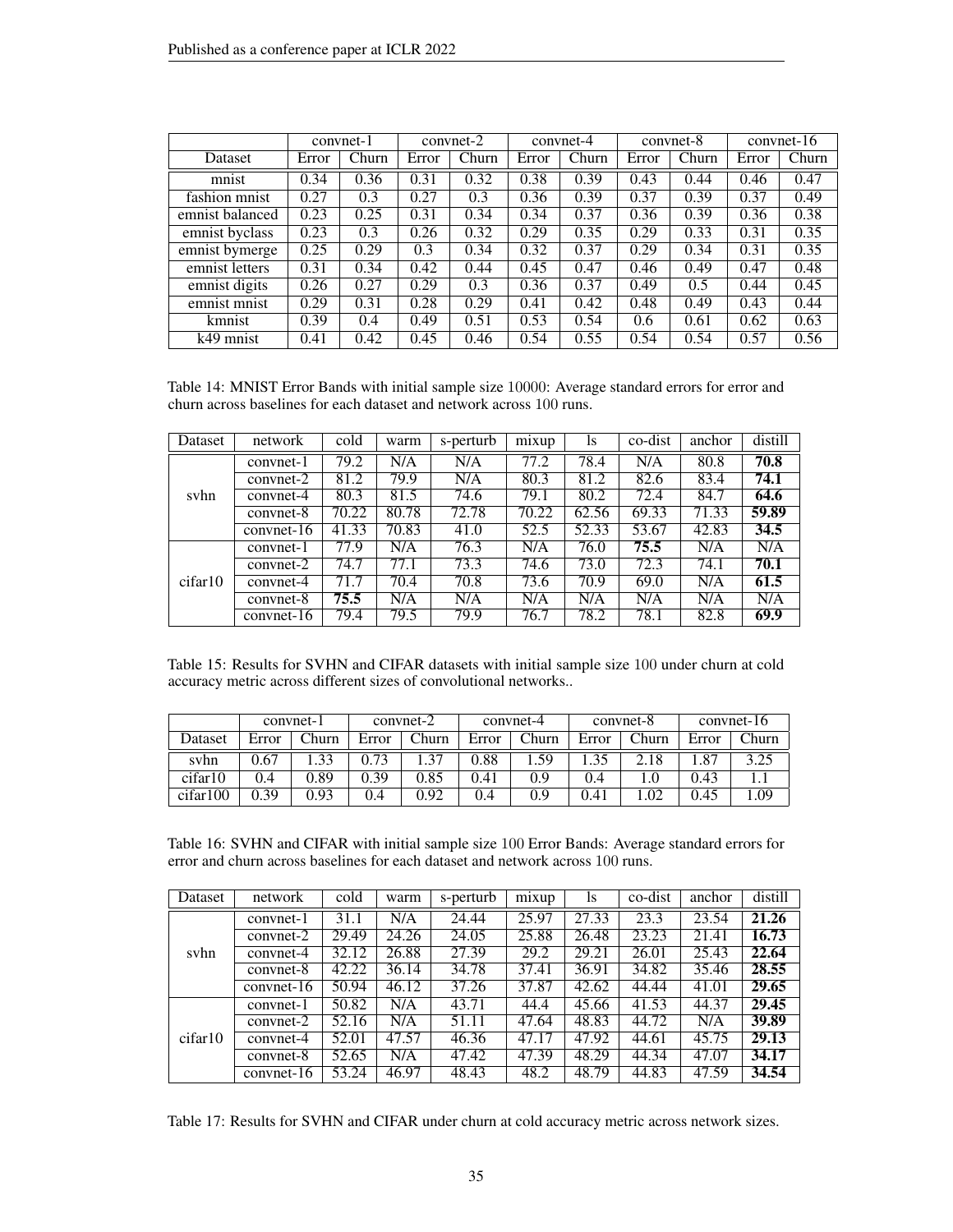|         |       | convnet-1 | convnet-2 |              | convnet-4 |       |       | convnet-8    | convnet-16 |       |
|---------|-------|-----------|-----------|--------------|-----------|-------|-------|--------------|------------|-------|
| Dataset | Error | Churn     | Error     | $^\sim$ hurn | Error     | Churn | Error | Churn        | Error      | Churn |
| svhn    |       |           | 0.61      | 0.97         | 0.6       | .45   | 0.73  | $\angle 1^0$ |            | 2.67  |
| cifar10 | 0.41  | 0.65      | 0.41      | 0.62         | 0.39      | 0.62  | 0.39  | 0.64         | 0.4.       | J.66  |

<span id="page-35-0"></span>Table 18: SVHN and CIFAR with initial sample size 1000 Error Bands: Average standard errors for error and churn across baselines for each dataset and network across 100 runs.

| Dataset | network      | cold  | warm  | s-perturb | mixup | <i>ls</i> | co-dist | anchor | distill |
|---------|--------------|-------|-------|-----------|-------|-----------|---------|--------|---------|
|         | convnet-1    | 15.43 | N/A   | 11.29     | 12.08 | 12.01     | 10.63   | 9.94   | 6.37    |
|         | $convnet-2$  | 14.29 | N/A   | 12.43     | 12.15 | 11.43     | 10.97   | N/A    | 6.99    |
| syhn    | $convnet-4$  | 14.25 | N/A   | 13.27     | 12.16 | 11.38     | 11.16   | 9.34   | 7.43    |
|         | $convnet-8$  | 14.61 | N/A   | 11.9      | 11.92 | 11.04     | 11.08   | 9.09   | 7.09    |
|         | $convnet-16$ | 24.35 | 16.97 | 16.81     | 16.0  | 15.89     | 17.04   | 15.39  | 9.68    |
|         | convnet-1    | 41.28 | N/A   | 28.82     | 29.9  | 29.61     | 27.47   | 28.5   | 14.08   |
|         | $convnet-2$  | 39.5  | N/A   | 31.67     | 31.23 | 31.96     | 28.75   | N/A    | 16.03   |
| cifar10 | convnet-4    | 39.47 | N/A   | 33.4      | 32.9  | 31.18     | N/A     | N/A    | 18.7    |
|         | $convnet-8$  | 39.67 | N/A   | 32.78     | 31.53 | 30.87     | 30.56   | 25.42  | 16.87   |
|         | $convnet-16$ | 40.75 | N/A   | 33.94     | N/A   | 31.6      | N/A     | N/A    | 20.12   |

<span id="page-35-1"></span>Table 19: Results for SVHN and CIFAR datasets with initial sample size 10000 under churn at cold accuracy metric across different sizes of convolutional networks..

|         |       | convnet-1 | convnet-2 |              | convnet-4 |       |       | convnet-8          | $convnet-16$ |       |
|---------|-------|-----------|-----------|--------------|-----------|-------|-------|--------------------|--------------|-------|
| Dataset | Error | Churn     | Error     | <b>Churn</b> | Error     | Churn | Error | $_{\text{T}}$ hurn | Error        | Churn |
| syhn    | 0.28  | 0.29      | 0.33      | 9.35         | 0.43      | 0.45  | 0.49  | 0.51               | 0.86         |       |
| cifar10 | 16    | 0.26      | 16        | 9.26         |           | 0.26  | 0.18  | 0.24               | 0.39         | 0.67  |

<span id="page-35-2"></span>Table 20: SVHN and CIFAR with initial sample size 10000 Error Bands: Average standard errors for error and churn across baselines for each dataset and network across 100 runs.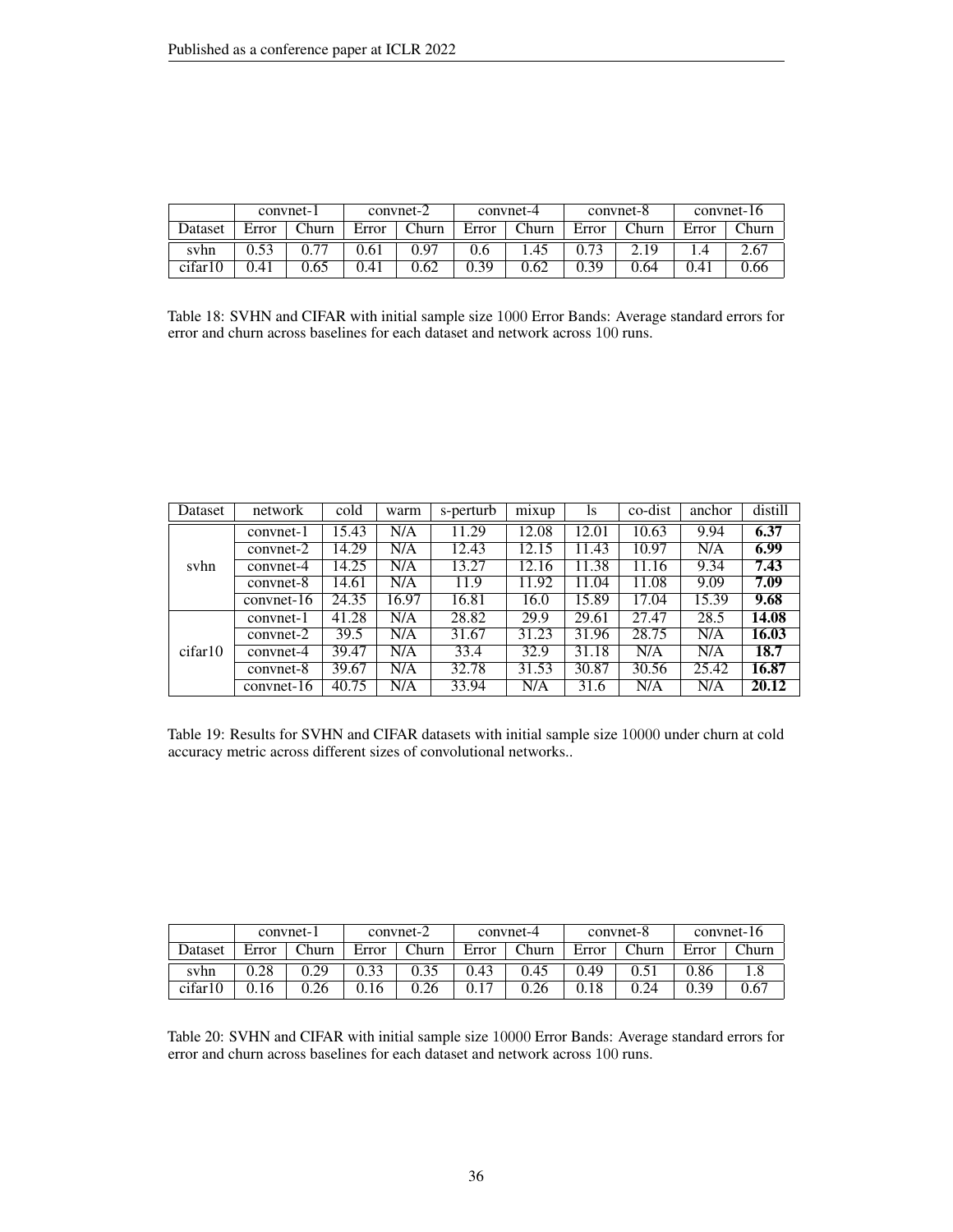| Dataset                | network      | $\overline{\text{cold}}$ | warm  | s-perturb | mixup            | 1s                        | $\overline{\text{co-dist}}$ | anchor                    | distill                   |
|------------------------|--------------|--------------------------|-------|-----------|------------------|---------------------------|-----------------------------|---------------------------|---------------------------|
|                        | convnet-1    | 5.08                     | N/A   | 3.41      | 4.45             | 1.11                      | 1.9                         | 5.48                      | 0.04                      |
|                        | convnet-2    | 5.57                     | N/A   | 3.29      | 4.28             | 2.23                      | 2.86                        | N/A                       | 0.16                      |
| 5 o Clock Shadow       | convnet-4    | 4.97                     | N/A   | 3.69      | 4.05             | 2.11                      | 2.44                        | N/A                       | 0.08                      |
|                        | convnet-8    | 4.84                     | N/A   | 2.95      | 2.86             | 1.03                      | 2.08                        | N/A                       | 0.01                      |
|                        | convnet-16   | 4.49                     | 3.81  | 2.32      | 2.02             | 0.37                      | 1.74                        | 4.57                      | 0.06                      |
|                        | convnet-1    | 19.39                    | N/A   | 18.04     | 14.6             | N/A                       | 13.77                       | N/A                       | 1.97                      |
|                        | convnet-2    | 20.83                    | 20.17 | 18.86     | 17.21            | 15.36                     | 14.97                       | 21.2                      | 1.32                      |
| Arched Eyebrows        | convnet-4    | 17.66                    | N/A   | 15.71     | 13.74            | 15.2                      | 13.17                       | N/A                       | 0.97                      |
|                        | convnet-8    | 16.99                    | N/A   | 14.54     | 11.22            | 11.68                     | 12.7                        | N/A                       | 0.79                      |
|                        | $convnet-16$ | 16.96                    | 15.49 | 12.35     | 8.59             | 6.26                      | 9.77                        | N/A                       | 0.34                      |
|                        | convnet-1    | 36.39                    | 35.27 | 35.45     | 34.43            | 37.04                     | 32.97                       | 36.42                     | 30.17                     |
|                        | convnet-2    | 37.0                     | 36.5  | 34.84     | 36.24            | 36.7                      | 34.59                       | 38.84                     | 27.0                      |
| Attractive             | convnet-4    | 37.9                     | 37.46 | 36.38     | 36.73            | 37.22                     | 35.93                       | 40.48                     | 29.28                     |
|                        | convnet-8    | 40.86                    | N/A   | 40.14     | 39.71            | 39.36                     | 38.49                       | 41.6                      | 32.93                     |
|                        | convnet-16   | 44.17                    | 41.65 | 40.81     | 42.31            | 42.15                     | 41.38                       | 43.67                     | 37.37                     |
|                        | convnet-1    | 11.22                    | N/A   | 7.77      | 9.09             | 5.04                      | $\overline{4.2}$            | N/A                       | 0.13                      |
|                        | convnet-2    | 11.46                    | 11.6  | 9.13      | 9.67             | 6.2                       | 6.13                        | 11.69                     | 0.25                      |
| <b>Bags Under Eyes</b> | convnet-4    | 12.14                    | 10.92 | 8.06      | 7.75             | 4.39                      | 4.69                        | 10.57                     | 0.16                      |
|                        | convnet-8    | 10.01                    | N/A   | 6.74      | 7.91             | 3.21                      | 4.16                        | N/A                       | 0.2                       |
|                        | $convnet-16$ | 7.36                     | 8.4   | 5.18      | $\overline{5.8}$ | 2.31                      | 2.63                        | N/A                       | $\overline{0.01}$         |
|                        | convnet-1    | 0.62                     | N/A   | 0.41      | 0.43             | $\overline{\mathbf{0.0}}$ | 0.26                        | $\overline{\mathbf{0.0}}$ | $\overline{\mathbf{0.0}}$ |
|                        | convnet-2    | 0.58                     | N/A   | 0.5       | N/A              | 0.06                      | 0.31                        | 0.6                       | 0.04                      |
| Bald                   | convnet-4    | 0.71                     | N/A   | 0.45      | N/A              | 0.04                      | 0.39                        | 0.75                      | 0.02                      |
|                        | convnet-8    | 0.74                     | N/A   | 0.25      | $\overline{0.5}$ | 0.03                      | 0.33                        | 0.53                      | $\overline{\mathbf{0.0}}$ |
|                        | $convnet-16$ | 0.78                     | N/A   | 0.3       | 0.35             | $\overline{0.0}$          | 0.24                        | 0.53                      | $\overline{0.0}$          |
|                        | convnet-1    | 11.62                    | N/A   | N/A       | 10.06            | 10.09                     | 9.88                        | N/A                       | N/A                       |
|                        | convnet-2    | 12.77                    | N/A   | 12.02     | 9.5              | 10.32                     | 10.65                       | 12.16                     | 6.97                      |
| <b>Bangs</b>           | convnet-4    | 12.11                    | 11.35 | 11.4      | 9.55             | 9.64                      | 10.7                        | 11.63                     | 7.34                      |
|                        | convnet-8    | 12.67                    | N/A   | 11.79     | 10.02            | 9.66                      | 11.08                       | 12.41                     | 5.84                      |
|                        | $convnet-16$ | 13.61                    | N/A   | 12.92     | 10.69            | 11.7                      | 11.51                       | 12.76                     | 8.21                      |
|                        | convnet-1    | 3.89                     | 4.1   | 0.78      | 1.36             | N/A                       | 1.11                        | N/A                       | 0.06                      |
|                        | convnet-2    | 5.01                     | N/A   | 1.99      | $\overline{2.0}$ | N/A                       | 2.65                        | N/A                       | 0.31                      |
| <b>Big Lips</b>        | convnet-4    | 3.79                     | N/A   | 2.19      | 2.28             | N/A                       | 2.33                        | N/A                       | 0.21                      |
|                        | $convnet-8$  | $\overline{2.1}$         | N/A   | 1.36      | 0.75             | N/A                       | 1.45                        | N/A                       | 0.05                      |
|                        | convnet-16   | 2.56                     | N/A   | 0.89      | 0.37             | 0.94                      | 0.79                        | N/A                       | 0.01                      |
|                        | convnet-1    | 14.24                    | N/A   | 11.52     | 12.31            | 10.3                      | 6.85                        | N/A                       | 0.36                      |
|                        | convnet-2    | 15.33                    | 14.56 | 11.85     | 13.72            | 11.49                     | 10.19                       | 14.97                     | 0.73                      |
| <b>Big Nose</b>        | convnet-4    | 11.32                    | N/A   | N/A       | N/A              | N/A                       | 10.14                       | N/A                       | 2.4                       |
|                        | $convnet-8$  | 13.76                    | 12.49 | 10.95     | 11.26            | 8.83                      | 7.81                        | 14.23                     | 0.29                      |
|                        | convnet-16   | 11.7                     | 12.16 | 9.26      | 9.43             | 7.12                      | 6.84                        | 12.15                     | 0.4                       |
|                        | convnet-1    | 19.43                    | 20.03 | 20.82     | N/A              | 19.7                      | 18.78                       | N/A                       | N/A                       |
|                        | convnet-2    | 21.93                    | 20.7  | 20.07     | 20.92            | 20.48                     | 18.96                       | 21.73                     | <b>16.49</b>              |
| <b>Black Hair</b>      | convnet-4    | 22.01                    | 20.72 | 20.07     | 20.71            | 20.8                      | 20.15                       | 22.05                     | 15.07                     |
|                        | convnet-8    | 23.02                    | 21.72 | 20.8      | 21.92            | 20.93                     | 19.46                       | 20.49                     | 15.59                     |
|                        | $convnet-16$ | 21.57                    | 21.94 | 20.44     | 21.33            | 19.86                     | 18.84                       | 22.31                     | 15.74                     |
|                        | convnet-1    | 11.79                    | 11.13 | 11.38     | 9.73             | 11.27                     | 10.67                       | 12.26                     | 7.31                      |
|                        | convnet-2    | 12.76                    | N/A   | 12.23     | 10.69            | 11.86                     | 11.43                       | 13.67                     | 6.62                      |
| <b>Blond Hair</b>      | convnet-4    | 11.69                    | N/A   | 11.4      | 10.44            | 11.51                     | 10.81                       | 12.37                     | 6.97                      |
|                        | convnet-8    | 12.18                    | N/A   | N/A       | 10.13            | 11.38                     | 11.36                       | N/A                       | 8.66                      |
|                        | $convnet-16$ | 13.51                    | 11.94 | 11.85     | 9.83             | 12.26                     | 11.8                        | 12.64                     | 7.26                      |

<span id="page-36-0"></span>Table 21: Results for CelebA tasks under churn at cold accuracy metric across different sizes of convolutional networks with initial sample 100. Part 1 of 4.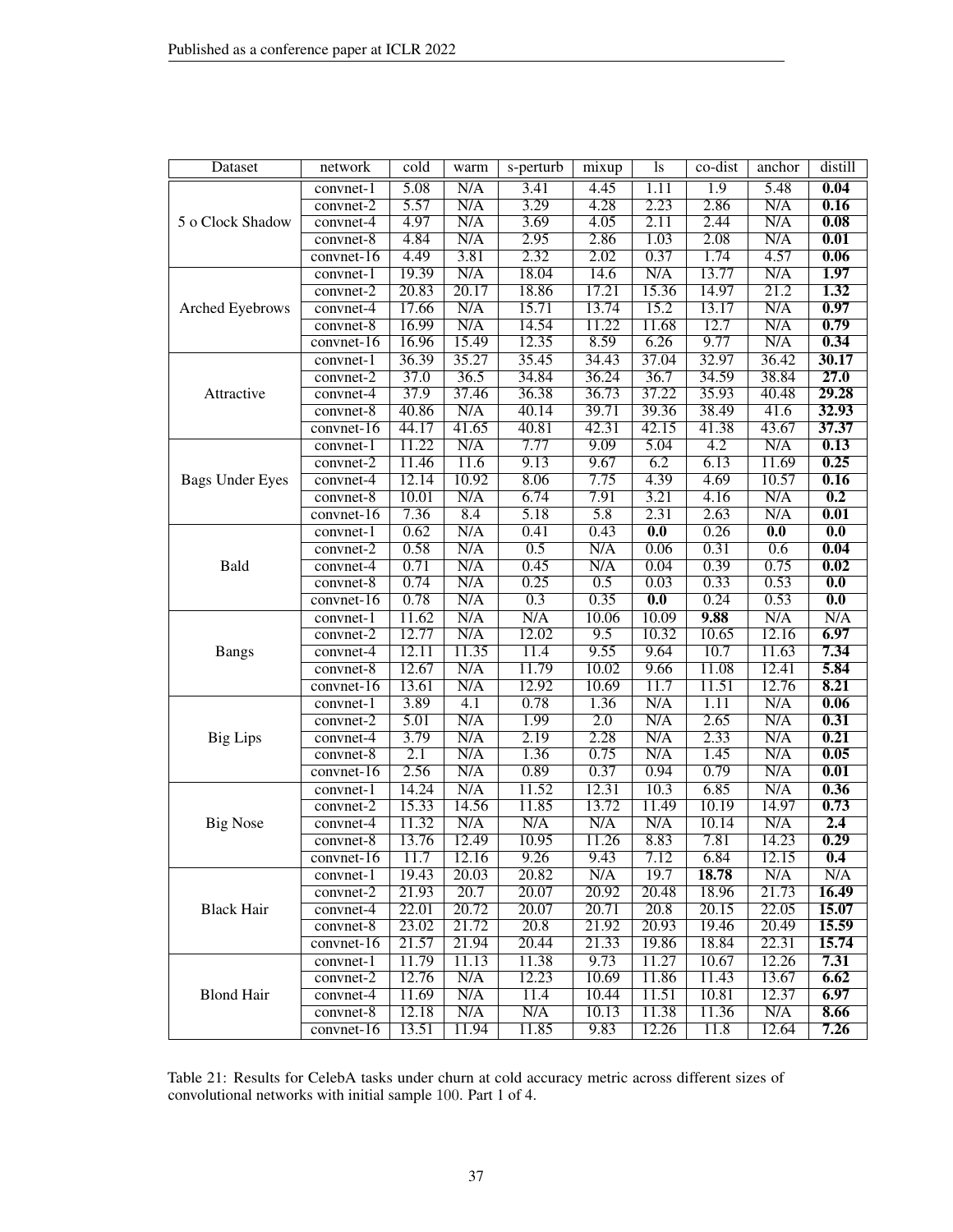| Dataset                | network                | cold                      | warm       | s-perturb                 | mixup                     | ls                        | co-dist                   | anchor        | distill                   |
|------------------------|------------------------|---------------------------|------------|---------------------------|---------------------------|---------------------------|---------------------------|---------------|---------------------------|
|                        | convnet-1              | 0.03                      | N/A        | 0.03                      | 0.01                      | N/A                       | N/A                       | 0.01          | $\overline{0.0}$          |
|                        | convnet-2              | $\overline{\mathbf{0.0}}$ | N/A        | $\overline{\mathbf{0.0}}$ | $\overline{\mathbf{0.0}}$ | $\overline{\mathbf{0.0}}$ | $\overline{\mathbf{0.0}}$ | N/A           | $\overline{\mathbf{0.0}}$ |
| Blurry                 | convnet-4              | 0.03                      | N/A        | $\overline{\mathbf{0.0}}$ | $\overline{\mathbf{0.0}}$ | N/A                       | $\overline{0.0}$          | N/A           | $\overline{\mathbf{0.0}}$ |
|                        | convnet-8              | 0.14                      | 0.07       | $\overline{0.0}$          | $\overline{0.0}$          | 0.01                      | 0.0                       | 0.06          | 0.0                       |
|                        | convnet-16             | 0.02                      | N/A        | 0.02                      | 0.02                      | 0.02                      | 0.02                      | N/A           | 0.01                      |
|                        | convnet-1              | 14.11                     | N/A        | 12.46                     | 6.42                      | 9.48                      | 8.39                      | N/A           | 0.46                      |
|                        | convnet-2              | 14.79                     | 12.54      | 11.45                     | 5.93                      | 9.5                       | 8.38                      | 15.33         | 0.27                      |
| Brown Hair             | convnet-4              | 13.88                     | 14.21      | 12.12                     | 6.01                      | 9.22                      | 8.71                      | 16.76         | 0.47                      |
|                        | $convnet-8$            | 14.21                     | N/A        | 12.64                     | 5.19                      | 7.52                      | 8.54                      | N/A           | 0.4                       |
|                        | convnet-16             | 13.14                     | 13.45      | 9.99                      | 4.18                      | 3.1                       | 7.23                      | N/A           | 0.07                      |
|                        | convnet-1              | $\overline{5.5}$          | 4.55       | 2.81                      | 3.27                      | 2.66                      | 2.33                      | 6.1           | 0.06                      |
|                        | $convnet-2$            | 5.05                      | N/A        | 4.44                      | 4.89                      | $\overline{3.4}$          | 3.27                      | N/A           | 0.16                      |
| <b>Bushy Eyebrows</b>  | convnet-4              | 5.15                      | N/A        | 3.95                      | $\overline{3.7}$          | 3.5                       | 2.94                      | N/A           | 0.17                      |
|                        | convnet-8              | 6.17                      | N/A        | 3.42                      | 3.14                      | 1.83                      | 2.45                      | N/A           | 0.01                      |
|                        | convnet-16             | $\overline{4.2}$          | 4.03       | 2.54                      | 1.59                      | 1.62                      | 1.99                      | N/A           | 0.08                      |
|                        | convnet-1              | 1.01                      | N/A        | 0.66                      | 1.03                      | 0.15                      | 0.39                      | N/A           | $\overline{\mathbf{0.0}}$ |
|                        | convnet-2              | 1.49                      | 1.2        | 0.58                      | 0.89                      | 0.11                      | 0.46                      | 1.5           | 0.0                       |
| Chubby                 | convnet-4              | 1.31                      | 1.52       | 0.89                      | 1.16                      | 0.21                      | 0.63                      | 1.6           | 0.02                      |
|                        | convnet-8              | 1.35                      | 1.6        | 0.93                      | 0.97                      | 0.3                       | 0.59                      | N/A           | 0.03                      |
|                        | convnet-16             | 0.94                      | N/A        | 0.38                      | 0.58                      | 0.06                      | 0.32                      | N/A           | $\overline{\mathbf{0.0}}$ |
|                        | convnet-1              | 0.81                      | N/A        | 0.41                      | 0.7                       | $\overline{0.1}$          | 0.27                      | N/A           | $\overline{\mathbf{0.0}}$ |
|                        | convnet-2              | 0.91                      | N/A        | 0.48                      | 0.98                      | 0.08                      | 0.21                      | N/A           | 0.0                       |
| Double Chin            | convnet-4              | 1.14                      | N/A        | 0.66                      | $\overline{0.9}$          | 0.21                      | 0.53                      | 1.12          | $\overline{0.08}$         |
|                        | $convnet-8$            | 0.82                      | N/A        | 0.37                      | 0.48                      | 0.04                      | 0.38                      | 0.85          | $\overline{0.01}$         |
|                        | convnet-16             | 0.7                       | N/A        | 0.17                      | 0.43                      | 0.07                      | 0.18                      | N/A           | $\overline{0.0}$          |
|                        | convnet-1              | 4.21                      | 4.1        | 4.07                      | 3.82                      | 2.6                       | 3.48                      | 4.41          | 2.1                       |
|                        | convnet-2              | 4.33                      | N/A        | 3.95                      | 3.82                      | 3.5                       | 3.57                      | 4.49          | 2.43                      |
| Eyeglasses             | convnet-4              | 4.22                      | N/A        | 4.03                      | 3.76                      | 2.93                      | 3.34                      | 4.34          | 2.26                      |
|                        | convnet-8              | 4.48                      | 3.97       | 3.78                      | 3.96                      | 2.91                      | 3.38                      | 4.09          | 2.38                      |
|                        | convnet-16             | 4.76                      | N/A        | 3.64                      | 3.91                      | 2.34                      | 2.86                      | 4.1           | 2.25                      |
|                        | convnet-1              | 1.83                      | N/A        | 1.24                      | 1.78                      | 0.18                      | 0.38                      | 2.18          | 0.02                      |
|                        | convnet-2              | 1.67                      | N/A        | 1.15                      | 1.35                      | 0.24                      | 0.72                      | N/A           | 0.01                      |
| Goatee                 | convnet-4              | 2.23                      | 1.6<br>N/A | $\overline{0.9}$          | 1.43                      | 0.38                      | 0.46<br>0.33              | 1.61<br>1.74  | 0.07<br>0.01              |
|                        | convnet-8              | 1.48<br>1.01              | 1.03       | 0.82<br>0.59              | 1.08<br>0.48              | 0.14<br>0.09              | 0.29                      | 1.04          | 0.0                       |
|                        | $convnet-16$           | 2.42                      | 2.04       | 1.66                      | 1.82                      | 0.17                      | $\overline{1.5}$          | 2.08          | $\overline{0.02}$         |
|                        | convnet-1              | 2.41                      | 2.24       | 2.07                      | 1.92                      | 0.25                      | 1.75                      | 2.14          | 0.03                      |
| Gray Hair              | convnet-2              | 2.82                      | N/A        | 2.32                      | 2.47                      | 0.55                      | 1.77                      | 2.33          | 0.05                      |
|                        | convnet-4<br>convnet-8 | 2.54                      | N/A        | 1.83                      | 2.04                      | 0.33                      | 1.3                       | 2.27          | 0.15                      |
|                        |                        |                           |            |                           |                           | 0.16                      |                           |               |                           |
|                        | convnet-16             | 2.58<br>33.24             | N/A<br>N/A | 1.99<br>32.88             | 1.97<br>32.09             | 33.07                     | 1.59<br>31.89             | 2.37<br>34.89 | <b>0.04</b><br>28.94      |
|                        | convnet-1<br>convnet-2 | 33.33                     | N/A        | N/A                       | 31.73                     | 33.04                     | N/A                       | N/A           | 30.77                     |
| Heavy Makeup           | convnet-4              | 34.25                     | N/A        | 32.64                     | 31.62                     | 32.73                     | 31.38                     | N/A           | 27.21                     |
|                        | convnet-8              | 34.66                     | 36.17      | 33.25                     | 33.08                     | 33.03                     | 33.12                     | 36.2          | 26.42                     |
|                        | $convnet-16$           | 37.36                     | 35.43      | 34.73                     | 32.62                     | 34.98                     | 35.18                     | 35.91         | 29.18                     |
|                        | convnet-1              | 42.29                     | N/A        | 43.53                     | $\overline{41.0}$         | N/A                       | 41.86                     | N/A           | N/A                       |
|                        | $convnet-2$            | 43.96                     | 43.86      | 41.62                     | 41.11                     | 42.38                     | 40.82                     | 43.29         | 37.8                      |
| <b>High Cheekbones</b> | convnet-4              | 42.79                     | N/A        | N/A                       | 43.1                      | 44.1                      | 43.45                     | 47.4          | 41.11                     |
|                        | convnet-8              | 42.15                     | N/A        | 40.87                     | 40.02                     | 41.99                     | 41.39                     | N/A           | 37.68                     |
|                        | $convnet-16$           | 44.06                     | 42.6       | 41.34                     | 39.23                     | 42.28                     | 42.03                     | 43.09         | 35.13                     |
|                        |                        |                           |            |                           |                           |                           |                           |               |                           |

<span id="page-37-0"></span>Table 22: Results for CelebA tasks under churn at cold accuracy metric across different sizes of convolutional networks with initial sample 100. Part 2 of 4.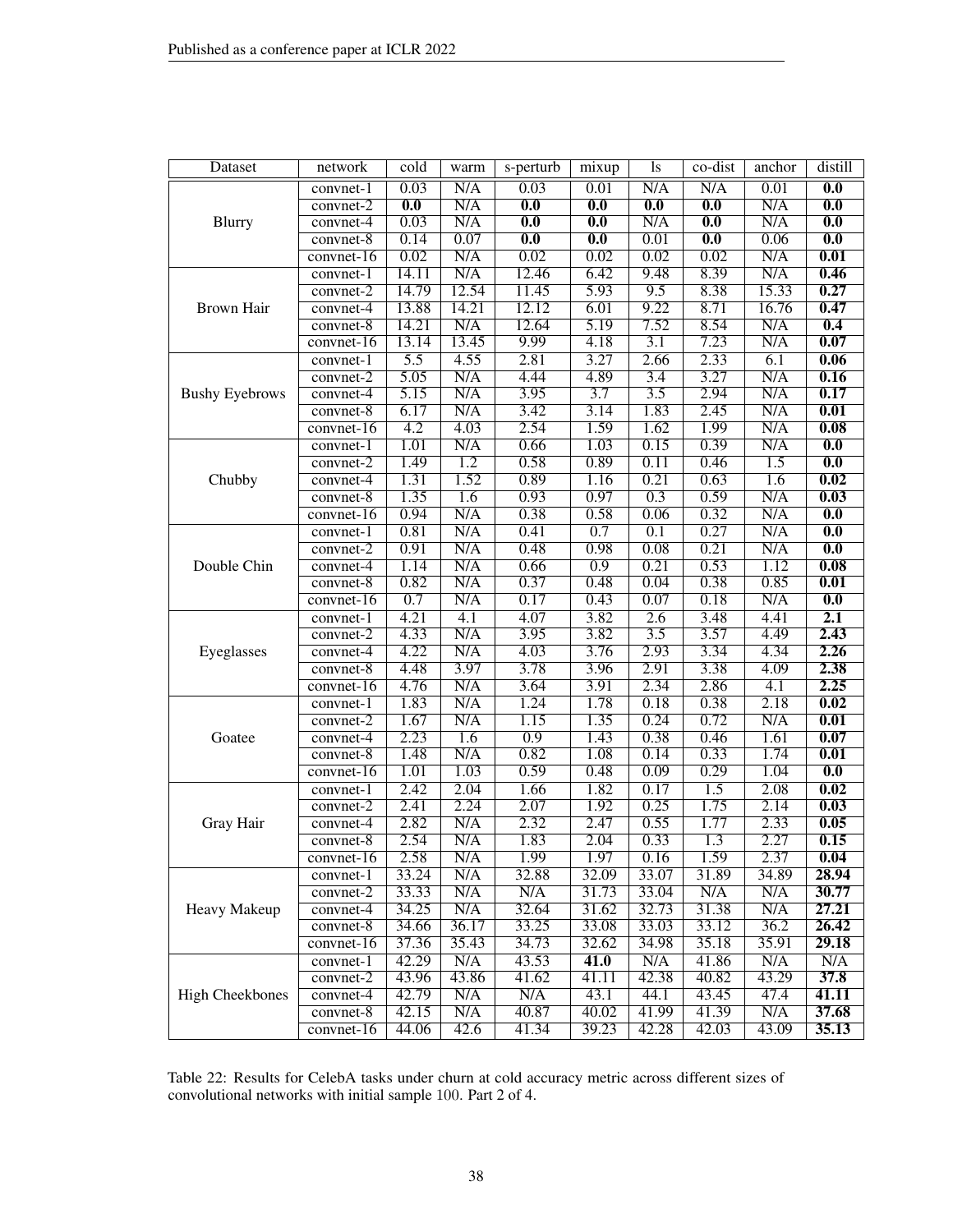| Dataset             | network      | $\overline{\text{cold}}$ | warm                    | s-perturb         | mixup | 1s                | co-dist          | anchor           | distill                   |
|---------------------|--------------|--------------------------|-------------------------|-------------------|-------|-------------------|------------------|------------------|---------------------------|
|                     | convnet-1    | 32.43                    | N/A                     | 32.08             | 32.34 | 31.49             | N/A              | 33.36            | 27.92                     |
|                     | convnet-2    | 32.7                     | 32.02                   | 32.23             | 32.63 | 32.03             | 31.82            | 33.32            | 28.17                     |
| Male                | convnet-4    | 31.72                    | N/A                     | N/A               | 31.34 | 30.87             | 30.75            | 32.75            | 25.78                     |
|                     | convnet-8    | 34.85                    | 32.86                   | 33.4              | 34.14 | 33.96             | 32.84            | 34.52            | 26.24                     |
|                     | convnet-16   | 37.02                    | N/A                     | 35.57             | 36.9  | 35.91             | 35.21            | 36.84            | 29.26                     |
|                     | convnet-1    | 44.93                    | 46.3                    | 44.95             | 45.8  | N/A               | 44.73            | 47.42            | 46.37                     |
|                     | convnet-2    | 46.1                     | 45.38                   | 46.17             | 46.32 | 46.9              | 45.13            | N/A              | 42.84                     |
| Mouth Slightly Open | convnet-4    | 45.31                    | N/A                     | 45.69             | 44.16 | 45.62             | 44.84            | 47.76            | 42.58                     |
|                     | $convnet-8$  | 45.74                    | 48.62                   | N/A               | N/A   | N/A               | 46.68            | N/A              | 47.03                     |
|                     | convnet-16   | 51.37                    | N/A                     | N/A               | N/A   | N/A               | N/A              | N/A              | N/A                       |
|                     | convnet-1    | 0.3                      | 0.41                    | 0.04              | 0.22  | 0.02              | 0.06             | N/A              | $\overline{0.01}$         |
|                     | convnet-2    | 0.27                     | $\overline{\text{N/A}}$ | 0.07              | 0.07  | $\overline{0.01}$ | 0.03             | $\overline{0.3}$ | $\overline{\mathbf{0.0}}$ |
| Mustache            | convnet-4    | 0.6                      | 0.45                    | 0.18              | 0.28  | 0.09              | 0.17             | 0.69             | 0.03                      |
|                     | convnet-8    | 0.39                     | 0.5                     | 0.13              | 0.19  | 0.09              | 0.17             | 0.56             | 0.05                      |
|                     | convnet-16   | 0.21                     | $\overline{0.2}$        | 0.07              | 0.08  | 0.04              | 0.05             | 0.19             | 0.02                      |
|                     | convnet-1    | 0.08                     | 0.17                    | 0.02              | 0.03  | N/A               | 0.07             | N/A              | $\overline{0.02}$         |
|                     | convnet-2    | 0.11                     | N/A                     | 0.01              | 0.01  | N/A               | 0.03             | 0.07             | 0.0                       |
| Narrow Eyes         | convnet-4    | 0.57                     | 0.14                    | 0.06              | 0.07  | 0.39              | 0.15             | 0.26             | 0.05                      |
|                     | convnet-8    | 0.09                     | N/A                     | 0.03              | 0.03  | N/A               | N/A              | N/A              | $\overline{\mathbf{0.0}}$ |
|                     | convnet-16   | 0.04                     | N/A                     | $\overline{0.01}$ | 0.01  | 0.02              | 0.05             | N/A              | 0.01                      |
|                     | convnet-1    | 11.04                    | N/A                     | 10.86             | 11.74 | 12.13             | 7.67             | 13.68            | 0.95                      |
|                     | convnet-2    | 12.31                    | 11.91                   | 12.61             | 12.16 | 9.93              | 7.81             | 12.0             | 2.54                      |
| No Beard            | convnet-4    | 13.4                     | 13.82                   | 10.83             | 11.8  | 6.17              | 8.72             | 13.28            | 0.49                      |
|                     | convnet-8    | 12.85                    | N/A                     | 10.39             | 11.29 | 7.11              | 7.29             | 10.95            | 0.05                      |
|                     | $convnet-16$ | 11.34                    | 10.31                   | 8.75              | 9.88  | 4.16              | 5.53             | 10.26            | 0.15                      |
|                     | convnet-1    | 9.89                     | N/A                     | 7.95              | 8.49  | N/A               | $\overline{5.3}$ | N/A              | 0.58                      |
|                     | convnet-2    | 13.65                    | 13.6                    | 7.52              | 9.02  | 10.89             | 7.86             | 14.03            | 0.63                      |
| Oval Face           | convnet-4    | $\overline{11.1}$        | N/A                     | 7.48              | 6.62  | N/A               | 6.42             | N/A              | 0.63                      |
|                     | convnet-8    | 7.54                     | N/A                     | 4.49              | 3.66  | 6.6               | 4.44             | N/A              | 0.18                      |
|                     | convnet-16   | 8.97                     | 7.4                     | 3.53              | 2.63  | 3.73              | 4.29             | 7.81             | 0.2                       |
|                     | convnet-1    | 1.51                     | N/A                     | 1.15              | 0.74  | 0.03              | 0.74             | 1.2              | 0.0                       |
|                     | convnet-2    | 1.42                     | N/A                     | N/A               | N/A   | 0.23              | 0.92             | 1.76             | $\overline{0.01}$         |
| Pale Skin           | convnet-4    | 1.25                     | 1.32                    | 0.96              | 0.76  | 0.12              | 0.52             | N/A              | 0.03                      |
|                     | $convnet-8$  | 1.21                     | N/A                     | 0.73              | 0.84  | 0.11              | 0.55             | N/A              | 0.05                      |
|                     | $convnet-16$ | 1.9                      | 1.19                    | 0.69              | 0.45  | 0.11              | 0.41             | 1.05             | 0.01                      |
|                     | convnet-1    | 13.35                    | 13.06                   | 8.18              | 8.8   | 11.93             | 7.32             | N/A              | 0.82                      |
|                     | convnet-2    | 14.22                    | N/A                     | 8.32              | 8.34  | N/A               | 7.52             | N/A              | 0.78                      |
| Pointy Nose         | convnet-4    | 10.51                    | N/A                     | 6.62              | 6.75  | N/A               | 7.34             | N/A              | 0.79                      |
|                     | convnet-8    | 10.21                    | 10.3                    | 4.12              | 2.65  | 6.38              | 5.53             | N/A              | 0.28                      |
|                     | convnet-16   | 8.4                      | 6.03                    | 3.13              | 2.26  | 3.13              | 4.33             | N/A              | 0.35                      |
|                     | convnet-1    | 2.44                     | N/A                     | 2.24              | 2.13  | 0.31              | 1.09             | N/A              | $\overline{0.0}$          |
|                     | $convnet-2$  | 3.15                     | 3.49                    | 2.33              | 2.14  | 0.66              | 1.69             | 2.74             | 0.03                      |
| Receding Hairline   | convnet-4    | 3.2                      | N/A                     | 2.3               | 2.43  | 0.87              | 1.54             | N/A              | 0.03                      |
|                     | convnet-8    | 2.83                     | N/A                     | 2.22              | 1.64  | 0.34              | 1.64             | N/A              | $\overline{0.01}$         |
|                     | convnet-16   | 3.03                     | 2.64                    | $\overline{2.0}$  | 1.45  | 0.37              | 1.22             | 3.2              | 0.04                      |
|                     | $convnet-1$  | 1.66                     | N/A                     | 0.63              | 0.94  | 0.16<br>0.22      | 0.41             | N/A              | $\overline{0.02}$         |
|                     | convnet-2    | 1.8                      | 1.67                    | 0.48              | 0.58  |                   | 0.41             | 1.33             | 0.01                      |
| Rosy Cheeks         | convnet-4    | 1.28                     | 1.03                    | 0.43              | 0.54  | 0.31              | 0.28             | N/A              | $\overline{0.02}$         |
|                     | convnet-8    | 0.98                     | N/A                     | 0.35              | 0.27  | $\overline{0.1}$  | 0.31             | N/A              | $\overline{0.0}$          |
|                     | $convnet-16$ | 0.65                     | 0.59                    | 0.18              | 0.27  | 0.06              | 0.19             | N/A              | $\overline{0.0}$          |

<span id="page-38-0"></span>Table 23: Results for CelebA tasks under churn at cold accuracy metric across different sizes of convolutional networks with initial sample 100. Part 3 of 4.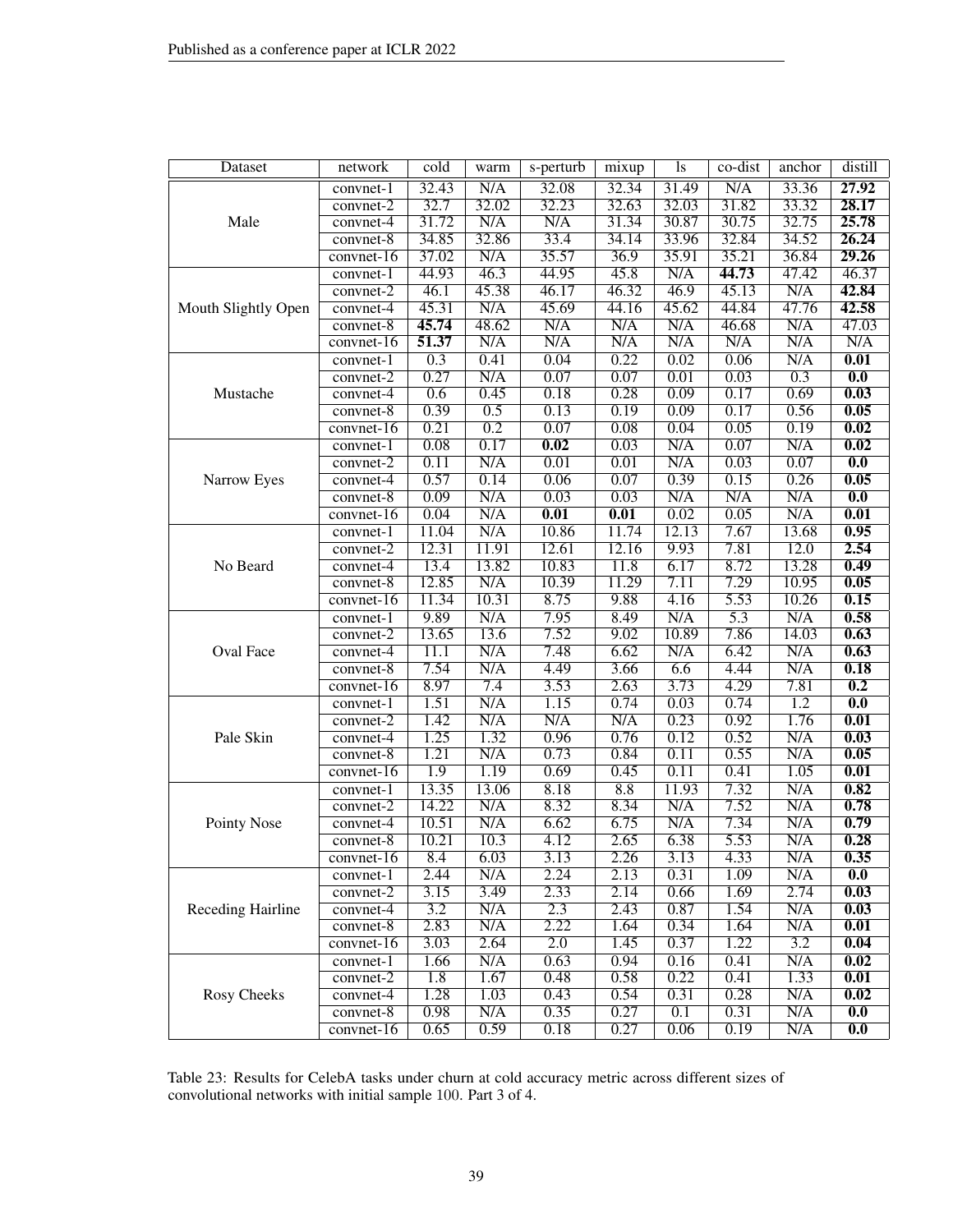| Dataset                 | network                        | cold             | warm  | s-perturb         | mixup            | 1s               | co-dist          | anchor | distill           |
|-------------------------|--------------------------------|------------------|-------|-------------------|------------------|------------------|------------------|--------|-------------------|
|                         | $\overline{\text{convnet}}$ -1 | 1.48             | N/A   | 0.84              | 1.18             | 0.07             | 0.2              | 1.28   | 0.01              |
|                         | convnet-2                      | 1.87             | N/A   | 0.99              | 1.7              | $\overline{0.2}$ | 0.53             | 1.88   | $\overline{0.0}$  |
| Sideburns               | convnet-4                      | 1.72             | N/A   | 1.04              | 1.29             | 0.15             | $\overline{0.5}$ | 1.63   | 0.04              |
|                         | convnet-8                      | 1.44             | N/A   | 0.79              | 1.25             | 0.26             | 0.39             | N/A    | 0.05              |
|                         | convnet-16                     | 0.77             | N/A   | 0.5               | 0.66             | $\overline{0.0}$ | 0.22             | N/A    | 0.0               |
|                         | convnet-1                      | 42.83            | 42.46 | 42.17             | 41.71            | N/A              | 40.72            | N/A    | 40.15             |
|                         | convnet-2                      | 42.82            | N/A   | 41.86             | 42.56            | 42.63            | 41.52            | N/A    | N/A               |
| Smiling                 | convnet-4                      | 44.26            | N/A   | N/A               | 43.51            | N/A              | 43.41            | N/A    | N/A               |
|                         | convnet-8                      | 45.69            | 45.97 | 45.27             | 44.87            | 45.01            | 44.48            | 46.89  | 41.71             |
|                         | convnet-16                     | 47.36            | 49.32 | 46.42             | 47.13            | 47.14            | 46.85            | 50.39  | 43.22             |
|                         | convnet-1                      | 2.94             | 2.91  | 1.43              | 1.61             | 2.63             | 1.15             | N/A    | 0.12              |
|                         | convnet-2                      | 3.86             | N/A   | 1.85              | 2.18             | 4.14             | 1.84             | N/A    | $\overline{0.19}$ |
| Straight Hair           | convnet-4                      | 3.77             | N/A   | 1.35              | 1.72             | N/A              | 1.87             | N/A    | 0.21              |
|                         | convnet-8                      | 2.19             | N/A   | 1.51              | 1.23             | N/A              | 1.48             | N/A    | 0.07              |
|                         | convnet-16                     | 2.33             | N/A   | 0.84              | 0.62             | $\overline{0.8}$ | 1.17             | N/A    | 0.03              |
|                         | convnet-1                      | 27.48            | 24.54 | 23.44             | 20.77            | 24.68            | 21.24            | 25.77  | 17.54             |
|                         | convnet-2                      | 24.67            | N/A   | 25.29             | 23.02            | N/A              | 22.82            | N/A    | 22.78             |
| Wavy Hair               | convnet-4                      | 26.69            | N/A   | 25.02             | 21.85            | N/A              | 22.59            | N/A    | N/A               |
|                         | convnet-8                      | 24.65            | N/A   | 24.16             | 21.01            | N/A              | 23.29            | N/A    | 23.5              |
|                         | $convnet-16$                   | 25.68            | 26.74 | 23.53             | 17.7             | 22.7             | 21.47            | 25.47  | 16.2              |
|                         | convnet-1                      | 6.61             | N/A   | 3.82              | 4.14             | 3.84             | 2.06             | N/A    | $\overline{0.01}$ |
|                         | convnet-2                      | 7.24             | N/A   | 4.44              | 5.05             | 4.0              | 2.86             | N/A    | 0.21              |
| <b>Wearing Earrings</b> | convnet-4                      | 5.52             | N/A   | 3.83              | 3.36             | 4.28             | 1.92             | N/A    | 0.08              |
|                         | $convnet-8$                    | 3.85             | N/A   | 2.91              | $\overline{2.3}$ | 2.52             | 2.56             | N/A    | 0.07              |
|                         | $convnet-16$                   | 4.41             | 4.65  | 1.68              | 1.61             | 1.61             | 2.12             | N/A    | 0.13              |
|                         | convnet-1                      | 3.52             | 3.61  | 3.43              | 3.38             | 2.33             | 2.92             | 3.35   | 1.94              |
|                         | convnet-2                      | 3.82             | 3.89  | 3.58              | 3.58             | 2.88             | 3.23             | 3.54   | 2.36              |
| Wearing Hat             | convnet-4                      | 3.33             | 3.64  | 3.63              | 3.86             | 2.46             | 3.35             | 3.39   | 1.79              |
|                         | convnet-8                      | 3.95             | N/A   | N/A               | N/A              | 3.01             | N/A              | N/A    | 2.53              |
|                         | convnet-16                     | 3.93             | 3.59  | $\overline{3.1}$  | 3.67             | 1.75             | 2.83             | 3.43   | 1.97              |
|                         | convnet-1                      | 33.01            | 33.37 | 32.15             | 32.32            | 32.06            | 31.24            | 32.8   | 27.09             |
|                         | convnet-2                      | 32.99            | N/A   | 32.23             | 32.45            | 32.59            | 31.67            | 33.89  | 28.27             |
| <b>Wearing Lipstick</b> | convnet-4                      | 34.36            | N/A   | N/A               | 33.77            | 33.88            | N/A              | N/A    | 29.93             |
|                         | convnet-8                      | 36.84            | N/A   | N/A               | 36.27            | 35.6             | 35.16            | 38.95  | 29.11             |
|                         | convnet-16                     | 38.4             | N/A   | 37.44             | 37.24            | 37.47            | 36.44            | 37.14  | 30.81             |
|                         | convnet-1                      | 1.03             | N/A   | 0.21              | $\overline{0.3}$ | 0.3              | 0.16             | N/A    | $\overline{0.0}$  |
|                         | convnet-2                      | 1.39             | N/A   | 0.37              | 0.54             | 1.25             | 0.45             | N/A    | $\overline{0.02}$ |
| <b>Wearing Necklace</b> | convnet-4                      | 0.94             | N/A   | 0.28              | 0.15             | 0.75             | 0.47             | N/A    | 0.0               |
|                         | convnet-8                      | 1.2              | N/A   | 0.59              | 0.21             | 0.31             | 0.49             | N/A    | 0.05              |
|                         | convnet-16                     | 0.9              | 0.69  | 0.49              | 0.15             | 0.19             | 0.27             | N/A    | 0.04              |
|                         | convnet-1                      | $\overline{5.1}$ | 5.48  | $\overline{5.12}$ | 4.88             | 3.14             | 4.54             | 5.62   | 2.08              |
|                         | convnet-2                      | 5.11             | N/A   | 4.99              | 5.07             | 3.23             | 4.54             | 5.09   | 1.96              |
| Wearing Necktie         | convnet-4                      | 5.64             | N/A   | N/A               | N/A              | 3.94             | 4.96             | 5.61   | 2.53              |
|                         | convnet-8                      | 5.51             | N/A   | N/A               | 5.15             | 3.85             | 4.78             | N/A    | 1.51              |
|                         | $convnet-16$                   | 5.25             | N/A   | 5.11              | 4.98             | 2.39             | 4.4              | 5.08   | 1.59              |
|                         | convnet-1                      | 15.03            | 14.34 | 12.91             | 13.25            | 12.65            | 10.12            | 16.0   | 2.63              |
|                         | convnet-2                      | 15.15            | 15.94 | 13.72             | 12.88            | 10.28            | 10.82            | 15.26  | 1.05              |
| Young                   | convnet-4                      | 15.53            | N/A   | 13.24             | 13.1             | 14.28            | 11.15            | 14.29  | 0.72              |
|                         | convnet-8                      | 14.18            | 15.34 | 11.96             | 11.72            | 9.47             | 10.25            | 14.33  | 0.51              |
|                         | $convnet-16$                   | 13.18            | N/A   | 12.24             | 11.56            | 10.2             | 10.22            | N/A    | 0.36              |

<span id="page-39-0"></span>Table 24: Results for CelebA tasks under churn at cold accuracy metric across different sizes of convolutional networks with initial sample 100. Part 4 of 4.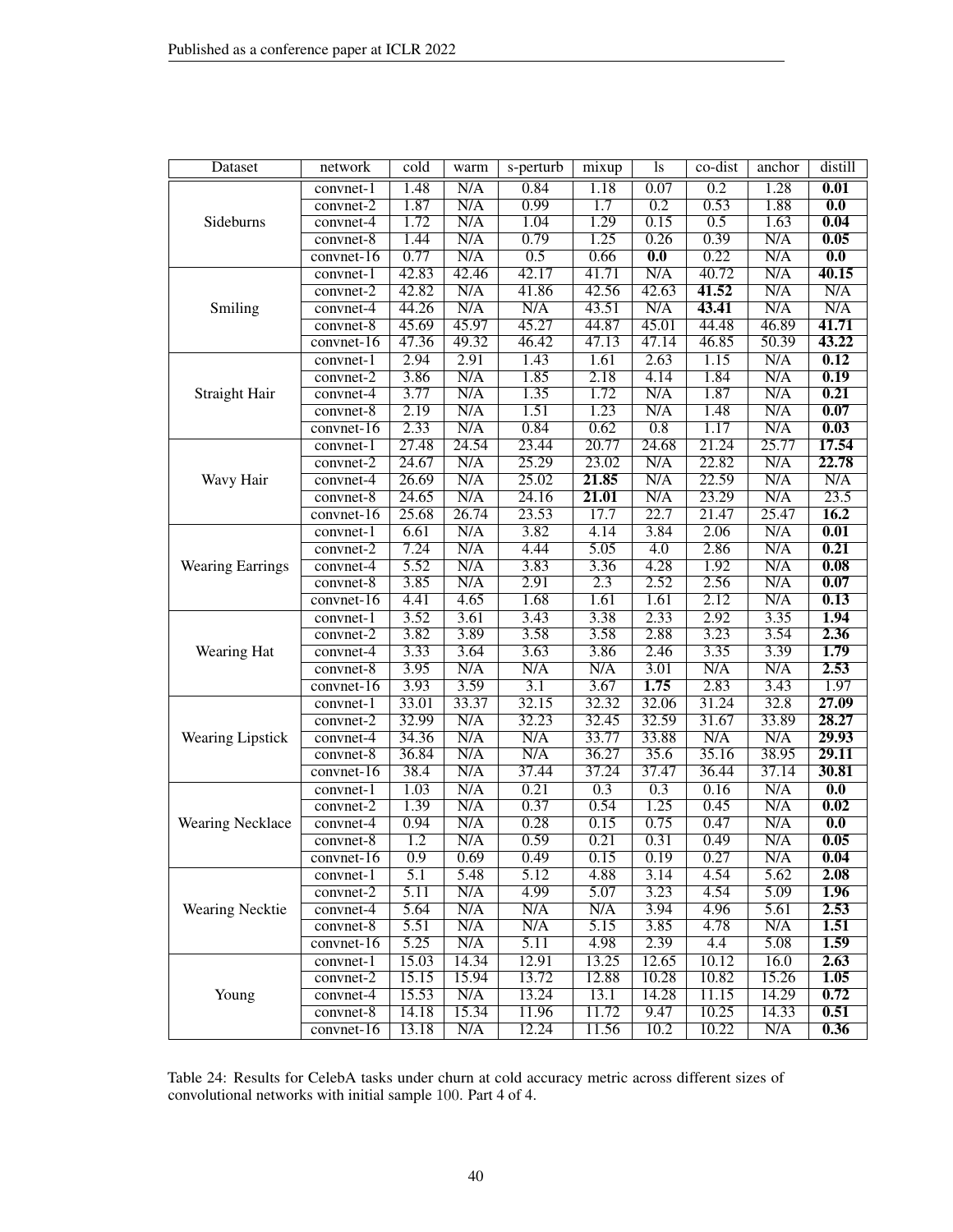|                            |                  | convnet-1         |                  | convnet-2        |       | convnet-4 |                  | convnet-8        |       | convnet-16       |
|----------------------------|------------------|-------------------|------------------|------------------|-------|-----------|------------------|------------------|-------|------------------|
| <b>Dataset</b>             | Error            | Churn             | Error            | Churn            | Error | Churn     | Error            | Churn            | Error | Churn            |
| 5 o Clock Shadow           | 0.8              | 1.1               | 0.77             | 1.07             | 0.82  | 1.14      | 0.81             | 1.13             | 0.83  | 1.13             |
| <b>Arched Eyebrows</b>     | 0.83             | 1.73              | 0.82             | 1.73             | 0.82  | 1.78      | 0.82             | 1.89             | 0.84  | 1.88             |
| Attractive                 | $\overline{0.4}$ | $\overline{1.3}$  | 0.41             | 1.36             | 0.39  | 1.57      | 0.42             | 1.86             | 0.42  | 1.97             |
| <b>Bags Under Eyes</b>     | 0.85             | 1.54              | 0.88             | 1.55             | 0.87  | 1.55      | 0.86             | 1.54             | 0.87  | 1.55             |
| Bald                       | 0.41             | 0.43              | 0.44             | 0.49             | 0.47  | 0.51      | 0.53             | 0.57             | 0.48  | 0.51             |
| <b>Bangs</b>               | 0.79             | 1.13              | 0.83             | 1.15             | 0.82  | 1.14      | 0.84             | 1.18             | 0.86  | 1.26             |
| <b>Big Lips</b>            | 0.74             | 1.46              | 0.77             | 1.54             | 0.79  | 1.6       | 0.79             | 1.55             | 0.74  | 1.46             |
| <b>Big Nose</b>            | 0.82             | 1.6               | 0.83             | 1.63             | 0.82  | 1.65      | 0.82             | 1.68             | 0.84  | 1.71             |
| <b>Black Hair</b>          | 0.82             | 1.42              | $\overline{0.8}$ | 1.39             | 0.82  | 1.48      | 0.83             | 1.56             | 0.81  | 1.52             |
| <b>Blond Hair</b>          | 0.83             | 1.17              | 0.85             | 1.15             | 0.84  | 1.18      | 0.84             | 1.18             | 0.85  | 1.27             |
| <b>Blurry</b>              | 0.5              | 0.57              | 0.53             | 0.58             | 0.5   | 0.56      | 0.55             | 0.6              | 0.59  | 0.66             |
| <b>Brown Hair</b>          | 0.84             | 1.51              | 0.84             | 1.53             | 0.85  | 1.55      | 0.87             | 1.63             | 0.86  | 1.62             |
| <b>Bushy Eyebrows</b>      | 0.84             | 1.25              | 0.83             | 1.23             | 0.82  | 1.25      | 0.84             | 1.27             | 0.79  | 1.21             |
| Chubby                     | 0.63             | 0.73              | 0.64             | 0.75             | 0.63  | 0.74      | 0.69             | 0.81             | 0.63  | 0.73             |
| Double Chin                | 0.58             | 0.66              | 0.61             | 0.7              | 0.62  | 0.74      | 0.58             | 0.67             | 0.59  | 0.67             |
| Eyeglasses                 | 0.7              | 0.81              | 0.68             | 0.81             | 0.65  | 0.78      | 0.71             | 0.84             | 0.72  | 0.86             |
| Goatee                     | 0.69             | 0.83              | 0.66             | $\overline{0.8}$ | 0.68  | 0.81      | 0.73             | 0.85             | 0.65  | 0.77             |
| <b>Gray Hair</b>           | 0.55             | 0.63              | 0.61             | 0.69             | 0.6   | 0.7       | 0.66             | 0.75             | 0.66  | 0.75             |
| <b>Heavy Makeup</b>        | 0.62             | 1.38              | 0.62             | 1.42             | 0.63  | 1.46      | 0.64             | 1.67             | 0.68  | $\overline{1.8}$ |
| <b>High Cheekbones</b>     | 0.46             | 1.35              | 0.48             | 1.43             | 0.51  | 1.58      | 0.59             | 1.82             | 0.7   | $\overline{2.1}$ |
| Male                       | 0.49             | 1.22              | 0.49             | $\overline{1.3}$ | 0.5   | 1.31      | 0.53             | 1.53             | 0.58  | 1.65             |
| <b>Mouth Slightly Open</b> | 0.4              | 1.39              | 0.43             | 1.51             | 0.47  | 1.56      | 0.63             | 2.04             | 0.78  | 2.82             |
| Mustache                   | 0.49             | 0.54              | 0.53             | 0.58             | 0.58  | 0.64      | 0.57             | 0.64             | 0.51  | 0.56             |
| Narrow Eyes                | 0.65             | 0.87              | 0.65             | 0.86             | 0.71  | 0.94      | 0.69             | 0.92             | 0.7   | 0.91             |
| No Beard                   | 0.84             | 1.35              | 0.87             | 1.37             | 0.86  | 1.4       | 0.89             | 1.48             | 0.87  | 1.44             |
| <b>Oval Face</b>           | 0.76             | 1.83              | 0.78             | 1.84             | 0.79  | 1.85      | 0.78             | 1.86             | 0.76  | 1.99             |
| Pale Skin                  | $\overline{0.6}$ | 0.68              | 0.62             | 0.71             | 0.65  | 0.74      | 0.57             | 0.68             | 0.6   | 0.69             |
| <b>Pointy Nose</b>         | 0.76             | 1.84              | 0.78             | 1.87             | 0.79  | 1.9       | 0.78             | 1.88             | 0.75  | 1.86             |
| <b>Receding Hairline</b>   | 0.69             | 0.87              | 0.73             | 0.91             | 0.73  | 0.92      | 0.76             | 0.97             | 0.75  | 0.97             |
| <b>Rosy Cheeks</b>         | 0.64             | 0.77              | 0.62             | 0.74             | 0.62  | 0.74      | 0.68             | $\overline{0.8}$ | 0.67  | 0.78             |
| Sideburns                  | $\overline{0.6}$ | 0.71              | 0.64             | 0.78             | 0.63  | 0.76      | 0.71             | 0.85             | 0.65  | 0.78             |
| Smiling                    | 0.39             | 1.27              | 0.39             | 1.39             | 0.41  | 1.44      | 0.48             | 1.66             | 0.71  | 2.03             |
| <b>Straight Hair</b>       | 0.76             | 1.37              | 0.79             | 1.41             | 0.82  | 1.47      | 0.8              | $\overline{1.5}$ | 0.74  | 1.34             |
| Wavy Hair                  | 0.73             | 1.53              | 0.74             | 1.55             | 0.73  | 1.69      | 0.75             | 1.78             | 0.73  | 1.83             |
| <b>Wearing Earrings</b>    | 0.81             | 1.42              | 0.85             | 1.48             | 0.82  | 1.43      | 0.83             | 1.43             | 0.82  | 1.42             |
| <b>Wearing Hat</b>         | 0.6              | 0.68              | 0.64             | 0.73             | 0.62  | 0.7       | 0.66             | 0.76             | 0.65  | 0.76             |
| <b>Wearing Lipstick</b>    | $\overline{0.4}$ | $\overline{1.1}$  | 0.39             | 1.16             | 0.41  | 1.32      | 0.43             | 1.51             | 0.44  | 1.67             |
| <b>Wearing Necklace</b>    | 0.75             | $\overline{1.01}$ | 0.77             | 1.05             | 0.77  | 1.02      | $\overline{0.8}$ | 1.07             | 0.74  | 0.99             |
| <b>Wearing Necktie</b>     | 0.7              | 0.86              | 0.67             | 0.83             | 0.72  | 0.87      | 0.77             | 0.93             | 0.75  | 0.93             |
| Young                      | 0.82             | 1.46              | 0.85             | $\overline{1.5}$ | 0.88  | 1.57      | 0.85             | 1.54             | 0.87  | 1.66             |

<span id="page-40-0"></span>Table 25: CelebA Error Bands with initial sample 100: Average standard errors for error and churn across baselines for each dataset and network across 100 runs.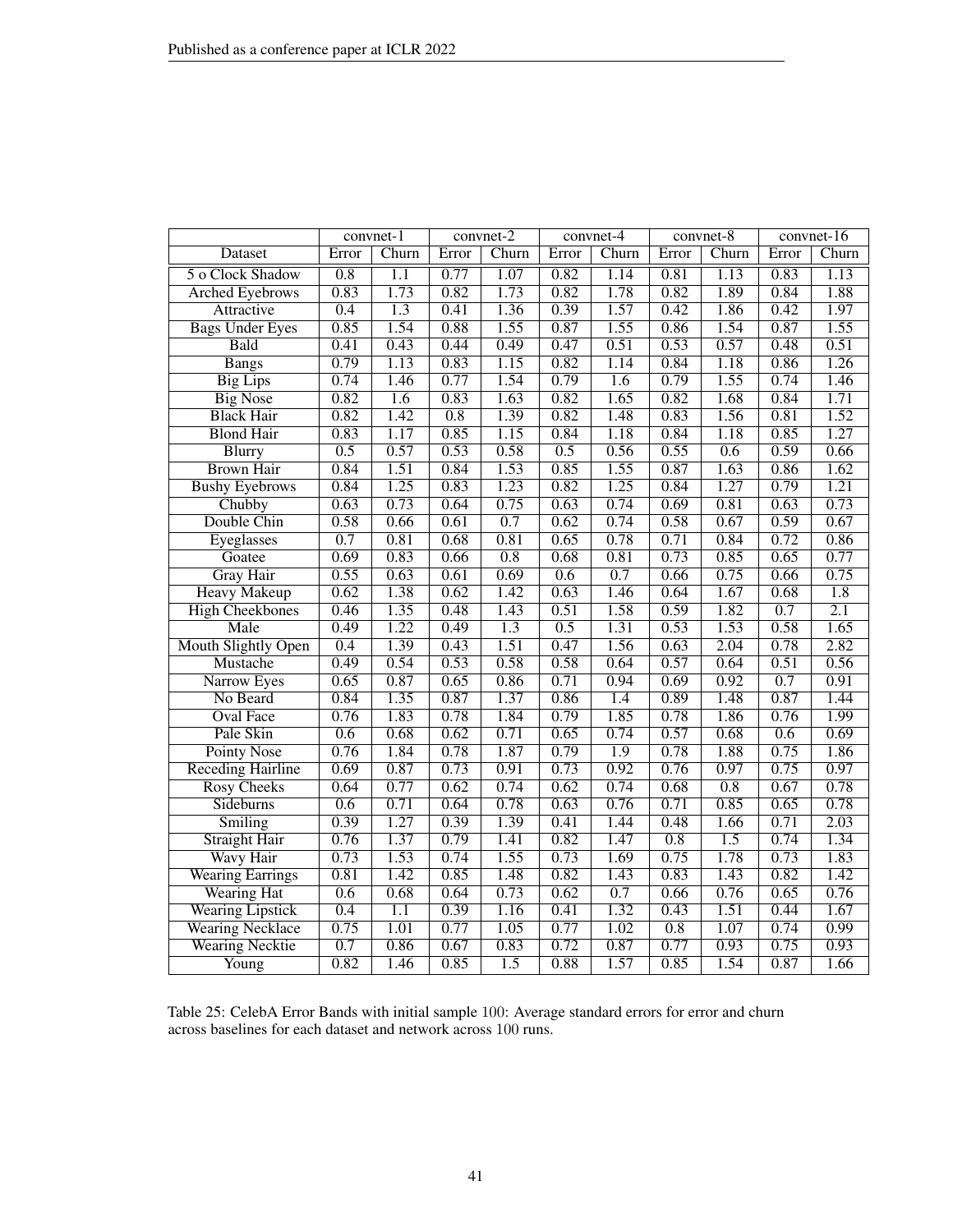| N/A<br>N/A<br>$\overline{5.75}$<br>$\overline{5.27}$<br>4.75<br>5.39<br>$\overline{1.0}$<br>7.17<br>convnet-1<br>7.26<br>N/A<br>6.28<br>4.75<br>N/A<br>N/A<br>5.4<br>1.11<br>convnet-2<br>6.71<br>5.79<br>1.29<br>7.64<br>N/A<br>6.29<br>5.41<br>N/A<br>5 o Clock Shadow<br>convnet-4<br>6.52<br>N/A<br>5.86<br>N/A<br>2.16<br>N/A<br>6.0<br>5.51<br>convnet-8<br>1.19<br>5.81<br>$\overline{\text{N/A}}$<br>5.09<br>4.29<br>4.96<br>N/A<br>5.15<br>$convnet-16$<br>N/A<br>19.42<br>N/A<br>N/A<br>15.52<br>N/A<br>12.26<br>16.14<br>convnet-1<br>19.72<br>17.63<br>17.96<br>19.56<br>16.19<br>N/A<br>6.66<br>16.18<br>convnet-2<br>$\overline{\text{N/A}}$<br>N/A<br>N/A<br>12.34<br>21.16<br>N/A<br>18.0<br>17.15<br>Arched Eyebrows<br>convnet-4<br>18.22<br>3.84<br>20.23<br>N/A<br>16.93<br>17.3<br>N/A<br>16.77<br>$convnet-8$<br>N/A<br>11.43<br>18.21<br>N/A<br>17.59<br>16.83<br>16.37<br>16.43<br>convnet-16<br>N/A<br>N/A<br>20.62<br>N/A<br>N/A<br>22.41<br>N/A<br>N/A<br>convnet-1<br>23.52<br>N/A<br>25.48<br>22.66<br>22.71<br>23.22<br>N/A<br>20.95<br>convnet-2<br>21.25<br>N/A<br>13.73<br>23.51<br>N/A<br>N/A<br>22.17<br>20.04<br>Attractive<br>convnet-4<br>9.39<br>22.27<br>22.04<br>22.29<br>22.41<br>24.05<br>22.73<br>21.09<br>convnet-8<br>N/A<br>21.85<br>21.22<br>22.03<br>20.32<br>21.95<br>12.02<br>24.17<br>convnet-16<br>11.88<br>N/A<br>2.11<br>13.52<br>N/A<br>10.28<br>N/A<br>10.07<br>convnet-1<br>N/A<br>N/A<br>$\overline{3.73}$<br>12.15<br>12.12<br>13.11<br>11.32<br>14.87<br>convnet-2<br>2.44<br>N/A<br>12.19<br>11.56<br>10.52<br>N/A<br><b>Bags Under Eyes</b><br>13.15<br>11.77<br>convnet-4<br>2.27<br>12.87<br>11.75<br>N/A<br>N/A<br>11.18<br>9.97<br>10.96<br>convnet-8<br>1.88<br>10.53<br>9.29<br>N/A<br>12.13<br>N/A<br>7.24<br>8.47<br>convnet-16<br>1.25<br>1.32<br>1.05<br>0.99<br>$\overline{0.9}$<br>0.71<br>0.27<br>0.63<br>$convnet-1$<br>0.69<br>0.15<br>1.23<br>0.98<br>0.95<br>N/A<br>1.06<br>0.63<br>$convnet-2$<br>0.34<br>1.31<br>N/A<br>1.34<br>0.92<br>1.22<br>N/A<br>Bald<br>N/A<br>convnet-4<br>0.3<br>1.24<br>1.25<br>0.91<br>0.96<br>0.59<br>0.86<br>0.72<br>convnet-8<br>0.25<br>1.03<br>N/A<br>0.74<br>0.56<br>0.56<br>0.86<br>0.82<br>$convnet-16$<br>3.23<br>6.92<br>6.31<br>6.28<br>6.28<br>5.74<br>5.89<br>6.08<br>convnet-1<br>6.52<br>6.21<br>2.92<br>7.44<br>6.76<br>6.28<br>6.34<br>6.46<br>convnet-2<br>7.78<br>7.08<br>6.63<br>3.48<br>7.21<br>6.87<br>7.04<br>6.38<br><b>Bangs</b><br>convnet-4<br>8.36<br>7.7<br>7.39<br>7.53<br>4.0<br>8.07<br>7.84<br>7.65<br>convnet-8<br>7.45<br>7.45<br>6.74<br>$\overline{\text{N/A}}$<br>5.75<br>N/A<br>5.42<br>N/A<br>$convnet-16$<br>5.89<br>7.46<br>N/A<br>N/A<br>N/A<br>N/A<br>N/A<br>1,24<br>convnet-1<br>1.44<br>7.39<br>N/A<br>5.86<br>N/A<br>N/A<br>N/A<br>N/A<br>convnet-2<br>N/A<br>N/A<br>N/A<br>N/A<br>N/A<br>1.34<br>6.08<br>4.7<br><b>Big Lips</b><br>convnet-4<br>N/A<br>6.27<br>N/A<br>N/A<br>N/A<br>N/A<br>N/A<br>N/A<br>$convnet-8$<br>N/A<br>4.68<br>4.04<br>4.32<br>3.77<br>N/A<br>N/A<br>N/A<br>convnet-16<br>N/A<br>N/A<br>N/A<br>2.66<br>14.84<br>12.46<br>13.11<br>12.06<br>convnet-1<br>15.35<br>N/A<br>N/A<br>N/A<br>N/A<br>N/A<br>N/A<br>N/A<br>convnet-2<br>15.2<br>N/A<br>13.56<br>N/A<br>12.48<br>N/A<br>2.6<br><b>Big Nose</b><br>13.64<br>convnet-4<br>N/A<br>2.74<br>14.0<br>N/A<br>13.31<br>13.45<br>12.86<br>12.73<br>$convnet-8$ | <b>Dataset</b> | network    | cold  | warm | s-perturb | mixup | <sup>1</sup> s | co-dist | anchor | distill |
|--------------------------------------------------------------------------------------------------------------------------------------------------------------------------------------------------------------------------------------------------------------------------------------------------------------------------------------------------------------------------------------------------------------------------------------------------------------------------------------------------------------------------------------------------------------------------------------------------------------------------------------------------------------------------------------------------------------------------------------------------------------------------------------------------------------------------------------------------------------------------------------------------------------------------------------------------------------------------------------------------------------------------------------------------------------------------------------------------------------------------------------------------------------------------------------------------------------------------------------------------------------------------------------------------------------------------------------------------------------------------------------------------------------------------------------------------------------------------------------------------------------------------------------------------------------------------------------------------------------------------------------------------------------------------------------------------------------------------------------------------------------------------------------------------------------------------------------------------------------------------------------------------------------------------------------------------------------------------------------------------------------------------------------------------------------------------------------------------------------------------------------------------------------------------------------------------------------------------------------------------------------------------------------------------------------------------------------------------------------------------------------------------------------------------------------------------------------------------------------------------------------------------------------------------------------------------------------------------------------------------------------------------------------------------------------------------------------------------------------------------------------------------------------------------------------------------------------------------------------------------------------------------------------------------------------------------------------------------------------------------------------------------------------------------------------------------------------------------------------------------------------------------------------------------------------------------------------------------------------------------------------------------------------------------------------------------------------------------------------------------------------------------|----------------|------------|-------|------|-----------|-------|----------------|---------|--------|---------|
|                                                                                                                                                                                                                                                                                                                                                                                                                                                                                                                                                                                                                                                                                                                                                                                                                                                                                                                                                                                                                                                                                                                                                                                                                                                                                                                                                                                                                                                                                                                                                                                                                                                                                                                                                                                                                                                                                                                                                                                                                                                                                                                                                                                                                                                                                                                                                                                                                                                                                                                                                                                                                                                                                                                                                                                                                                                                                                                                                                                                                                                                                                                                                                                                                                                                                                                                                                                                  |                |            |       |      |           |       |                |         |        |         |
|                                                                                                                                                                                                                                                                                                                                                                                                                                                                                                                                                                                                                                                                                                                                                                                                                                                                                                                                                                                                                                                                                                                                                                                                                                                                                                                                                                                                                                                                                                                                                                                                                                                                                                                                                                                                                                                                                                                                                                                                                                                                                                                                                                                                                                                                                                                                                                                                                                                                                                                                                                                                                                                                                                                                                                                                                                                                                                                                                                                                                                                                                                                                                                                                                                                                                                                                                                                                  |                |            |       |      |           |       |                |         |        |         |
|                                                                                                                                                                                                                                                                                                                                                                                                                                                                                                                                                                                                                                                                                                                                                                                                                                                                                                                                                                                                                                                                                                                                                                                                                                                                                                                                                                                                                                                                                                                                                                                                                                                                                                                                                                                                                                                                                                                                                                                                                                                                                                                                                                                                                                                                                                                                                                                                                                                                                                                                                                                                                                                                                                                                                                                                                                                                                                                                                                                                                                                                                                                                                                                                                                                                                                                                                                                                  |                |            |       |      |           |       |                |         |        |         |
|                                                                                                                                                                                                                                                                                                                                                                                                                                                                                                                                                                                                                                                                                                                                                                                                                                                                                                                                                                                                                                                                                                                                                                                                                                                                                                                                                                                                                                                                                                                                                                                                                                                                                                                                                                                                                                                                                                                                                                                                                                                                                                                                                                                                                                                                                                                                                                                                                                                                                                                                                                                                                                                                                                                                                                                                                                                                                                                                                                                                                                                                                                                                                                                                                                                                                                                                                                                                  |                |            |       |      |           |       |                |         |        |         |
|                                                                                                                                                                                                                                                                                                                                                                                                                                                                                                                                                                                                                                                                                                                                                                                                                                                                                                                                                                                                                                                                                                                                                                                                                                                                                                                                                                                                                                                                                                                                                                                                                                                                                                                                                                                                                                                                                                                                                                                                                                                                                                                                                                                                                                                                                                                                                                                                                                                                                                                                                                                                                                                                                                                                                                                                                                                                                                                                                                                                                                                                                                                                                                                                                                                                                                                                                                                                  |                |            |       |      |           |       |                |         |        |         |
|                                                                                                                                                                                                                                                                                                                                                                                                                                                                                                                                                                                                                                                                                                                                                                                                                                                                                                                                                                                                                                                                                                                                                                                                                                                                                                                                                                                                                                                                                                                                                                                                                                                                                                                                                                                                                                                                                                                                                                                                                                                                                                                                                                                                                                                                                                                                                                                                                                                                                                                                                                                                                                                                                                                                                                                                                                                                                                                                                                                                                                                                                                                                                                                                                                                                                                                                                                                                  |                |            |       |      |           |       |                |         |        |         |
|                                                                                                                                                                                                                                                                                                                                                                                                                                                                                                                                                                                                                                                                                                                                                                                                                                                                                                                                                                                                                                                                                                                                                                                                                                                                                                                                                                                                                                                                                                                                                                                                                                                                                                                                                                                                                                                                                                                                                                                                                                                                                                                                                                                                                                                                                                                                                                                                                                                                                                                                                                                                                                                                                                                                                                                                                                                                                                                                                                                                                                                                                                                                                                                                                                                                                                                                                                                                  |                |            |       |      |           |       |                |         |        |         |
|                                                                                                                                                                                                                                                                                                                                                                                                                                                                                                                                                                                                                                                                                                                                                                                                                                                                                                                                                                                                                                                                                                                                                                                                                                                                                                                                                                                                                                                                                                                                                                                                                                                                                                                                                                                                                                                                                                                                                                                                                                                                                                                                                                                                                                                                                                                                                                                                                                                                                                                                                                                                                                                                                                                                                                                                                                                                                                                                                                                                                                                                                                                                                                                                                                                                                                                                                                                                  |                |            |       |      |           |       |                |         |        |         |
|                                                                                                                                                                                                                                                                                                                                                                                                                                                                                                                                                                                                                                                                                                                                                                                                                                                                                                                                                                                                                                                                                                                                                                                                                                                                                                                                                                                                                                                                                                                                                                                                                                                                                                                                                                                                                                                                                                                                                                                                                                                                                                                                                                                                                                                                                                                                                                                                                                                                                                                                                                                                                                                                                                                                                                                                                                                                                                                                                                                                                                                                                                                                                                                                                                                                                                                                                                                                  |                |            |       |      |           |       |                |         |        |         |
|                                                                                                                                                                                                                                                                                                                                                                                                                                                                                                                                                                                                                                                                                                                                                                                                                                                                                                                                                                                                                                                                                                                                                                                                                                                                                                                                                                                                                                                                                                                                                                                                                                                                                                                                                                                                                                                                                                                                                                                                                                                                                                                                                                                                                                                                                                                                                                                                                                                                                                                                                                                                                                                                                                                                                                                                                                                                                                                                                                                                                                                                                                                                                                                                                                                                                                                                                                                                  |                |            |       |      |           |       |                |         |        |         |
|                                                                                                                                                                                                                                                                                                                                                                                                                                                                                                                                                                                                                                                                                                                                                                                                                                                                                                                                                                                                                                                                                                                                                                                                                                                                                                                                                                                                                                                                                                                                                                                                                                                                                                                                                                                                                                                                                                                                                                                                                                                                                                                                                                                                                                                                                                                                                                                                                                                                                                                                                                                                                                                                                                                                                                                                                                                                                                                                                                                                                                                                                                                                                                                                                                                                                                                                                                                                  |                |            |       |      |           |       |                |         |        |         |
|                                                                                                                                                                                                                                                                                                                                                                                                                                                                                                                                                                                                                                                                                                                                                                                                                                                                                                                                                                                                                                                                                                                                                                                                                                                                                                                                                                                                                                                                                                                                                                                                                                                                                                                                                                                                                                                                                                                                                                                                                                                                                                                                                                                                                                                                                                                                                                                                                                                                                                                                                                                                                                                                                                                                                                                                                                                                                                                                                                                                                                                                                                                                                                                                                                                                                                                                                                                                  |                |            |       |      |           |       |                |         |        |         |
|                                                                                                                                                                                                                                                                                                                                                                                                                                                                                                                                                                                                                                                                                                                                                                                                                                                                                                                                                                                                                                                                                                                                                                                                                                                                                                                                                                                                                                                                                                                                                                                                                                                                                                                                                                                                                                                                                                                                                                                                                                                                                                                                                                                                                                                                                                                                                                                                                                                                                                                                                                                                                                                                                                                                                                                                                                                                                                                                                                                                                                                                                                                                                                                                                                                                                                                                                                                                  |                |            |       |      |           |       |                |         |        |         |
|                                                                                                                                                                                                                                                                                                                                                                                                                                                                                                                                                                                                                                                                                                                                                                                                                                                                                                                                                                                                                                                                                                                                                                                                                                                                                                                                                                                                                                                                                                                                                                                                                                                                                                                                                                                                                                                                                                                                                                                                                                                                                                                                                                                                                                                                                                                                                                                                                                                                                                                                                                                                                                                                                                                                                                                                                                                                                                                                                                                                                                                                                                                                                                                                                                                                                                                                                                                                  |                |            |       |      |           |       |                |         |        |         |
|                                                                                                                                                                                                                                                                                                                                                                                                                                                                                                                                                                                                                                                                                                                                                                                                                                                                                                                                                                                                                                                                                                                                                                                                                                                                                                                                                                                                                                                                                                                                                                                                                                                                                                                                                                                                                                                                                                                                                                                                                                                                                                                                                                                                                                                                                                                                                                                                                                                                                                                                                                                                                                                                                                                                                                                                                                                                                                                                                                                                                                                                                                                                                                                                                                                                                                                                                                                                  |                |            |       |      |           |       |                |         |        |         |
|                                                                                                                                                                                                                                                                                                                                                                                                                                                                                                                                                                                                                                                                                                                                                                                                                                                                                                                                                                                                                                                                                                                                                                                                                                                                                                                                                                                                                                                                                                                                                                                                                                                                                                                                                                                                                                                                                                                                                                                                                                                                                                                                                                                                                                                                                                                                                                                                                                                                                                                                                                                                                                                                                                                                                                                                                                                                                                                                                                                                                                                                                                                                                                                                                                                                                                                                                                                                  |                |            |       |      |           |       |                |         |        |         |
|                                                                                                                                                                                                                                                                                                                                                                                                                                                                                                                                                                                                                                                                                                                                                                                                                                                                                                                                                                                                                                                                                                                                                                                                                                                                                                                                                                                                                                                                                                                                                                                                                                                                                                                                                                                                                                                                                                                                                                                                                                                                                                                                                                                                                                                                                                                                                                                                                                                                                                                                                                                                                                                                                                                                                                                                                                                                                                                                                                                                                                                                                                                                                                                                                                                                                                                                                                                                  |                |            |       |      |           |       |                |         |        |         |
|                                                                                                                                                                                                                                                                                                                                                                                                                                                                                                                                                                                                                                                                                                                                                                                                                                                                                                                                                                                                                                                                                                                                                                                                                                                                                                                                                                                                                                                                                                                                                                                                                                                                                                                                                                                                                                                                                                                                                                                                                                                                                                                                                                                                                                                                                                                                                                                                                                                                                                                                                                                                                                                                                                                                                                                                                                                                                                                                                                                                                                                                                                                                                                                                                                                                                                                                                                                                  |                |            |       |      |           |       |                |         |        |         |
|                                                                                                                                                                                                                                                                                                                                                                                                                                                                                                                                                                                                                                                                                                                                                                                                                                                                                                                                                                                                                                                                                                                                                                                                                                                                                                                                                                                                                                                                                                                                                                                                                                                                                                                                                                                                                                                                                                                                                                                                                                                                                                                                                                                                                                                                                                                                                                                                                                                                                                                                                                                                                                                                                                                                                                                                                                                                                                                                                                                                                                                                                                                                                                                                                                                                                                                                                                                                  |                |            |       |      |           |       |                |         |        |         |
|                                                                                                                                                                                                                                                                                                                                                                                                                                                                                                                                                                                                                                                                                                                                                                                                                                                                                                                                                                                                                                                                                                                                                                                                                                                                                                                                                                                                                                                                                                                                                                                                                                                                                                                                                                                                                                                                                                                                                                                                                                                                                                                                                                                                                                                                                                                                                                                                                                                                                                                                                                                                                                                                                                                                                                                                                                                                                                                                                                                                                                                                                                                                                                                                                                                                                                                                                                                                  |                |            |       |      |           |       |                |         |        |         |
|                                                                                                                                                                                                                                                                                                                                                                                                                                                                                                                                                                                                                                                                                                                                                                                                                                                                                                                                                                                                                                                                                                                                                                                                                                                                                                                                                                                                                                                                                                                                                                                                                                                                                                                                                                                                                                                                                                                                                                                                                                                                                                                                                                                                                                                                                                                                                                                                                                                                                                                                                                                                                                                                                                                                                                                                                                                                                                                                                                                                                                                                                                                                                                                                                                                                                                                                                                                                  |                |            |       |      |           |       |                |         |        |         |
|                                                                                                                                                                                                                                                                                                                                                                                                                                                                                                                                                                                                                                                                                                                                                                                                                                                                                                                                                                                                                                                                                                                                                                                                                                                                                                                                                                                                                                                                                                                                                                                                                                                                                                                                                                                                                                                                                                                                                                                                                                                                                                                                                                                                                                                                                                                                                                                                                                                                                                                                                                                                                                                                                                                                                                                                                                                                                                                                                                                                                                                                                                                                                                                                                                                                                                                                                                                                  |                |            |       |      |           |       |                |         |        |         |
|                                                                                                                                                                                                                                                                                                                                                                                                                                                                                                                                                                                                                                                                                                                                                                                                                                                                                                                                                                                                                                                                                                                                                                                                                                                                                                                                                                                                                                                                                                                                                                                                                                                                                                                                                                                                                                                                                                                                                                                                                                                                                                                                                                                                                                                                                                                                                                                                                                                                                                                                                                                                                                                                                                                                                                                                                                                                                                                                                                                                                                                                                                                                                                                                                                                                                                                                                                                                  |                |            |       |      |           |       |                |         |        |         |
|                                                                                                                                                                                                                                                                                                                                                                                                                                                                                                                                                                                                                                                                                                                                                                                                                                                                                                                                                                                                                                                                                                                                                                                                                                                                                                                                                                                                                                                                                                                                                                                                                                                                                                                                                                                                                                                                                                                                                                                                                                                                                                                                                                                                                                                                                                                                                                                                                                                                                                                                                                                                                                                                                                                                                                                                                                                                                                                                                                                                                                                                                                                                                                                                                                                                                                                                                                                                  |                |            |       |      |           |       |                |         |        |         |
|                                                                                                                                                                                                                                                                                                                                                                                                                                                                                                                                                                                                                                                                                                                                                                                                                                                                                                                                                                                                                                                                                                                                                                                                                                                                                                                                                                                                                                                                                                                                                                                                                                                                                                                                                                                                                                                                                                                                                                                                                                                                                                                                                                                                                                                                                                                                                                                                                                                                                                                                                                                                                                                                                                                                                                                                                                                                                                                                                                                                                                                                                                                                                                                                                                                                                                                                                                                                  |                |            |       |      |           |       |                |         |        |         |
|                                                                                                                                                                                                                                                                                                                                                                                                                                                                                                                                                                                                                                                                                                                                                                                                                                                                                                                                                                                                                                                                                                                                                                                                                                                                                                                                                                                                                                                                                                                                                                                                                                                                                                                                                                                                                                                                                                                                                                                                                                                                                                                                                                                                                                                                                                                                                                                                                                                                                                                                                                                                                                                                                                                                                                                                                                                                                                                                                                                                                                                                                                                                                                                                                                                                                                                                                                                                  |                |            |       |      |           |       |                |         |        |         |
|                                                                                                                                                                                                                                                                                                                                                                                                                                                                                                                                                                                                                                                                                                                                                                                                                                                                                                                                                                                                                                                                                                                                                                                                                                                                                                                                                                                                                                                                                                                                                                                                                                                                                                                                                                                                                                                                                                                                                                                                                                                                                                                                                                                                                                                                                                                                                                                                                                                                                                                                                                                                                                                                                                                                                                                                                                                                                                                                                                                                                                                                                                                                                                                                                                                                                                                                                                                                  |                |            |       |      |           |       |                |         |        |         |
|                                                                                                                                                                                                                                                                                                                                                                                                                                                                                                                                                                                                                                                                                                                                                                                                                                                                                                                                                                                                                                                                                                                                                                                                                                                                                                                                                                                                                                                                                                                                                                                                                                                                                                                                                                                                                                                                                                                                                                                                                                                                                                                                                                                                                                                                                                                                                                                                                                                                                                                                                                                                                                                                                                                                                                                                                                                                                                                                                                                                                                                                                                                                                                                                                                                                                                                                                                                                  |                |            |       |      |           |       |                |         |        |         |
|                                                                                                                                                                                                                                                                                                                                                                                                                                                                                                                                                                                                                                                                                                                                                                                                                                                                                                                                                                                                                                                                                                                                                                                                                                                                                                                                                                                                                                                                                                                                                                                                                                                                                                                                                                                                                                                                                                                                                                                                                                                                                                                                                                                                                                                                                                                                                                                                                                                                                                                                                                                                                                                                                                                                                                                                                                                                                                                                                                                                                                                                                                                                                                                                                                                                                                                                                                                                  |                |            |       |      |           |       |                |         |        |         |
|                                                                                                                                                                                                                                                                                                                                                                                                                                                                                                                                                                                                                                                                                                                                                                                                                                                                                                                                                                                                                                                                                                                                                                                                                                                                                                                                                                                                                                                                                                                                                                                                                                                                                                                                                                                                                                                                                                                                                                                                                                                                                                                                                                                                                                                                                                                                                                                                                                                                                                                                                                                                                                                                                                                                                                                                                                                                                                                                                                                                                                                                                                                                                                                                                                                                                                                                                                                                  |                |            |       |      |           |       |                |         |        |         |
|                                                                                                                                                                                                                                                                                                                                                                                                                                                                                                                                                                                                                                                                                                                                                                                                                                                                                                                                                                                                                                                                                                                                                                                                                                                                                                                                                                                                                                                                                                                                                                                                                                                                                                                                                                                                                                                                                                                                                                                                                                                                                                                                                                                                                                                                                                                                                                                                                                                                                                                                                                                                                                                                                                                                                                                                                                                                                                                                                                                                                                                                                                                                                                                                                                                                                                                                                                                                  |                |            |       |      |           |       |                |         |        |         |
|                                                                                                                                                                                                                                                                                                                                                                                                                                                                                                                                                                                                                                                                                                                                                                                                                                                                                                                                                                                                                                                                                                                                                                                                                                                                                                                                                                                                                                                                                                                                                                                                                                                                                                                                                                                                                                                                                                                                                                                                                                                                                                                                                                                                                                                                                                                                                                                                                                                                                                                                                                                                                                                                                                                                                                                                                                                                                                                                                                                                                                                                                                                                                                                                                                                                                                                                                                                                  |                |            |       |      |           |       |                |         |        |         |
|                                                                                                                                                                                                                                                                                                                                                                                                                                                                                                                                                                                                                                                                                                                                                                                                                                                                                                                                                                                                                                                                                                                                                                                                                                                                                                                                                                                                                                                                                                                                                                                                                                                                                                                                                                                                                                                                                                                                                                                                                                                                                                                                                                                                                                                                                                                                                                                                                                                                                                                                                                                                                                                                                                                                                                                                                                                                                                                                                                                                                                                                                                                                                                                                                                                                                                                                                                                                  |                |            |       |      |           |       |                |         |        |         |
|                                                                                                                                                                                                                                                                                                                                                                                                                                                                                                                                                                                                                                                                                                                                                                                                                                                                                                                                                                                                                                                                                                                                                                                                                                                                                                                                                                                                                                                                                                                                                                                                                                                                                                                                                                                                                                                                                                                                                                                                                                                                                                                                                                                                                                                                                                                                                                                                                                                                                                                                                                                                                                                                                                                                                                                                                                                                                                                                                                                                                                                                                                                                                                                                                                                                                                                                                                                                  |                |            |       |      |           |       |                |         |        |         |
|                                                                                                                                                                                                                                                                                                                                                                                                                                                                                                                                                                                                                                                                                                                                                                                                                                                                                                                                                                                                                                                                                                                                                                                                                                                                                                                                                                                                                                                                                                                                                                                                                                                                                                                                                                                                                                                                                                                                                                                                                                                                                                                                                                                                                                                                                                                                                                                                                                                                                                                                                                                                                                                                                                                                                                                                                                                                                                                                                                                                                                                                                                                                                                                                                                                                                                                                                                                                  |                |            |       |      |           |       |                |         |        |         |
|                                                                                                                                                                                                                                                                                                                                                                                                                                                                                                                                                                                                                                                                                                                                                                                                                                                                                                                                                                                                                                                                                                                                                                                                                                                                                                                                                                                                                                                                                                                                                                                                                                                                                                                                                                                                                                                                                                                                                                                                                                                                                                                                                                                                                                                                                                                                                                                                                                                                                                                                                                                                                                                                                                                                                                                                                                                                                                                                                                                                                                                                                                                                                                                                                                                                                                                                                                                                  |                |            |       |      |           |       |                |         |        |         |
|                                                                                                                                                                                                                                                                                                                                                                                                                                                                                                                                                                                                                                                                                                                                                                                                                                                                                                                                                                                                                                                                                                                                                                                                                                                                                                                                                                                                                                                                                                                                                                                                                                                                                                                                                                                                                                                                                                                                                                                                                                                                                                                                                                                                                                                                                                                                                                                                                                                                                                                                                                                                                                                                                                                                                                                                                                                                                                                                                                                                                                                                                                                                                                                                                                                                                                                                                                                                  |                |            |       |      |           |       |                |         |        |         |
|                                                                                                                                                                                                                                                                                                                                                                                                                                                                                                                                                                                                                                                                                                                                                                                                                                                                                                                                                                                                                                                                                                                                                                                                                                                                                                                                                                                                                                                                                                                                                                                                                                                                                                                                                                                                                                                                                                                                                                                                                                                                                                                                                                                                                                                                                                                                                                                                                                                                                                                                                                                                                                                                                                                                                                                                                                                                                                                                                                                                                                                                                                                                                                                                                                                                                                                                                                                                  |                |            |       |      |           |       |                |         |        |         |
|                                                                                                                                                                                                                                                                                                                                                                                                                                                                                                                                                                                                                                                                                                                                                                                                                                                                                                                                                                                                                                                                                                                                                                                                                                                                                                                                                                                                                                                                                                                                                                                                                                                                                                                                                                                                                                                                                                                                                                                                                                                                                                                                                                                                                                                                                                                                                                                                                                                                                                                                                                                                                                                                                                                                                                                                                                                                                                                                                                                                                                                                                                                                                                                                                                                                                                                                                                                                  |                |            |       |      |           |       |                |         |        |         |
|                                                                                                                                                                                                                                                                                                                                                                                                                                                                                                                                                                                                                                                                                                                                                                                                                                                                                                                                                                                                                                                                                                                                                                                                                                                                                                                                                                                                                                                                                                                                                                                                                                                                                                                                                                                                                                                                                                                                                                                                                                                                                                                                                                                                                                                                                                                                                                                                                                                                                                                                                                                                                                                                                                                                                                                                                                                                                                                                                                                                                                                                                                                                                                                                                                                                                                                                                                                                  |                | convnet-16 | 13.81 | N/A  | 13.19     | 13.04 | 12.65          | 12.5    | N/A    | 3.02    |
| 15.1<br>N/A<br>12.96<br>N/A<br>13.72<br>12.45<br>13.88<br>6.63<br>convnet-1                                                                                                                                                                                                                                                                                                                                                                                                                                                                                                                                                                                                                                                                                                                                                                                                                                                                                                                                                                                                                                                                                                                                                                                                                                                                                                                                                                                                                                                                                                                                                                                                                                                                                                                                                                                                                                                                                                                                                                                                                                                                                                                                                                                                                                                                                                                                                                                                                                                                                                                                                                                                                                                                                                                                                                                                                                                                                                                                                                                                                                                                                                                                                                                                                                                                                                                      |                |            |       |      |           |       |                |         |        |         |
| N/A<br>N/A<br>N/A<br>N/A<br>N/A<br>10.36<br>14.7<br>13.08<br>convnet-2                                                                                                                                                                                                                                                                                                                                                                                                                                                                                                                                                                                                                                                                                                                                                                                                                                                                                                                                                                                                                                                                                                                                                                                                                                                                                                                                                                                                                                                                                                                                                                                                                                                                                                                                                                                                                                                                                                                                                                                                                                                                                                                                                                                                                                                                                                                                                                                                                                                                                                                                                                                                                                                                                                                                                                                                                                                                                                                                                                                                                                                                                                                                                                                                                                                                                                                           |                |            |       |      |           |       |                |         |        |         |
| <b>Black Hair</b><br>N/A<br>N/A<br>N/A<br>N/A<br>N/A<br>15.32<br>14.68<br>N/A<br>$convnet-4$                                                                                                                                                                                                                                                                                                                                                                                                                                                                                                                                                                                                                                                                                                                                                                                                                                                                                                                                                                                                                                                                                                                                                                                                                                                                                                                                                                                                                                                                                                                                                                                                                                                                                                                                                                                                                                                                                                                                                                                                                                                                                                                                                                                                                                                                                                                                                                                                                                                                                                                                                                                                                                                                                                                                                                                                                                                                                                                                                                                                                                                                                                                                                                                                                                                                                                     |                |            |       |      |           |       |                |         |        |         |
| 8.52<br>14.2<br>N/A<br>14.35<br>N/A<br>N/A<br>13.16<br>13.28<br>convnet-8                                                                                                                                                                                                                                                                                                                                                                                                                                                                                                                                                                                                                                                                                                                                                                                                                                                                                                                                                                                                                                                                                                                                                                                                                                                                                                                                                                                                                                                                                                                                                                                                                                                                                                                                                                                                                                                                                                                                                                                                                                                                                                                                                                                                                                                                                                                                                                                                                                                                                                                                                                                                                                                                                                                                                                                                                                                                                                                                                                                                                                                                                                                                                                                                                                                                                                                        |                |            |       |      |           |       |                |         |        |         |
| 14.52<br>N/A<br>14.41<br>14.02<br>14.04<br>12.81<br>14.12<br>8.58<br>convnet-16                                                                                                                                                                                                                                                                                                                                                                                                                                                                                                                                                                                                                                                                                                                                                                                                                                                                                                                                                                                                                                                                                                                                                                                                                                                                                                                                                                                                                                                                                                                                                                                                                                                                                                                                                                                                                                                                                                                                                                                                                                                                                                                                                                                                                                                                                                                                                                                                                                                                                                                                                                                                                                                                                                                                                                                                                                                                                                                                                                                                                                                                                                                                                                                                                                                                                                                  |                |            |       |      |           |       |                |         |        |         |
| 7.95<br>6.95<br>6.57<br>6.57<br>5.69<br>3.28<br>6.47<br>6.07<br>convnet-1                                                                                                                                                                                                                                                                                                                                                                                                                                                                                                                                                                                                                                                                                                                                                                                                                                                                                                                                                                                                                                                                                                                                                                                                                                                                                                                                                                                                                                                                                                                                                                                                                                                                                                                                                                                                                                                                                                                                                                                                                                                                                                                                                                                                                                                                                                                                                                                                                                                                                                                                                                                                                                                                                                                                                                                                                                                                                                                                                                                                                                                                                                                                                                                                                                                                                                                        |                |            |       |      |           |       |                |         |        |         |
| 7.89<br>7.3<br>7.24<br>7.59<br>6.89<br>2.99<br>8.36<br>6.93<br>convnet-2                                                                                                                                                                                                                                                                                                                                                                                                                                                                                                                                                                                                                                                                                                                                                                                                                                                                                                                                                                                                                                                                                                                                                                                                                                                                                                                                                                                                                                                                                                                                                                                                                                                                                                                                                                                                                                                                                                                                                                                                                                                                                                                                                                                                                                                                                                                                                                                                                                                                                                                                                                                                                                                                                                                                                                                                                                                                                                                                                                                                                                                                                                                                                                                                                                                                                                                         |                |            |       |      |           |       |                |         |        |         |
| <b>Blond Hair</b><br>7.97<br>7.81<br>7.21<br>7.71<br>7.71<br>3.37<br>8.33<br>7.11<br>convnet-4                                                                                                                                                                                                                                                                                                                                                                                                                                                                                                                                                                                                                                                                                                                                                                                                                                                                                                                                                                                                                                                                                                                                                                                                                                                                                                                                                                                                                                                                                                                                                                                                                                                                                                                                                                                                                                                                                                                                                                                                                                                                                                                                                                                                                                                                                                                                                                                                                                                                                                                                                                                                                                                                                                                                                                                                                                                                                                                                                                                                                                                                                                                                                                                                                                                                                                   |                |            |       |      |           |       |                |         |        |         |
| 8.57<br>9.08<br>8.69<br>8.14<br>8.58<br>7.8<br>8.16<br>3.18<br>convnet-8                                                                                                                                                                                                                                                                                                                                                                                                                                                                                                                                                                                                                                                                                                                                                                                                                                                                                                                                                                                                                                                                                                                                                                                                                                                                                                                                                                                                                                                                                                                                                                                                                                                                                                                                                                                                                                                                                                                                                                                                                                                                                                                                                                                                                                                                                                                                                                                                                                                                                                                                                                                                                                                                                                                                                                                                                                                                                                                                                                                                                                                                                                                                                                                                                                                                                                                         |                |            |       |      |           |       |                |         |        |         |
| N/A<br>8.56<br>8.99<br>8.73<br>5.74<br>9.37<br>9.0<br>8.1<br>convnet-16                                                                                                                                                                                                                                                                                                                                                                                                                                                                                                                                                                                                                                                                                                                                                                                                                                                                                                                                                                                                                                                                                                                                                                                                                                                                                                                                                                                                                                                                                                                                                                                                                                                                                                                                                                                                                                                                                                                                                                                                                                                                                                                                                                                                                                                                                                                                                                                                                                                                                                                                                                                                                                                                                                                                                                                                                                                                                                                                                                                                                                                                                                                                                                                                                                                                                                                          |                |            |       |      |           |       |                |         |        |         |

<span id="page-41-0"></span>Table 26: Results for CelebA tasks under churn at cold accuracy metric across different sizes of convolutional networks. Part 1 of 4.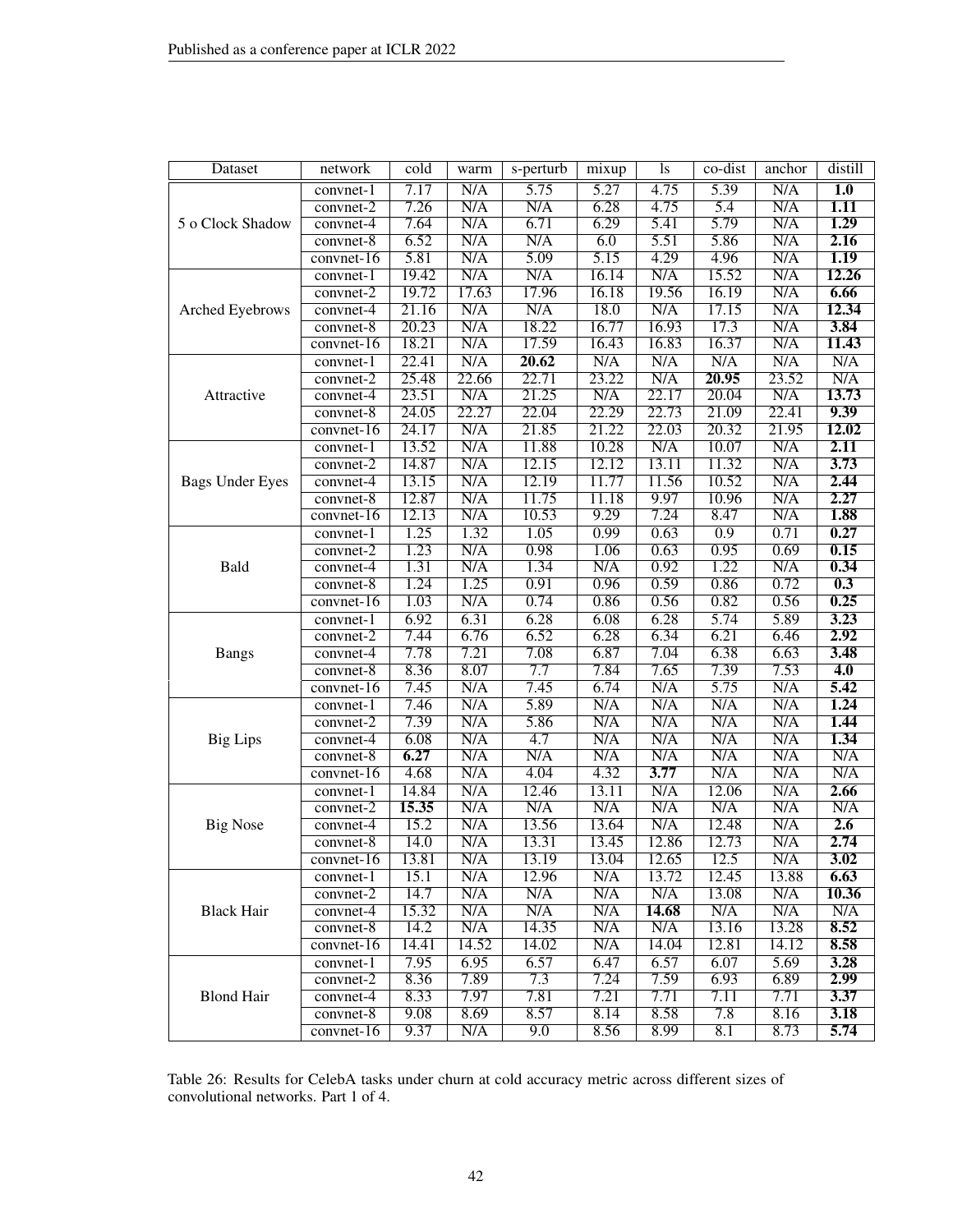| Dataset                | network      | cold  | warm  | s-perturb | mixup            | <sub>1s</sub>           | co-dist | anchor                  | distill          |
|------------------------|--------------|-------|-------|-----------|------------------|-------------------------|---------|-------------------------|------------------|
|                        | $convnet-1$  | 0.03  | N/A   | 0.03      | N/A              | $\overline{\text{N/A}}$ | N/A     | N/A                     | N/A              |
|                        | convnet-2    | 0.22  | N/A   | 0.22      | N/A              | N/A                     | N/A     | N/A                     | N/A              |
| Blurry                 | convnet-4    | 0.21  | N/A   | 0.21      | 0.27             | N/A                     | N/A     | N/A                     | N/A              |
|                        | convnet-8    | 0.28  | N/A   | 0.28      | N/A              | N/A                     | N/A     | N/A                     | N/A              |
|                        | $convnet-16$ | 0.22  | N/A   | 0.2       | N/A              | 0.2                     | N/A     | N/A                     | N/A              |
|                        | convnet-1    | 14.06 | N/A   | 13.06     | 10.9             | 13.23                   | 11.82   | N/A                     | 6.16             |
|                        | convnet-2    | 13.06 | N/A   | N/A       | N/A              | N/A                     | N/A     | N/A                     | 6.37             |
| <b>Brown Hair</b>      | convnet-4    | 13.46 | N/A   | 13.05     | 11.23            | N/A                     | 11.31   | N/A                     | 7.81             |
|                        | convnet-8    | 13.2  | 12.61 | N/A       | 11.05            | 13.2                    | 11.86   | N/A                     | 3.66             |
|                        | convnet-16   | 13.79 | N/A   | 12.79     | 10.76            | 12.9                    | 11.53   | N/A                     | 3.63             |
|                        | convnet-1    | 7.31  | N/A   | 6.19      | 6.07             | 5.52                    | 5.51    | N/A                     | 1.02             |
|                        | $convnet-2$  | 7.02  | N/A   | 6.23      | 6.38             | 5.65                    | 6.32    | 7.4                     | $\overline{1.0}$ |
| <b>Bushy Eyebrows</b>  | convnet-4    | 7.01  | N/A   | 6.4       | 6.48             | N/A                     | 6.56    | $\overline{\text{N/A}}$ | 1.34             |
|                        | convnet-8    | 6.71  | N/A   | 6.09      | 6.44             | 5.8                     | N/A     | N/A                     | 2.16             |
|                        | $convnet-16$ | 5.15  | N/A   | 5.24      | N/A              | 4.49                    | N/A     | N/A                     | N/A              |
|                        | convnet-1    | 2.21  | N/A   | 1.87      | 1.91             | 1.22                    | 1.78    | N/A                     | 0.4              |
|                        | convnet-2    | 2.33  | N/A   | 2.11      | 2.23             | 1.56                    | 1.94    | N/A                     | 0.43             |
| Chubby                 | convnet-4    | 2.57  | N/A   | 2.12      | 2.17             | 1.62                    | 2.18    | N/A                     | 0.41             |
|                        | convnet-8    | 2.04  | N/A   | 1.6       | 2.08             | 1.32                    | 1.7     | N/A                     | 0.49             |
|                        | convnet-16   | 1.81  | N/A   | 1.66      | $\overline{1.7}$ | 1.12                    | 1.58    | N/A                     | 0.43             |
|                        | convnet-1    | 2.04  | N/A   | 1.43      | 1.6              | $\overline{1.0}$        | 1.55    | N/A                     | 0.37             |
|                        | convnet-2    | 1.39  | N/A   | 1.45      | N/A              | 0.64                    | 1.22    | $\overline{\text{N/A}}$ | 0.18             |
| Double Chin            | convnet-4    | 2.04  | N/A   | 1.57      | 2.14             | 1.15                    | 1.63    | N/A                     | 0.47             |
|                        | convnet-8    | 2.38  | N/A   | 1.7       | 2.08             | 1.38                    | 1.86    | N/A                     | 0.55             |
|                        | convnet-16   | 1.26  | N/A   | 1.22      | N/A              | 0.7                     | N/A     | N/A                     | 0.35             |
|                        | convnet-1    | 3.14  | N/A   | 2.94      | 2.6              | 2.5                     | 2.42    | 2.67                    | 1.96             |
|                        | convnet-2    | 2.91  | N/A   | 2.78      | 2.73             | 2.46                    | 2.49    | 2.71                    | 1.46             |
| Eyeglasses             | convnet-4    | 3.07  | N/A   | 2.75      | 2.65             | 2.44                    | 2.39    | 2.73                    | 0.77             |
|                        | convnet-8    | 3.28  | N/A   | 2.91      | 2.92             | 2.83                    | 2.61    | 2.85                    | N/A              |
|                        | $convnet-16$ | 3.11  | N/A   | N/A       | N/A              | 2.58                    | 2.51    | N/A                     | N/A              |
|                        | convnet-1    | 3.19  | N/A   | N/A       | N/A              | 1.93                    | N/A     | N/A                     | 1.01             |
|                        | convnet-2    | 3.46  | N/A   | 3.28      | 3.48             | 2.07                    | 2.46    | N/A                     | 0.58             |
| Goatee                 | convnet-4    | 3.22  | N/A   | 2.79      | 3.01             | 1.53                    | 2.39    | N/A                     | 0.47             |
|                        | convnet-8    | 3.05  | N/A   | 2.54      | 2.69             | 1.24                    | 1.93    | 2.97                    | 0.39             |
|                        | convnet-16   | 2.66  | N/A   | 2.46      | 2.45             | 1.13                    | 1.95    | N/A                     | 0.4              |
|                        | convnet-1    | 2.63  | N/A   | 2.25      | 2.32             | 1.89                    | 2.04    | N/A                     | 0.76             |
|                        | $convnet-2$  | 2.35  | N/A   | 2.31      | 2.04             | 2.03                    | 2.23    | 2.51                    | 0.49             |
| Gray Hair              | convnet-4    | 2.67  | N/A   | 2.43      | 2.34             | 2.18                    | 2.2     | 2.75                    | 0.88             |
|                        | convnet-8    | 3.06  | N/A   | 3.18      | 2.95             | 2.83                    | 2.89    | 2.85                    | 1.42             |
|                        | $convnet-16$ | 3.21  | 2.66  | 2.71      | 2.63             | 1.98                    | 2.19    | 1.93                    | 0.67             |
|                        | convnet-1    | 17.61 | N/A   | 16.25     | 16.27            | N/A                     | 14.45   | N/A                     | N/A              |
|                        | convnet-2    | 17.56 | N/A   | 16.22     | 15.81            | N/A                     | 14.73   | N/A                     | N/A              |
| Heavy Makeup           | convnet-4    | 19.8  | N/A   | 18.69     | 17.95            | N/A                     | 16.71   | 18.03                   | N/A              |
|                        | convnet-8    | 20.46 | N/A   | 20.03     | 20.16            | N/A                     | 17.65   | N/A                     | N/A              |
|                        | convnet-16   | 22.4  | N/A   | 20.09     | 19.48            | 21.11                   | 18.73   | 20.07                   | 12.52            |
|                        | convnet-1    | 20.08 | N/A   | 17.11     | N/A              | N/A                     | N/A     | N/A                     | N/A              |
|                        | convnet-2    | 20.35 | N/A   | 18.38     | N/A              | N/A                     | 16.79   | N/A                     | N/A              |
| <b>High Cheekbones</b> | convnet-4    | 23.14 | N/A   | 20.56     | N/A              | N/A                     | 18.68   | N/A                     | N/A              |
|                        | convnet-8    | 24.9  | N/A   | 22.56     | N/A              | N/A                     | N/A     | N/A                     | N/A              |
|                        | $convnet-16$ | 29.46 | N/A   | 27.22     | 26.76            | N/A                     | 25.42   | N/A                     | N/A              |

<span id="page-42-0"></span>Table 27: Results for CelebA tasks under churn at cold accuracy metric across different sizes of convolutional networks. Part 2 of 4.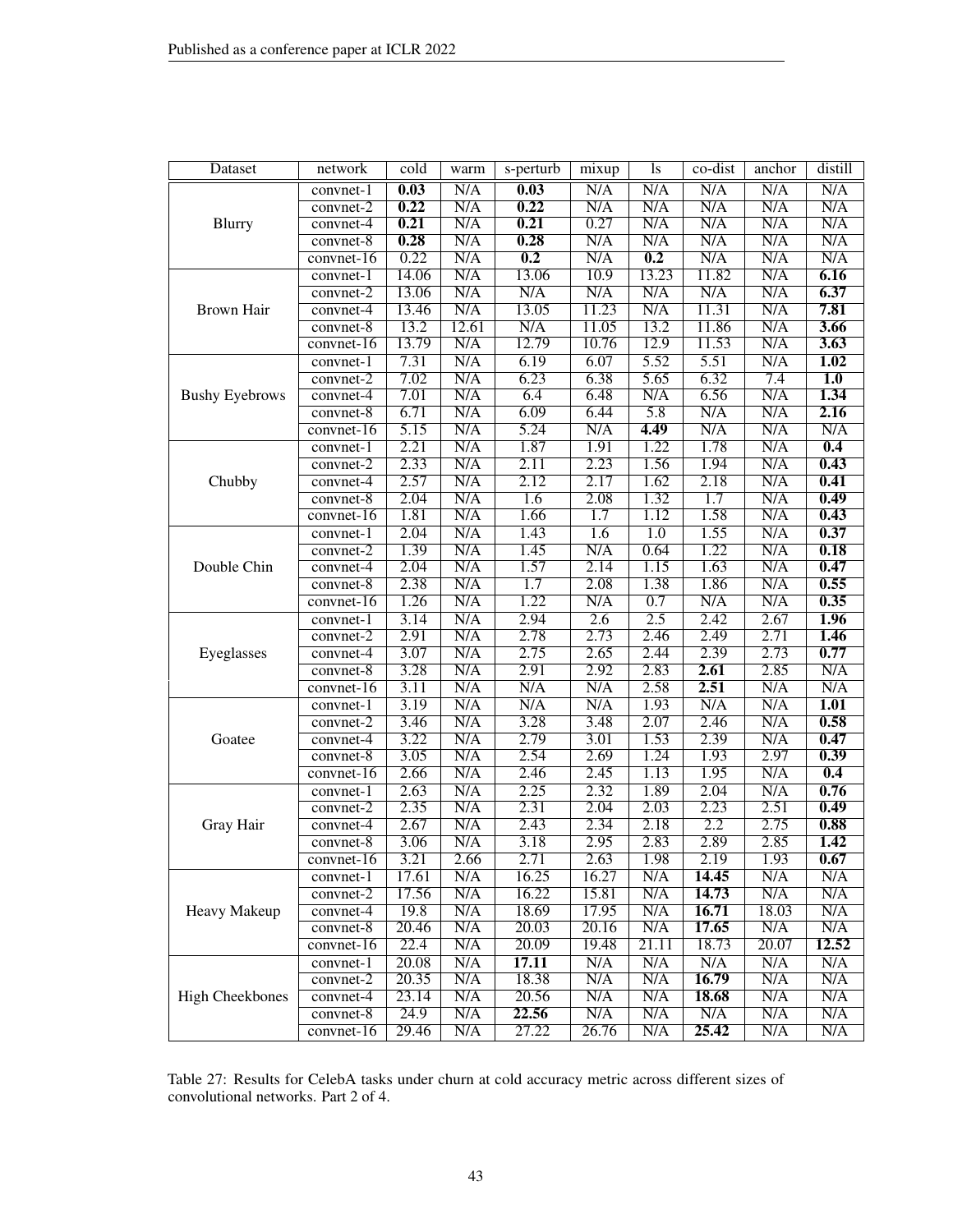| Dataset                  | network      | cold  | warm                    | s-perturb | mixup | ls               | co-dist          | anchor | distill                 |
|--------------------------|--------------|-------|-------------------------|-----------|-------|------------------|------------------|--------|-------------------------|
|                          | $convnet-1$  | 14.08 | N/A                     | 10.88     | 11.53 | 10.88            | 10.68            | 10.74  | N/A                     |
|                          | convnet-2    | 13.93 | N/A                     | 12.23     | 12.7  | N/A              | N/A              | N/A    | N/A                     |
| Male                     | convnet-4    | 15.16 | N/A                     | 13.89     | 13.32 | 12.99            | 12.48            | 12.5   | 10.07                   |
|                          | convnet-8    | 16.31 | N/A                     | 15.26     | 15.33 | 14.92            | 14.62            | N/A    | 12.87                   |
|                          | $convnet-16$ | 16.86 | 15.56                   | 15.79     | 15.77 | 15.91            | 14.98            | 14.92  | 10.73                   |
|                          | convnet-1    | 22.17 | N/A                     | 17.62     | N/A   | N/A              | 16.96            | N/A    | N/A                     |
|                          | convnet-2    | 22.29 | N/A                     | 20.38     | N/A   | N/A              | N/A              | N/A    | N/A                     |
| Mouth Slightly Open      | convnet-4    | 23.01 | N/A                     | N/A       | N/A   | N/A              | N/A              | N/A    | N/A                     |
|                          | convnet-8    | 26.52 | N/A                     | N/A       | N/A   | N/A              | N/A              | N/A    | $\overline{\text{N/A}}$ |
|                          | convnet-16   | 31.25 | 29.07                   | 29.08     | 28.74 | 28.95            | 27.64            | 30.03  | 23.06                   |
|                          | convnet-1    | 0.7   | N/A                     | 0.44      | 0.64  | 0.21             | 0.52             | N/A    | 0.07                    |
|                          | convnet-2    | 0.61  | N/A                     | 0.66      | N/A   | 0.42             | $\overline{0.8}$ | N/A    | 0.17                    |
| Mustache                 | convnet-4    | 0.77  | N/A                     | 0.4       | 0.86  | 0.38             | 0.68             | N/A    | 0.11                    |
|                          | convnet-8    | 0.62  | N/A                     | 0.5       | N/A   | 0.41             | 0.65             | 0.41   | 0.18                    |
|                          | $convnet-16$ | 0.54  | N/A                     | 0.38      | N/A   | 0.34             | N/A              | N/A    | 0.14                    |
|                          | convnet-1    | 0.97  | N/A                     | 0.36      | 0.54  | 0.74             | 0.66             | N/A    | $\overline{0.09}$       |
|                          | $convnet-2$  | 1.0   | $\overline{\text{N/A}}$ | 0.75      | 1.07  | N/A              | N/A              | N/A    | 0.34                    |
| Narrow Eyes              | convnet-4    | 0.48  | N/A                     | 0.32      | N/A   | 0.56             | N/A              | N/A    | $\overline{\text{N/A}}$ |
|                          | convnet-8    | 0.48  | N/A                     | N/A       | N/A   | N/A              | N/A              | N/A    | N/A                     |
|                          | convnet-16   | 0.19  | N/A                     | 0.18      | N/A   | N/A              | N/A              | N/A    | N/A                     |
|                          | convnet-1    | 12.32 | N/A                     | 10.85     | 11.5  | N/A              | 9.95             | 11.34  | 7.4                     |
|                          | convnet-2    | 12.82 | 11.52                   | 10.9      | 11.05 | 10.91            | 9.95             | 11.34  | 4.02                    |
| No Beard                 | convnet-4    | 12.21 | N/A                     | 11.92     | 11.64 | N/A              | 10.59            | N/A    | 6.4                     |
|                          | convnet-8    | 13.59 | N/A                     | 12.55     | 11.99 | 12.61            | 10.91            | 13.0   | 6.16                    |
|                          | convnet-16   | 13.75 | 12.59                   | 12.35     | 12.1  | 12.19            | 11.45            | 12.77  | 6.25                    |
|                          | convnet-1    | 14.15 | N/A                     | 12.26     | N/A   | N/A              | N/A              | N/A    | 2.43                    |
|                          | convnet-2    | 16.24 | N/A                     | 14.91     | 14.84 | N/A              | N/A              | N/A    | 3.21                    |
| Oval Face                | convnet-4    | 13.96 | N/A                     | 12.65     | 13.23 | N/A              | 14.23            | N/A    | 2.77                    |
|                          | convnet-8    | 12.14 | N/A                     | 11.65     | 10.94 | 10.82            | N/A              | N/A    | 2.54                    |
|                          | $convnet-16$ | 10.69 | N/A                     | N/A       | 8.81  | N/A              | N/A              | N/A    | 1.91                    |
|                          | convnet-1    | 2.09  | $\overline{\text{N/A}}$ | 2.08      | 1.87  | $\overline{1.5}$ | 1.98             | N/A    | 1.26                    |
|                          | convnet-2    | 1.93  | 2.08                    | 1.51      | 1.66  | 1.04             | 1.58             | 2.27   | 0.34                    |
| Pale Skin                | convnet-4    | 2.13  | N/A                     | 1.87      | 1.94  | 1.42             | $\overline{1.9}$ | N/A    | 0.46                    |
|                          | convnet-8    | 1.98  | 1.88                    | 1.4       | 1.41  | 0.83             | 1.52             | 1.89   | 0.29                    |
|                          | convnet-16   | 1.44  | N/A                     | N/A       | N/A   | $\overline{1.0}$ | 1.56             | N/A    | N/A                     |
|                          | convnet-1    | 15.42 | N/A                     | 13.99     | N/A   | N/A              | N/A              | N/A    | 2.65                    |
|                          | convnet-2    | 16.07 | N/A                     | 14.29     | 13.62 | N/A              | N/A              | N/A    | N/A                     |
| Pointy Nose              | convnet-4    | 13.81 | N/A                     | 12.23     | 12.73 | N/A              | N/A              | N/A    | 3.06                    |
|                          | $convnet-8$  | 11.64 | N/A                     | 9.99      | N/A   | 11.61            | N/A              | N/A    | 2.3                     |
|                          | convnet-16   | 9.84  | N/A                     | 10.12     | 9.1   | 9.44             | N/A              | N/A    | 3.94                    |
|                          | convnet-1    | 4.18  | N/A                     | 3.37      | 3.07  | 2.55             | 2.96             | 3.44   | 0.63                    |
|                          | convnet-2    | 4.42  | N/A                     | 4.32      | 4.37  | $\overline{3.7}$ | 3.89             | N/A    | 1.08                    |
| <b>Receding Hairline</b> | $convnet-4$  | 4.62  | N/A                     | 4.17      | N/A   | 3.31             | 3.76             | N/A    | 1.44                    |
|                          | $convnet-8$  | 4.5   | N/A                     | 4.42      | 4.38  | 3.83             | 4.24             | N/A    | 1.83                    |
|                          | convnet-16   | 3.76  | N/A                     | 3.38      | 2.97  | 2.5              | N/A              | N/A    | 0.89                    |
|                          | convnet-1    | 2.54  | N/A                     | 2.09      | 2.05  | 1.16             | 1.97             | N/A    | 0.38                    |
|                          | convnet-2    | 2.38  | N/A                     | 2.3       | 2.14  | 1.25             | 2.28             | N/A    | 0.35                    |
| Rosy Cheeks              | convnet-4    | 3.0   | N/A                     | 2.43      | 2.51  | 1.9              | 2.41             | N/A    | 0.57                    |
|                          | convnet-8    | 2.23  | N/A                     | 1.86      | 1.86  | 1.44             | N/A              | N/A    | 0.45                    |
|                          | $convnet-16$ | 1.58  | N/A                     | 1.37      | 1.48  | 0.84             | N/A              | N/A    | 0.33                    |

<span id="page-43-0"></span>Table 28: Results for CelebA tasks under churn at cold accuracy metric across different sizes of convolutional networks. Part 3 of 4.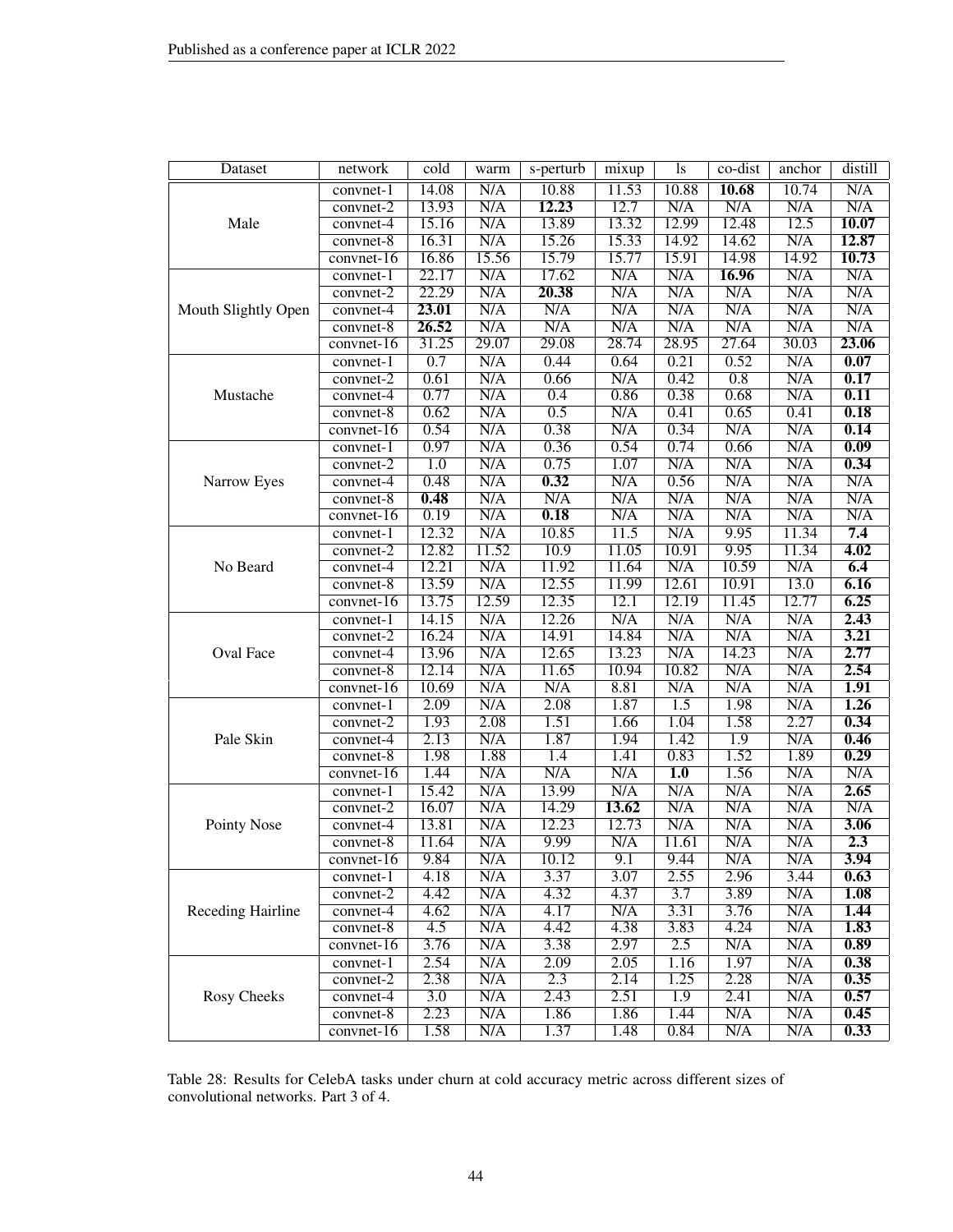| <b>Dataset</b>          | network                        | cold             | warm  | s-perturb               | mixup            | <sub>1s</sub> | co-dist          | anchor | distill          |
|-------------------------|--------------------------------|------------------|-------|-------------------------|------------------|---------------|------------------|--------|------------------|
|                         | convnet-1                      | 2.94             | N/A   | 2.86                    | 2.44             | 1.1           | 2.26             | N/A    | 0.39             |
|                         | convnet-2                      | 2.81             | 2.55  | 2.72                    | 2.28             | 1.15          | 2.03             | 2.85   | 0.4              |
| Sideburns               | convnet-4                      | 3.64             | N/A   | 2.43                    | 2.78             | 1.39          | 1.98             | 2.89   | 0.38             |
|                         | convnet-8                      | 2.74             | N/A   | 2.48                    | 2.56             | 1.12          | 1.72             | N/A    | 0.24             |
|                         | $convnet-16$                   | 3.68             | 3.45  | $\overline{3.0}$        | 3.01             | 1.97          | 2.68             | 3.34   | 0.73             |
|                         | convnet-1                      | 15.69            | N/A   | 13.19                   | N/A              | N/A           | 12.1             | 11.68  | 7.9              |
|                         | convnet-2                      | 14.6             | N/A   | 12.49                   | N/A              | N/A           | 12.1             | N/A    | N/A              |
| Smiling                 | convnet-4                      | 15.51            | N/A   | 13.95                   | N/A              | N/A           | 12.93            | 12.93  | 10.51            |
|                         | $convnet-8$                    | 18.75            | N/A   | 15.82                   | 16.83            | N/A           | 15.42            | N/A    | N/A              |
|                         | convnet-16                     | 23.22            | N/A   | 20.93                   | 20.69            | 20.7          | 19.72            | 21.27  | N/A              |
|                         | convnet-1                      | 5.75             | N/A   | 3.71                    | 4.29             | 5.56          | 4.46             | N/A    | 0.85             |
|                         | convnet-2                      | 6.46             | N/A   | 5.28                    | 6.14             | N/A           | N/A              | N/A    | 1.08             |
| Straight Hair           | convnet-4                      | 6.05             | N/A   | $\overline{5.02}$       | N/A              | N/A           | N/A              | N/A    | 1.28             |
|                         | convnet-8                      | 4.52             | N/A   | 4.55                    | N/A              | N/A           | N/A              | N/A    | $\overline{1.2}$ |
|                         | convnet-16                     | 5.47             | N/A   | 5.58                    | N/A              | 4.68          | N/A              | N/A    | N/A              |
|                         | convnet-1                      | 19.16            | N/A   | 17.36                   | 17.53            | N/A           | 16.15            | N/A    | 9.73             |
|                         | convnet-2                      | 20.05            | N/A   | 19.23                   | 19.77            | N/A           | 18.29            | N/A    | N/A              |
| Wavy Hair               | convnet-4                      | 19.38            | N/A   | 17.93                   | 17.01            | 20.82         | 16.92            | N/A    | 7.53             |
|                         | convnet-8                      | 19.13            | N/A   | 17.86                   | 17.5             | 18.6          | 17.5             | 18.9   | 12.31            |
|                         | convnet-16                     | 19.23            | N/A   | 19.7                    | 17.36            | 18.97         | 16.75            | N/A    | 11.37            |
|                         | convnet-1                      | 12.07            | 10.52 | 9.43                    | 8.34             | 7.36          | 9.14             | 11.0   | 1.78             |
|                         | $convnet-2$                    | 10.98            | N/A   | 9.78                    | 9.8              | N/A           | 8.77             | N/A    | 1.97             |
| <b>Wearing Earrings</b> | convnet-4                      | 10.41            | N/A   | 9.21                    | 9.22             | 8.72          | 8.79             | N/A    | 2.15             |
|                         | convnet-8                      | 7.05             | N/A   | 7.31                    | 7.54             | 6.44          | N/A              | N/A    | 1.71             |
|                         | convnet-16                     | 7.73             | N/A   | 7.58                    | 6.49             | 5.52          | N/A              | N/A    | 1.53             |
|                         | convnet-1                      | 2.73             | 2.35  | 2.26                    | $\overline{2.3}$ | 2.11          | $\overline{2.1}$ | 2.09   | 1.23             |
|                         | convnet-2                      | 2.33             | N/A   | 2.25                    | 2.39             | 2.06          | 2.22             | 2.18   | 1.44             |
| Wearing Hat             | convnet-4                      | 2.57             | 2.58  | 2.42                    | 2.57             | 2.15          | 2.2              | 2.17   | 0.93             |
|                         | convnet-8                      | $\overline{3.0}$ | 2.83  | 2.71                    | 2.89             | 2.49          | 2.32             | 2.54   | 1.01             |
|                         | $convnet-16$                   | 3.09             | N/A   | 3.03                    | N/A              | 2.83          | 2.81             | 2.73   | 2.42             |
|                         | $\overline{\text{convnet}}$ -1 | 15.83            | N/A   | 14.95                   | N/A              | N/A           | N/A              | N/A    | N/A              |
|                         | convnet-2                      | 14.95            | 13.66 | 13.89                   | 13.55            | 13.95         | 13.03            | 12.26  | 8.63             |
| <b>Wearing Lipstick</b> | convnet-4                      | 17.23            | N/A   | 15.16                   | 15.08            | 15.28         | 14.37            | N/A    | 11.92            |
|                         | convnet-8                      | 18.3             | N/A   | 16.93                   | 16.46            | N/A           | 15.27            | N/A    | N/A              |
|                         | convnet-16                     | 20.15            | 17.99 | 17.87                   | 17.28            | 18.2          | 16.93            | 17.86  | 12.74            |
|                         | convnet-1                      | 2.08             | N/A   | 1.62                    | N/A              | 1.67          | N/A              | N/A    | N/A              |
|                         | convnet-2                      | 2.37             | N/A   | 1.87                    | N/A              | 2.21          | N/A              | N/A    | N/A              |
| <b>Wearing Necklace</b> | convnet-4                      | 1.81             | N/A   | 1.63                    | N/A              | N/A           | N/A              | N/A    | N/A              |
|                         | convnet-8                      | 2.04             | N/A   | $\overline{\text{N/A}}$ | N/A              | 1.76          | N/A              | N/A    | N/A              |
|                         | convnet-16                     | 1.46             | N/A   | 1.42                    | N/A              | 1.06          | N/A              | N/A    | N/A              |
|                         | convnet-1                      | 4.21             | N/A   | 3.76                    | 3.83             | 3.45          | 3.66             | 3.57   | 3.26             |
|                         | convnet-2                      | 4.03             | N/A   | 3.71                    | $\overline{3.8}$ | 3.82          | 3.39             | 3.64   | 1.06             |
| Wearing Necktie         | $convnet-4$                    | 4.45             | N/A   | 4.28                    | N/A              | 4.24          | 4.03             | 4.37   | N/A              |
|                         | convnet-8                      | 4.75             | 4.04  | 3.88                    | 4.02             | 3.94          | 3.51             | 4.13   | 2.01             |
|                         | convnet-16                     | 4.78             | 4.06  | 4.03                    | 3.96             | 4.2           | 3.95             | 4.0    | 1.72             |
|                         | $convnet-1$                    | 13.17            | N/A   | N/A                     | N/A              | N/A           | 10.53            | N/A    | N/A              |
|                         | convnet-2                      | 13.9             | N/A   | 12.1                    | 12.29            | N/A           | 11.5             | N/A    | 4.24             |
| Young                   | convnet-4                      | 13.59            | N/A   | 12.1                    | 11.88            | N/A           | N/A              | N/A    | 5.21             |
|                         | convnet-8                      | 13.73            | N/A   | 12.73                   | 12.24            | N/A           | 11.89            | N/A    | N/A              |
|                         | $convert-16$                   | 12.62            | N/A   | 12.06                   | 11.93            | N/A           | 11.22            | N/A    | 6.54             |

<span id="page-44-0"></span>Table 29: Results for CelebA tasks under churn at cold accuracy metric across different sizes of convolutional networks. Part 4 of 4.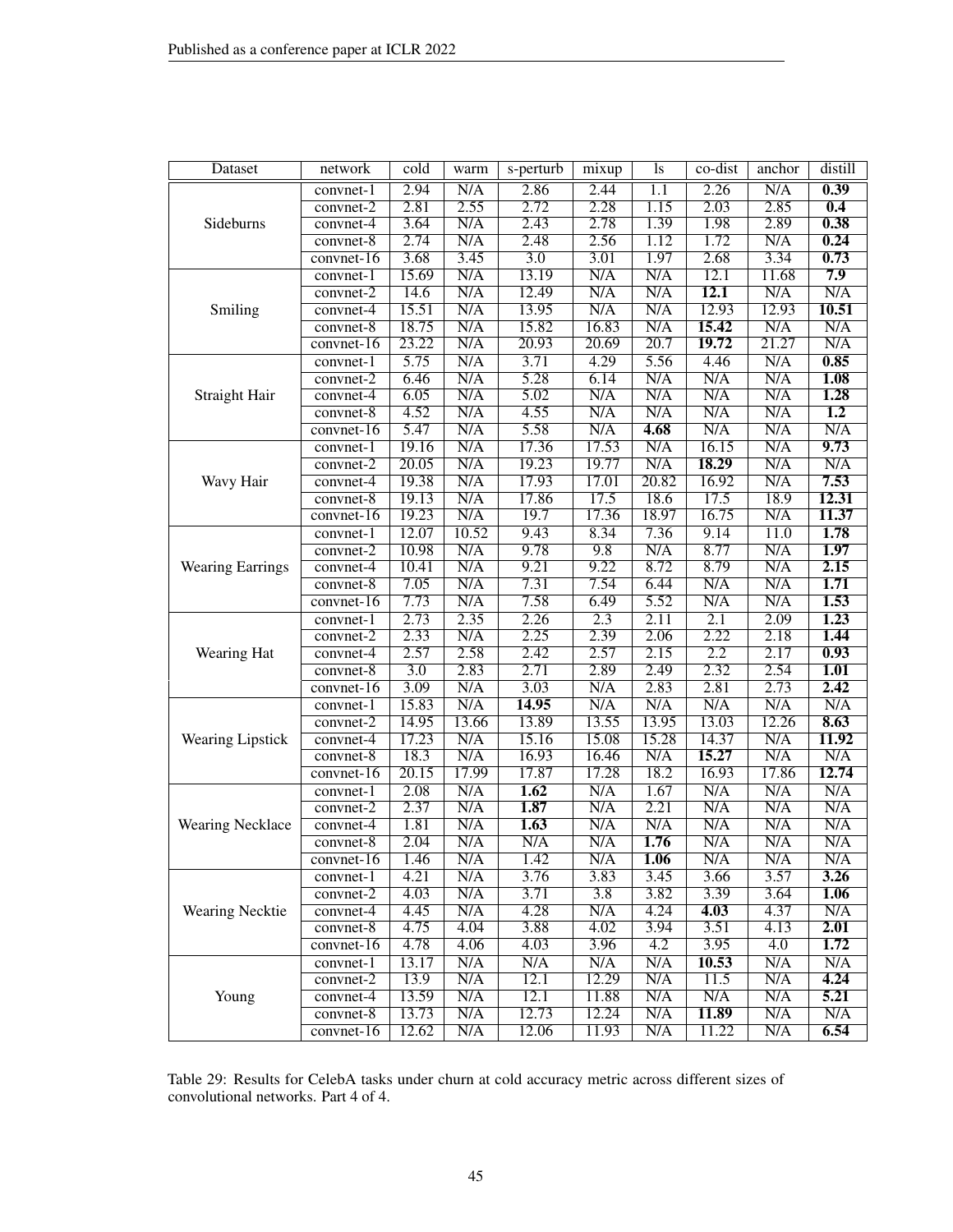|                            |                  | convnet-1        |                  | $convnet-2$ |                  | convnet-4         |       | $convnet-8$ |                  | convnet- $16$    |
|----------------------------|------------------|------------------|------------------|-------------|------------------|-------------------|-------|-------------|------------------|------------------|
| <b>Dataset</b>             | Error            | Churn            | Error            | Churn       | Error            | Churn             | Error | Churn       | Error            | Churn            |
| 5 o Clock Shadow           | 0.79             | 0.98             | 0.78             | 0.98        | 0.78             | 0.98              | 0.83  | 1.06        | 0.83             | 1.07             |
| <b>Arched Eyebrows</b>     | 0.82             | $\overline{1.2}$ | 0.81             | 1.23        | 0.84             | 1.21              | 0.84  | 1.38        | 0.81             | 1.36             |
| Attractive                 | 0.37             | 0.79             | 0.36             | 0.92        | 0.37             | 0.83              | 0.38  | 0.97        | $\overline{0.4}$ | 0.85             |
| <b>Bags Under Eyes</b>     | 0.84             | $\overline{1.2}$ | 0.87             | 1.25        | 0.86             | 1.24              | 0.86  | 1.32        | 0.87             | 1.38             |
| Bald                       | 0.38             | 0.42             | 0.43             | 0.47        | 0.48             | 0.54              | 0.44  | 0.48        | 0.54             | 0.58             |
| <b>Bangs</b>               | 0.77             | 0.83             | $\overline{0.8}$ | 0.88        | 0.8              | 0.85              | 0.83  | 0.93        | 0.82             | 0.91             |
| <b>Big Lips</b>            | $\overline{0.8}$ | 1.51             | 0.82             | 1.55        | 0.81             | 1.53              | 0.8   | 1.53        | 0.76             | 1.56             |
| <b>Big Nose</b>            | 0.81             | 1.23             | 0.82             | 1.18        | 0.82             | 1.25              | 0.82  | 1.36        | 0.81             | 1.37             |
| <b>Black Hair</b>          | 0.78             | 0.96             | 0.79             | 1.01        | 0.78             | 0.97              | 0.78  | 0.98        | $\overline{0.8}$ | 1.04             |
| <b>Blond Hair</b>          | $\overline{0.8}$ | 0.86             | $\overline{0.8}$ | 0.91        | 0.82             | 0.95              | 0.82  | 0.94        | 0.83             | 0.96             |
| <b>Blurry</b>              | 0.59             | 0.66             | 0.55             | 0.66        | 0.57             | 0.67              | 0.58  | 0.67        | 0.55             | 0.63             |
| <b>Brown Hair</b>          | 0.83             | $\overline{1.2}$ | 0.83             | 1.14        | 0.84             | 1.17              | 0.87  | 1.21        | 0.83             | $\overline{1.3}$ |
| <b>Bushy Eyebrows</b>      | 0.83             | 1.09             | 0.82             | 1.12        | 0.86             | 1.16              | 0.85  | 1.22        | 0.82             | 1.14             |
| Chubby                     | 0.62             | 0.72             | 0.65             | 0.77        | 0.65             | 0.78              | 0.64  | 0.76        | 0.64             | 0.77             |
| Double Chin                | 0.58             | 0.68             | 0.6              | 0.69        | 0.59             | 0.69              | 0.6   | 0.72        | 0.59             | 0.69             |
| Eyeglasses                 | 0.6              | 0.68             | 0.64             | 0.7         | 0.63             | 0.68              | 0.61  | 0.69        | 0.66             | 0.73             |
| Goatee                     | 0.67             | $\overline{0.8}$ | 0.66             | 0.78        | 0.69             | 0.81              | 0.69  | 0.82        | 0.66             | $\overline{0.8}$ |
| <b>Gray Hair</b>           | 0.54             | 0.59             | 0.54             | 0.59        | 0.61             | 0.68              | 0.62  | 0.72        | 0.59             | 0.67             |
| <b>Heavy Makeup</b>        | 0.56             | 0.74             | 0.58             | 0.75        | 0.59             | 0.83              | 0.6   | 0.92        | 0.59             | 0.92             |
| <b>High Cheekbones</b>     | 0.45             | 0.76             | 0.45             | 0.77        | 0.49             | 1.09              | 0.47  | 1.05        | 0.5              | 1.31             |
| Male                       | 0.45             | 0.54             | 0.47             | 0.61        | 0.45             | 0.65              | 0.48  | 0.64        | 0.47             | 0.71             |
| <b>Mouth Slightly Open</b> | 0.39             | 0.67             | 0.4              | 0.83        | 0.38             | 0.92              | 0.45  | 1.44        | 0.57             | 1.78             |
| <b>Mustache</b>            | 0.5              | 0.55             | 0.54             | 0.61        | 0.55             | 0.62              | 0.5   | 0.57        | 0.54             | 0.61             |
| Narrow Eyes                | 0.73             | 0.97             | 0.76             | 1.06        | 0.76             | 1.02              | 0.76  | 1.04        | 0.73             | 0.97             |
| No Beard                   | 0.83             | 1.01             | 0.83             | 1.07        | 0.84             | 1.11              | 0.85  | 1.11        | 0.86             | 1.19             |
| <b>Oval Face</b>           | 0.79             | 1.54             | 0.83             | 1.51        | 0.79             | 1.57              | 0.77  | 1.59        | 0.79             | 1.85             |
| Pale Skin                  | 0.63             | 0.71             | 0.59             | 0.68        | 0.63             | 0.74              | 0.61  | 0.72        | 0.61             | 0.73             |
| <b>Pointy Nose</b>         | 0.79             | 1.46             | 0.79             | 1.45        | 0.78             | 1.55              | 0.77  | 1.66        | 0.75             | 1.62             |
| <b>Receding Hairline</b>   | 0.66             | 0.78             | 0.7              | 0.85        | 0.75             | 0.92              | 0.71  | 0.87        | 0.72             | 0.91             |
| <b>Rosy Cheeks</b>         | 0.67             | $\overline{0.8}$ | 0.69             | 0.83        | 0.69             | 0.89              | 0.69  | 0.86        | 0.66             | 0.79             |
| Sideburns                  | 0.66             | 0.77             | 0.62             | 0.73        | 0.65             | 0.77              | 0.63  | 0.78        | 0.62             | 0.96             |
| Smiling                    | 0.35             | 0.59             | 0.34             | 0.51        | 0.35             | 0.69              | 0.39  | 0.85        | 0.42             | 1.35             |
| <b>Straight Hair</b>       | 0.81             | 1.38             | 0.83             | 1.48        | 0.83             | 1.42              | 0.81  | 1.39        | 0.82             | 1.76             |
| Wavy Hair                  | 0.72             | 0.98             | 0.73             | 1.06        | 0.72             | 1.06              | 0.71  | 1.09        | 0.72             | 1.14             |
| <b>Wearing Earrings</b>    | 0.87             | 1.32             | 0.84             | 1.27        | 0.87             | 1.41              | 0.84  | 1.36        | 0.85             | 1.38             |
| <b>Wearing Hat</b>         | 0.53             | 0.55             | 0.57             | 0.58        | 0.62             | 0.65              | 0.59  | 0.63        | 0.63             | 0.67             |
| <b>Wearing Lipstick</b>    | $\overline{0.4}$ | 0.56             | 0.39             | 0.61        | 0.4              | 0.66              | 0.38  | 0.62        | 0.39             | $\overline{0.7}$ |
| <b>Wearing Necklace</b>    | 0.75             | 1.05             | 0.78             | 1.06        | $\overline{0.8}$ | $\overline{1.11}$ | 0.78  | 1.08        | 0.76             | 1.06             |
| <b>Wearing Necktie</b>     | 0.66             | 0.7              | 0.71             | 0.75        | 0.71             | 0.78              | 0.73  | 0.78        | 0.71             | 0.78             |
| Young                      | 0.85             | 1.11             | 0.85             | 1.18        | 0.85             | 1.19              | 0.87  | 1.21        | 0.82             | 1.17             |

<span id="page-45-0"></span>Table 30: CelebA Error Bands: Average standard errors for error and churn across baselines for each dataset and network across 100 runs.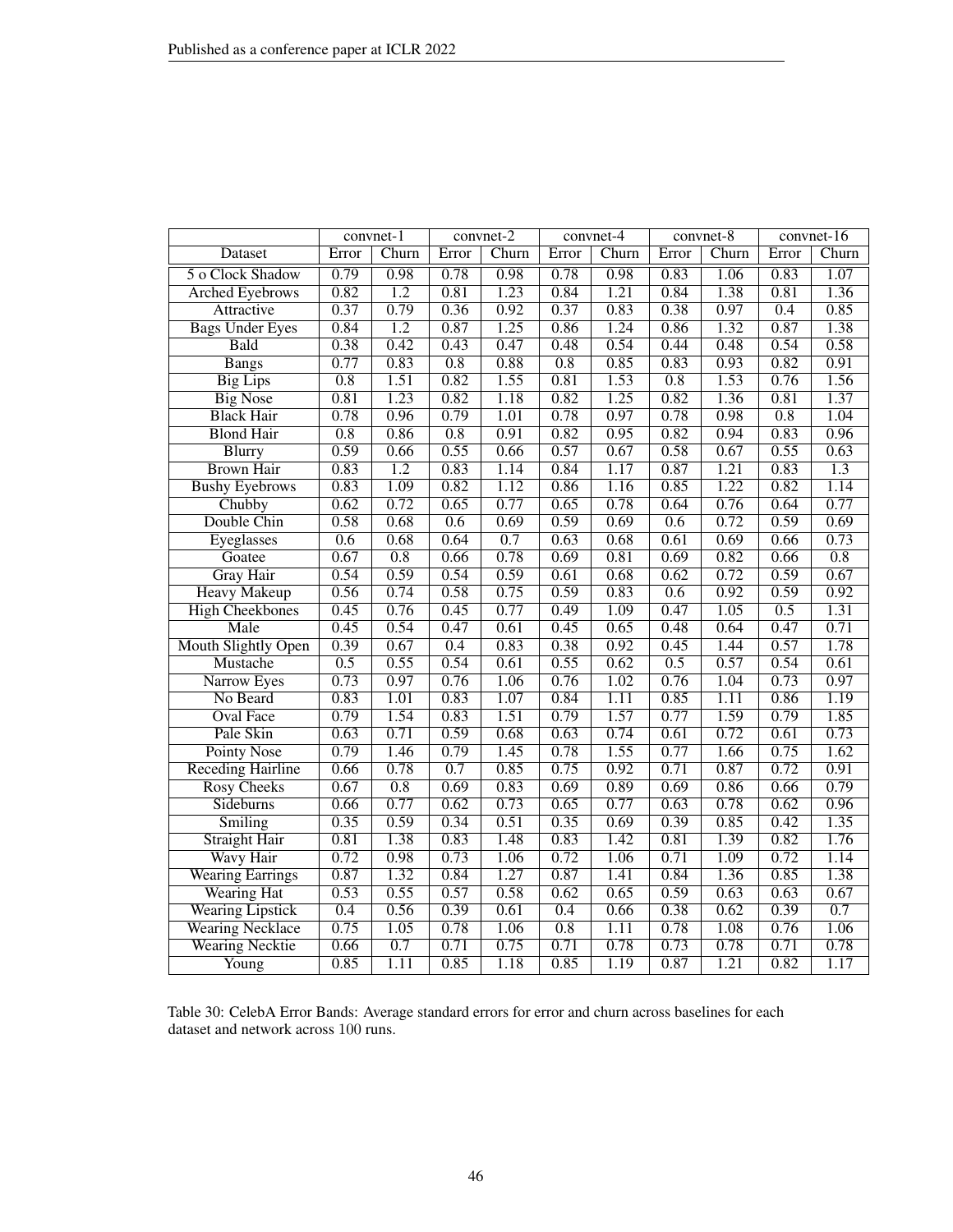| Dataset                | network      | $\overline{\text{cold}}$ | warm | s-perturb               | mixup            | <sup>1</sup> s          | co-dist          | anchor                  | distill           |
|------------------------|--------------|--------------------------|------|-------------------------|------------------|-------------------------|------------------|-------------------------|-------------------|
|                        | convnet-1    | 6.65                     | N/A  | 6.51                    | 5.47             | N/A                     | N/A              | N/A                     | 1.65              |
|                        | convnet-2    | 6.5                      | N/A  | 6.29                    | N/A              | N/A                     | N/A              | N/A                     | 1.87              |
| 5 o Clock Shadow       | convnet-4    | 6.33                     | N/A  | 5.85                    | $\overline{5.6}$ | $\overline{\text{N/A}}$ | N/A              | N/A                     | 1.79              |
|                        | convnet-8    | 6.1                      | N/A  | N/A                     | N/A              | N/A                     | N/A              | N/A                     | 1.61              |
|                        | convnet-16   | 6.67                     | N/A  | 6.32                    | 5.52             | N/A                     | 5.55             | N/A                     | 1.67              |
|                        | convnet-1    | 15.6                     | N/A  | 12.64                   | 12.44            | N/A                     | N/A              | N/A                     | 3.73              |
|                        | convnet-2    | 15.8                     | N/A  | 14.01                   | N/A              | N/A                     | N/A              | N/A                     | 5.24              |
| Arched Eyebrows        | convnet-4    | 14.87                    | N/A  | 13.34                   | N/A              | N/A                     | N/A              | N/A                     | 3.92              |
|                        | convnet-8    | 15.52                    | N/A  | N/A                     | N/A              | N/A                     | N/A              | N/A                     | 5.16              |
|                        | $convnet-16$ | 15.72                    | N/A  | 12.99                   | 12.91            | N/A                     | 12.17            | N/A                     | $\overline{3.8}$  |
|                        | convnet-1    | 16.61                    | N/A  | N/A                     | N/A              | N/A                     | N/A              | N/A                     | $\overline{5.33}$ |
|                        | convnet-2    | 16.67                    | N/A  | 14.58                   | N/A              | N/A                     | N/A              | N/A                     | 4.25              |
| Attractive             | convnet-4    | 16.01                    | N/A  | 15.36                   | N/A              | N/A                     | N/A              | N/A                     | 4.15              |
|                        | convnet-8    | 16.63                    | N/A  | 14.49                   | N/A              | N/A                     | N/A              | N/A                     | 4.02              |
|                        | convnet-16   | 16.45                    | N/A  | 14.96                   | N/A              | N/A                     | N/A              | N/A                     | 4.05              |
|                        | convnet-1    | 10.22                    | N/A  | 8.62                    | N/A              | N/A                     | N/A              | N/A                     | 2.48              |
|                        | $convnet-2$  | 10.07                    | N/A  | 8.58                    | N/A              | N/A                     | N/A              | N/A                     | 2.5               |
| <b>Bags Under Eyes</b> | convnet-4    | 9.14                     | N/A  | N/A                     | N/A              | N/A                     | N/A              | N/A                     | 3.54              |
|                        | convnet-8    | 9.5                      | N/A  | 8.52                    | N/A              | N/A                     | N/A              | N/A                     | 2.4               |
|                        | $convnet-16$ | 9.47                     | N/A  | N/A                     | N/A              | N/A                     | N/A              | N/A                     | N/A               |
|                        | convnet-1    | 1.61                     | N/A  | 1.3                     | 1.32             | 1.15                    | $\overline{1.2}$ | 1.13                    | 0.44              |
|                        | convnet-2    | 1.58                     | N/A  | 1.35                    | 1.3              | 1.24                    | 1.29             | 1.44                    | 0.5               |
| Bald                   | convnet-4    | 1.38                     | N/A  | 1.24                    | 1.27             | $\overline{1.1}$        | 1.22             | 1.02                    | 0.39              |
|                        | $convnet-8$  | 1.42                     | N/A  | 1.33                    | 1.25             | 1.17                    | 1.21             | $\overline{1.1}$        | 0.45              |
|                        | convnet-16   | 1.14                     | N/A  | 1.17                    | 1.15             | 0.93                    | 1.06             | 0.79                    | 0.33              |
|                        | convnet-1    | 5.69                     | N/A  | 4.91                    | N/A              | N/A                     | 4.21             | N/A                     | 1.76              |
|                        | convnet-2    | 5.64                     | N/A  | N/A                     | N/A              | N/A                     | 4.38             | N/A                     | 1.82              |
| <b>Bangs</b>           | convnet-4    | 5.51                     | N/A  | N/A                     | N/A              | N/A                     | N/A              | N/A                     | 2.58              |
|                        | convnet-8    | 5.48                     | N/A  | 5.28                    | N/A              | N/A                     | 4.58             | $\overline{\text{N/A}}$ | 2.21              |
|                        | convnet-16   | 5.52                     | N/A  | N/A                     | N/A              | N/A                     | N/A              | N/A                     | 2.02              |
|                        | convnet-1    | 8.07                     | N/A  | 7.58                    | N/A              | N/A                     | N/A              | N/A                     | 1.98              |
|                        | convnet-2    | 7.91                     | N/A  | 7.31                    | N/A              | N/A                     | N/A              | N/A                     | 1.79              |
| <b>Big Lips</b>        | convnet-4    | 7.72                     | N/A  | $\overline{\text{N/A}}$ | N/A              | N/A                     | N/A              | N/A                     | N/A               |
|                        | convnet-8    | 6.37                     | N/A  | N/A                     | N/A              | N/A                     | N/A              | N/A                     | 1.51              |
|                        | convnet-16   | 4.48                     | N/A  | N/A                     | N/A              | N/A                     | N/A              | N/A                     | 1.0               |
|                        | convnet-1    | 12.13                    | N/A  | 10.63                   | N/A              | N/A                     | N/A              | N/A                     | 4.06              |
|                        | convnet-2    | 12.06                    | N/A  | 10.75                   | N/A              | N/A                     | N/A              | N/A                     | 2.86              |
| <b>Big Nose</b>        | convnet-4    | 11.45                    | N/A  | N/A                     | N/A              | N/A                     | N/A              | N/A                     | N/A               |
|                        | convnet-8    | 11.16                    | N/A  | N/A                     | N/A              | N/A                     | N/A              | N/A                     | 2.8               |
|                        | convnet-16   | 11.82                    | N/A  | 10.64                   | N/A              | N/A                     | N/A              | N/A                     | 2.81              |
|                        | convnet-1    | 11.61                    | N/A  | 10.19                   | N/A              | N/A                     | 8.78             | $\overline{\text{N/A}}$ | 2.98              |
|                        | convnet-2    | 10.9                     | N/A  | 10.05                   | N/A              | N/A                     | N/A              | N/A                     | 3.02              |
| <b>Black Hair</b>      | convnet-4    | 10.37                    | N/A  | 10.09                   | N/A              | N/A                     | N/A              | N/A                     | 2.96              |
|                        | convnet-8    | 10.61                    | N/A  | 10.57                   | N/A              | N/A                     | N/A              | N/A                     | 2.97              |
|                        | $convnet-16$ | 10.68                    | N/A  | 10.27                   | N/A              | N/A                     | N/A              | N/A                     | 2.9               |
|                        | convnet-1    | 5.74                     | N/A  | N/A                     | N/A              | N/A                     | N/A              | N/A                     | 2.09              |
|                        | convnet-2    | 5.62                     | N/A  | 5.37                    | N/A              | N/A                     | 4.52             | N/A                     | 1.88              |
| <b>Blond Hair</b>      | convnet-4    | 5.51                     | N/A  | 5.39                    | 4.9              | N/A                     | 4.49             | N/A                     | 1.97              |
|                        | convnet-8    | 5.62                     | N/A  | 4.95                    | 4.88             | 4.77                    | 4.52             | 4.54                    | 1.93              |
|                        | $convnet-16$ | 5.48                     | N/A  | 5.07                    | 5.04             | 4.86                    | 4.64             | 4.73                    | 1.94              |

<span id="page-46-0"></span>Table 31: Results for CelebA tasks under churn at cold accuracy metric across different sizes of convolutional networks with initial sample 10000. Part 1 of 4.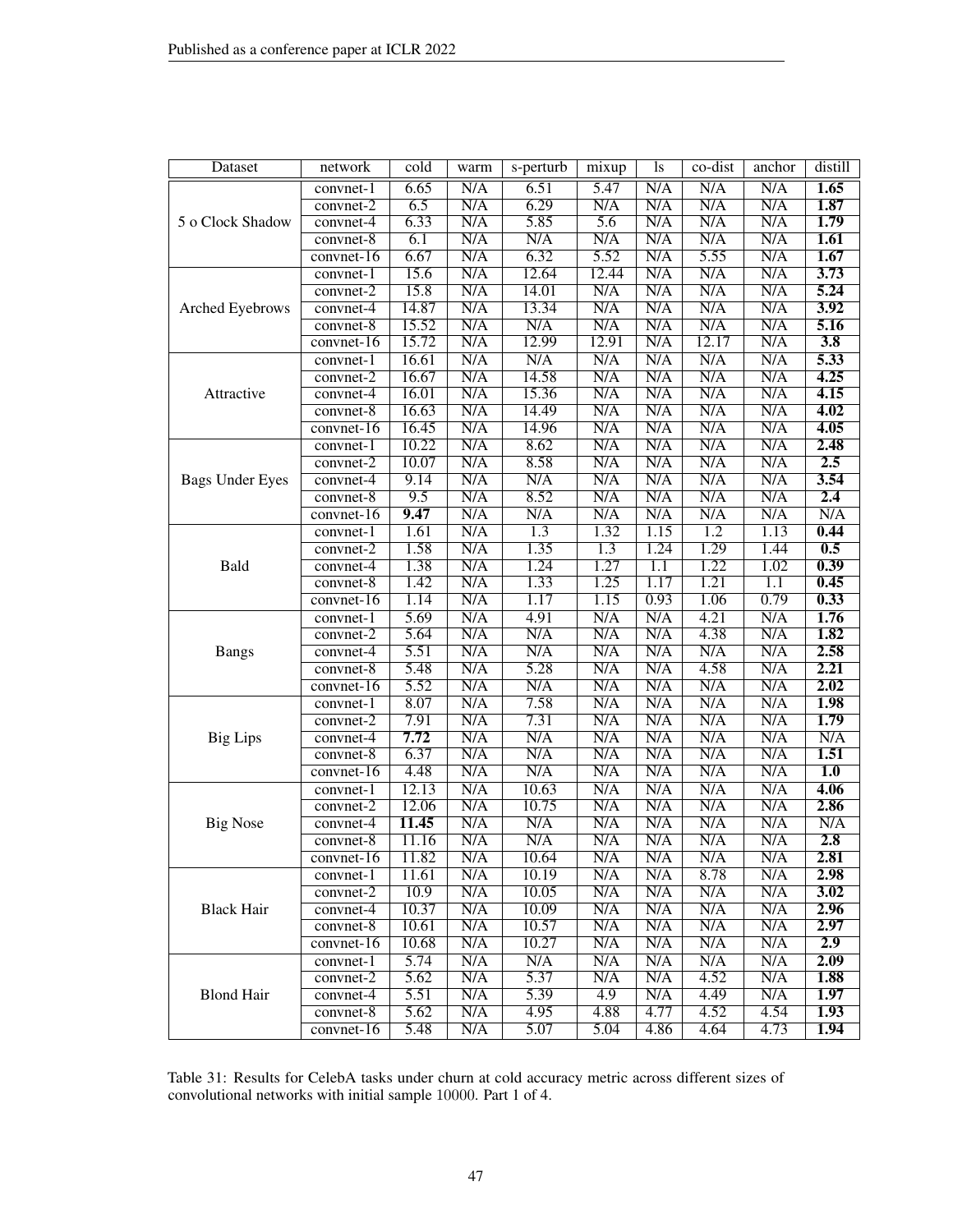| Dataset                | network      | cold              | warm             | s-perturb | mixup                   | <sup>1s</sup>    | $\overline{\text{co-dist}}$ | anchor                  | distill          |
|------------------------|--------------|-------------------|------------------|-----------|-------------------------|------------------|-----------------------------|-------------------------|------------------|
|                        | convnet-1    | 0.08              | N/A              | 0.06      | N/A                     | N/A              | N/A                         | N/A                     | N/A              |
|                        | $convnet-2$  | $\overline{0.08}$ | N/A              | 0.09      | N/A                     | N/A              | N/A                         | N/A                     | N/A              |
| Blurry                 | convnet-4    | 0.04              | N/A              | N/A       | N/A                     | N/A              | N/A                         | N/A                     | N/A              |
|                        | convnet-8    | 0.08              | N/A              | N/A       | N/A                     | N/A              | N/A                         | $\overline{\text{N/A}}$ | N/A              |
|                        | convnet-16   | 0.04              | N/A              | N/A       | N/A                     | N/A              | N/A                         | N/A                     | N/A              |
|                        | convnet-1    | 11.37             | N/A              | 10.55     | N/A                     | N/A              | N/A                         | N/A                     | 3.63             |
|                        | convnet-2    | 11.18             | N/A              | 11.02     | N/A                     | N/A              | N/A                         | N/A                     | 2.88             |
| <b>Brown Hair</b>      | convnet-4    | 10.91             | N/A              | N/A       | N/A                     | N/A              | N/A                         | N/A                     | 3.0              |
|                        | $convnet-8$  | 10.87             | N/A              | 10.56     | N/A                     | N/A              | N/A                         | N/A                     | 2.85             |
|                        | $convnet-16$ | 10.93             | N/A              | 10.55     | N/A                     | N/A              | N/A                         | N/A                     | 2.64             |
|                        | convnet-1    | 7.34              | N/A              | 6.85      | N/A                     | N/A              | N/A                         | N/A                     | 2.38             |
|                        | convnet-2    | 7.24              | N/A              | 6.19      | N/A                     | N/A              | N/A                         | N/A                     | 1.77             |
| <b>Bushy Eyebrows</b>  | convnet-4    | 7.18              | N/A              | 7.07      | N/A                     | N/A              | N/A                         | N/A                     | 2.38             |
|                        | convnet-8    | 6.96              | N/A              | 6.86      | N/A                     | N/A              | N/A                         | N/A                     | 1.77             |
|                        | convnet-16   | 6.79              | N/A              | 6.65      | N/A                     | N/A              | N/A                         | N/A                     | 1.69             |
|                        | convnet-1    | 3.01              | N/A              | 2.7       | N/A                     | 2.28             | N/A                         | N/A                     | 0.73             |
|                        | convnet-2    | 2.99              | N/A              | 2.78      | N/A                     | N/A              | N/A                         | N/A                     | 0.85             |
| Chubby                 | convnet-4    | 2.82              | N/A              | 2.77      | N/A                     | N/A              | N/A                         | N/A                     | 0.83             |
|                        | convnet-8    | 2.47              | N/A              | 2.49      | N/A                     | N/A              | N/A                         | N/A                     | 0.74             |
|                        | $convnet-16$ | 2.36              | N/A              | N/A       | N/A                     | N/A              | N/A                         | N/A                     | 0.66             |
|                        | convnet-1    | $\overline{2.4}$  | N/A              | 2.18      | N/A                     | 1.99             | N/A                         | N/A                     | 0.62             |
|                        | convnet-2    | 2.13              | N/A              | N/A       | N/A                     | 1.95             | N/A                         | N/A                     | 0.63             |
| Double Chin            | convnet-4    | 2.07              | N/A              | 1.94      | N/A                     | N/A              | N/A                         | N/A                     | 0.63             |
|                        | $convnet-8$  | 2.11              | N/A              | 1.9       | N/A                     | N/A              | N/A                         | N/A                     | 0.58             |
|                        | convnet-16   | 1.94              | N/A              | 2.02      | N/A                     | N/A              | N/A                         | N/A                     | 0.59             |
|                        | convnet-1    | 2.52              | $\overline{2.0}$ | 2.09      | 1.98                    | 1.87             | 1.8                         | 1.76                    | $\overline{0.9}$ |
|                        | $convnet-2$  | 2.44              | N/A              | 2.25      | 2.01                    | 1.92             | 1.83                        | N/A                     | 0.84             |
| Eyeglasses             | convnet-4    | 2.33              | N/A              | 1.97      | $\overline{2.0}$        | 1.87             | 1.79                        | N/A                     | 0.81             |
|                        | $convnet-8$  | 2.34              | N/A              | 2.24      | $\overline{2.2}$        | N/A              | 1.81                        | N/A                     | 1.08             |
|                        | convnet-16   | 2.25              | 2.01             | 1.93      | 2.05                    | 1.82             | 1.75                        | 1.93                    | 0.79             |
|                        | convnet-1    | 3.55              | N/A              | 3.38      | N/A                     | N/A              | N/A                         | N/A                     | 1.28             |
|                        | convnet-2    | 3.46              | N/A              | N/A       | N/A                     | N/A              | N/A                         | N/A                     | $\overline{1.7}$ |
| Goatee                 | convnet-4    | 3.56              | N/A              | N/A       | N/A                     | N/A              | N/A                         | N/A                     | 1.56             |
|                        | $convnet-8$  | 3.27              | N/A              | 3.07      | N/A                     | N/A              | N/A                         | N/A                     | 0.95             |
|                        | convnet-16   | 3.23              | N/A              | 3.09      | N/A                     | N/A              | N/A                         | N/A                     | 0.96             |
|                        | convnet-1    | 2.62              | N/A              | 2.41      | 2.04                    | N/A              | 2.05                        | N/A                     | 0.85             |
|                        | $convnet-2$  | 2.57              | N/A              | 2.39      | 2.16                    | $\overline{2.3}$ | 2.04                        | N/A                     | 0.87             |
| Gray Hair              | convnet-4    | 2.49              | N/A              | 2.45      | 2.2                     | N/A              | 2.12                        | N/A                     | 0.82             |
|                        | convnet-8    | 2.5               | N/A              | 2.37      | 2.29                    | N/A              | 2.2                         | 2.32                    | 0.85             |
|                        | convnet-16   | 2.4               | N/A              | 2.22      | 2.01                    | 2.16             | 1.98                        | 2.14                    | 0.77             |
|                        | convnet-1    | 11.2              | N/A              | 9.59      | 8.79                    | N/A              | 7.8                         | N/A                     | 3.04             |
|                        | convnet-2    | 10.72             | N/A              | 9.53      | N/A                     | N/A              | N/A                         | N/A                     | 3.92             |
| Heavy Makeup           | convnet-4    | 10.53             | N/A              | 9.35      | N/A                     | N/A              | 8.12                        | N/A                     | 3.24             |
|                        | convnet-8    | 10.67             | N/A              | 9.93      | N/A                     | N/A              | 8.18                        | N/A                     | 3.17             |
|                        | convnet-16   | 10.96             | N/A              | 9.76      | N/A                     | N/A              | 8.07                        | N/A                     | $\overline{3.4}$ |
|                        | convnet-1    | 12.86             | N/A              | 10.43     | $\overline{\text{N/A}}$ | N/A              | 9.04                        | N/A                     | 3.04             |
|                        | convnet-2    | 12.42             | N/A              | 10.41     | N/A                     | N/A              | N/A                         | N/A                     | 3.04             |
| <b>High Cheekbones</b> | convnet-4    | 12.1              | N/A              | 10.4      | N/A                     | N/A              | N/A                         | N/A                     | 3.04             |
|                        | convnet-8    | 12.37             | N/A              | 9.83      | N/A                     | N/A              | 8.65                        | N/A                     | 2.87             |
|                        | $convnet-16$ | 13.01             | N/A              | 11.45     | N/A                     | N/A              | N/A                         | N/A                     | 4.27             |

<span id="page-47-0"></span>Table 32: Results for CelebA tasks under churn at cold accuracy metric across different sizes of convolutional networks with initial sample 10000. Part 2 of 4.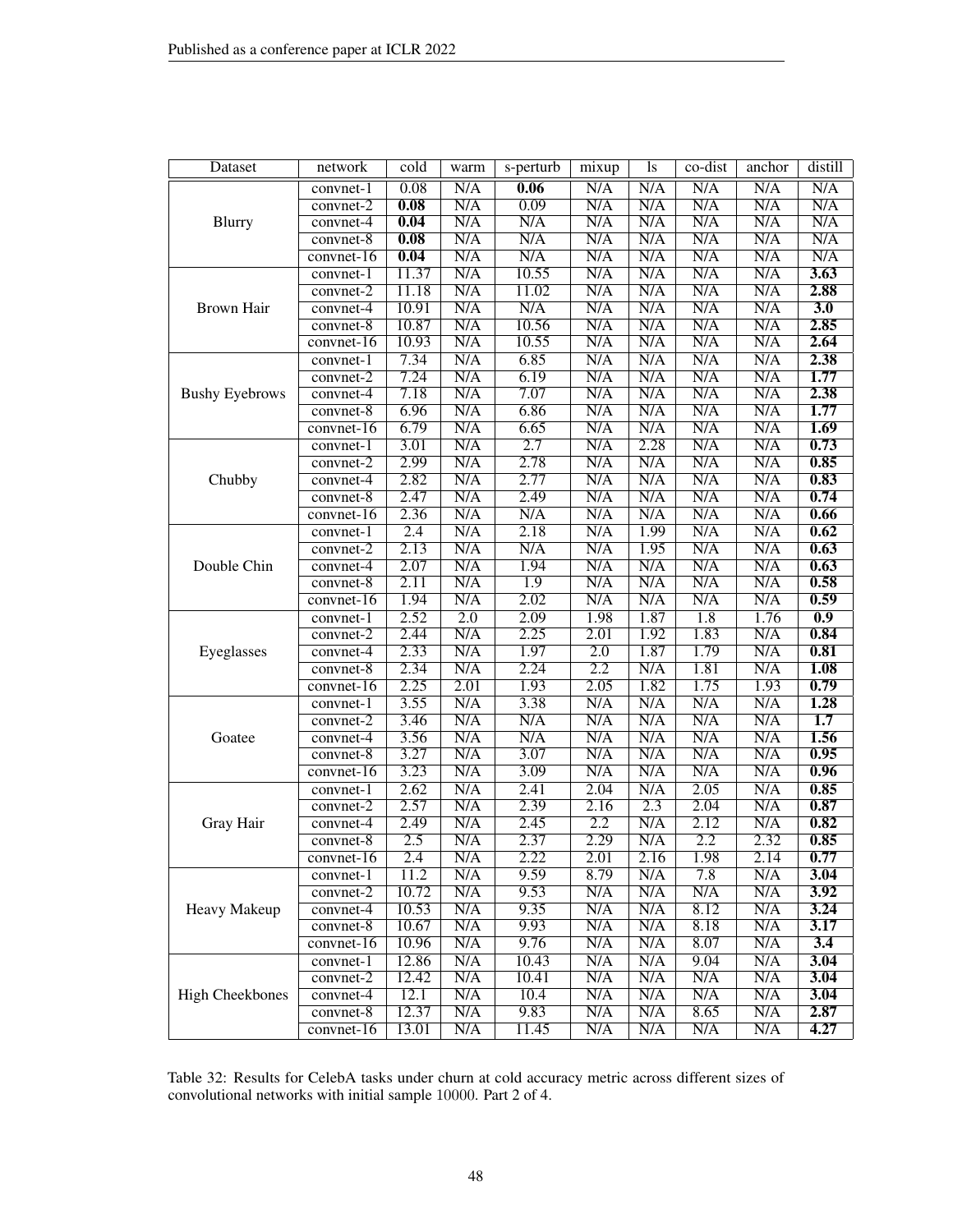| Dataset             | network      | $\overline{\text{cold}}$ | warm                    | s-perturb               | mixup                   | ls   | co-dist          | anchor                  | distill          |
|---------------------|--------------|--------------------------|-------------------------|-------------------------|-------------------------|------|------------------|-------------------------|------------------|
|                     | convnet-1    | 8.42                     | 6.21                    | 6.31                    | 6.2                     | 6.18 | 5.79             | 5.5                     | 3.08             |
|                     | convnet-2    | 8.11                     | N/A                     | 6.39                    | 6.43                    | 6.14 | 6.03             | 5.51                    | 3.27             |
| Male                | convnet-4    | 7.65                     | 6.08                    | 6.15                    | 6.03                    | 6.03 | 5.79             | 5.37                    | 3.18             |
|                     | convnet-8    | 8.04                     | 6.52                    | 6.61                    | 6.34                    | 6.38 | 6.17             | 5.67                    | 3.09             |
|                     | convnet-16   | 8.06                     | 6.45                    | 6.6                     | 6.5                     | 6.49 | 6.25             | 5.83                    | 3.21             |
|                     | convnet-1    | 12.43                    | N/A                     | 10.22                   | N/A                     | N/A  | N/A              | N/A                     | N/A              |
|                     | convnet-2    | 12.16                    | N/A                     | 9.61                    | N/A                     | N/A  | 7.94             | N/A                     | 2.86             |
| Mouth Slightly Open | convnet-4    | 12.54                    | N/A                     | 10.41                   | N/A                     | N/A  | N/A              | N/A                     | 2.82             |
|                     | convnet-8    | 12.31                    | N/A                     | 9.84                    | N/A                     | N/A  | 7.82             | N/A                     | 3.36             |
|                     | convnet-16   | 14.93                    | N/A                     | 10.6                    | N/A                     | N/A  | N/A              | N/A                     | N/A              |
|                     | convnet-1    | 1.94                     | N/A                     | N/A                     | N/A                     | 1.49 | N/A              | N/A                     | 0.51             |
|                     | $convnet-2$  | 1.86                     | $\overline{\text{N/A}}$ | $\overline{\text{N/A}}$ | $\overline{\text{N/A}}$ | 1.49 | N/A              | $\overline{\text{N/A}}$ | 0.52             |
| Mustache            | convnet-4    | 2.09                     | N/A                     | 1.88                    | N/A                     | 1.83 | N/A              | N/A                     | 0.58             |
|                     | convnet-8    | 1.98                     | N/A                     | N/A                     | N/A                     | 1.56 | N/A              | N/A                     | N/A              |
|                     | convnet-16   | 1.64                     | N/A                     | 1.56                    | N/A                     | 1.33 | N/A              | N/A                     | 0.49             |
|                     | convnet-1    | 4.11                     | N/A                     | 3.43                    | N/A                     | N/A  | N/A              | N/A                     | 0.94             |
|                     | $convnet-2$  | 3.58                     | N/A                     | N/A                     | N/A                     | N/A  | N/A              | N/A                     | 0.97             |
| Narrow Eyes         | convnet-4    | 3.14                     | N/A                     | 2.63                    | N/A                     | N/A  | N/A              | N/A                     | 0.69             |
|                     | convnet-8    | $\overline{2.0}$         | N/A                     | N/A                     | N/A                     | N/A  | N/A              | N/A                     | 0.44             |
|                     | convnet-16   | 1.06                     | N/A                     | $\overline{0.9}$        | N/A                     | N/A  | N/A              | N/A                     | 0.18             |
|                     | convnet-1    | 8.44                     | N/A                     | 6.59                    | $\overline{\text{N/A}}$ | N/A  | 6.04             | $\overline{\text{N/A}}$ | 2.22             |
|                     | convnet-2    | 8.27                     | N/A                     | 7.63                    | N/A                     | N/A  | 6.26             | N/A                     | 2.27             |
| No Beard            | convnet-4    | 7.97                     | N/A                     | 6.93                    | N/A                     | N/A  | 6.18             | N/A                     | 2.36             |
|                     | convnet-8    | $\overline{8.0}$         | N/A                     | 7.26                    | N/A                     | N/A  | 6.26             | $\overline{\text{N/A}}$ | 2.31             |
|                     | convnet-16   | 8.34                     | N/A                     | 7.29                    | 7.2                     | N/A  | $\overline{6.2}$ | 6.79                    | 2.25             |
|                     | convnet-1    | 14.2                     | N/A                     | 13.96                   | N/A                     | N/A  | N/A              | N/A                     | 3.5              |
|                     | convnet-2    | 14.39                    | N/A                     | 13.74                   | N/A                     | N/A  | N/A              | N/A                     | 3.66             |
| Oval Face           | convnet-4    | 14.24                    | N/A                     | N/A                     | N/A                     | N/A  | N/A              | $\overline{\text{N/A}}$ | N/A              |
|                     | convnet-8    | 14.14                    | N/A                     | 12.29                   | N/A                     | N/A  | N/A              | N/A                     | 3.09             |
|                     | convnet-16   | 12.36                    | N/A                     | 12.19                   | N/A                     | N/A  | N/A              | N/A                     | 2.75             |
|                     | convnet-1    | 2.74                     | N/A                     | 2.17                    | 2.3                     | 2.25 | 2.03             | N/A                     | 0.65             |
|                     | convnet-2    | 2.29                     | N/A                     | 2.3                     | N/A                     | N/A  | N/A              | N/A                     | 0.58             |
| Pale Skin           | convnet-4    | 2.44                     | N/A                     | 2.22                    | N/A                     | 2.32 | 2.13             | N/A                     | 0.61             |
|                     | convnet-8    | 2.38                     | N/A                     | 2.17                    | 2.2                     | N/A  | 2.05             | N/A                     | 0.75             |
|                     | convnet-16   | 2.23                     | N/A                     | 2.3                     | N/A                     | N/A  | 2.11             | N/A                     | 0.58             |
|                     | convnet-1    | 15.58                    | N/A                     | 15.39                   | N/A                     | N/A  | N/A              | N/A                     | $\overline{3.7}$ |
|                     | convnet-2    | 15.4                     | N/A                     | 15.14                   | N/A                     | N/A  | N/A              | N/A                     | 3.68             |
| Pointy Nose         | convnet-4    | 15.23                    | N/A                     | 13.25                   | N/A                     | N/A  | N/A              | N/A                     | 3.44             |
|                     | convnet-8    | 13.53                    | N/A                     | N/A                     | N/A                     | N/A  | N/A              | N/A                     | N/A              |
|                     | convnet-16   | 11.39                    | N/A                     | N/A                     | N/A                     | N/A  | N/A              | N/A                     | 2.86             |
|                     | convnet-1    | 4.57                     | N/A                     | $\overline{4.2}$        | N/A                     | N/A  | N/A              | N/A                     | 1.25             |
|                     | convnet-2    | 4.28                     | N/A                     | 4.1                     | N/A                     | N/A  | N/A              | N/A                     | 1.15             |
| Receding Hairline   | convnet-4    | 4.4                      | N/A                     | 4.56                    | N/A                     | N/A  | N/A              | N/A                     | 1.67             |
|                     | convnet-8    | 4.41                     | N/A                     | 4.26                    | N/A                     | N/A  | N/A              | N/A                     | 1.63             |
|                     | $convnet-16$ | 4.18                     | N/A                     | N/A                     | N/A                     | N/A  | N/A              | N/A                     | 1.21             |
|                     | $convnet-1$  | 4.15                     | N/A                     | 3.84                    | 3.23                    | 3.69 | N/A              | N/A                     | 1.23             |
|                     | $convnet-2$  | 4.49                     | N/A                     | 4.26                    | 3.66                    | 3.88 | 3.61             | N/A                     | 1.23             |
| <b>Rosy Cheeks</b>  | convnet-4    | 4.28                     | N/A                     | 4.0                     | 3.37                    | N/A  | 3.46             | N/A                     | 1.16             |
|                     | convnet-8    | 3.86                     | N/A                     | 3.71                    | 3.31                    | 3.44 | N/A              | N/A                     | 1.05             |
|                     | $convnet-16$ | 3.83                     | N/A                     | 3.65                    | 3.16                    | N/A  | 3.38             | N/A                     | 0.94             |

<span id="page-48-0"></span>Table 33: Results for CelebA tasks under churn at cold accuracy metric across different sizes of convolutional networks with initial sample 10000. Part 3 of 4.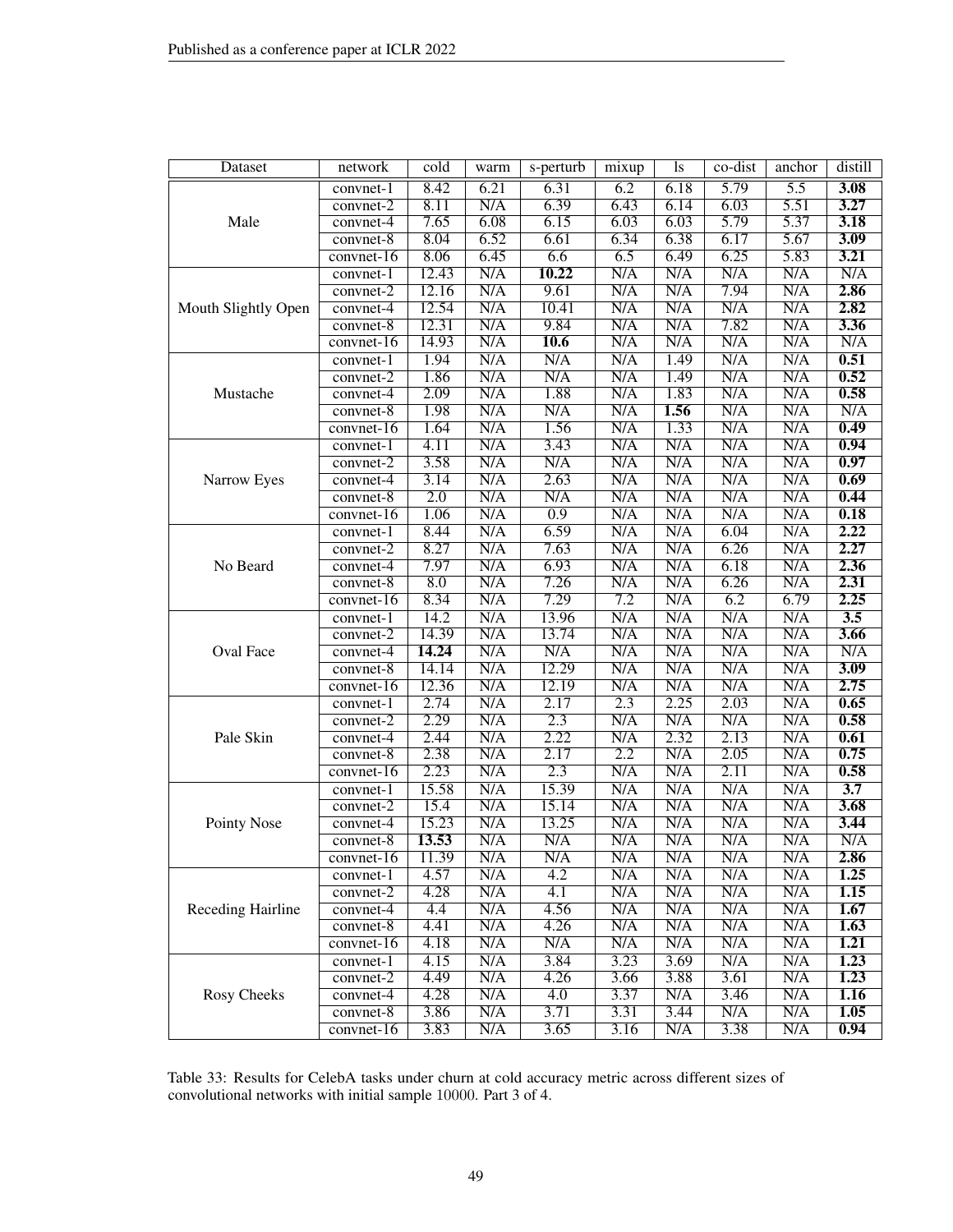| Dataset                 | network                  | $\overline{\text{cold}}$ | warm                    | s-perturb               | mixup      | ls         | co-dist                 | anchor     | distill          |
|-------------------------|--------------------------|--------------------------|-------------------------|-------------------------|------------|------------|-------------------------|------------|------------------|
|                         | convnet-1                | 3.19                     | N/A                     | N/A                     | 2.52       | N/A        | 2.36                    | N/A        | $\overline{0.9}$ |
|                         | convnet-2                | 3.07                     | N/A                     | 2.95                    | N/A        | N/A        | N/A                     | N/A        | 1.14             |
| Sideburns               | convnet-4                | 3.13                     | N/A                     | 2.74                    | 2.62       | N/A        | 2.48                    | N/A        | 0.96             |
|                         | convnet-8                | 2.93                     | N/A                     | 2.75                    | 2.64       | N/A        | 2.38                    | N/A        | 0.89             |
|                         | convnet-16               | 2.91                     | N/A                     | 2.71                    | 2.62       | N/A        | 2.37                    | N/A        | 0.79             |
|                         | convnet-1                | 9.61                     | N/A                     | 7.58                    | 7.66       | N/A        | 7.18                    | N/A        | 4.44             |
|                         | convnet-2                | 9.43                     | N/A                     | 8.35                    | N/A        | N/A        | $\overline{7.0}$        | N/A        | 3.04             |
| Smiling                 | convnet-4                | 9.4                      | N/A                     | 9.14                    | N/A        | N/A        | 6.91                    | N/A        | 3.09             |
|                         | convnet-8                | 9.81                     | N/A                     | 7.69                    | 7.93       | N/A        | 6.84                    | 7.44       | 2.58             |
|                         | $convent-16$             | 10.19                    | 7.42                    | 7.73                    | 7.9        | 7.58       | 7.18                    | 7.4        | 2.81             |
|                         | convnet-1                | 6.64                     | N/A                     | 6.34                    | N/A        | N/A        | N/A                     | N/A        | 1.58             |
|                         | $convnet-2$              | 6.96                     | N/A                     | $\overline{\text{N/A}}$ | N/A        | N/A        | $\overline{\text{N/A}}$ | N/A        | 1.62             |
| Straight Hair           | convnet-4                | 7.33                     | N/A                     | N/A                     | N/A        | N/A        | N/A                     | N/A        | N/A              |
|                         | convnet-8                | 6.47                     | N/A                     | N/A                     | N/A        | N/A        | N/A                     | N/A        | 1.54             |
|                         | $convent-16$             | 5.95                     | N/A                     | N/A                     | N/A        | N/A        | N/A                     | N/A        | 1.24             |
|                         | convnet-1                | 16.13                    | N/A                     | N/A                     | N/A        | N/A        | N/A                     | N/A        | N/A              |
|                         | convnet-2                | 16.31                    | N/A                     | N/A                     | N/A        | N/A        | N/A                     | N/A        | 5.63             |
| Wavy Hair               | convnet-4                | 15.8                     | N/A                     | 14.23                   | 14.27      | N/A        | 13.68                   | N/A        | 3.97             |
|                         | convnet-8                | 15.76                    | N/A                     | N/A                     | N/A        | N/A        | N/A                     | N/A        | 3.84             |
|                         | convnet-16               | 15.25                    | N/A                     | 13.89                   | N/A        | N/A        | N/A                     | N/A        | 3.81             |
|                         | convnet-1                | 12.37                    | N/A                     | 10.47                   | 9.11       | N/A        | N/A                     | N/A        | 2.94             |
|                         | convnet-2                | 12.09                    | N/A                     | 11.23                   | N/A        | N/A        | N/A                     | N/A        | 3.23             |
| <b>Wearing Earrings</b> | convnet-4                | 12.05                    | N/A                     | 10.72                   | 9.95       | N/A        | N/A                     | N/A        | 3.37             |
|                         | convnet-8                | 11.55                    | N/A                     | 10.6                    | 9.83       | N/A        | 9.68                    | N/A        | 3.35             |
|                         | convnet-16               | 11.33                    | N/A                     | 10.42                   | 9.61       | N/A        | 9.44                    | N/A        | 2.95             |
|                         | convnet-1                | 1.9                      | N/A                     | 1.58                    | 1.61       | 1.52       | 1.43                    | 1.39       | 0.64             |
|                         | convnet-2                | 1.95                     | N/A                     | 1.81                    | 1.82       | 1.71       | 1.66                    | 1.58       | 0.73             |
| Wearing Hat             | convnet-4                | 1.86                     | N/A                     | N/A                     | N/A        | N/A        | 1.53                    | N/A        | $\overline{0.9}$ |
|                         | convnet-8                | 1.86                     | N/A                     | N/A                     | N/A        | N/A        | 1.54                    | N/A        | 0.85             |
|                         | convnet-16               | 1.88                     | 1.66                    | 1.77                    | 1.78       | 1.6        | 1.6                     | 1.59       | 0.71             |
|                         | convnet-1                | 9.1                      | N/A                     | 7.6                     | 7.14       | N/A        | 6.47                    | N/A        | 3.29             |
|                         | convnet-2                | 9.07                     | N/A                     | 7.96                    | 7.55       | N/A        | 6.77                    | N/A        | 2.83             |
| Wearing Lipstick        | convnet-4                | 8.46                     | N/A                     | N/A                     | 7.54       | N/A        | 6.84                    | N/A        | 2.86             |
|                         | convnet-8                | 8.67                     | N/A                     | N/A<br>7.83             | N/A        | N/A        | 6.8                     | N/A<br>N/A | 2.93<br>2.99     |
|                         | convnet-16               | 9.18                     | N/A                     |                         | N/A        | N/A        | 6.97                    |            |                  |
|                         | convnet-1                | 0.94<br>1.64             | N/A<br>N/A              | 0.75<br>1.45            | N/A<br>N/A | N/A<br>N/A | N/A<br>N/A              | N/A<br>N/A | N/A<br>N/A       |
| <b>Wearing Necklace</b> | convnet-2                | 1.36                     | N/A                     | 1.14                    | N/A        | N/A        | N/A                     | N/A        | 0.41             |
|                         | convnet-4<br>convnet-8   | 1.51                     | N/A                     | 1.45                    | N/A        | N/A        | N/A                     | N/A        | 0.41             |
|                         |                          |                          | N/A                     | N/A                     | N/A        | N/A        | N/A                     |            | 0.25             |
|                         | convnet-16               | 0.99<br>3.34             | N/A                     | 3.03                    | 2.86       | N/A        | 2.8                     | N/A<br>N/A | 0.98             |
|                         | convnet-1<br>$convnet-2$ | 3.04                     | N/A                     | N/A                     | N/A        | N/A        | N/A                     | N/A        | 0.97             |
| Wearing Necktie         | convnet-4                | 3.43                     | N/A                     | 2.99                    | 2.97       | 3.02       | 2.85                    | N/A        | 1.05             |
|                         | convnet-8                | 3.28                     | N/A                     | 3.06                    | 3.07       | N/A        | 2.75                    | N/A        | 1.04             |
|                         | $convnet-16$             | 3.26                     | N/A                     | N/A                     | N/A        | N/A        | 2.87                    | N/A        | 1.53             |
|                         | convnet-1                | 10.65                    | N/A                     | 9.59                    | 8.32       | N/A        | N/A                     | N/A        | 2.52             |
|                         | convnet-2                | 10.51                    | N/A                     | 9.54                    | N/A        | N/A        | N/A                     | N/A        | 2.9              |
| Young                   | convnet-4                | 10.08                    | N/A                     | 9.21                    | N/A        | N/A        | N/A                     | N/A        | 2.81             |
|                         | convnet-8                | 10.02                    | N/A                     | 9.42                    | N/A        | N/A        | N/A                     | N/A        | 2.79             |
|                         | $convnet-16$             | 9.67                     | $\overline{\text{N/A}}$ | N/A                     | N/A        | N/A        | 8.3                     | N/A        | 2.63             |
|                         |                          |                          |                         |                         |            |            |                         |            |                  |

<span id="page-49-0"></span>Table 34: Results for CelebA tasks under churn at cold accuracy metric across different sizes of convolutional networks with initial sample 10000. Part 4 of 4.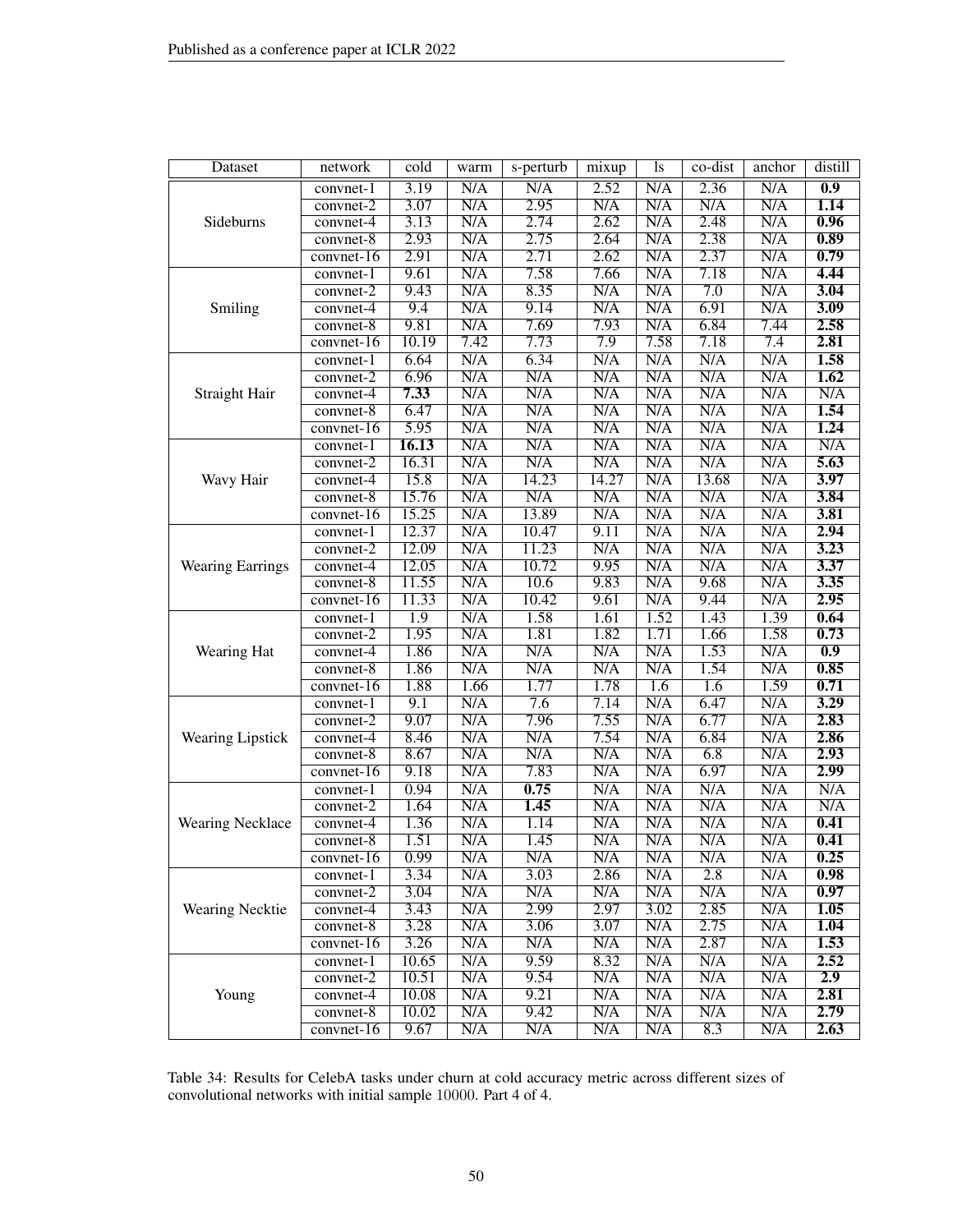|                            |       | convnet-1         |       | convnet-2        |       | convnet- $\overline{4}$ |       | $convnet-8$ |                  | convnet-16       |
|----------------------------|-------|-------------------|-------|------------------|-------|-------------------------|-------|-------------|------------------|------------------|
| Dataset                    | Error | Churn             | Error | Churn            | Error | Churn                   | Error | Churn       | Error            | Churn            |
| 5 o Clock Shadow           | 0.67  | 0.77              | 0.68  | 0.78             | 0.65  | 0.75                    | 0.67  | 0.79        | 0.7              | 0.82             |
| <b>Arched Eyebrows</b>     | 0.59  | 0.75              | 0.61  | 0.79             | 0.61  | 0.78                    | 0.61  | 0.77        | 0.61             | 0.79             |
| Attractive                 | 0.14  | 0.36              | 0.14  | 0.35             | 0.15  | 0.38                    | 0.14  | 0.37        | 0.14             | $\overline{0.4}$ |
| <b>Bags Under Eyes</b>     | 0.67  | 0.92              | 0.69  | 0.94             | 0.69  | 0.95                    | 0.69  | 0.94        | 0.68             | 0.95             |
| Bald                       | 0.33  | 0.35              | 0.36  | 0.39             | 0.39  | 0.42                    | 0.34  | 0.37        | 0.37             | 0.4              |
| <b>Bangs</b>               | 0.66  | 0.7               | 0.67  | 0.73             | 0.64  | 0.68                    | 0.65  | 0.71        | 0.68             | 0.73             |
| <b>Big Lips</b>            | 0.67  | $\overline{1.18}$ | 0.65  | 1.19             | 0.68  | 1.23                    | 0.67  | 1.27        | 0.67             | 1.31             |
| <b>Big Nose</b>            | 0.64  | $\overline{0.9}$  | 0.65  | 0.92             | 0.65  | $\overline{0.9}$        | 0.65  | 0.94        | 0.65             | 0.94             |
| <b>Black Hair</b>          | 0.6   | 0.67              | 0.61  | 0.69             | 0.61  | 0.69                    | 0.59  | 0.68        | 0.6              | 0.67             |
| <b>Blond Hair</b>          | 0.72  | 0.77              | 0.7   | 0.74             | 0.7   | 0.74                    | 0.68  | 0.71        | 0.69             | 0.72             |
| <b>Blurry</b>              | 0.54  | 0.61              | 0.56  | 0.64             | 0.55  | 0.62                    | 0.51  | 0.58        | 0.54             | 0.6              |
| <b>Brown Hair</b>          | 0.65  | 0.82              | 0.66  | 0.81             | 0.67  | 0.83                    | 0.66  | 0.82        | 0.67             | 0.84             |
| <b>Bushy Eyebrows</b>      | 0.67  | 0.82              | 0.69  | 0.84             | 0.7   | 0.84                    | 0.68  | 0.84        | 0.73             | $\overline{0.9}$ |
| Chubby                     | 0.57  | 0.64              | 0.58  | 0.65             | 0.54  | 0.6                     | 0.58  | 0.65        | 0.56             | 0.64             |
| Double Chin                | 0.53  | 0.58              | 0.53  | 0.58             | 0.53  | 0.58                    | 0.55  | 0.61        | 0.49             | 0.54             |
| Eyeglasses                 | 0.56  | 0.58              | 0.57  | 0.59             | 0.53  | 0.55                    | 0.54  | 0.57        | 0.55             | 0.58             |
| Goatee                     | 0.59  | 0.63              | 0.56  | 0.6              | 0.57  | 0.61                    | 0.57  | 0.61        | 0.58             | 0.63             |
| <b>Gray Hair</b>           | 0.48  | 0.51              | 0.52  | 0.54             | 0.54  | 0.57                    | 0.52  | 0.55        | $\overline{0.5}$ | 0.53             |
| <b>Heavy Makeup</b>        | 0.36  | 0.39              | 0.36  | 0.38             | 0.37  | 0.37                    | 0.36  | 0.4         | 0.37             | 0.38             |
| <b>High Cheekbones</b>     | 0.21  | 0.32              | 0.21  | 0.35             | 0.22  | 0.34                    | 0.21  | 0.33        | 0.23             | 0.49             |
| Male                       | 0.26  | 0.29              | 0.26  | $\overline{0.3}$ | 0.26  | 0.29                    | 0.26  | 0.3         | 0.27             | $\overline{0.3}$ |
| <b>Mouth Slightly Open</b> | 0.16  | 0.28              | 0.15  | 0.29             | 0.16  | 0.29                    | 0.15  | 0.28        | 0.57             | 0.77             |
| Mustache                   | 0.51  | 0.56              | 0.45  | 0.49             | 0.47  | 0.52                    | 0.45  | 0.51        | 0.45             | 0.5              |
| Narrow Eyes                | 0.71  | $\overline{0.9}$  | 0.71  | $\overline{0.9}$ | 0.72  | 0.94                    | 0.69  | 0.93        | 0.71             | 0.96             |
| No Beard                   | 0.68  | 0.77              | 0.67  | 0.76             | 0.66  | 0.74                    | 0.66  | 0.74        | 0.66             | 0.77             |
| <b>Oval Face</b>           | 0.6   | 1.05              | 0.61  | 1.03             | 0.61  | 1.06                    | 0.61  | 1.12        | 0.61             | $\overline{1.2}$ |
| Pale Skin                  | 0.55  | $\overline{0.6}$  | 0.48  | 0.55             | 0.54  | 0.61                    | 0.56  | 0.64        | 0.51             | 0.58             |
| <b>Pointy Nose</b>         | 0.61  | 1.09              | 0.61  | 1.05             | 0.62  | $\overline{1.11}$       | 0.61  | 1.11        | 0.63             | 1.26             |
| <b>Receding Hairline</b>   | 0.66  | 0.76              | 0.63  | 0.72             | 0.64  | 0.73                    | 0.62  | 0.72        | 0.65             | 0.73             |
| <b>Rosy Cheeks</b>         | 0.55  | 0.61              | 0.58  | 0.65             | 0.63  | 0.7                     | 0.6   | 0.67        | 0.58             | 0.67             |
| Sideburns                  | 0.58  | 0.62              | 0.56  | 0.61             | 0.55  | 0.59                    | 0.52  | 0.57        | 0.53             | 0.58             |
| Smiling                    | 0.13  | 0.25              | 0.14  | 0.23             | 0.13  | 0.23                    | 0.14  | 0.26        | 0.16             | 0.49             |
| <b>Straight Hair</b>       | 0.71  | 1.14              | 0.71  | 1.13             | 0.72  | 1.14                    | 0.72  | 1.16        | 0.72             | 1.19             |
| Wavy Hair                  | 0.52  | 0.69              | 0.52  | 0.68             | 0.52  | 0.69                    | 0.52  | 0.73        | 0.51             | 0.71             |
| <b>Wearing Earrings</b>    | 0.69  | 0.89              | 0.69  | 0.89             | 0.69  | $\overline{0.9}$        | 0.7   | 0.91        | 0.71             | 0.94             |
| <b>Wearing Hat</b>         | 0.5   | 0.51              | 0.56  | 0.6              | 0.54  | 0.56                    | 0.51  | 0.53        | 0.52             | 0.54             |
| <b>Wearing Lipstick</b>    | 0.17  | 0.21              | 0.16  | 0.21             | 0.16  | 0.21                    | 0.16  | 0.2         | 0.16             | 0.21             |
| <b>Wearing Necklace</b>    | 0.7   | 0.97              | 0.73  | $\overline{1.0}$ | 0.73  | 0.99                    | 0.72  | 0.98        | 0.73             | $\overline{1.0}$ |
| <b>Wearing Necktie</b>     | 0.62  | 0.65              | 0.58  | 0.61             | 0.59  | 0.62                    | 0.59  | 0.61        | 0.61             | 0.7              |
| Young                      | 0.65  | 0.87              | 0.66  | 0.88             | 0.66  | 0.88                    | 0.67  | 0.9         | 0.66             | 0.9              |

<span id="page-50-0"></span>Table 35: CelebA Error Bands with initial sample 10000: Average standard errors for error and churn across baselines for each dataset and network across 100 runs.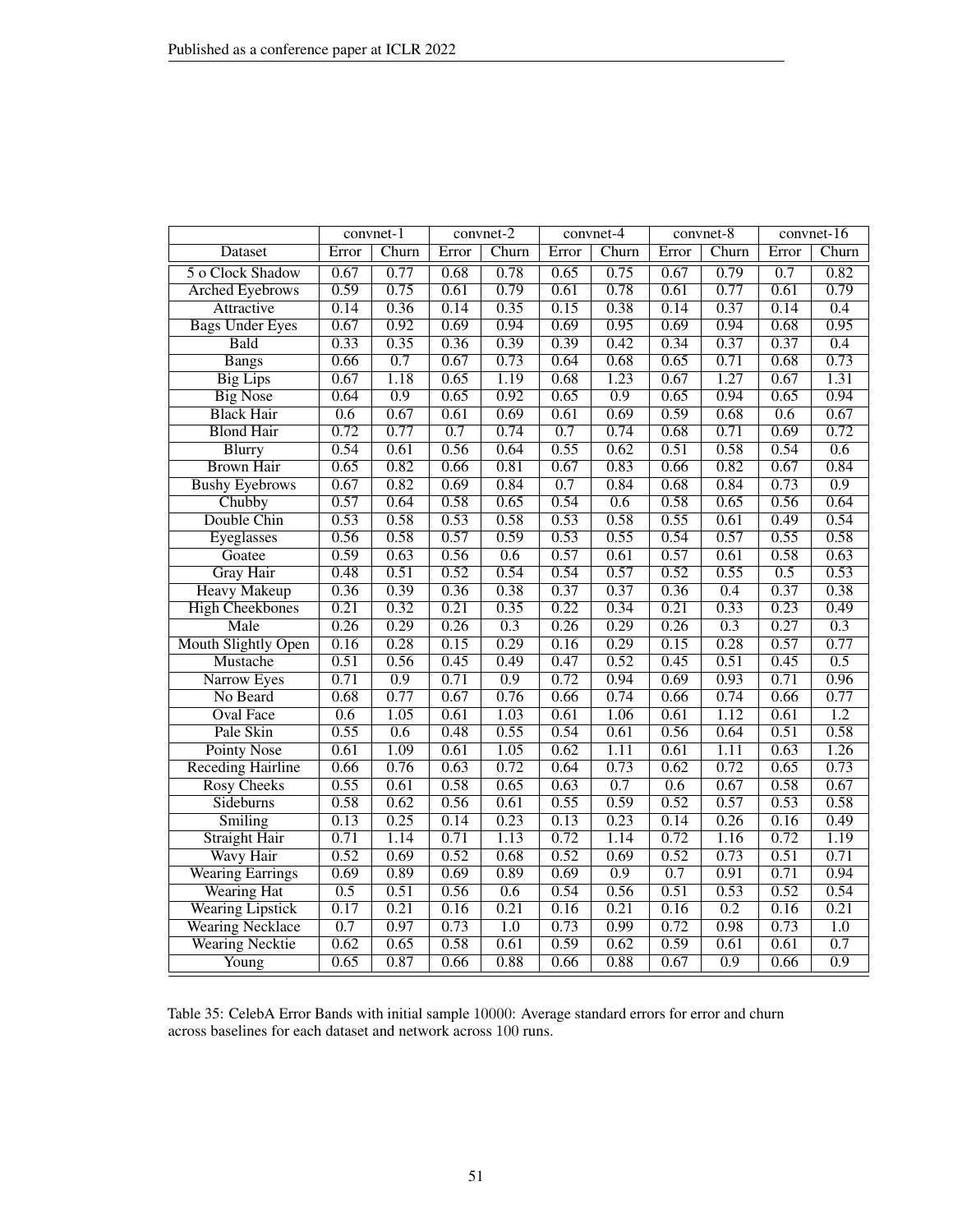| Dataset  | Architecture | cold  | warm | sperturb | mixup | 1s    | codist | anchor | distill (ours) |
|----------|--------------|-------|------|----------|-------|-------|--------|--------|----------------|
| cifar10  | $ResNet-50$  | 49.85 | 46.4 | 46.6     | 46.45 | 44.4  | N/A    | 45.35  | 42.85          |
| cifar100 | $ResNet-50$  | 89.05 | 85.9 | 83.7     | 85.05 | 81.95 | N/A    | 84.45  | 72.05          |
| cifar10  | $ResNet-101$ | 50.65 | 48.2 | 46.25    | 48.45 | N/A   | N/A    | 46.8   | 43.85          |
| cifar100 | $ResNet-101$ | 88.9  | 87.8 | 86.75    | 87.75 | 86.4  | N/A    | 86.25  | 77.75          |
| cifar10  | $ResNet-152$ | 46.9  | 47.7 | 47.7     | 47.1  | 50.0  | N/A    | 46.4   | 43.4           |
| cifar100 | ResNet-152   | 89.4  | 86.9 | 85.9     | 86.3  | 84.1  | N/A    | 83.8   | 78.6           |

<span id="page-51-0"></span>Table 36: Results for CIFAR10 and CIFAR100 under churn at cold accuracy metric across ResNet-50, ResNet-101 and ResNet-152. Initial sample size and batch size is fixed at 1000..

| Initial Sample | network                           | cold  | warm  | s-perturb | mixup | <sup>1s</sup> | co-dist | anchor | distill |
|----------------|-----------------------------------|-------|-------|-----------|-------|---------------|---------|--------|---------|
| 100            | transformer-1                     | 38.34 | 36.72 | 37.36     | N/A   | 36.35         | N/A     | N/A    | N/A     |
|                | transformer-2                     | 37.33 | N/A   | N/A       | N/A   | 35.99         | N/A     | N/A    | N/A     |
|                | $\overline{\text{transformer-4}}$ | 40.78 | N/A   | 39.48     | N/A   | 38.07         | N/A     | N/A    | 34.38   |
|                | transformer-8                     | 44.32 | N/A   | 45.67     | N/A   | 42.65         | N/A     | 43.9   | 38.96   |
|                | transformer-16                    | 50.87 | 46.87 | 46.99     | N/A   | 47.27         | 45.49   | 45.38  | 40.05   |
| 1000           | transformer-1                     | 15.69 | N/A   | 15.31     | N/A   | N/A           | 13.41   | 10.33  | 7.78    |
|                | transformer-2                     | 16.62 | 14.35 | 15.1      | N/A   | 13.0          | 15.1    | 13.11  | 7.0     |
|                | transformer-4                     | 18.79 | N/A   | N/A       | N/A   | N/A           | N/A     | 16.72  | 14.24   |
|                | transformer-8                     | 20.11 | N/A   | 19.79     | N/A   | 17.56         | 18.3    | 17.51  | 12.93   |
|                | transformer-16                    | 24.06 | N/A   | 22.4      | N/A   | 20.27         | 21.36   | 20.43  | 15.75   |
| 10000          | transformer-1                     | 8.87  | N/A   | N/A       | N/A   | N/A           | N/A     | 8.48   | 6.4     |
|                | transformer-2                     | 9.0   | N/A   | N/A       | N/A   | N/A           | N/A     | N/A    | 6.83    |
|                | transformer-4                     | 9.24  | N/A   | N/A       | N/A   | N/A           | N/A     | N/A    | 6.55    |
|                | transformer-8                     | 9.95  | N/A   | N/A       | N/A   | 6.74          | N/A     | N/A    | 6.74    |
|                | transformer-16                    | 12.73 | N/A   | N/A       | N/A   | N/A           | N/A     | N/A    | N/A     |

<span id="page-51-1"></span>Table 37: Results for IMDB under churn at cold accuracy metric across different sizes of transformer networks and initial sample sizes. Batch size is fixed at 1000.

|                 | transformer-1 |       | transformer-2 |       | transformer-4 |       | transformer-8 |       | transformer-16 |        |
|-----------------|---------------|-------|---------------|-------|---------------|-------|---------------|-------|----------------|--------|
| Iniitial Sample | Error         | Churn | Error         | Churn | Error         | Churn | Error         | Churn | Error          | .`hurn |
| 100             | 0.51          |       | 0.53          | .44   |               | .36   | 0.62          | 74    |                |        |
| 1000            | 0.45          | J.61  | 0.48          | 0.67  | 0.52          | (0.9) | 0.61          |       | 0.74           |        |
| 10000           | 0.18          | 9.33  | 0.19          | 0.31  | 0.23          | 0.32  |               |       | 0.84           |        |

<span id="page-51-2"></span>Table 38: IMDB Error Bands: Mean standard errors for error and churn across baselines for each dataset and network across 100 runs.